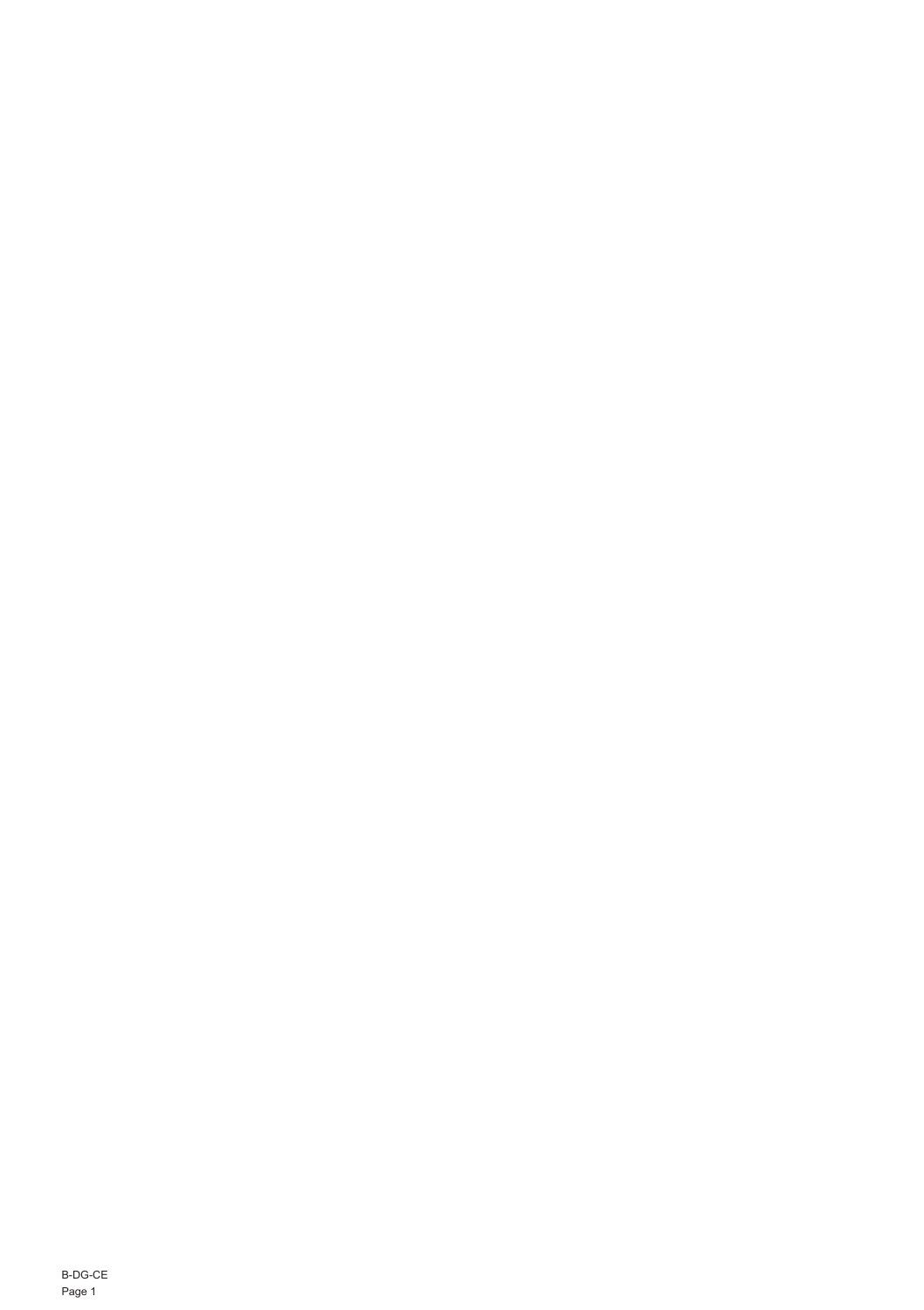## <span id="page-2-0"></span>**NovocastraM Lyophilized Mouse Monoclonal Antibody Beta-Dystroglycan Product Code: NCL-b-DG**

## **Intended Use**

#### *For in vitro diagnostic use.*

NCL-b-DG is intended for the qualitative identification by light microscopy of Beta-Dystroglycan by immunohistochemistry. The clinical interpretation of any staining or its absence should be complemented by morphological studies using proper controls and should be evaluated within the context of the patient's clinical history and other diagnostic tests by a qualified pathologist.

### **Principle of Procedure**

Immunohistochemical (IHC) staining techniques allow for the visualization of antigens via the sequential application of a specific antibody to the antigen (primary antibody), a secondary antibody to the primary antibody and an enzyme complex with a chromogenic substrate with interposed washing steps. The enzymatic activation of the chromogen results in a visible reaction product at the antigen site. The specimen may then be counterstained and coverslipped. Results are interpreted using a light microscope and aid in the differential diagnosis of pathophysiological processes, which may or may not be associated with a particular antigen.

#### **Clone**

43DAG1/8D5

#### **Immunogen**

Synthetic peptide containing 15 of the last 16 amino acids at the extreme C-terminus of the human beta-dystroglycan sequence (PKNMTPYRSPPPYVP-PCOOH).

#### **Specificity**

Human beta-dystroglycan (43 kD). Also crossreacts strongly with beta-dystroglycan in sections of mouse, rat, rabbit, dog and chicken, hamster and toad muscle. Other animal species not tested.

## **Reagent Composition**

NCL-b-DG is a lyophilized tissue culture supernatant containing sodium azide as a preservative. The user is required to reconstitute the contents of the vial with the correct volume of sterile distilled water as indicated on the vial label.

#### **Ig Class**

IgG2a

**Total Protein Concentration Total Protein**

Refer to vial label for lot specific total protein concentration.

## **Antibody Concentration**

Greater than or equal to 240 mg/L. Refer to vial label for batch specific Ig concentration.

## **Recommendations On Use**

Immunohistochemistry (see Methodology) on frozen sections. Suggested dilution: 1:50–1:200 for 60 minutes at 25 °C. This is provided as a guide and users should determine their own optimal working dilutions.

#### **Storage and Stability**

Store unopened antibody at 2–8 °C. Under these conditions, there is no significant loss in product performance up to the expiry date indicated on the vial label. Do not use after expiration date indicated on the vial label. The reconstituted antibody is stable for at least two months when stored at 2–8 °C. For long term storage, it is recommended that aliquots of the reconstituted antibody are stored frozen at -20 °C (frost-free freezers are not recommended). Repeated freezing and thawing must be avoided. Prepare working dilutions on the day of use. Return to 2–8 °C immediately after use. Storage conditions other than those specified above must be verified by the user.

## **Specimen Preparation**

Freeze specimen tissue blocks in isopentane chilled in liquid nitrogen (see Warnings and Precautions). The specimens do not require further fixation but should be embedded in OCT™ compound (Sakura, Product No. Tissue-Tek 4583).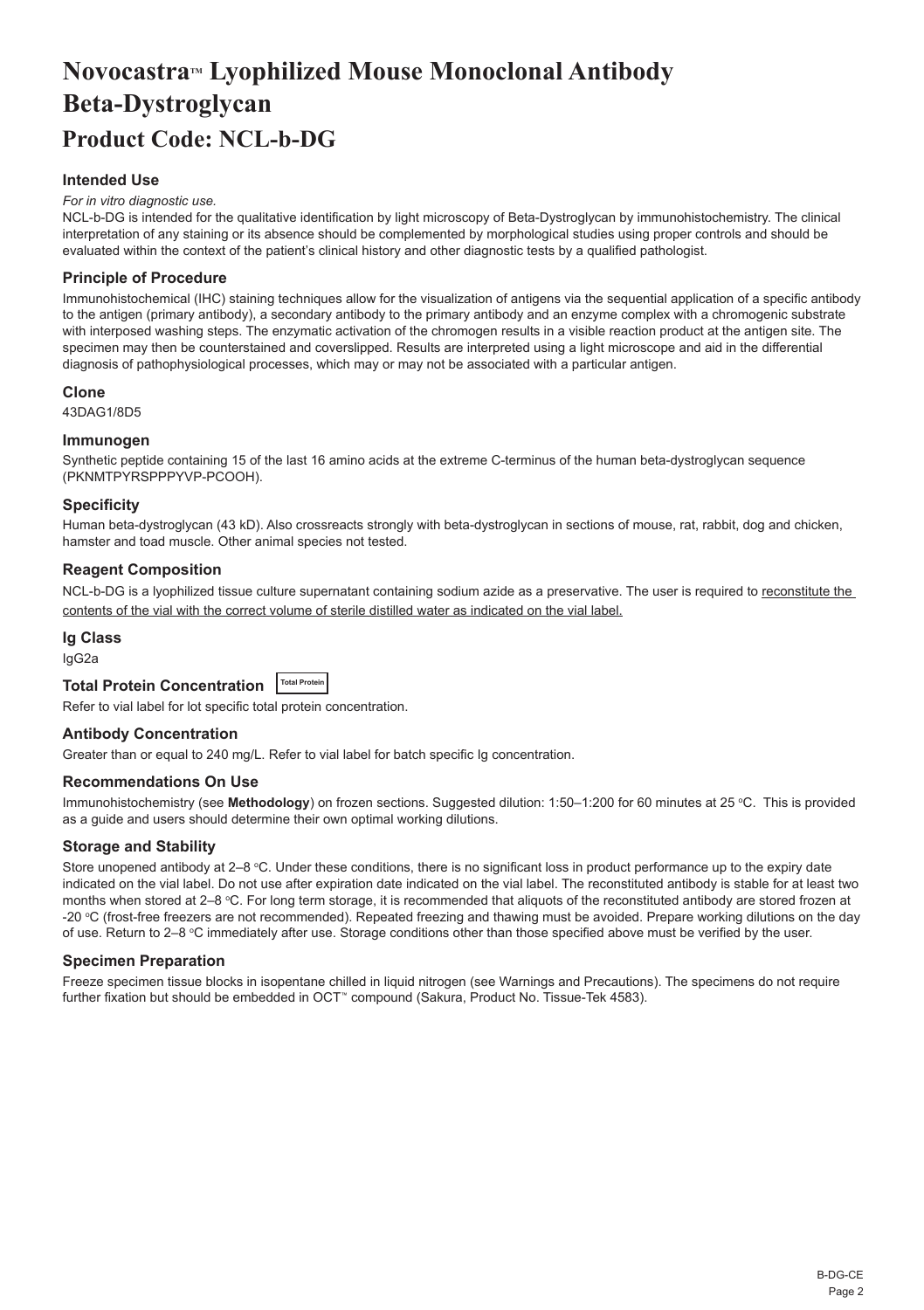### **Warnings and Precautions**

#### **Novocastra Lyophilised Antibodies**

Contains a mixture of: Sodium Azide (<10%), Benzylpenicillin Sodium (<10%), Streptomycin Sulphate  $( < 10\%)$ Signal words: Danger.

H302: Harmful if swallowed. H317: May cause an allergic skin reaction. H334: May cause allergy or asthma symptoms or breathing difficulties if inhaled. H411: Toxic to aquatic life with long lasting effects.

EUH032: Contact with acids liberates very toxic gas.

P261: Avoid breathing dust/fumes/gas/mist/vapours/spray. P264: Wash hands thoroughly after handling. P270: Do not eat, drink or smoke when using this product. P272: Contaminated work clothing should not be allowed out of the workplace. P273: Avoid release to the environment. P280: Wear protective gloves/protective clothing/eye protection/ face protection. P284: In case of inadequate ventilation wear respiratory protection. P301+312: IF SWALLOWED: Call a POISON CENTER/doctor/ if you feel unwell. P302+352: IF ON SKIN: Wash with plenty of soap and water. P304+340: IF INHALED: Remove person to fresh air and keep comfortable for breathing. P330: Rinse mouth. P333+313: If skin irritation or rash occurs: Get medical advice/ attention. P342+311: If experiencing respiratory symptoms: Call a POISON CENTER/doctor. P362+364: Take off contaminated clothing and wash it before reuse.

P391: Collect spillage.

P501: Dispose of contents/container to hazardous or special waste collection point.

This reagent has been prepared from the supernatant of cell culture. As it is a biological product, reasonable care should be taken when handling it.

This reagent contains sodium azide. A Material Safety Data Sheet is available upon request or available from www.LeicaBiosystems.com Consult federal, state or local regulations for disposal of any potentially toxic components.

Specimens, before and after fixation, and all materials exposed to them, should be handled as if capable of transmitting infection and disposed of with proper precautions.<sup>1</sup> Never pipette reagents by mouth and avoid contacting the skin and mucous membranes with reagents and specimens. If reagents or specimens come in contact with sensitive areas, wash with copious amounts of water. Seek medical advice.

Minimize microbial contamination of reagents or an increase in non-specific staining may occur.

Incubation times or temperatures, other than those specified, may give erroneous results. Any such changes must be validated by the user.

Liquid nitrogen due to its excessively cold temperature causes burns and protective clothing, including gloves and visor, should be used when handling. Use in a well ventilated area.

Isopentane is highly flammable and harmful by ingestion and inhalation. It is also irritating to skin and eyes, and is a narcotic in high concentration.

## **Quality Control**

Differences in tissue processing and technical procedures in the user's laboratory may produce significant variability in results, necessitating regular performance of in-house controls in addition to the following procedures.

Controls should be fresh autopsy/biopsy/surgical specimens frozen as soon as possible in the same manner as the patient sample(s).

## **Positive Tissue Control**

Used to indicate correctly prepared tissues and proper staining techniques.

One positive tissue control should be included for each set of test conditions in each staining run.

A tissue with weak positive staining is more suitable than a tissue with strong positive staining for optimal quality control and to detect minor levels of reagent degradation.<sup>2</sup>

Recommended positive control tissue is skeletal muscle.

If the positive tissue control fails to demonstrate positive staining, results with the test specimens should be considered invalid.

## **Negative Tissue Control**

Should be examined after the positive tissue control to verify the specificity of the labeling of the target antigen by the primary antibody. Recommended negative control tissue has not been evaluated.

Alternatively, the variety of different cell types present in most tissue sections frequently offers negative control sites, but this should be verified by the user.

Non-specific staining, if present, usually has a diffuse appearance. Sporadic staining of connective tissue may also be observed in sections from excessively formalin-fixed tissues. Use intact cells for interpretation of staining results. Necrotic or degenerated cells often stain non-specifically.<sup>3</sup> False-positive results may be seen due to non-immunological binding of proteins or substrate reaction products. They may also be caused by endogenous enzymes such as pseudoperoxidase (erythrocytes), endogenous peroxidase

(cytochrome C), or endogenous biotin (eg. liver, breast, brain, kidney) depending on the type of immunostain used. To differentiate endogenous enzyme activity or non-specific binding of enzymes from specific immunoreactivity, additional patient tissues may be stained exclusively with substrate chromogen or enzyme complexes (avidin-biotin, streptavidin, labeled polymer) and substrate-chromogen, respectively. If specific staining occurs in the negative tissue control, results with the patient specimens should be considered invalid.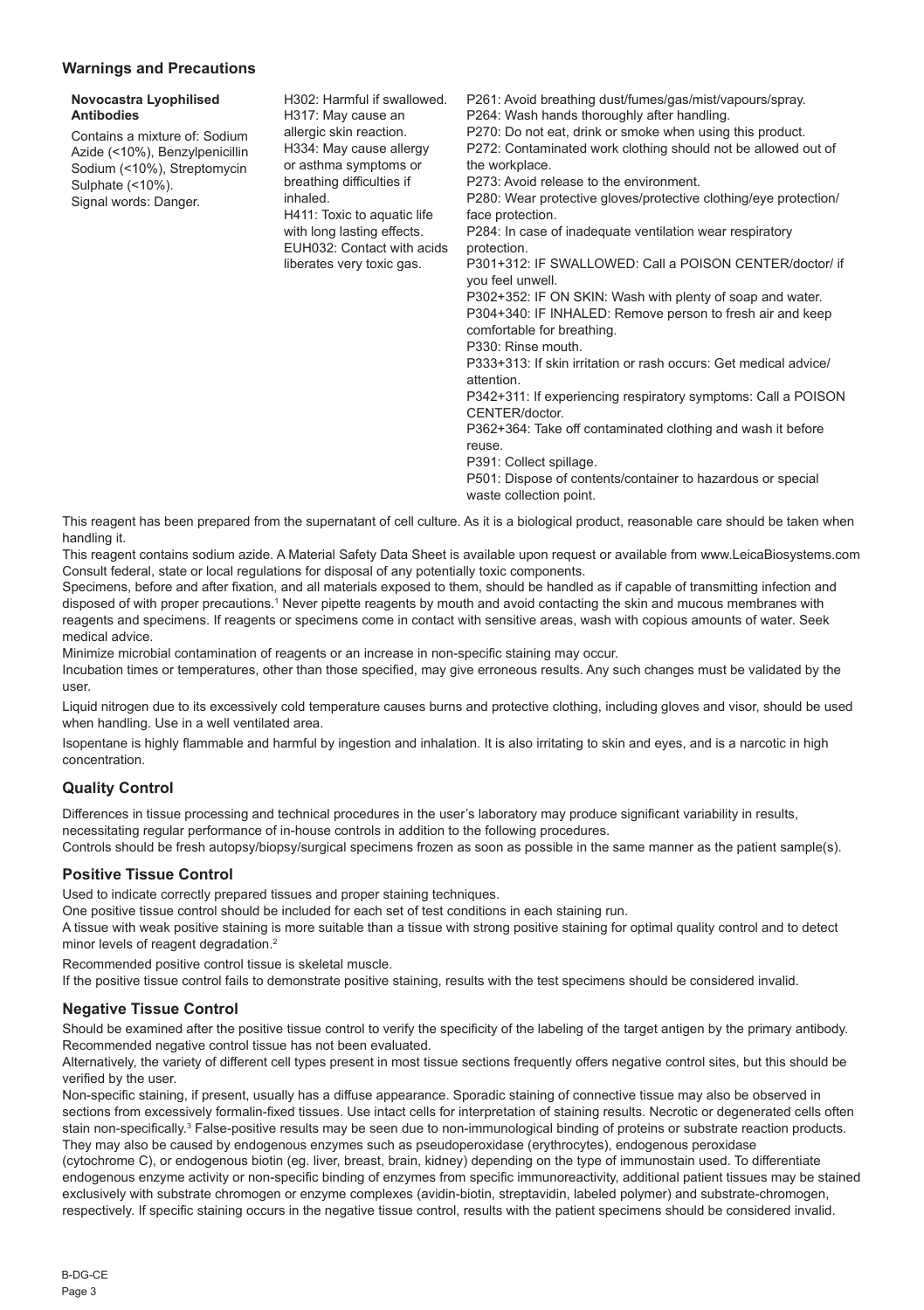## **Negative Reagent Control**

Use a non-specific negative reagent control in place of the primary antibody with a section of each patient specimen to evaluate non-specific staining and allow better interpretation of specific staining at the antigen site.

## **Patient Tissue**

Examine patient specimens stained with NCL-b-DG last. Positive staining intensity should be assessed within the context of any non-specific background staining of the negative reagent control. As with any immunohistochemical test, a negative result means that the antigen was not detected, not that the antigen was absent in the cells/tissue assayed. If necessary, use a panel of antibodies to identify false-negative reactions.

## **Results Expected**

#### Normal Tissues

Clone 43DAG1/8D5 detects the beta-dystroglycan protein in the sarcolemma of skeletal muscle fibers.

#### Abnormal Tissues

Clone 43DAG1/8D5 has been used in immunohistochemical and immunoblotting studies of more than 930 patients to identify a deficiency of the 43 kD dystrophin-associated glycoprotein, beta-dystroglycan.

#### **NCL-b-DG is recommended for the identification of human Beta-Dystroglycan by immunohistochemistry.**

## **General Limitations**

Immunohistochemistry is a multistep diagnostic process that consists of specialized training in the selection of the appropriate reagents; tissue selection, fixation, and processing; preparation of the IHC slide; and interpretation of the staining results.

Tissue staining is dependent on the handling and processing of the tissue prior to staining. Improper fixation, freezing, thawing, washing, drying, heating, sectioning or contamination with other tissues or fluids may produce artefacts, antibody trapping, or false negative results. Inconsistent results may be due to variations in fixation and embedding methods, or to inherent irregularities within the tissue.<sup>4</sup> Excessive or incomplete counterstaining may compromise proper interpretation of results.

The clinical interpretation of any staining or its absence should be complemented by morphological studies using proper controls and should be evaluated within the context of the patient's clinical history and other diagnostic tests by a qualified pathologist. Antibodies from Leica Biosystems Newcastle Ltd are for use, as indicated, on either frozen or paraffin-embedded sections with specific

fixation requirements. Unexpected antigen expression may occur, especially in neoplasms. The clinical interpretation of any stained tissue section must include morphological analysis and the evaluation of appropriate controls.

## **Bibliography - General**

- 1. National Committee for Clinical Laboratory Standards (NCCLS). Protection of laboratory workers from infectious diseases transmitted by blood and tissue; proposed guideline. Villanova, P.A. 1991; 7(9). Order code M29-P.
- 2. Battifora H. Diagnostic uses of antibodies to keratins: a review and immunohistochemical comparison of seven monoclonal and three polyclonal antibodies. Progress in Surgical Pathology. 6:1–15. eds. Fenoglio-Preiser C, Wolff CM, Rilke F. Field & Wood, Inc., Philadelphia.
- 3. Nadji M, Morales AR. Immunoperoxidase, part I: the techniques and pitfalls. Laboratory Medicine. 1983; 14:767.
- 4. Omata M, Liew CT, Ashcavai M, Peters RL. Nonimmunologic binding of horseradish peroxidase to hepatitis B surface antigen: a possible source of error in immunohistochemistry. American Journal of Clinical Pathology. 1980; 73:626.
- 5. Anderson LVB. Multiplex Western blot analysis of the muscular dystrophy proteins. Chapter 22, p369–386, in Muscular Dystrophy: Methods and Protocols (number 43 in the Methods in Molecular Medicine series), edited by Bushby KMD & Anderson LVB. 2001. Humana Press: Totowa, New Jersey.
- 6. Pogue R, Anderson LVB, Pyle A, et al. Strategy for mutation analysis in the autosomal recessive limb-girdle muscular dystrophies. Neuromuscular Disorders. 2001; 11(1):80–87.
- 7. Pollitt C, Anderson LVB, Pogue R, et al. The phenotype of calpainopathy: diagnosis based on a multidisciplinary approach. Neuromuscular Disorders. 2001; 11(3):287–296.
- 8. Anderson LVB, Harrison RM, Pogue R, et al. Secondary reduction in calpain 3 expression in patients with limb girdle muscular dystrophy type 2B and Miyoshi myopathy (primary dysferlinopathies). Neuromuscular Disorders. 2000; 10(8):553–559.
- 9. Bornemann A and Anderson LVB. Diagnostic protein expression in human muscle biopsies. Brain Pathology. 2000; 10:193–214.
- 10.Anderson LVB. Immunomarkers for molecular mass. Neuromuscular Disorders. 1999; 9(6-7):421–422.
- 11.Anderson LVB and Davison K. Multiplex Western blotting system for the analysis of muscular dystrophy proteins. American Journal of Pathology. 1999; 154(4):1017–1022.
- 12.Bushby K, Anderson LVB, Pollitt C, et al. Abnormal merosin in adults. A new form of late onset muscular dystrophy not linked to chromosome 6q2. Brain. 1998; 121:581–588.
- 13.Drenckhahn D, Holbach M, Ness W et al. Dystrophin and the dystrophin-associated glycoprotein, beta-dystroglycan, co-localize in photoreceptor synaptic complexes of the human retina. Neuroscience 1996; 73(2):605–612.
- 14.Sewry CA, Taylor J, Anderson LVB, et al. Abnormalities in alpha-, beta- and gamma-sarcoglycan in patients with limb-girdle muscular dystrophy. Neuromuscular Disorders. 1996; 6(6):467–474.
- 15.Vainzof M, Passos-Bueno MR, Canovas M, et al. The sarcoglycan complex in the six autosomal recessive limb-girdle muscular dystrophies. Human Molecular Genetics. 1996; 5(12):1963–1969.

## **Amendments to Previous Issue**

Not Applicable

**Date of Issue**

30 November 2018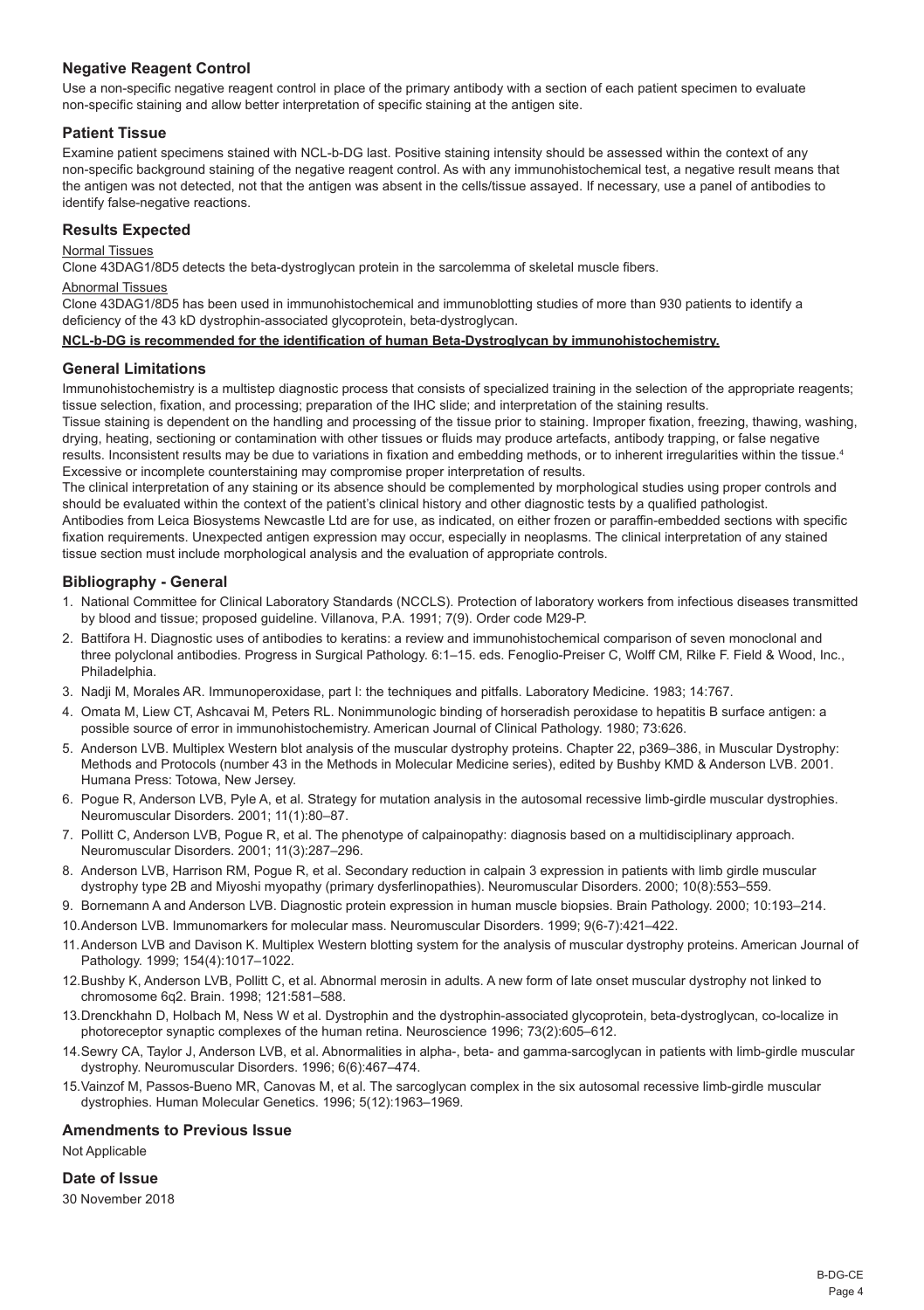## **Immunohistochemistry methodology for using Novocastra™ antibodies on frozen muscle tissue.**

## **Reagents required but not supplied**

- 1. Standard solvents used in immunohistochemistry.
- 2. 50 mM Tris-buffered saline (TBS) pH 7.6.
- 3. Antibody diluent normal serum optimally diluted in TBS.
- 4. Normal serum from the species in which the secondary antibody is raised.
- 5. Secondary peroxidase-conjugated antibody use as recommended by manufacturer.
- 6. 3,3' Diaminobenzidine tetrahydrochloride (DAB) prepare and use as recommended by manufacturer.
- 7. Mounting medium use as recommended by manufacturer.

## **Equipment required but not supplied**

- 1. Incubator set to  $25^{\circ}$ C.
- 2. General immunohistochemistry laboratory equipment.
- 3. Electric fan for air drying slides.

## **Antigen retrieval solutions (see Recommendations on Use)**

Not applicable to frozen sections.

## **Methodology**

Prior to undertaking this methodology, users must be trained in immunohistochemical techniques.

Users should determine optimal dilutions for antibodies. Unless indicated, all steps are performed at 25 °C.

- 1. Cut and mount 4–10 µm sections on slides coated with a suitable tissue adhesive and air dry for at least one hour.
- 2. Incubate sections with optimally diluted primary antibody (see Recommendations on Use).
- 3. Wash in TBS buffer for 2 x 5 minutes with gentle rocking.
- 4. Incubate sections in appropriate peroxidase-conjugated secondary antibody.
- 5. Wash in TBS buffer for 2 x 5 minutes with gentle rocking.
- 6. Incubate the slides in DAB.
- 7. Rinse the slides in clean water.
- 8. Dehydrate, clear and mount sections.

## **Amendments to Previous Issue**

Not applicable.

## **Date of Issue**

4 February 2008 (CEprotocol/Frozen Muscle).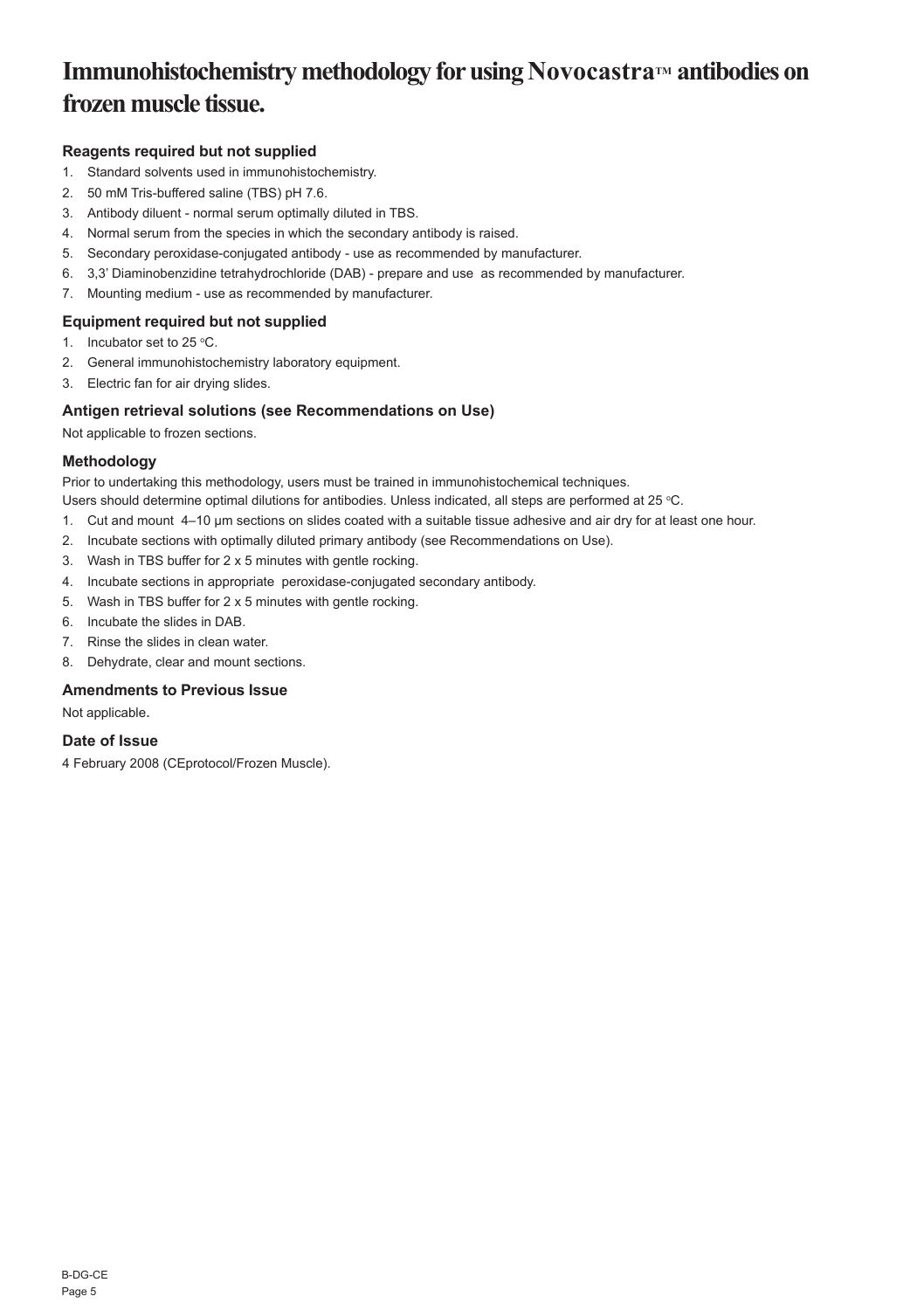## <span id="page-6-0"></span>**NovocastraTM Anticorps Monoclonal Lyophilisé de Souris Beta-Dystroglycan Référence du Produit: NCL-b-DG**

## **Utilisation Prévue**

#### *Diagnostic in vitro*.

Le NCL-b-DG est destiné à l'identification qualitative par microscopie optique du bêta-dystroglycane par immunohistochimie. L'interprétation clinique de tout marquage, ou absence de marquage, doit être complétée par des études morphologiques utilisant des contrôles appropriés et doit être évaluée par un pathologiste qualifié à la lumière des antécédents cliniques du patient et d'autres analyses diagnostiques.

## **Principe de la Procédure**

Les techniques de marquage immunohistochimique (IHC) permettent la visualisation des antigènes via l'application séquentielle d'un anticorps spécifique sur un antigène (anticorps primaire), d'un anticorps secondaire sur l'anticorps primaire et d'un complexe enzymatique comportant un substrat chromogène, avec des étapes de lavage intercalées. L'activation enzymatique du chromogène se traduit par la présence d'un produit de réaction visible au niveau du site de l'antigène. Le spécimen peut ensuite faire l'objet d'une coloration de contraste et être placé sous une lamelle. Les résultats sont interprétés à l'aide d'un microscope optique et participent au diagnostic différentiel des processus physiopathologiques, susceptibles, ou non, d'être associés à un antigène particulier.

#### **Clone**

43DAG1/8D5

### **Immunogène**

Peptide synthétique renfermant 15 des 16 derniers acides aminés de l'extrémité C-terminale de la séquence (PKNMTPYRSPPPYVP-PCOOH) de la bêta-dystroglycane humaine.

#### **Spécificité**

Bêta-dystroglycane humaine (43 kD). Il présente également une forte réaction croisée avec la bêta-dystroglycane dans des coupes de muscles de souris, de rat, de lapin, de chien, de poulet, de hamster et de crapaud. Les autres espèces animales n'ont pas été testées

## **Composition du Réactif**

Le NCL-b-DG est un surnageant de culture tissulaire lyophilisé contenant une solution d'azide de sodium comme conservateur. L'utilisateur doit reconstituer le contenu du flacon avec un volume correct d'eau distillée stérile comme indiqué sur l'étiquette du flacon.

### **Classe d'Ig**

IgG2a

## **Concentration Totale en Protéines Total Protein**

La concentration totale en protéines, spécifique du lot, figure sur l'étiquette du flacon.

## **Concentration en Anticorps**

Supérieure ou égale à 240 mg/L. La concentration totale en Ig, spécifique du lot, figure sur l'étiquette du flacon.

## **Recommandations d'utilisation**

Immunohistochimie (voir **Méthodologie**) sur des coupes congelées. Dilution préconisée : 1:50–1:200 pendant 60 minutes à 25 °C. Ceci n'est donné qu'à titre indicatif et les utilisateurs doivent déterminer leurs propres dilutions de travail optimales.

## **Conservation et Stabilité**

Conserver l'anticorps non ouvert à 2–8 °C. Dans ces conditions il n'y a pas de perte de performance significative du produit jusqu'à la date de péremption qui figure sur l'étiquette du flacon. Ne pas utiliser après la date de péremption indiquée sur l'étiquette du récipient. L'anticorps reconstitué est stable pendant au moins deux mois s'il a été conservé à 2–8 °C. Pour une conservation à long terme, il est recommandé de congeler les aliquotes d'anticorps à -20 °C (l'utilisation de congélateurs à dégivrage automatique n'est pas conseillée). Ne pas congeler et décongeler de façon répétée. Préparer les dilutions de travail le jour même de leur utilisation. Remettre immédiatement à 2–8 °C après utilisation. Les conditions de conservation autres que celles qui sont spécifiées ci-dessus doivent faire l'objet d'une vérification par l'utilisateur.

## **Préparation des Spécimens**

Congeler les blocs tissulaires dans de l'isopentane refroidi dans de l'azote liquide (voir Mises en garde et précautions). Les spécimensne nécessitent pas d'autre fixation mais doivent être inclus dans le composé OCT™ (Sakura, réf. produit Tissue-Tek 4583).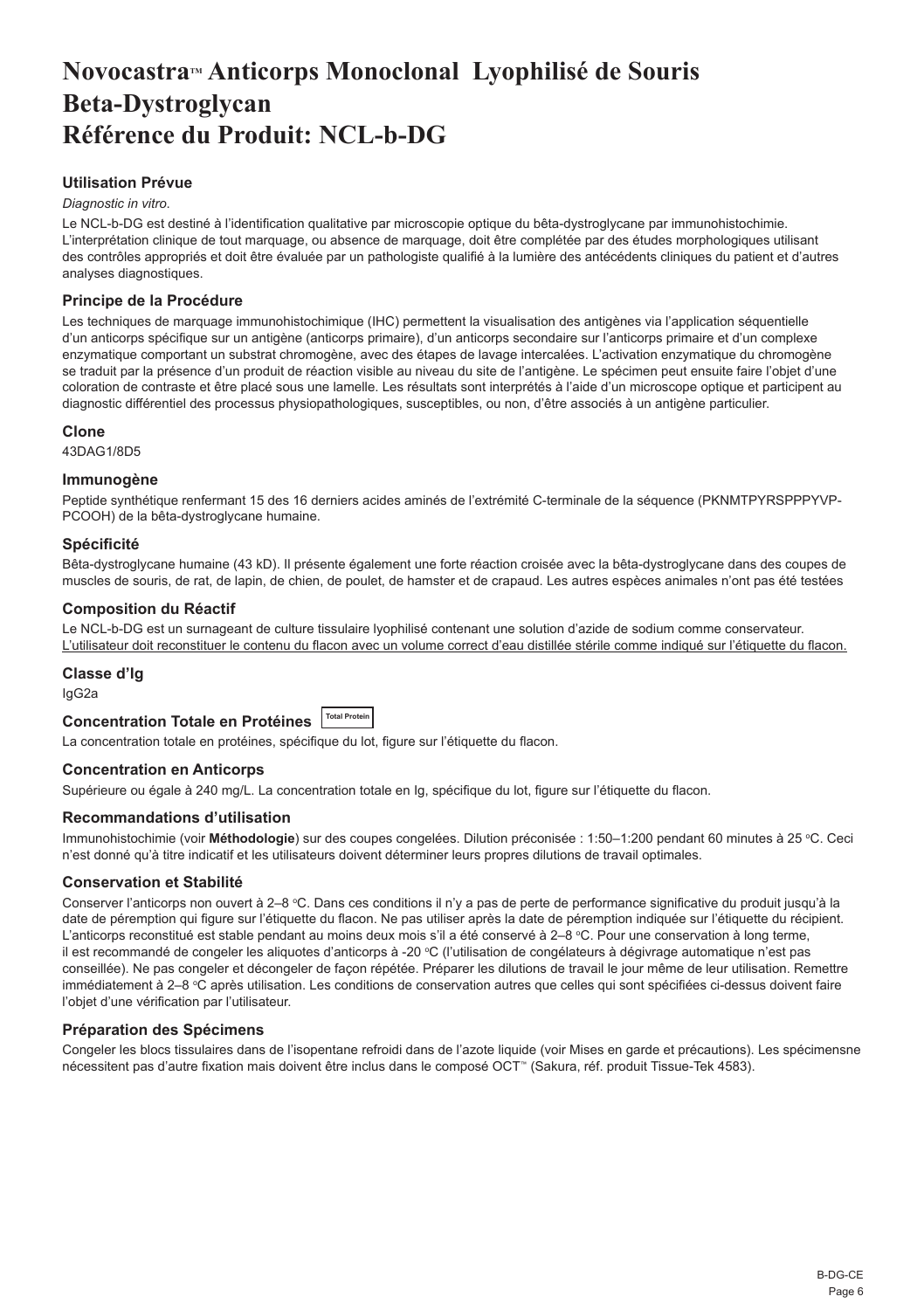### **Mises en Garde et Précautions**

#### **Novocastra Lyophilised Antibodies**

Il contient un mélange de: Azoture De Sodium (<10%), Benzylpenicillin Sodium (<10%), Streptomycin Sulphate (<10%). Mentions d'avertissement: Danger

H302: Nocif en cas d'ingestion. H317: Peut provoquer une allergie cutanée. H334: Peut provoquer des symptômes allergiques ou d'asthme ou des difficultés respiratoires par inhalation. H411: Toxique pour les organismes aquatiques, entraîne des effets néfastes à long terme. EUH032: Au contact d'un acide, dégage un gaz très toxique.

P261: Éviter de respirer les poussières/fumées/gaz/brouillards/ vapeurs/aérosols.

P264: Se laver les mains soigneusement après manipulation.

P270: Ne pas manger, boire ou fumer en manipulant ce produit.

P272: Les vêtements de travail contaminés ne devraient pas sortir du lieu de travail.

P273: Éviter le rejet dans l'environnement.

P280: Porter des gants de protection/des vêtements de protection/ un équipement de protection des yeux/du visage.

P284: [Lorsque la ventilation du local est insuffisante] porter un équipement de protection respiratoire.

P301+312: EN CAS D'INGESTION: Appeler un CENTRE ANTIPOISON/un médecin en cas de malaise.

P302+352: EN CAS DE CONTACT AVEC LA PEAU: laver abondamment à l'eau et au savon.

P304+340: EN CAS D'INHALATION: transporter la personne à l'extérieur et la maintenir dans une position où elle peut confortablement respirer.

P330: Rincer la bouche.

P333+313: En cas d'irritation ou d'éruption cutanée: consulter un médecin.

P342+311: En cas de symptômes respiratoires: Appeler un CENTRE ANTIPOISON/un médecin.

P362+364: Enlever les vêtements contaminés et les laver avant réutilisation.

P391: Recueillir le produit répandu.

P501: Éliminer le contenu/récipient dans un centre de collecte des déchets dangereux ou spéciaux.

Ce réactif a été préparé à partir du surnageant d'une culture cellulaire. Du fait de sa nature de produit biologique, sa manipulation doit faire l'objet du plus grand soin.

Ce réactif contient de l'azide de sodium. Une Fiche de données de sécurité est disponible sur demande ou sur le site www. LeicaBiosystems.com

Consulter les réglementations nationales, régionales ou locales en vigueur relatives à l'élimination de tous les éléments potentiellement toxiques.

Les spécimens, avant et après fixation, ainsi que toutes les matières ayant été en contact avec eux, doivent être manipulés comme s'ils étaient susceptibles de transmettre une infection et être éliminés en respectant les précautions appropriées.<sup>1</sup>Ne jamais pipeter les réactifs avec la bouche et éviter tout contact des réactifs et des spécimens avec la peau et les membranes muqueuses. Rincer avec de grandes quantités d'eau en cas de contact des réactifs ou des spécimens avec des zones sensibles. Consulter un médecin.

Minimiser la contamination microbienne des réactifs sinon un accroissement du marquage non spécifique est susceptible de se produire. Des durées et des températures d'incubation différentes de celles qui ont été spécifiées sont susceptibles de conduire à des résultats erronés. Toutes les modifications doivent être validées par l'utilisateur.

Du fait de sa température extrêmement basse, l'azote liquide est susceptible de provoquer des brûlures et un vêtement de protection, comportant des gants et une visière, doit être utilisé lors de sa manipulation. Utiliser dans une zone bien ventilée.

L'isopentane est hautement inflammable et nocif en cas d'ingestion ou d'inhalation. Il est également irritant pour la peau et les yeux, et narcotique à haute concentration.

## **Contrôle de Qualité**

Des différences de traitement des tissus et de procédures techniques du laboratoire de l'utilisateur sont susceptibles de conduire à une variabilité significative des résultats, ce qui rend nécessaire la mise en œuvre de contrôles en interne en plus des procédures suivantes. Les contrôles doivent être des spécimens frais provenant d'autopsies, de biopsies ou d'interventions chirurgicales, congelés dès que possible, de la même façon que le(s) échantillon(s) de patient.

#### **Tissu de Contrôle Positif**

Il est utilisé pour indiquer que les tissus ont été préparés correctement et que les techniques de marquage étaient appropriées.

Un contrôle tissulaire positif doit être inclus dans toute opération de marquage pour chaque ensemble de conditions d'analyse.

Un tissu présentant un marquage faiblement positif est plus adapté à un contrôle de qualité optimal qu'un tissu présentant un marquage fortement positif et il permet de détecter de moindres niveaux de dégradation du réactif.<sup>2</sup>

Le tissu de contrôle positif recommandé est les muscles squelettiques .

Si le tissu de contrôle positif ne présente pas de marquage positif, les résultats des spécimens analysés doivent être considérés comme invalides.

## **Tissu de Contrôle Négatif**

Il doit être examiné après le tissu de contrôle positif afin de vérifier la spécificité du marquage de l'antigène cible par l'anticorps primaire. Le tissu de contrôle négatif recommandé n'a pas été évalué.

Sinon, la diversité des types cellulaires présents dans la plupart des tissus permet de disposer fréquemment de sites de contrôle négatif, mais ils doivent être vérifiés par l'utilisateur.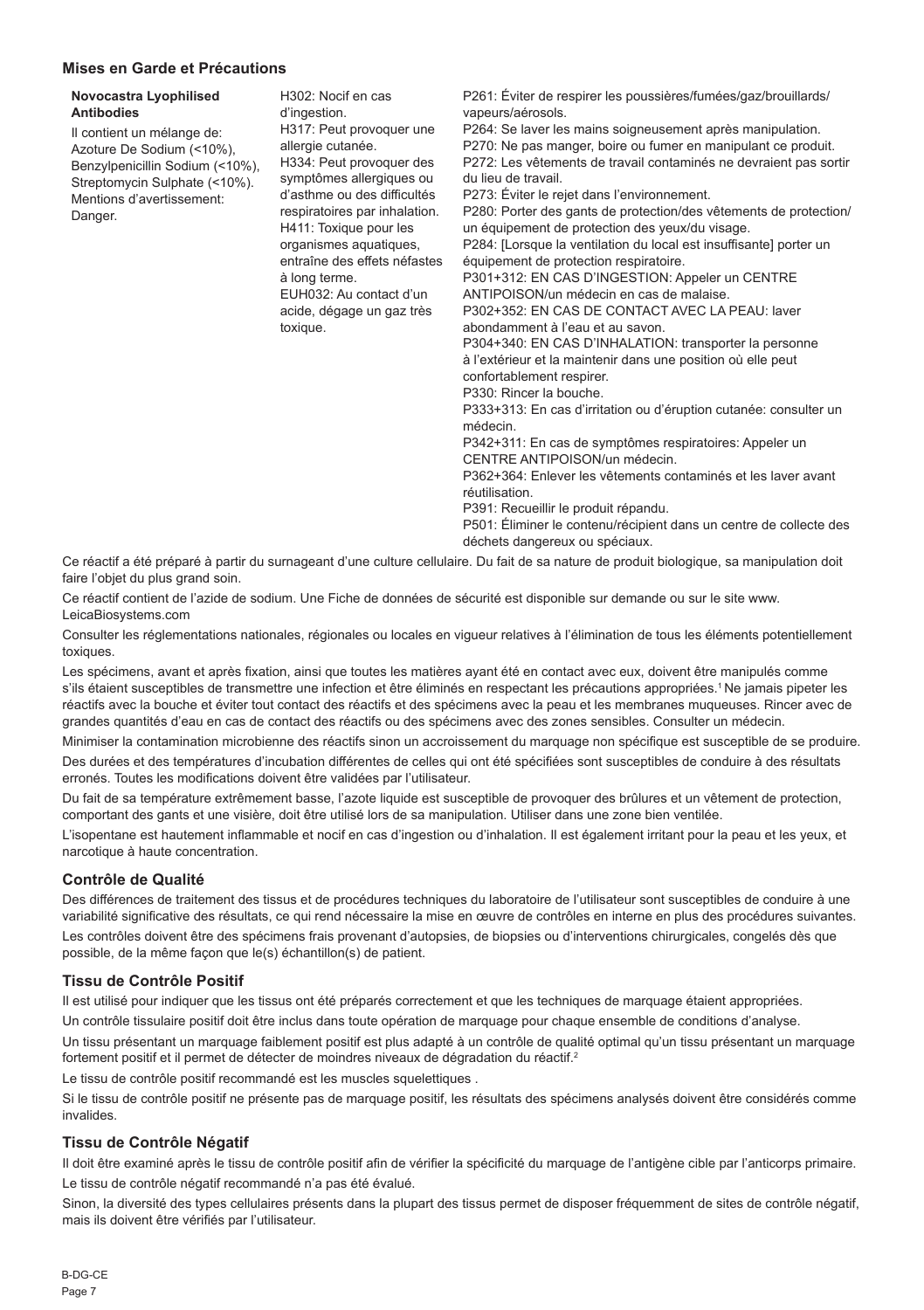S'il est présent, le marquage non spécifique prend habituellement une apparence diffuse. Un marquage sporadique du tissu conjonctif peut également être observé sur des coupes de tissus qui ont été fixées par un excès de formol. Utiliser des cellules intactes pour l'interprétation des résultats du marquage. Les cellules nécrotiques ou dégénérées sont souvent marquées de façon non spécifique.3 Des résultats faussement positifs peuvent être observés en raison d'une liaison non immunologique à des protéines ou à des produits de réaction du substrat. Ils peuvent également être provoqués par des enzymes endogènes comme la pseudoperoxydase (érythrocytes), la peroxydase endogène (cytochrome C), ou la biotine endogène (foie, sein, cerveau, rein, par exemple) selon le type d'immunomarquage utilisé. Pour différencier l'activité des enzymes endogènes ou la liaison non spécifique d'enzymes de l'immunoréactivité spécifique, des tissus supplémentaires du patient peuvent être marqués exclusivement avec le substrat chromogène ou par des complexes enzymatiques (avidine-biotine, streptavidine, polymère marqué) et le substrat chromogène respectivement. Si un marquage spécifique se produit dans le tissu de contrôle négatif, les résultats des spécimens du patient doivent être considérés comme invalides.

### **Réactif de Contrôle Négatif**

Utiliser un réactif de contrôle négatif non spécifique à la place de l'anticorps primaire avec une coupe de chaque spécimen du patient afin d'évaluer le marquage non spécifique et de permettre une meilleure interprétation du marquage spécifique au niveau du site antigénique.

## **Tissu du Patient**

Examiner les échantillons du patient marqués au NCL-b-DG en dernier lieu. L'intensité du marquage positif doit être évaluée à la lumière du bruit de fond du marquage non spécifique du réactif de contrôle négatif. Comme pour toutes les analyses immunohistochimiques, un résultat négatif signifie que l'antigène n'a pas été détecté mais ne signifie pas qu'il est absent des cellules/tissus testés. Si nécessaire, employer un panel d'anticorps pour identifier les réactions faussement négatives.

## **Résultats Attendus**

Tissus normaux

Le clone 43DAG1/8D5 détecte la protéine bêta-dystroglycane dans le sarcolemme des fibres des muscles squelettiques.

## Tissus tumoraux

Le clone 43DAG1/8D5 a été utilisé lors d'études immunohistochimiques et d'immunobuvardage chez plus de 930 patients en vue d'identifier une déficience de la glycoprotéine de 43 kD associée à la dystrophine, la bêta-dystroglycane.

#### **Le NCL-b-DG est recommandé pour l'identification du bêta-dystroglycane humain par immunohistochimie.**

#### **Limites Générales**

L'immunohistochimie est un processus diagnostique constitué de plusieurs étapes qui nécessite une formation spécialisée relative au choix des réactifs appropriés ; au choix, à la fixation et au traitement des tissus ; à la préparation des lames IHC ; et à l'interprétation des résultats du marquage.

Le marquage des tissus dépend de leur manipulation et de leur traitement avant le marquage. Une fixation, une congélation, une décongélation, un lavage, un séchage, un chauffage, une coupe, incorrects ou une contamination par d'autres tissus ou d'autres liquides sont susceptibles de conduire à la production d'artefacts, au piégeage de l'anticorps ou à des résultats faussement négatifs. Des variations dans les méthodes de fixation et d'inclusion, ainsi que des irrégularités propres au tissu, peuvent conduire à des résultats incohérents.<sup>4</sup>

Une coloration de contraste excessive ou incomplète peut gêner l'interprétation correcte des résultats.

L'interprétation clinique de tout marquage, ou absence de marquage, doit être complétée par des études morphologiques utilisant des contrôles appropriés et doit être évaluée par un pathologiste qualifié à la lumière des antécédents cliniques du patient et d'autres analyses diagnostiques.

Les anticorps de Leica Biosystems Newcastle Ltd sont destinés, selon les besoins, à être utilisés sur des coupes incluses en paraffine ou des coupes congelées, et conformément à des exigences particulières en matière de fixation. Une expression antigénique inattendue est susceptible de se produire, en particulier au niveau des néoplasmes. L'interprétation clinique de toute coupe tissulaire marquée doit comporter une analyse morphologique et l'évaluation des contrôles appropriés.

## **Bibliographie Générale**

- 1. National Committee for Clinical Laboratory Standards (NCCLS). Protection of laboratory workers from infectious diseases transmitted by blood and tissue; proposed guideline. Villanova, P.A. 1991; 7(9). Order code M29-P.
- 2. Battifora H. Diagnostic uses of antibodies to keratins: a review and immunohistochemical comparison of seven monoclonal and three polyclonal antibodies. Progress in Surgical Pathology. 6:1–15. eds. Fenoglio-Preiser C, Wolff CM, Rilke F. Field & Wood, Inc., Philadelphia.
- 3. Nadji M, Morales AR. Immunoperoxidase, part I: the techniques and pitfalls. Laboratory Medicine. 1983; 14:767.
- 4. Omata M, Liew CT, Ashcavai M, Peters RL. Nonimmunologic binding of horseradish peroxidase to hepatitis B surface antigen: a possible source of error in immunohistochemistry. American Journal of Clinical Pathology. 1980; 73:626.
- 5. Anderson LVB. Multiplex Western blot analysis of the muscular dystrophy proteins. Chapter 22, p369–386, in Muscular Dystrophy: Methods and Protocols (number 43 in the Methods in Molecular Medicine series), edited by Bushby KMD & Anderson LVB. 2001. Humana Press: Totowa, New Jersey.
- 6. Pogue R, Anderson LVB, Pyle A, et al. Strategy for mutation analysis in the autosomal recessive limb-girdle muscular dystrophies. Neuromuscular Disorders. 2001; 11(1):80–87.
- 7. Pollitt C, Anderson LVB, Pogue R, et al. The phenotype of calpainopathy: diagnosis based on a multidisciplinary approach. Neuromuscular Disorders. 2001; 11(3):287–296.
- 8. Anderson LVB, Harrison RM, Pogue R, et al. Secondary reduction in calpain 3 expression in patients with limb girdle muscular dystrophy type 2B and Miyoshi myopathy (primary dysferlinopathies). Neuromuscular Disorders. 2000; 10(8):553–559.
- 9. Bornemann A and Anderson LVB. Diagnostic protein expression in human muscle biopsies. Brain Pathology. 2000; 10:193–214.
- 10.Anderson LVB. Immunomarkers for molecular mass. Neuromuscular Disorders. 1999; 9(6-7):421–422.
- 11.Anderson LVB and Davison K. Multiplex Western blotting system for the analysis of muscular dystrophy proteins. American Journal of Pathology. 1999; 154(4):1017–1022.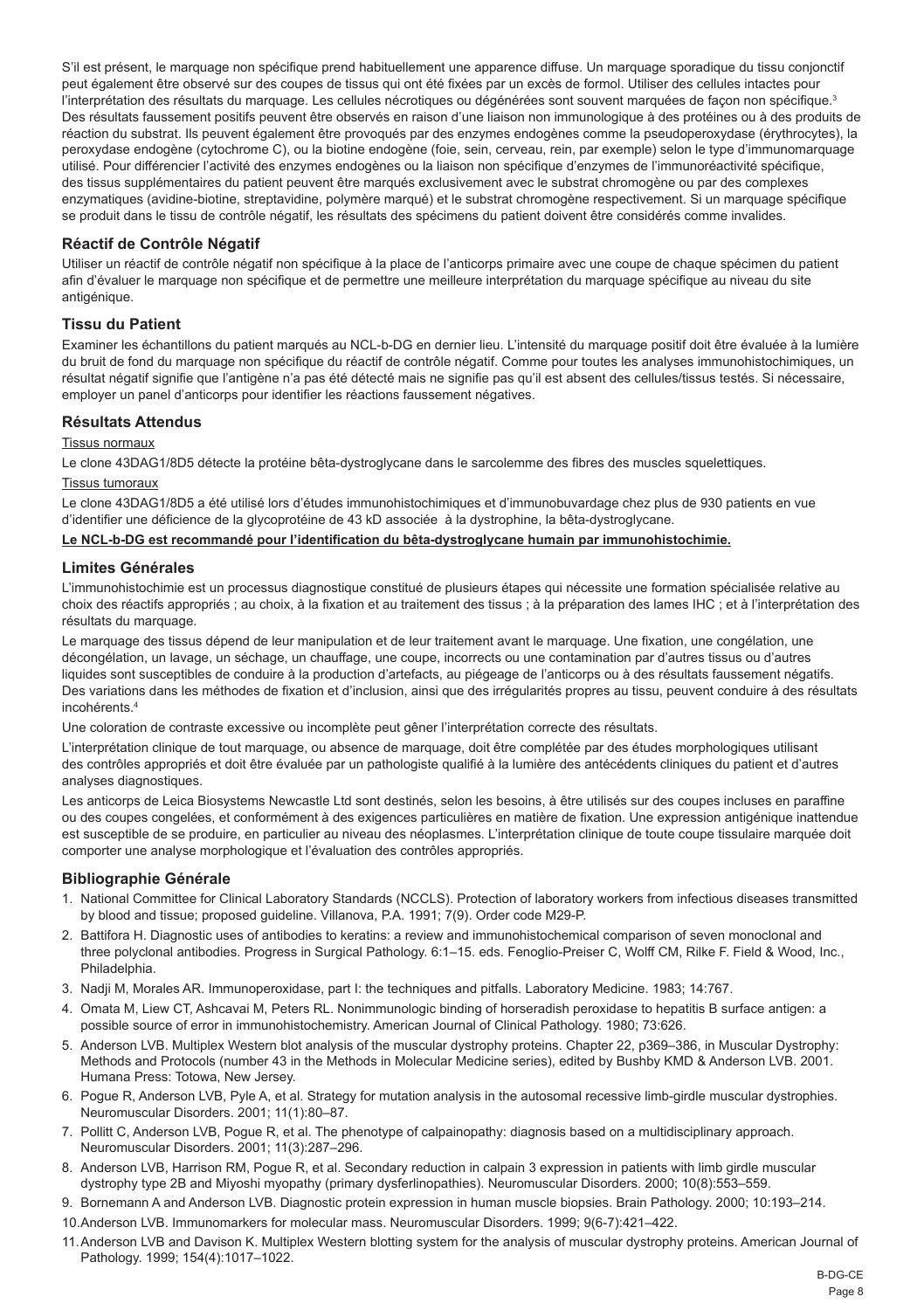- 12.Bushby K, Anderson LVB, Pollitt C, et al. Abnormal merosin in adults. A new form of late onset muscular dystrophy not linked to chromosome 6q2. Brain. 1998; 121:581–588.
- 13.Drenckhahn D, Holbach M, Ness W et al. Dystrophin and the dystrophin-associated glycoprotein, beta-dystroglycan, co-localize in photoreceptor synaptic complexes of the human retina. Neuroscience 1996; 73(2):605–612.
- 14.Sewry CA, Taylor J, Anderson LVB, et al. Abnormalities in alpha-, beta- and gamma-sarcoglycan in patients with limb-girdle muscular dystrophy. Neuromuscular Disorders. 1996; 6(6):467–474.
- 15.Vainzof M, Passos-Bueno MR, Canovas M, et al. The sarcoglycan complex in the six autosomal recessive limb-girdle muscular dystrophies. Human Molecular Genetics. 1996; 5(12):1963–1969.

## **Amendements Apportés à la Version Précédente**

Non applicable.

## **Date de Publication**

30 novembre 2018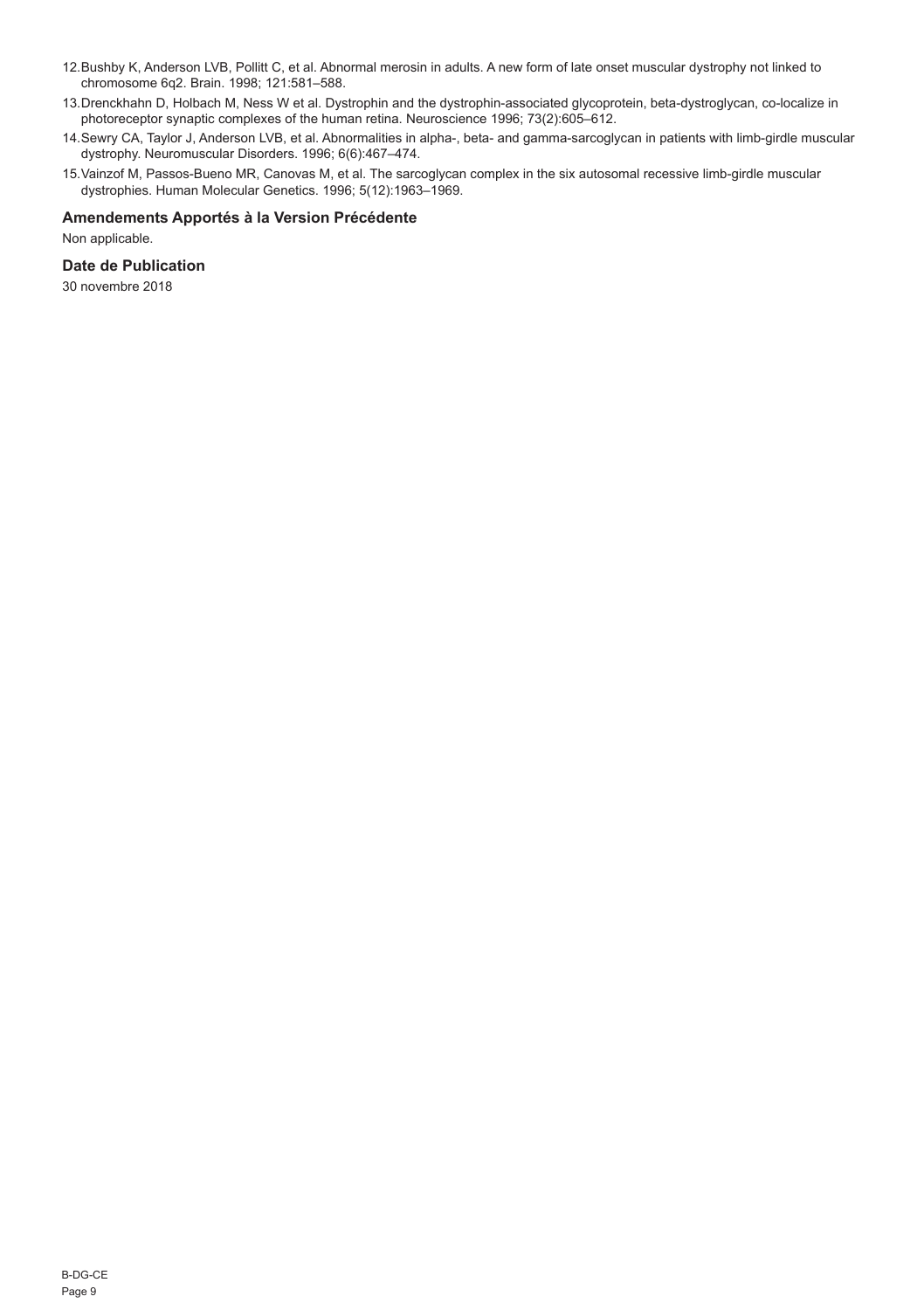## **Méthodologie immunohistochimique pour l'utilisation des anticorps**  Novocastra™ sur des tissus musculaires congelés.

## **Réactifs nécessaires mais non fournis**

- 1. Solvants standard utilisés en immunohistochimie.
- 2. Tampon Tris (TBS) 50 mM, pH 7,6.
- 3. Diluant anticorps sérum normal dilué de façon optimale dans du TBS.
- 4. Sérums normaux provenant de diverses espèces chez lesquelles l'anticorps secondaire est cultivé.
- 5. Anticorps secondaire conjugué à la peroxydase utiliser selon les recommandations du fabricant.
- 6. Tétrachlorhydrate de 3,3'-diaminobenzidine (DAB) utiliser selon les recommandations du fabricant.
- 7. Milieu de montage utiliser selon les recommandations du fabricant.

## **Équipements nécessaires mais non fournis**

- 1. Incubateur réglé à 25 °C.
- 2. Équipements généraux de laboratoire d'immunohistochimie.
- 3. Ventilateur électrique pour sécher les lames à l'air.

## **Solutions de restauration des antigènes (voir Recommandations d'utilisation)**

Non applicables sur des coupes congelées.

## **Méthodologie**

Avant d'utiliser cette méthodologie, les utilisateurs doivent avoir été formés aux techniques immunohistochimiques.

- Les utilisateurs doivent déterminer les dilutions optimales des anticorps. Sauf mention contraire, toutes les étapes sont réalisées à 25 °C. 1. Découper et monter des coupes de 4 à 10 µm sur des lames revêtues d'un adhésif adapté au tissu et laisser sécher à l'air pendant
- une heure. 2. Incuber les coupes avec l'anticorps primaire dilué de façon optimale (**voir Recommandations d'utilisation**).
- 3. Laver dans du tampon TBS pendant 2 fois pendant 5 minutes sous agitation légère.
- 4. Incuber les coupes dans l'anticorps secondaire conjugué à la peroxydase approprié.
- 5. Laver dans du tampon TBS pendant 2 fois pendant 5 minutes sous agitation légère.
- 6. Incuber les lames dans le DAB.
- 7. Rincer les lames à l'eau propre.
- 8. Déshydrater, assécher et monter les coupes.

## **Amendements apportés à la version précédente**

Non applicable.

## **Date de publication**

5 février 2004 (CEprotocol/Frozen Muscle).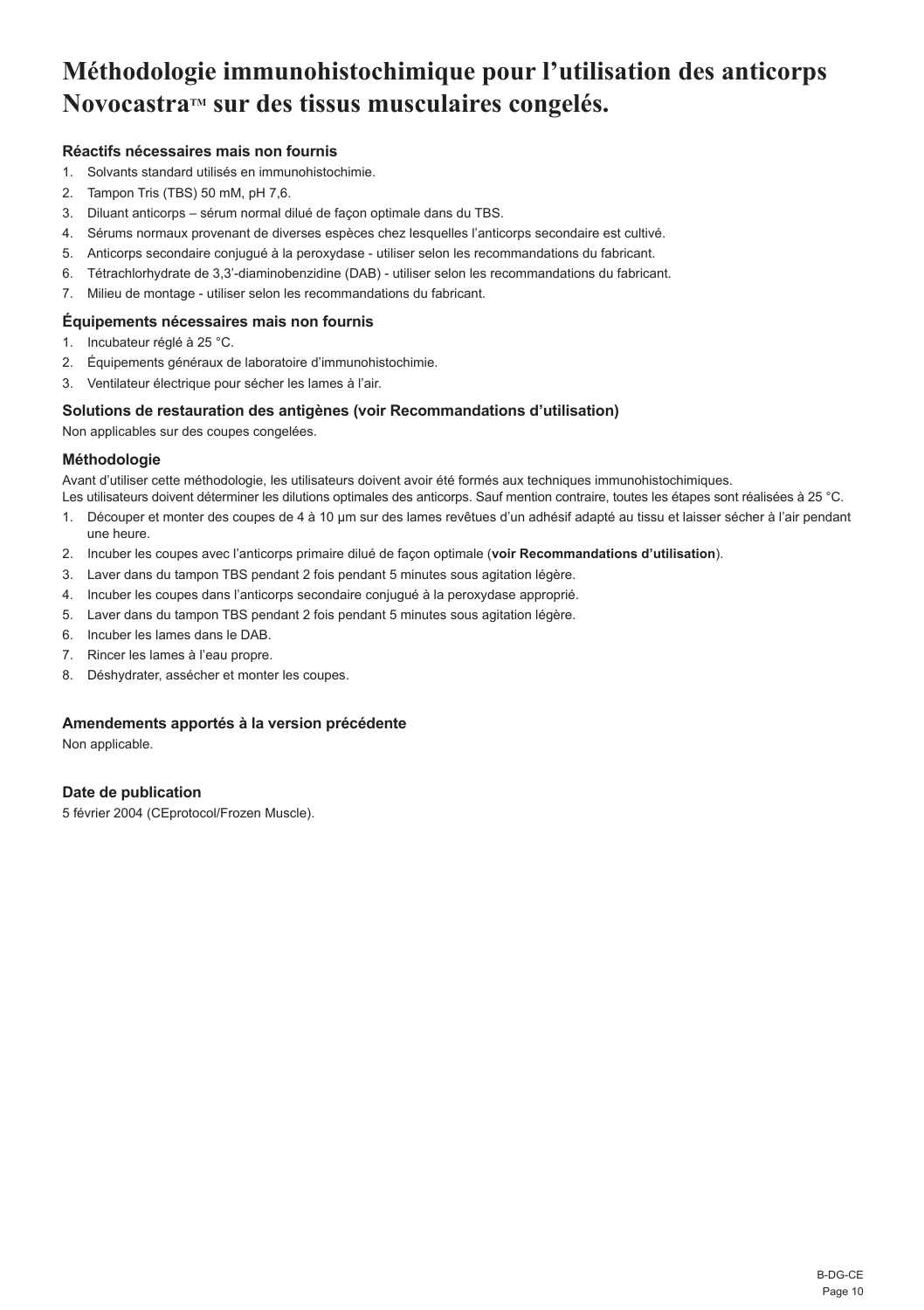## <span id="page-11-0"></span>**NovocastraTM Anticorpo Monoclonale Murino Liofilizzato Beta-Dystroglycan Codice Del Prodotto: NCL-b-DG**

## **Uso Previsto**

*Per uso diagnostico in vitro*.

NCL-b-DG è destinato all'identificazione qualitativa in microscopia ottica del beta-distroglicano mediante immunoistochimica. L'interpretazione clinica di ogni colorazione o della sua assenza va integrata da studi morfologici che utilizzino i controlli appropriati e deve essere valutata da un patologo qualificato, nel contesto della storia clinica del paziente e delle altre metodiche diagnostiche adoperate.

## **Principio Della Procedura**

Le tecniche di colorazione immunoistochimica (IHC) consentono la visualizzazione degli antigeni mediante l'applicazione sequenziale di un anticorpo specifico per l'antigene (anticorpo primario), di un anticorpo secondario che lega l'anticorpo primario e di un complesso enzimatico con un substrato cromogeno; l'applicazione dei tre reagenti è intervallata da fasi di lavaggio. L'attivazione enzimatica del cromogeno produce una reazione visibile in corrispondenza del sito antigenico. Il campione biologico può, quindi, essere controcolorato e montato. I risultati vengono interpretati mediante un microscopio ottico e sono utili nella diagnosi differenziale di processi fisiopatologici, che possono essere più o meno associati ad un particolare antigene.

#### **Clone**

43DAG1/8D5

## **Immunogeno**

Peptide sintetico contenente 15 degli ultimi 16 aminoacidi dell'estremità carbossilica della sequenza del beta-distroglicano umano (PKNMTPYRSPPPYVP-PCOOH).

#### **Specificità**

Beta-distroglicano umano (43 kD). Inoltre, il clone crossreagisce con il beta-distroglicano nelle sezioni muscolari di topo, ratto, coniglio, cane, pollo, criceto, maiale e rospo. Non sono state valutate altre specie animali.

#### **Composizione Del Reagente**

NCL-b-DG è un supernatante liofilizzato di coltura tissutale, contenente di sodio azide come conservante. L'utente deve ricostituire il contenuto del flacone con il volume appropriato di acqua distillata sterile, come indicato sull'etichetta del flacone stesso.

#### **Classe Ig**

IgG2a

## **Concentrazione Proteica Totale Total Protein**

Consultare l'etichetta del flacone per la concentrazione proteica totale specifica del lotto.

#### **Concentrazione Anticorpale**

Superiore o uguale a 240 mg/L. Consultare l'etichetta del flacone per la concentrazione di Ig specifica del lotto.

#### **Raccomandazioni Per L'uso**

Immunoistochimica (vedere **Metodologia**) sulle sezioni congelate. Diluizione raccomandata: 1:50–1:200 per 60 minuti a 25 °C. Queste raccomandazioni costituiscono delle semplici linee guida; spetta al singolo utente stabilire la diluizione di lavoro ottimale.

### **Conservazione E Stabilità**

Conservare l'anticorpo, nella confezione ancora integra, a 2–8 °C. In queste condizioni, il prodotto non subisce perdite significative di prestazione fino alla data di scadenza, indicata sull'etichetta del flacone. Non usare dopo la data di scadenza, indicata sull'etichetta del flacone. L'anticorpo ricostituito rimane stabile per almeno due mesi, se conservato a 2–8 °C. Per la conservazione a lungo termine, si raccomanda di congelare aliquote dell'anticorpo a -20 °C (non si raccomanda l'uso di congelatori frost-free, cioè senza brina). Evitare di congelare e scongelare ripetutamente. Preparare le diluizioni di lavoro il giorno stesso dell'utilizzazione. Immediatamente dopo l'uso, raffreddare di nuovo a 2–8 °C. Condizioni di conservazione diverse da quelle sopra specificate vanno verificate dall'utente.

## **Preparazione Del Campione Biologico**

Congelare i blocchetti di tessuto campione in isopentano raffreddato dall'azoto liquido (vedere "Avvertenze e precauzioni"). I campioni biologici non richiedono l'ulteriore fissazione, ma vanno inclusi in OCT™ compound (Sakura, codice del prodotto Tissue-Tek 4583).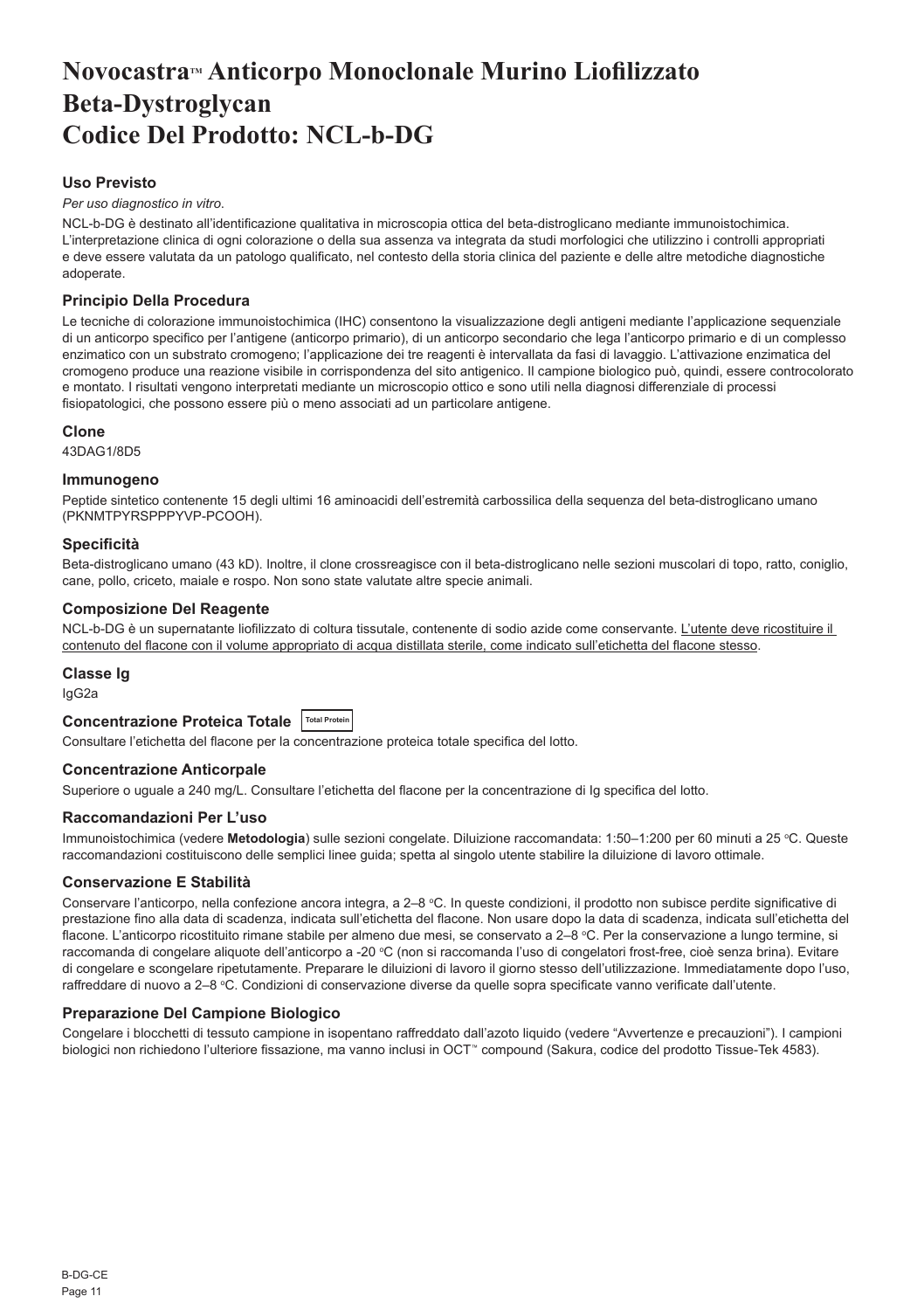#### **Avvertenze E Precauzioni**

#### **Novocastra Lyophilised Antibodies**

Contiene una miscela di: Azoturo Di Sodio (<10%), Benzylpenicillin Sodium (<10%), Streptomycin Sulphate (<10%). Avvertenze: Pericolo.

H302: Nocivo se ingerito. H317: Può provocare una reazione allergica cutanea. H334: Può provocare sintomi allergici o asmatici o difficoltà respiratorie se inalato. H411: Tossico per gli organismi acquatici con effetti di lunga durata. EUH032: A contatto con acidi libera gas molto

tossici.

P261: Evitare di respirare la polvere/i fumi/i gas/la nebbia/i vapori/ gli aerosol.

P264: Lavare accuratamente mani dopo l'uso.

P270: Non mangiare, né bere, né fumare durante l'uso.

P272: Gli indumenti da lavoro contaminati non devono essere portati fuori dal luogo di lavoro.

P273: Non disperdere nell'ambiente.

P280: Indossare guanti/indumenti protettivi/proteggere gli occhi/ il viso.

P284: [Quando la ventilazione del locale è insufficiente] indossare un apparecchio diprotezione respiratoria.

P301+312: IN CASO DI INGESTIONE: contattare un CENTRO ANTIVELENI/un medico in caso di malessere.

P302+352: IN CASO DI CONTATTO CON LA PELLE: lavare abbondantemente con acqua e sapone.

P304+340: IN CASO DI INALAZIONE: trasportare l'infortunato all'aria aperta e mantenerlo a riposo in posizione che favorisca la respirazione.

P330: Sciacquare la bocca.

P333+313: In caso di irritazione o eruzione della pelle: consultare un medico.

P342+311: In caso di sintomi respiratori: contattare un CENTRO ANTIVELENI/un medico.

P362+364: Togliere tutti gli indumenti contaminati e lavarli prima di indossarli nuovamente.

P391: Raccogliere il materiale fuoriuscito.

P501: Smaltire il prodotto/recipiente in un punto di raccolta rifiuti pericolosi o speciali.

Questo reagente è stato preparato dal supernatante di coltura cellulare. Trattandosi di un prodotto biologico, va maneggiato con cautela. Questo reagente contiene sodio azide. Una scheda di sicurezza del prodotto (MSDS) è disponibile su richiesta o dal sito www.LeicaBiosystems.com

Fare riferimento alla normativa federale, statale o locale per lo smaltimento dei componenti potenzialmente tossici.

Prima e dopo la fissazione, i campioni biologici e tutti i materiali ad essi esposti vanno trattati come potenzialmente infettanti e smaltiti con le appropriate precauzioni.<sup>1</sup> Non pipettare i reagenti con la bocca ed evitare il contatto dei reagenti e dei campioni biologici con la pelle e con le mucose. Se i reagenti o i campioni biologici vengono a contatto con zone sensibili, sciacquare abbondantemente le parti interessate. Consultare il medico.

Ridurre al minimo la contaminazione microbica dei reagenti, allo scopo di evitare un aumento di colorazione aspecifica.

Tempi o temperature d'incubazione diversi da quelli specificati possono condurre a risultati non veritieri. Tali variazioni devono essere convalidate dall'utente.

A causa della sua temperatura estremamente bassa, l'azoto liquido può provocare ustioni da freddo; si raccomanda l'uso di indumenti protettivi (es. guanti, visiera). Operare in ambiente ben ventilato.

L'isopentano è facilmente infiammabile e nocivo per ingestione e per inalazione. Inoltre, è irritante per la pelle e per gli occhi e, ad alte concentrazioni, è un narcotico.

## **Controllo Qualità**

Differenze nella processazione del tessuto e nelle tecniche in uso presso il laboratorio dell'utente possono produrre una discrepanza significativa nei risultati, rendendo necessaria la regolare esecuzione di controlli interni, in aggiunta alle procedure descritte di seguito. I controlli sui campioni biologici autoptici/bioptici/chirurgici devono essere congelati il più rapidamente possibile, allo stesso modo dei campioni biologici ottenuti dal paziente.

## **Controllo Positivo Del Tessuto**

È usato per indicare tessuti correttamente preparati e tecniche di colorazione appropriate.

Per ogni gruppo di condizioni del test e ogni volta che viene eseguita la colorazione, deve essere incluso un controllo positivo del tessuto.

Un tessuto a debole colorazione positiva è più adatto di uno a colorazione positiva intensa per un ottimale controllo qualità e per mettere in evidenza anche minimi livelli di degradazione del reagente.<sup>2</sup>

Il tessuto raccomandato per il controllo positivo è il muscolo scheletrico.

Se il controllo positivo del tessuto non dimostra colorazione positiva, i risultati con i campioni biologici del test vanno considerati non validi.

## **Controllo Negativo Del Tessuto**

Va esaminato dopo il controllo positivo, per verificare la specificità nei confronti dell'antigene bersaglio da parte dell'anticorpo primario. Il tessuto raccomandato per il controllo negativo non è stato valutato.

In alternativa, la varietà dei tipi cellulari presenti nella maggior parte delle sezioni tissutali offre spesso siti di controllo negativo, ma questo va verificato dall'utente.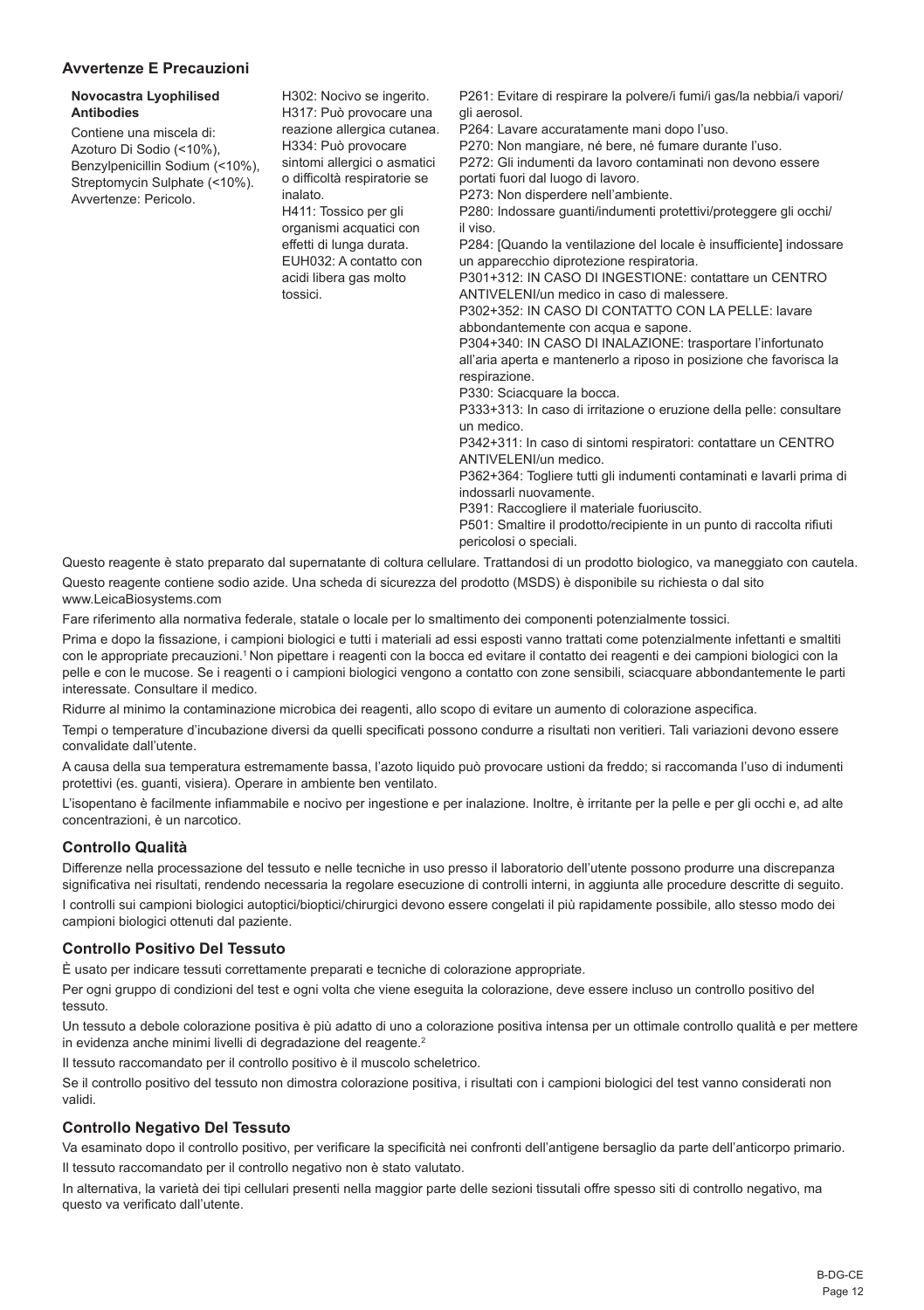La colorazione aspecifica, se presente, assume di solito aspetto diffuso. La colorazione sporadica del tessuto connettivo può anche manifestarsi in seguito ad iperfissazione di sezioni di tessuto in formalina. Per l'interpretazione dei risultati della colorazione, usare cellule intatte. Le cellule necrotiche o degenerate si colorano spesso in maniera aspecifica.<sup>3</sup> Si possono osservare risultati falsamente positivi, dovuti a legame non immunologico delle proteine o a prodotti di reazione del substrato. Tali falsi positivi possono essere anche causati da enzimi endogeni quali la pseudoperossidasi (eritrociti), la perossidasi endogena (citocromo C) o la biotina endogena (es. fegato, mammella, cervello, rene), a seconda del tipo di immunocolorazione usato. Per differenziare l'attività enzimatica endogena o il legame enzimatico aspecifico dall'immunoreattività specifica, possono essere colorati ulteriori tessuti del paziente esclusivamente con substrato cromogeno o con complessi enzimatici (avidina-biotina, streptavidina, polimero marcato) e substrato cromogeno. Se nel controllo negativo del tessuto compare una colorazione specifica, i risultati sui campioni biologici ottenuti dal paziente devono essere considerati non validi.

## **Controllo Negativo Del Reagente**

Usare un controllo negativo aspecifico del reagente in luogo dell'anticorpo primario, con una sezione di ogni campione biologico del paziente, per valutare la colorazione aspecifica e per consentire una migliore interpretazione della colorazione specifica in corrispondenza del sito antigenico.

#### **Tessuto Del Paziente**

Successivamente, esaminare i campioni biologici del paziente colorati con NCL-b-DG. L'intensità della colorazione positiva va analizzata nel contesto di qualsiasi colorazione aspecifica di fondo del controllo negativo del reagente. Come per tutti gli altri test immunoistochimici, un risultato negativo significa che l'antigene non è stato determinato, ma non necessariamente che fosse assente dalle cellule o dal tessuto esaminato. Se necessario, usare un pannello di anticorpi per identificare reazioni falsamente negative.

#### **Risultati Attesi**

Tessuti normali

Il clone 43DAG1/8D5 mette in evidenza la proteina beta-distroglicano nel sarcolemma delle fibre muscolari scheletriche.

## Tessuti tumorali

Il clone 43DAG1/8D5 è stato impiegato in studi di immunoistochimica e di immunoblotting condotti su oltre 930 pazienti, per mettere in evidenza il deficit della glicoproteina da 43 kD associata alla distrofina, il beta-distroglicano.

#### **L'uso di NCL-b-DG è consigliato per l'identificazione del beta-distroglicano umano mediante immunoistochimica.**

#### **Limitazioni Generali**

L'immunoistochimica è un procedimento diagnostico a più passi (multistep) che richiede un'esperienza specifica nella selezione dei reagenti appropriati, nella selezione, fissazione e processazione dei tessuti, nella preparazione di vetrini IHC e nell'interpretazione dei risultati della colorazione.

La colorazione del tessuto dipende dalle modalità di manipolazione e di processazione del tessuto stesso, adottate prima della colorazione. La fissazione, il congelamento, lo scongelamento, il lavaggio, l'asciugatura, il riscaldamento o la sezione condotti in modo non corretto, o la contaminazione con altri tessuti o liquidi, possono produrre artefatti, intrappolamento (trapping) anticorpale o risultati falsi negativi. Risultati incompatibili possono essere dovuti a modifiche dei metodi di fissazione e di inclusione o ad irregolarità intrinseche al tessuto.<sup>4</sup>

Una controcolorazione eccessiva o incompleta può compromettere la corretta interpretazione dei risultati.

L'interpretazione clinica di ogni colorazione o della sua assenza va integrata da studi morfologici che utilizzino i controlli appropriati e deve essere valutata da un patologo qualificato, nel contesto della storia clinica del paziente e delle altre metodiche diagnostiche adoperate.

Gli anticorpi di Leica Biosystems Newcastle Ltd. sono destinati all'uso, quando indicato, su sezioni congelate o incluse in paraffina, con specifici requisiti di fissazione. Un'espressione antigenica inattesa può manifestarsi in particolare nelle neoplasie. L'interpretazione clinica di ogni sezione tissutale colorata deve includere l'analisi morfologica e la valutazione dei controlli appropriati.

## **Riferimenti Bibliografici Di Base**

- 1. National Committee for Clinical Laboratory Standards (NCCLS). Protection of laboratory workers from infectious diseases transmitted by blood and tissue; proposed guideline. Villanova, P.A. 1991; 7(9). Order code M29-P.
- 2. Battifora H. Diagnostic uses of antibodies to keratins: a review and immunohistochemical comparison of seven monoclonal and three polyclonal antibodies. Progress in Surgical Pathology. 6:1–15. eds. Fenoglio-Preiser C, Wolff CM, Rilke F. Field & Wood, Inc., Philadelphia.
- 3. Nadji M, Morales AR. Immunoperoxidase, part I: the techniques and pitfalls. Laboratory Medicine. 1983; 14:767.
- 4. Omata M, Liew CT, Ashcavai M, Peters RL. Nonimmunologic binding of horseradish peroxidase to hepatitis B surface antigen: a possible source of error in immunohistochemistry. American Journal of Clinical Pathology. 1980; 73:626.
- 5. Anderson LVB. Multiplex Western blot analysis of the muscular dystrophy proteins. Chapter 22, p369–386, in Muscular Dystrophy: Methods and Protocols (number 43 in the Methods in Molecular Medicine series), edited by Bushby KMD & Anderson LVB. 2001. Humana Press: Totowa, New Jersey.
- 6. Pogue R, Anderson LVB, Pyle A, et al. Strategy for mutation analysis in the autosomal recessive limb-girdle muscular dystrophies. Neuromuscular Disorders. 2001; 11(1):80–87.
- 7. Pollitt C, Anderson LVB, Pogue R, et al. The phenotype of calpainopathy: diagnosis based on a multidisciplinary approach. Neuromuscular Disorders. 2001; 11(3):287–296.
- 8. Anderson LVB, Harrison RM, Pogue R, et al. Secondary reduction in calpain 3 expression in patients with limb girdle muscular dystrophy type 2B and Miyoshi myopathy (primary dysferlinopathies). Neuromuscular Disorders. 2000; 10(8):553–559.
- 9. Bornemann A and Anderson LVB. Diagnostic protein expression in human muscle biopsies. Brain Pathology. 2000; 10:193–214.
- 10.Anderson LVB. Immunomarkers for molecular mass. Neuromuscular Disorders. 1999; 9(6-7):421–422.
- 11.Anderson LVB and Davison K. Multiplex Western blotting system for the analysis of muscular dystrophy proteins. American Journal of Pathology. 1999; 154(4):1017–1022.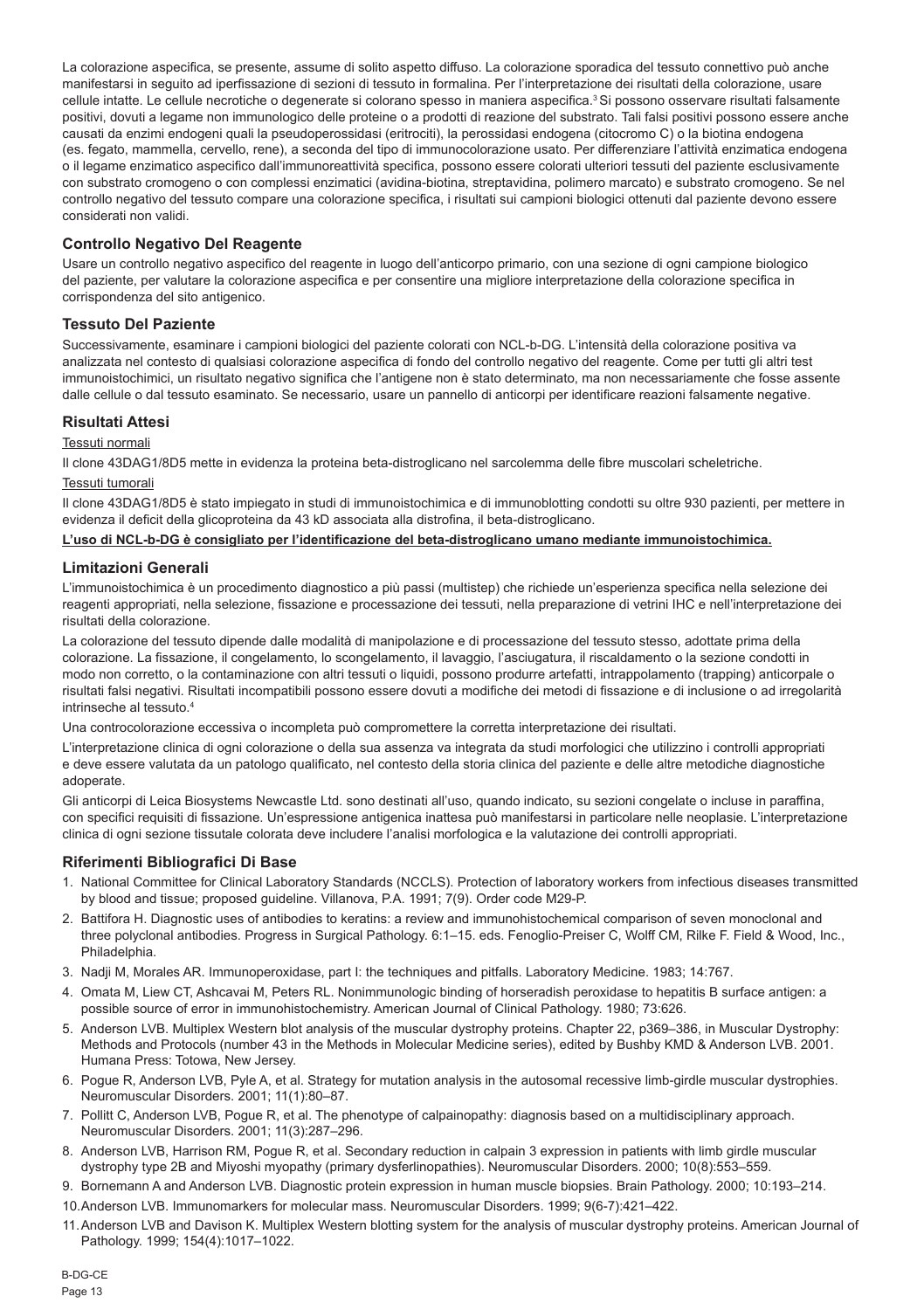- 12.Bushby K, Anderson LVB, Pollitt C, et al. Abnormal merosin in adults. A new form of late onset muscular dystrophy not linked to chromosome 6q2. Brain. 1998; 121:581–588.
- 13.Drenckhahn D, Holbach M, Ness W et al. Dystrophin and the dystrophin-associated glycoprotein, beta-dystroglycan, co-localize in photoreceptor synaptic complexes of the human retina. Neuroscience 1996; 73(2):605–612.
- 14.Sewry CA, Taylor J, Anderson LVB, et al. Abnormalities in alpha-, beta- and gamma-sarcoglycan in patients with limb-girdle muscular dystrophy. Neuromuscular Disorders. 1996; 6(6):467–474.
- 15.Vainzof M, Passos-Bueno MR, Canovas M, et al. The sarcoglycan complex in the six autosomal recessive limb-girdle muscular dystrophies. Human Molecular Genetics. 1996; 5(12):1963–1969.

## **Modifiche Alla Pubblicazione Precedente**

Non applicabile.

## **Data Di Pubblicazione**

30 novembre 2018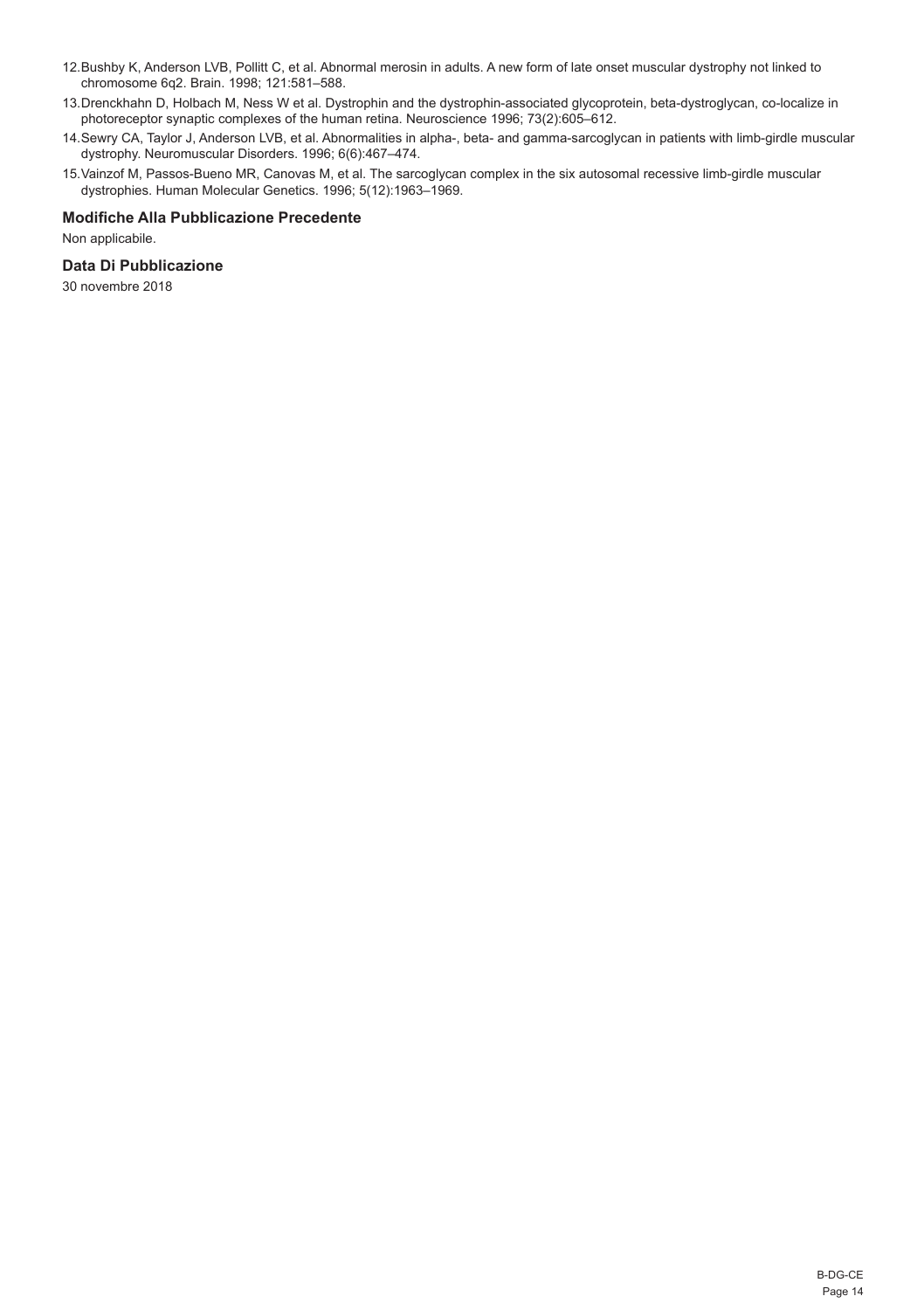## Metodologia immunoistochimica per l'uso di anticorpi Novocastra™ su **tessuto muscolare congelato.**

## **Reagenti necessari ma non forniti**

- 1. Solventi standard utilizzati in immunoistochimica.
- 2. Tampone Tris salino (TBS) 50 mM a pH 7,6.
- 3. Diluente anticorpale siero normale diluito in maniera ottimale in TBS.
- 4. Sieri normali delle specie da cui si è ottenuto l'anticorpo secondario.
- 5. Anticorpo secondario coniugato con perossidasi usare secondo le raccomandazioni del produttore.
- 6. 3,3' diaminobenzidina tetraidrocloruro (DAB) preparare ed usare secondo le raccomandazioni del produttore.
- 7. Mezzo di montaggio usare secondo le raccomandazioni del produttore.

## **Attrezzature necessarie ma non fornite**

- 1. Set incubatore a 25 °C.
- 2. Attrezzature di base del laboratorio di immunoistochimica.
- 3. Ventilatore elettrico per asciugare i vetrini.

## **Soluzioni per smascheramento antigenico (vedere Raccomandazioni per l'uso)**

Non si applica alle sezioni congelate.

## **Metodologia**

Prima di intraprendere questa metodologia, l'utente deve acquisire esperienza con le tecniche immunoistochimiche. Gli utenti devono determinare le diluizioni ottimali degli anticorpi. Se non indicato diversamente, tutte le fasi vanno condotte alla temperatura di 25 °C.

- 1. Tagliare e montare sezioni dallo spessore di 4–10 μm su vetrini ricoperti con un adatto adesivo tissutale e lasciar asciugare all'aria per circa un'ora.
- 2. Incubare le sezioni con anticorpo primario diluito in maniera ottimale (vedere Raccomandazioni per l'uso).
- 3. Lavare 2 volte in tampone TBS per 5 minuti, scotendo delicatamente.
- 4. Incubare le sezioni con un appropriato anticorpo secondario coniugato con perossidasi.
- 5. Lavare 2 volte in tampone TBS per 5 minuti, scotendo delicatamente.
- 6. Incubare i vetrini in DAB.
- 7. Sciacquare i vetrini in acqua pulita.
- 8. Disidratare, pulire e montare le sezioni.

## **Modifiche alla pubblicazione precedente**

Non applicabile.

## **Data di pubblicazione**

5 Febbraio 2004 (CEprotocol/Frozen Muscle).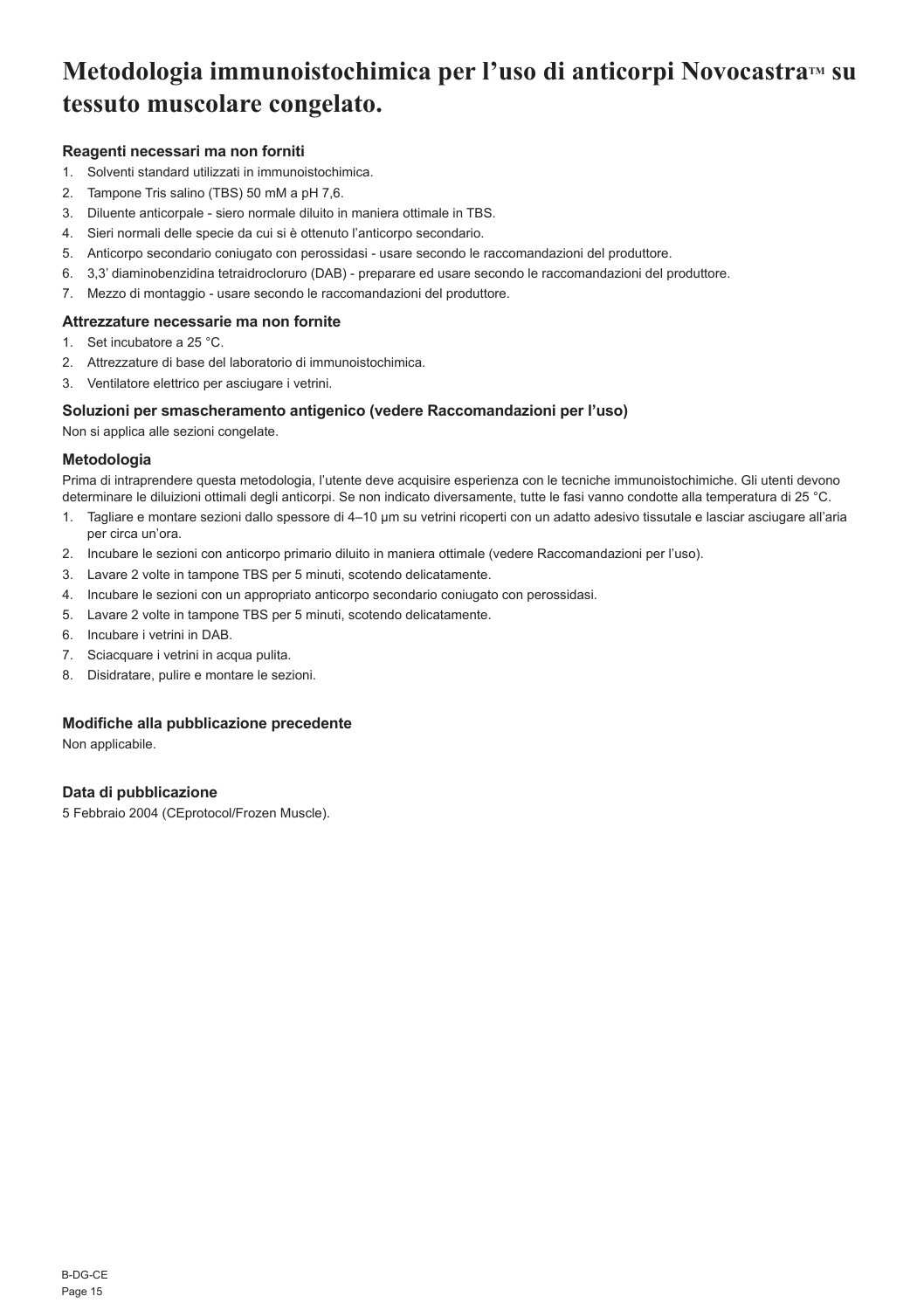## <span id="page-16-0"></span>**NovocastraTM Lyophilisierter Monoklonaler Maus-Antikörper Beta-Dystroglycan Produkt-Nr.: NCL-b-DG**

## **Verwendungszweck**

#### *Für in-vitro-Diagnostik*.

NCL-b-DG ist für den qualitativen Nachweis von Beta-Dystroglykan mittels Lichtmikroskopie und Immunhistochemie vorgesehen. Die klinische Bewertung einer vorliegenden bzw. fehlenden Färbung sollte durch morphologische Studien mit entsprechenden Kontrollen ergänzt und im Kontext der Krankengeschichte des Patienten und anderer diagnostischer Tests von einem qualifizierten Pathologen vorgenommen werden.

## **Verfahrensgrundlage**

Immunhistochemische (IHC) Färbetechniken gestatten die optische Darstellung von Antigenen mittels sequentieller Anwendung eines spezifischen Antikörpers zum Antigen (primärer Antikörper), eines sekundären Antikörpers zum primären Antikörper und eines Enzymkomplexes mit einem chromogenen Substrat, jeweils getrennt durch dazwischen liegende Waschschritte. Die enzymatische Aktivierung des Chromogens führt zu einem sichtbaren Reaktionsprodukt am Ort des Antigens. Die Probe kann dann gegengefärbt und mit einem Deckglas versehen werden. Die Ergebnisse werden mithilfe eines Lichtmikroskops interpretiert und unterstützen die Differentialdiagnose pathophysiologischer Prozesse, die mit einem bestimmten Antigen assoziiert sein könnten.

## **Klon**

43DAG1/8D5

## **Immunogen**

Synthetisches Peptid, das 15 der letzten 16 Aminosäuren am äußersten C-Terminus der humanen beta-Dystroglykan-Sequenz (PKNMTPYRSPPPYVP-PCOOH) enthält.

## **Spezifität**

Humanes beta-Dystroglykan (43 kDa). Es zeigt ebenfalls eine starke Kreuzreaktion mit beta-Dystroglykan in Schnitten aus Muskelgewebe von Maus, Ratte, Kaninchen, Hund, Huhn, Hamster und Kröte. Andere Tierarten wurden nicht untersucht.

## **Reagenzzusammensetzung**

NCL-b-DG ist ein lyophilisierter Gewebekulturüberstand, der Natriumazid als Konservierungsmittel enthält. Der Benutzer muss den Inhalt des Fläschchens mit dem korrekten Volumen sterilen, destillierten Wassers entsprechend den Angaben auf dem Produktetikett rekonstituieren.

## **Ig-Klasse**

IgG2a

**Gesamtproteinkonzentration Total Protein**

Siehe Angaben auf dem Produktetikett bezüglich der chargenspezifischen Gesamtproteinkonzentration.

## **Antikörperkonzentration**

Größer als oder gleich 240 mg/L. Hinsichtlich der chargenspezifischen Ig-Konzentration siehe Angaben auf dem Produktetikett.

## **Gebrauchsempfehlungen**

Immunhistochemie (siehe **Vorgehensweise**) auf gefrorenen Schnitten. Empfohlene Verdünnung: 1:50–1:200 über einen Zeitraum von 60 minuten bei 25 °C. Dies ist nur eine Empfehlung, und die Benutzer sollten ihre eigenen optimalen Arbeitsverdünnungen bestimmen.

## **Lagerung und Stabilität**

Ungeöffneten Antikörper bei 2–8 °C lagern. Unter diesen Bedingungen kommt es bis zum Ablauf des auf dem Produktetikett angegebenen Verfallsdatums zu keiner bedeutenden Verschlechterung der Produktleistung. Nach Ablauf des Verfallsdatums (auf dem Behälteretikett) darf das Produkt nicht mehr verwendet werden. Der rekonstituierte Antikörper bleibt bei einer Lagertemperatur von 2–8 ℃ mindestens zwei Monate lang stabil. Für eine langfristige Lagerung wird empfohlen, Aliquoten des rekonstituierten Antikörpers bei -20 °C einzufrieren (frostfreie Gefrierschränke werden nicht empfohlen). Wiederholtes Einfrieren und Auftauen muss vermieden werden. Die Arbeitsverdünnungen müssen am Tag ihrer Verwendung angesetzt werden. Nach Gebrauch sofort wieder bei 2–8 °C lagern. Lagerbedingungen, die von den oben genannten Bedingungen abweichen, müssen vom Benutzer verifiziert werden.

## **Probenvorbereitung**

Die Blöcke mit den Gewebeproben müssen in Isopentan, das in flüssigem Stickstoff gekühlt wurde, eingefroren werden (siehe Warnhinweise und Sicherheitsmaßnahmen). Die Proben erfordern keine weitere Fixierung, sollten jedoch in OCT™-Compound (Sakura, Produkt-Nr. Tissue-Tek 4583) eingebettet werden.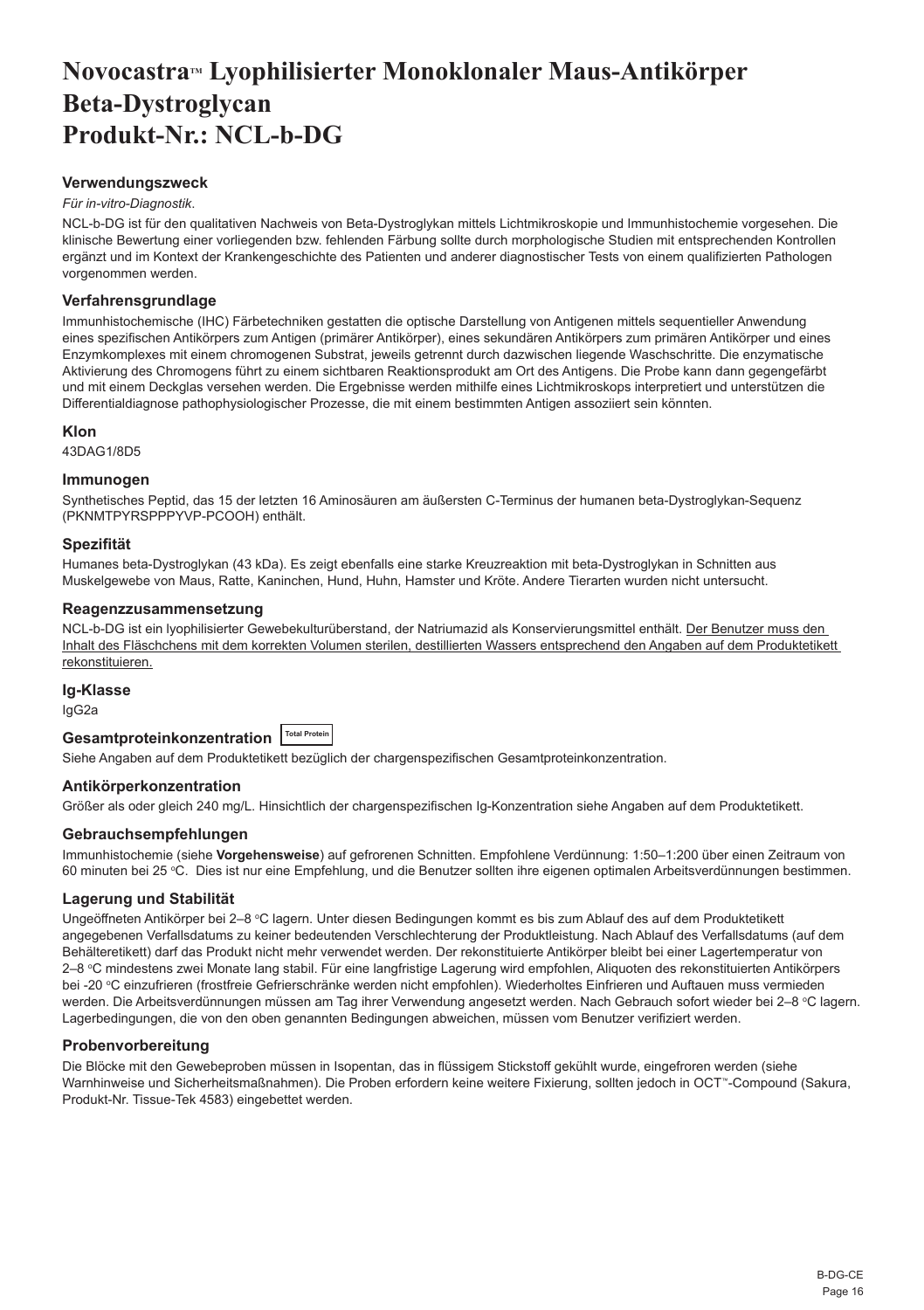## **Warnhinweise und Sicherheitsmaßnahmen**

| Novocastra Lyophilised<br><b>Antibodies</b><br>Eine Mischung aus: Natriumazid<br>(<10%), Benzylpenicillin Sodium<br>(<10%), Streptomycin Sulphate<br>$($ < 10%).<br>Signalwörter: Gefahr. | H302:<br>Gesundheitsschädlich bei<br>Verschlucken.<br>H317: Kann allergische<br>Hautreaktionen<br>verursachen.<br>H334: Kann bei Einatmen<br>Allergie, asthmaartige<br>Symptome oder<br>Atembeschwerden<br>verursachen.<br>H411: Giftig für<br>Wasserorganismen, mit<br>langfristiger Wirkung.<br>EUH032: Entwickelt bei<br>Berührung mit Säure sehr<br>giftige Gase. | P261: Einatmen von Staub/Rauch/Gas/Nebel/Dampf/Aerosol<br>vermeiden.<br>P264: Nach Gebrauch Hände gründlich waschen.<br>P270: Bei Gebrauch nicht essen, trinken oder rauchen.<br>P272: Kontaminierte Arbeitskleidung nicht außerhalb des<br>Arbeitsplatzes tragen.<br>P273: Freisetzung in die Umwelt vermeiden.<br>P280: Schutzhandschuhe/Schutzkleidung/Augenschutz/<br>Gesichtsschutz tragen.<br>P284: [Bei unzureichender Belüftung] Atemschutz tragen.<br>P301+312: BEI VERSCHLUCKEN: Bei Unwohlsein<br>GIFTINFORMATIONSZENTRUM/Arzt/anrufen.<br>P302+352: BEI KONTAKT MIT DER HAUT: Mit viel Wasser und<br>Seife waschen.<br>P304+340: BEI EINATMEN: Die Person an die frische Luft bringen<br>und für ungehinderte Atmung sorgen.<br>P330: Mund ausspülen.<br>P333+313: Bei Hautreizung oder-ausschlag: Ärztlichen Rat<br>einholen/ärztliche Hilfe hinzuziehen.<br>P342+311: Bei Symptomen der Atemwege:<br>GIFTINFORMATIONSZENTRUM/Arzt anrufen.<br>P362+364: Kontaminierte Kleidung ausziehen und vor erneutem<br>Tragen waschen.<br>P391: Verschüttete Mengen aufnehmen. |
|-------------------------------------------------------------------------------------------------------------------------------------------------------------------------------------------|-----------------------------------------------------------------------------------------------------------------------------------------------------------------------------------------------------------------------------------------------------------------------------------------------------------------------------------------------------------------------|------------------------------------------------------------------------------------------------------------------------------------------------------------------------------------------------------------------------------------------------------------------------------------------------------------------------------------------------------------------------------------------------------------------------------------------------------------------------------------------------------------------------------------------------------------------------------------------------------------------------------------------------------------------------------------------------------------------------------------------------------------------------------------------------------------------------------------------------------------------------------------------------------------------------------------------------------------------------------------------------------------------------------------------------------------------------------------|
|-------------------------------------------------------------------------------------------------------------------------------------------------------------------------------------------|-----------------------------------------------------------------------------------------------------------------------------------------------------------------------------------------------------------------------------------------------------------------------------------------------------------------------------------------------------------------------|------------------------------------------------------------------------------------------------------------------------------------------------------------------------------------------------------------------------------------------------------------------------------------------------------------------------------------------------------------------------------------------------------------------------------------------------------------------------------------------------------------------------------------------------------------------------------------------------------------------------------------------------------------------------------------------------------------------------------------------------------------------------------------------------------------------------------------------------------------------------------------------------------------------------------------------------------------------------------------------------------------------------------------------------------------------------------------|

Dieses Reagenz wurde aus Zellkulturüberstand zubereitet. Das Reagenz ist ein biologisches Produkt und sollte mit entsprechender Vorsicht gehandhabt werden.

Dieses Reagenz enthält Natriumazid. Ein Materialsicherheits-Datenblatt ist auf Anfrage von www.LeicaBiosystems.com erhältlich.

Die entsprechenden nationalen und lokalen Bestimmungen und Vorschriften zur Entsorgung potentiell giftiger Komponenten sind einzuhalten.

Vor und nach der Fixierung sind die Proben sowie alle Materialien, die mit ihnen in Kontakt gekommen sind, als potentiell infektiös zu behandeln und daher mit entsprechender Vorsicht zu entsorgen.<sup>1</sup>Reagenzien dürfen niemals mit dem Mund pipettiert werden, und jeglicher Kontakt der Reagenzien und Proben mit Haut und Schleimhäuten ist zu vermeiden. Falls Reagenzien oder Proben mit empfindlichen Bereichen in Kontakt gekommen sind, müssen diese mit reichlich Wasser gespült werden. Ärztlichen Rat einholen.

Die mikrobielle Verunreinigung von Reagenzien ist zu minimieren, da ansonsten eine erhöhte unspezifische Färbung auftreten kann. Falls die spezifizierten Inkubationszeiten oder –temperaturen nicht eingehalten werden, kann es zu fehlerhaften Ergebnissen kommen. Jegliche Abweichungen von den angegebenen Werten müssen vom Benutzer verifiziert werden.

Flüssiger Stickstoff verursacht aufgrund seiner extrem niedrigen Temperatur Verbrennungen. Daher müssen bei seiner Anwendung Schutzkleidung sowie Handschuhe und Schutzbrille getragen werden. Nur in einem gut belüfteten Bereich anwenden.

Isopentan ist sehr leicht entzündlich und bei Verschlucken und Einatmen gesundheitsschädlich. Es reizt außerdem Haut und Augen und wirkt bei hoher Konzentration wie ein Narkotikum.

## **Qualitätskontrolle**

Unterschiede bei der Gewebebearbeitung und den technischen Verfahren im Labor des Benutzers können zu signifikanten Schwankungen bei den Ergebnissen führen. Daher ist es wichtig, zusätzlich zu den folgenden Verfahren regelmäßige laborinterne Kontrollen durchzuführen.

Die Kontrollen sollten mit frischen Autopsie-/Biopsie-/chirurgischen Proben vorgenommen werden, die so bald wie möglich und auf dieselbe Weise wie die Patientenprobe(n) eingefroren werden sollten.

## **Positive Gewebekontrolle**

Zeigt korrekt vorbereitete Gewebe und korrekte Färbetechniken an.

In jedem Färbelauf sollte für jeden Satz Testbedingungen eine positive Gewebekontrolle durchgeführt werden.

Gewebe mit schwach positiver Färbung ist für die optimale Qualitätskontrolle und den Nachweis kleiner Minderungen in der Reagenzleistung besser geeignet als ein Gewebe mit stark positiver Färbung.<sup>2</sup>

Für die positive Gewebekontrolle wird Skelettmuskelgewebe empfohlen.

Falls das positive Kontrollgewebe keine positive Färbung nachweisen kann, sollten die mit den Testproben erzielten Ergebnisse als ungültig betrachtet werden.

#### **Negative Gewebekontrolle**

Die negative Gewebekontrolle sollte nach der positiven Gewebekontrolle erfolgen, um die Spezifität der Zielantigenmarkierung durch den primären Antikörper zu verifizieren.

Für die negative Gewebekontrolle wurde kein Gewebetyp untersucht.

Alternativ bietet die Vielfalt unterschiedlicher Zelltypen, die in den meisten Gewebeschnitten vorliegen, häufig Stellen für eine negative Kontrolle. Jedoch sollte dies vom Benutzer verifiziert werden.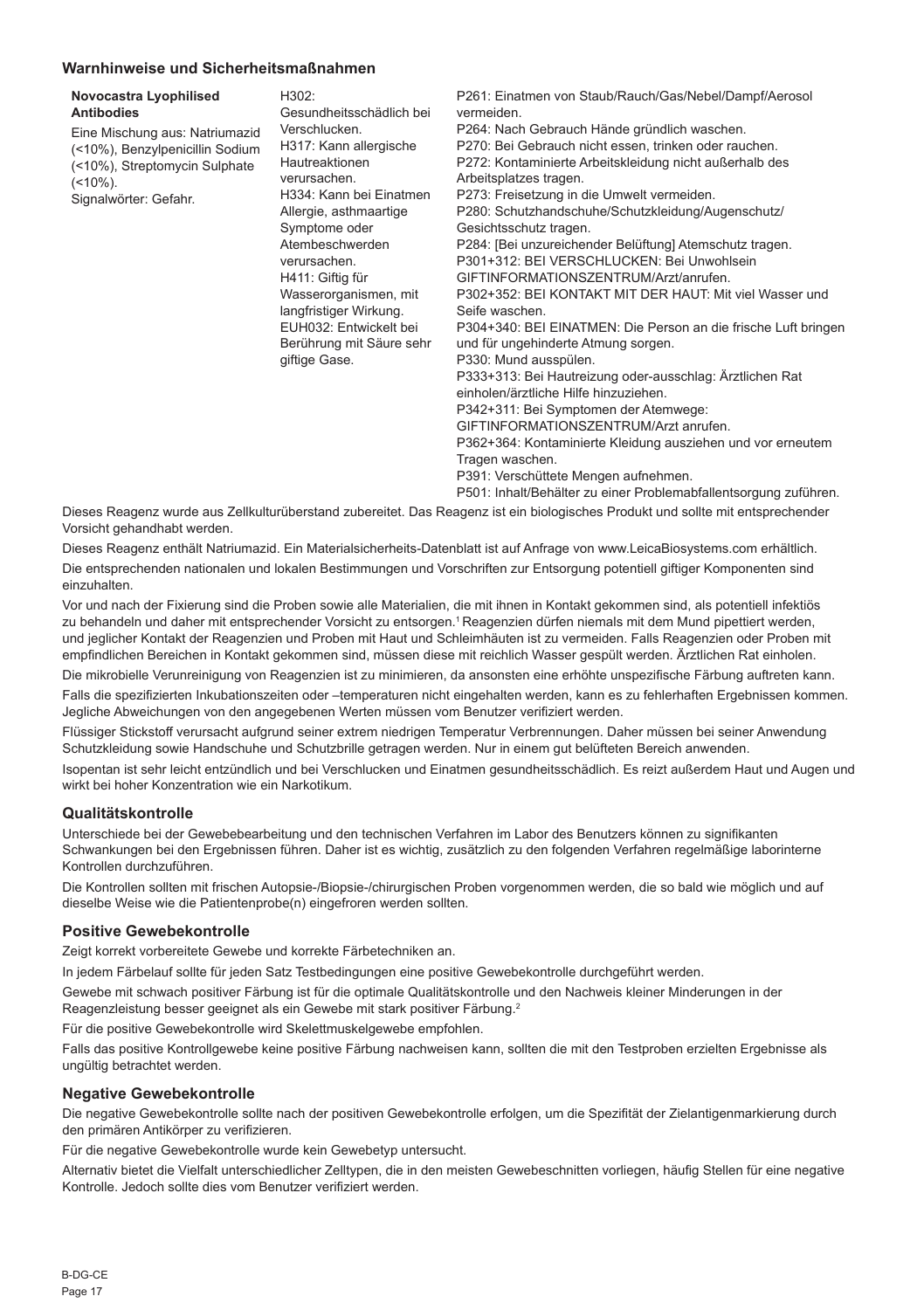Liegt eine unspezifische Färbung vor, hat diese gewöhnlich ein diffuses Erscheinungsbild. Eine sporadische Färbung des Bindegewebes kann ebenfalls in Schnitten von übermäßig formalinfixierten Geweben beobachtet werden. Zur Bewertung der Färbeergebnisse intakte Zellen verwenden. Nekrotische oder degenerierte Zellen werden oft unspezifisch gefärbt.<sup>3</sup>Falsch-positive Ergebnisse können aufgrund einer nichtimmunologischen Bindung von Proteinen oder Substratreaktionsprodukten beobachtet werden. In Abhängigkeit von der Art der verwendeten Immunfärbung können solche Ergebnisse auch durch endogene Enzyme wie Pseudoperoxidase (Erythrozyten), endogene Peroxidase (Zytochrom C) oder endogenes Biotin (beispielsweise Leber, Mamma, Gehirn, Niere) hervorgerufen werden. Um eine endogene Enzymaktivität bzw. eine unspezifische Enzymbindung von einer spezifischen Immunreaktivität zu unterscheiden, können zusätzliche Patientengewebe ausschließlich mit Substratchromogen bzw. mit Enzymkomplexen (Avidin-Biotin, Streptavidin, markiertes Polymer) plus Substratchromogen gefärbt werden. Falls im negativen Kontrollgewebe eine spezifische Färbung auftritt, sollten die Ergebnisse mit den Patientenproben als ungültig betrachtet werden.

### **Negative Reagenzkontrolle**

Zur Beurteilung einer unspezifischen Färbung und zur besseren Bewertung einer spezifischen Färbung an der Antigenstelle ist mit einem Schnitt jedes Patientenpräparates anstelle des primären Antikörpers eine unspezifische negative Reagenzkontrolle zu verwenden.

### **Patientengewebe**

Die mit NCL-b-DG gefärbten Patientenproben müssen zuletzt untersucht werden. Eine positive Färbeintensität ist im Kontext einer unspezifischen Hintergrundfärbung der negativen Reagenzkontrolle zu bewerten. Wie bei jedem immunhistochemischen Test bedeutet ein negatives Ergebnis, dass das Antigen nicht nachgewiesen wurde. Ein negatives Ergebnis bedeutet jedoch nicht notwendigerweise, dass das Antigen in den getesteten Zellen / im getesteten Gewebe nicht vorlag. Bei Bedarf sollte zur Identifizierung falsch-negativer Reaktionen eine Gruppe von Antikörpern verwendet werden.

#### **Erwartete Ergebnisse**

Normale Gewebe

Klon 43DAG1/8D5 weist das beta-Dystroglykan-Protein im Sarkolemm von Skelettmuskelfasern nach.

#### **Tumorgewebe**

Klon 43DAG1/8D5 wurde bei immunhistochemischen und Immunblottingstudien mit mehr als 930 Patienten zum Nachweis eines Mangels des dystrophin-assoziierten Glykoproteins beta-Dystroglykan (43 kDa) verwendet.

#### **NCL-b-DG wird für den Nachweis von humanem Beta-Dystroglykan mittels Immunhistochemie empfohlen.**

#### **Allgemeine Beschränkungen**

Die Immunhistochemie ist ein mehrstufiger diagnostischer Prozess, der eine spezialisierte Ausbildung auf den folgenden Gebieten erfordert: Auswahl der entsprechenden Reagenzien; Gewebeauswahl, -fixierung und -verarbeitung; Vorbereitung des IHC-Objektträgers sowie Bewertung der Färbeergebnisse.

Die Gewebefärbung hängt von der Handhabung und Verarbeitung des Gewebes vor dem Färben ab. Unsachgemäßes Fixieren, Einfrieren, Auftauen, Waschen, Trocknen, Erwärmen, Schneiden oder eine Kontamination mit anderen Geweben oder Flüssigkeitenkann zu Artefakten, Antikörper-Trapping oder falsch-negativen Ergebnissen führen. Abweichende Ergebnisse können aufgrund von Unterschieden bei der Fixierung und Einbettung oder intrinsischen Unregelmäßigkeiten im Gewebe selbst entstehen.<sup>4</sup>

Eine exzessive oder unvollständige Gegenfärbung kann die korrekte Bewertung von Ergebnissen gefährden.

Die klinische Bewertung einer vorliegenden bzw. fehlenden Färbung sollte durch morphologische Studien mit entsprechenden Kontrollen ergänzt und im Kontext der Krankengeschichte des Patienten und anderer diagnostischer Tests von einem qualifizierten Pathologen vorgenommen werden.

Antikörper von Leica Biosystems Newcastle Ltd sind wo angezeigt für die Verwendung entweder auf gefrorenen oder in Paraffin eingebetteten Schnitten mit spezifischen Fixierungsanforderungen bestimmt. Es kann insbesondere bei Neoplasmen zu einer unerwarteten Antigenexpression kommen. Die klinische Bewertung eines gefärbten Gewebeschnitts muss eine morphologische Analyse und die Auswertung der entsprechenden Kontrollen einschließen.

## **Literatur - Allgemein**

- 1. National Committee for Clinical Laboratory Standards (NCCLS). Protection of laboratory workers from infectious diseases transmitted by blood and tissue; proposed guideline. Villanova, P.A. 1991;7(9). Order code M29-P.
- 2. Battifora H. Diagnostic uses of antibodies to keratins: a review and immunohistochemical comparison of seven monoclonal and three polyclonal antibodies. Progress in Surgical Pathology. 6:1–15. eds. Fenoglio-Preiser C, Wolff CM, Rilke F. Field & Wood, Inc., Philadelphia.
- 3. Nadji M, Morales AR. Immunoperoxidase, part I: the techniques and pitfalls. Laboratory Medicine. 1983; 14:767.
- 4. Omata M, Liew CT, Ashcavai M, Peters RL. Nonimmunologic binding of horseradish peroxidase to hepatitis B surface antigen: a possible source of error in immunohistochemistry. American Journal of Clinical Pathology. 1980; 73:626.
- 5. Anderson LVB. Multiplex Western blot analysis of the muscular dystrophy proteins. Chapter 22, p369–386, in Muscular Dystrophy: Methods and Protocols (number 43 in the Methods in Molecular Medicine series), edited by Bushby KMD & Anderson LVB. 2001. Humana Press: Totowa, New Jersey.
- 6. Pogue R, Anderson LVB, Pyle A, et al. Strategy for mutation analysis in the autosomal recessive limb-girdle muscular dystrophies. Neuromuscular Disorders. 2001; 11(1):80–87.
- 7. Pollitt C, Anderson LVB, Pogue R, et al. The phenotype of calpainopathy: diagnosis based on a multidisciplinary approach. Neuromuscular Disorders. 2001; 11(3):287–296.
- 8. Anderson LVB, Harrison RM, Pogue R, et al. Secondary reduction in calpain 3 expression in patients with limb girdle muscular dystrophy type 2B and Miyoshi myopathy (primary dysferlinopathies). Neuromuscular Disorders. 2000; 10(8):553–559.
- 9. Bornemann A and Anderson LVB. Diagnostic protein expression in human muscle biopsies. Brain Pathology. 2000; 10:193–214.
- 10.Anderson LVB. Immunomarkers for molecular mass. Neuromuscular Disorders. 1999; 9(6-7):421–422.
- 11.Anderson LVB and Davison K. Multiplex Western blotting system for the analysis of muscular dystrophy proteins. American Journal of Pathology. 1999; 154(4):1017–1022.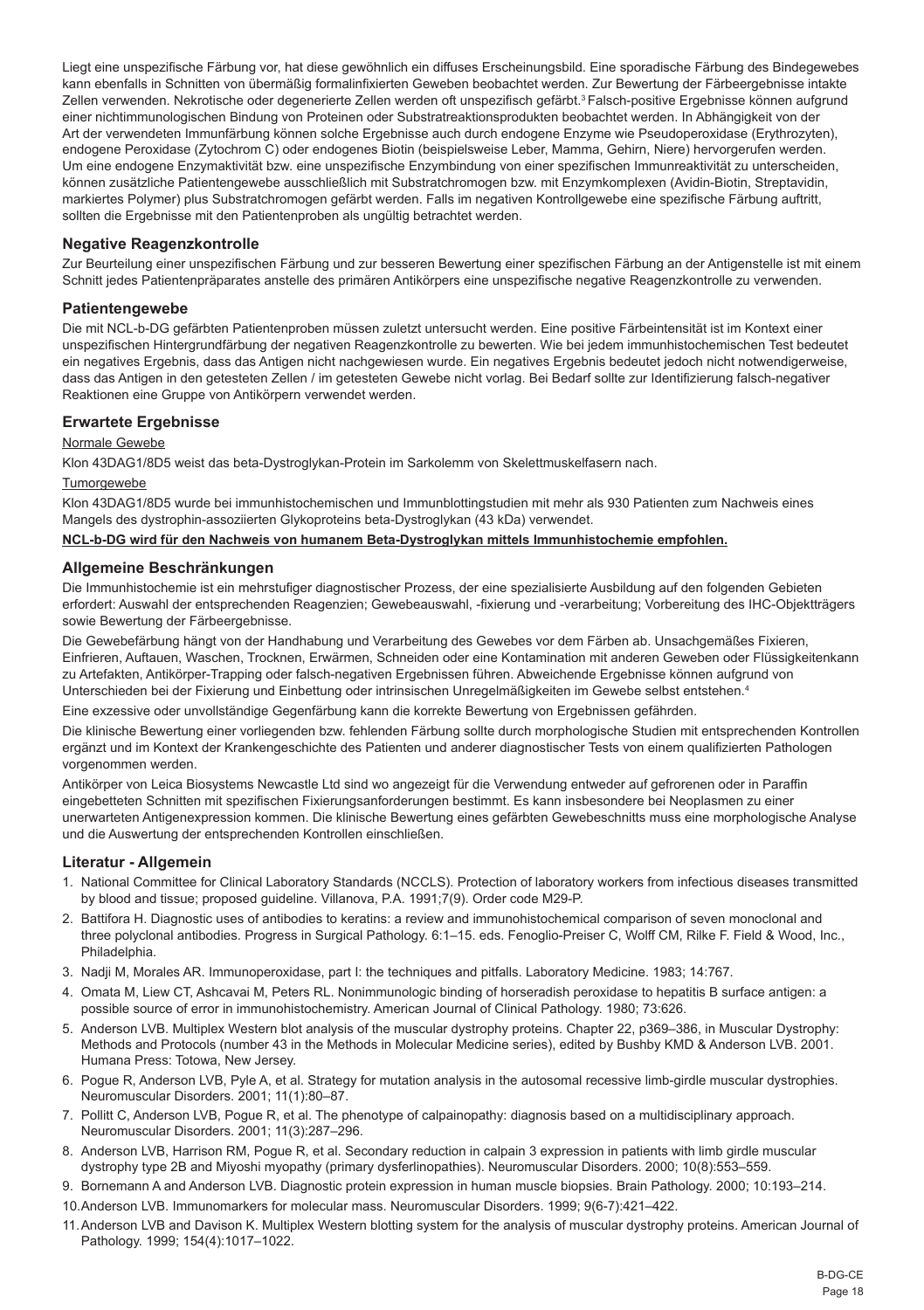- 12.Bushby K, Anderson LVB, Pollitt C, et al. Abnormal merosin in adults. A new form of late onset muscular dystrophy not linked to chromosome 6q2. Brain. 1998; 121:581–588.
- 13.Drenckhahn D, Holbach M, Ness W et al. Dystrophin and the dystrophin-associated glycoprotein, beta-dystroglycan, co-localize in photoreceptor synaptic complexes of the human retina. Neuroscience 1996; 73(2):605–612.
- 14.Sewry CA, Taylor J, Anderson LVB, et al. Abnormalities in alpha-, beta- and gamma-sarcoglycan in patients with limb-girdle muscular dystrophy. Neuromuscular Disorders. 1996; 6(6):467–474.
- 15.Vainzof M, Passos-Bueno MR, Canovas M, et al. The sarcoglycan complex in the six autosomal recessive limb-girdle muscular dystrophies. Human Molecular Genetics. 1996; 5(12):1963–1969.

## **Änderungen zur vorhergehenden Ausgabe**

Keine.

### **Ausgabedatum**

30 November 2018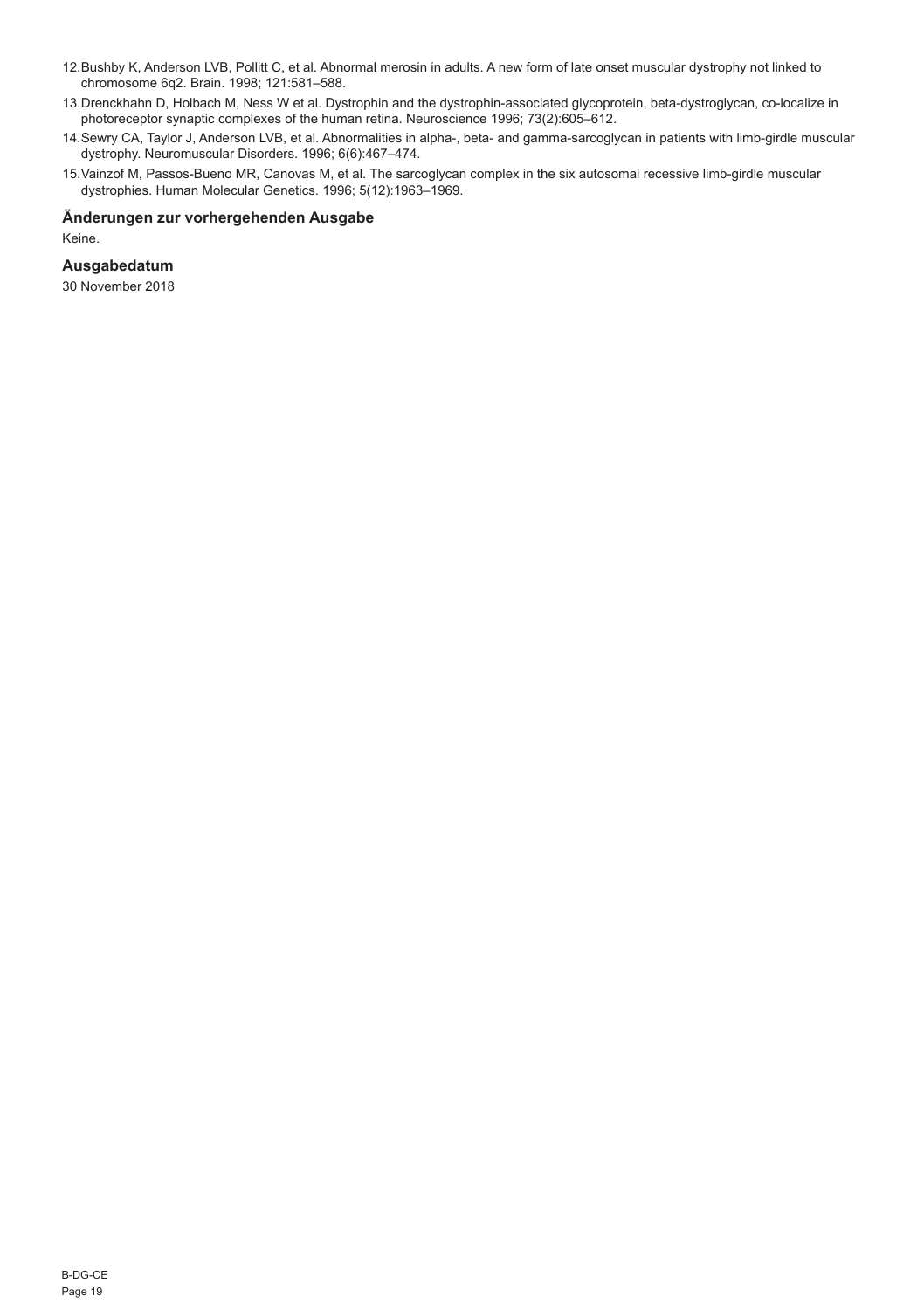## **Immunhistochemisches Vorgehen beim Einsatz von Novocastra™-Antikörpern für gefrorenes Muskelgewebe.**

## **Zusätzlich benötigte, aber nicht mitgelieferte Reagenzien**

- 1. In der Immunhistochemie übliche Standardlösungsmittel.
- 2. 50 mmol/l Tris-gepufferte physiologische Kochsalzlösung (Tris-Buffered Saline, TBS) pH-Wert 7,6.
- 3. Antikörper-Verdünnungsmittel optimal in TBS verdünntes Normalserum.
- 4. Normalseren der Spezies, in denen der sekundäre Antikörper gezüchtet wird.
- 5. Sekundärer, peroxidase-konjugierter Antikörper gemäß den Empfehlungen des Herstellers zu verwenden.
- 6. 3,3'-Diaminobenzidintetrahydrochlorid (DAB) gemäß den Empfehlungen des Herstellers anzusetzen und zu verwenden.
- 7. Eindeckmedium gemäß den Empfehlungen des Herstellers zu verwenden.

## **Zusätzlich benötigte, aber nicht mitgelieferte Ausrüstung**

- 1. Inkubator, auf 25 °C eingestellt.
- 2. Übliche immunhistochemische Laborausstattung.
- 3 Elektroventilator zum Lufttrocknen von Objektträgern.

## **Antigen-Retrieval-Lösungen (siehe Gebrauchsempfehlungen)**

Nicht für gefrorene Schnitte zutreffend.

## **Vorgehensweise**

Vor Anwendung dieser Methodik müssen die Benutzer in immunhistochemischen Techniken unterrichtet werden.

Die Benutzer müssen die optimale Verdünnung für die Antikörper bestimmen. Sofern nicht anderweitig vorgegeben, werden alle Schritte bei Raumtemperatur (25 ℃) durchgeführt.

- 1. Schnitte von 4–10 μm schneiden und auf Objektträgern aufbringen, die mit einem geeigneten Gewebehaftmaterial beschichtet sind, und mindestens eine Stunde lang an der Luft trocknen lassen.
- 2. Die Schnitte mit optimal verdünntem primären Antikörper inkubieren (siehe Gebrauchsempfehlungen)
- 3. Die Schnitte in TBS-Puffer 2 x 5 Minuten lang mit sanfter Kippbewegung spülen.
- 4. Die Schnitte mit einem entsprechenden peroxidase-konjugierten, sekundären Antikörper inkubieren.
- 5. Die Schnitte in TBS-Puffer 2 x 5 Minuten lang mit sanfter Kippbewegung spülen.
- 6. Die Objektträger in DAB inkubieren.
- 7. Die Objektträger mit sauberem Wasser abspülen.
- 8. Die Schnitte dehydrieren, säubern und aufbringen.

## **Änderungen zur vorhergehenden Ausgabe**

Keine.

## **Ausgabedatum**

5. Februar 2004 (CEprotocol/Frozen Muscle).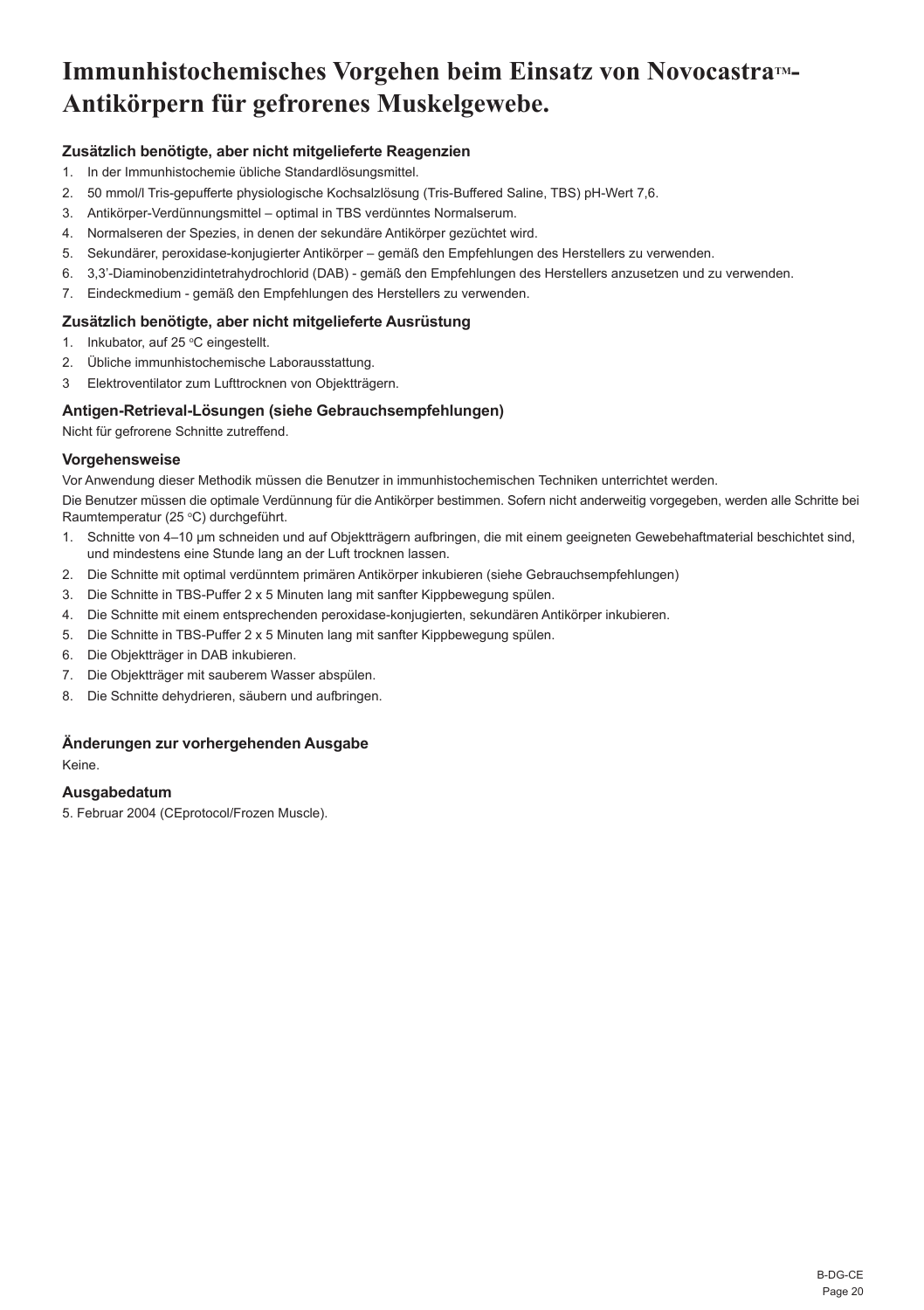## <span id="page-21-0"></span>**NovocastraTM Anticuerpos Monoclonal Murino Liofilizado Beta-Dystroglycan Código De Producto: NCL-b-DG**

## **Indicaciones De Uso**

#### *Para uso diagnóstico in vitro*.

NCL-b-DG está indicado para la identificación cualitativa por microscopía óptica de beta-distroglicano mediante inmunohistoquímica. La interpretación clínica de cualquier tinción o de su ausencia debe complementarse con estudios morfológicos, con el uso de los controles adecuados, y un anatomopatólogo cualificado debe evaluarla en el contexto del historial clínico del paciente y de otras pruebas diagnósticas.

## **Principio Del Procedimiento**

Las técnicas de tinción inmunohistocitoquímica (IHQ) permiten la visualización de antígenos mediante la aplicación secuencial de un anticuerpo específico dirigido contra el antígeno (anticuerpo primario), un anticuerpo secundario dirigido contra el anticuerpo primario y un complejo enzimático con un sustrato cromogénico, con pasos de lavado intercalados. La activación enzimática del cromógeno produce una reacción visible en el lugar en que se encuentra el antígeno. Luego se puede contrateñir la muestra y cubrirla con un cubreobjeto. Los resultados se interpretan utilizando un microscopio óptico y son de ayuda en el diagnóstico diferencial de los procesos fisiopatológicos, que pueden estar o no vinculados a un determinado antígeno.

#### **Clon**

43DAG1/8D5

### **Inmunógeno**

Péptido sintético que contiene 15 de los últimos 16 aminoácidos (PKNMTPYRSPPPYVP-PCOOH) del extremo carboxiterminal de la secuencia del beta-distroglicano humano.

#### **Especificidad**

Beta-distroglicano humano (43 kD). Además, reacciona intensamente de forma cruzada con el beta-distroglicano presente en secciones de músculo de ratón, rata, conejo, perro, pollo, hámster y sapo. No se han evaluado otras especies animales.

#### **Composición Del Reactivo**

NCL-b-DG es un sobrenadante de cultivo tisular liofilizado que contiene azida sódica como conservante. El usuario debe reconstituir el contenido del vial con el volumen correcto de agua destilada estéril que se indica en la etiqueta del vial.

#### **Clase de Ig**

IgG2a

## **Concentración Total De Proteína Total Protein**

Consulte la etiqueta del vial para ver la concentración total de proteína específica del lote.

## **Concentración De Anticuerpo**

Igual o superior a 240 mg/L. Consulte en la etiqueta del vial la concentración de Ig específica del lote.

## **Recomendaciones De Uso**

Inmunohistocitoquímica (ver **Metodología**) con secciones congeladas. Dilución sugerida: 1:50–1:200 durante 60 minutos a 25 °C. Ésta es tan solo una pauta y cada usuario debe determinar sus propias diluciones de trabajo óptimas.

#### **Almacenamiento Y Estabilidad**

Almacene el anticuerpo sin abrir a una temperatura de 2–8 °C. Bajo estas condiciones, no hay pérdida significativa de la eficacia del producto hasta la fecha de caducidad indicada en la etiqueta del vial. No lo utilice después de la fecha de caducidad indicada en la etiqueta del vial. El anticuerpo reconstituido es estable durante al menos dos meses si se almacena a una temperatura de 2–8 °C. Para el almacenamiento de larga duración, se recomienda almacenar alícuotas del anticuerpo reconstituido congeladas a -20 °C (no se recomiendan los congeladores libres de escarcha ("frost free")). Debe evitar congelar y descongelar repetidamente el producto. Prepare las diluciones de trabajo el día en que las vaya a utilizar. Devuélvalo a 2–8 °C inmediatamente después de su uso. Cualesquiera condiciones de almacenamiento que no sean las arriba especificadas deben ser verificadas por el usuario.

## **Preparación De Las Muestras**

Congele los bloques de tejido en isopentano enfriado en nitrógeno líquido (consulte Advertencias y precauciones). Las muestras no requieren mayor fijación, pero deben incluirse en el compuesto OCT™ (Sakura, Nº de producto Tissue-Tek 4583).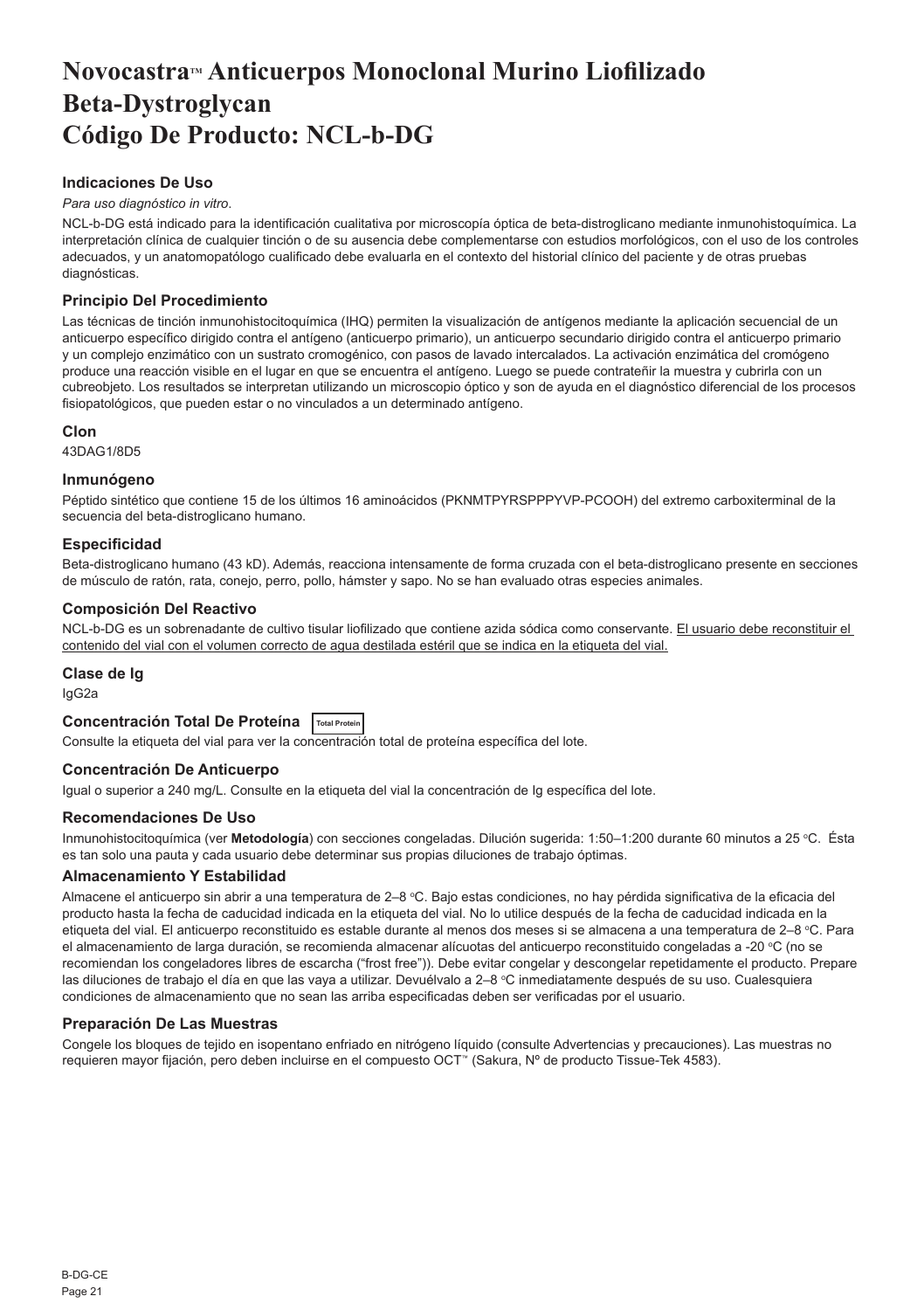## **Advertencias Y Precauciones**

#### **Novocastra Lyophilised Antibodies**

Contiene una mezcla de: Aziduro De Sodio (<10%), Benzylpenicillin Sodium (<10%), Streptomycin Sulphate (<10%). Palabras de advertencia: Peligro

H302: Nocivo en caso de ingestión. H317: Puede provocar una reacción alérgica en la piel. H334: Puede provocar síntomas de alergia o asma o dificultades respiratorias en caso de inhalación. H411: Tóxico para los organismos acuáticos, con efectos nocivos duraderos. EUH032: En contacto con ácidos libera gases muy tóxicos.

P261: Evitar respirar el polvo/el humo/el gas/la niebla/los vapores/el aerosol.

P264: Lavarse manos concienzudamente tras la manipulación.

P270: No comer, beber ni fumar durante su utilización.

P272: Las prendas de trabajo contaminadas no podrán sacarse del lugar de trabajo.

P273: Evitar su liberación al medio ambiente.

P280: Llevar guantes/prendas/gafas/máscara de protección. P284: [En caso de ventilación insuficiente,] llevar equipo de protección respiratoria.

P301+312: EN CASO DE INGESTIÓN: Llamar a un CENTRO DE TOXICOLOGlA/médico/si la persona se encuentra mal. P302+352: EN CASO DE CONTACTO CON LA PIEL: Lavar con agua y jabón abundantes.

P304+340: EN CASO DE INHALACIÓN: Transportar a la persona al aire libre y mantenerla en una posición que le facilite la respiración.

P330: Enjuagarse la boca.

P333+313: En caso de irritación o erupción cutánea: Consultar a un médico.

P342+311: En caso de síntomas respiratorios: Llamar a un CENTRO DE TOXICOLOGlA/médico.

P362+364: Quitar las prendas contaminadas y lavarlas antes de volver a usarlas.

P391: Recoger el vertido.

P501: Eliminar el contenido/el recipiente en un punto de recogida pública de residuos especiales o peligrosos.

Este reactivo se ha preparado a partir del sobrenadante de un cultivo celular. Como se trata de un producto de origen biológico, debe manipularse con precaución.

Este reactivo contiene azida sódica. Está disponible una Hoja de información sobre la seguridad del material, previa petición, o en www.LeicaBiosystems.com

Consulte las normativas nacionales, estatales, provinciales o municipales acerca de cómo desechar cualquier componente potencialmente tóxico.

Las muestras, antes y después de ser fijadas, así como todos los materiales expuestos a ellas, deben manipularse como susceptibles de transmitir una infección, y se deben desechar tomando las precauciones adecuadas.<sup>1</sup>No pipetee nunca los reactivos con la boca, y evite el contacto de la piel y de las membranas mucosas con los reactivos y las muestras. Si los reactivos o las muestras entran en contacto con zonas delicadas, lave éstas con abundante agua. Acuda inmediatamente al médico.

Reduzca al mínimo la contaminación microbiana de los reactivos; de lo contrario, podría producirse un aumento de la tinción no específica.

Cualquier tiempo o temperatura de incubación que no sean los aquí especificados pueden conducir a resultados erróneos. Cualquier cambio de tal naturaleza debe ser validado por el usuario.

El nitrógeno líquido, a causa de su temperatura extremadamente baja, causa quemaduras, por lo que debe ponerse ropa protectora, incluidos guantes y visor, para manipularlo. Úsese en un área bien ventilada.

El isopentano es altamente inflamable, y dañino por ingestión e inhalación. Además, irrita los ojos y la piel, y es narcótico a altas concentraciones.

## **Control De Calidad**

Las diferencias en el procesamiento de los tejidos y en los procedimientos técnicos del laboratorio del usuario pueden producir una variabilidad significativa en los resultados; por ello, es necesario que éste lleve a cabo regularmente los controles de su propio laboratorio, además de los siguientes procedimientos.

Los controles deben ser muestras frescas de autopsia, biopsia o quirúrgicas, congeladas lo antes posible de manera idéntica a la utilizada para la muestra o muestras del paciente o pacientes.

## **Control Tisular Positivo**

Se utiliza para indicar la preparación correcta de los tejidos y las técnicas de tinción adecuadas.

Debe incluirse un control tisular positivo por cada conjunto de condiciones de ensayo en cada tinción o serie de tinciones realizada. Un tejido con una tinción positiva débil es más adecuado que un tejido con una tinción positiva intensa para lograr un control de calidad óptimo y para detectar niveles bajos de degradación del reactivo.<sup>2</sup>

El tejido de control positivo recomendado es músculo esquelético

Si el tejido de control positivo no muestra tinción positiva, los resultados de las muestras analizadas deben considerarse no válidos.

## **Control Tisular Negativo**

Debe examinarse después del control de tejido positivo, a fin de verificar la especificidad del marcado del antígeno diana por el anticuerpo primario.

No se ha evaluado el tejido de control negativo recomendado.

O bien, la variedad de diferentes tipos de células presentes en la mayoría de los cortes de tejido ofrece con frecuencia lugares de control negativo, pero esto debe ser verificado por el usuario.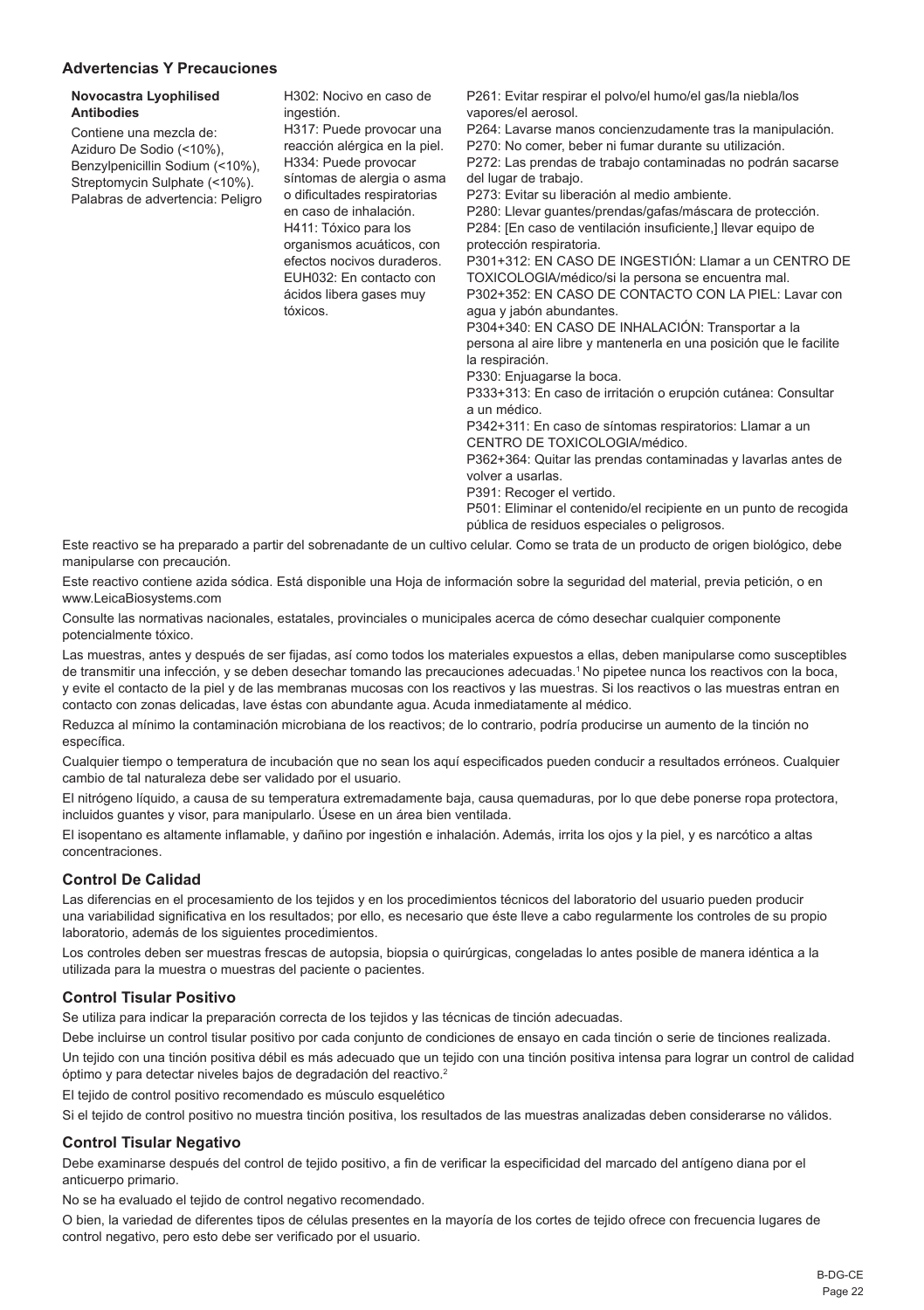Si aparece una tinción no específica, ésta tiene generalmente aspecto difuso. En cortes de tejido fijados excesivamente con formol puede observarse también una tinción esporádica del tejido conectivo. Utilice células intactas para la interpretación de los resultados de la tinción. A menudo, las células necróticas o degeneradas quedan teñidas de forma no específica.<sup>3</sup> También pueden observarse falsos positivos causados por la unión no inmunológica a proteínas o a productos de reacción del sustrato. Estos falsos positivos pueden estar causados también por enzimas endógenas tales como la pseudoperoxidasa (eritrocitos), la peroxidasa endógena (citocromo C), o la biotina endógena (por ejemplo, de hígado, mama, cerebro, riñón), en función del tipo de inmunotinción utilizada. Para diferenciar la actividad de las enzimas endógenas o los enlaces no específicos de las enzimas de la inmunorreactividad específica, pueden teñirse otros tejidos del paciente exclusivamente con cromógeno sustrato o con complejos enzimáticos (avidina-biotina, estreptavidina, polímeros marcados) y cromógeno sustrato respectivamente. Si se produce una tinción específica del control tisular negativo, los resultados de las muestras de los pacientes deben considerarse no válidos.

## **Control De Reactivo Negativo**

Utilice un control de reactivo negativo no específico en lugar del anticuerpo primario con un corte de cada muestra del paciente a fin de evaluar la tinción no específica y obtener una mejor interpretación de la tinción específica en el lugar en que se encuentra el antígeno.

### **Tejido Del Paciente**

Examine las muestras del paciente o pacientes teñidas con NCL-b-DG al final. La intensidad de la tinción positiva debe valorarse en el contexto de cualquier tinción de fondo no específica del control de reactivo negativo. Como con cualquier prueba inmunohistocitoquímica, un resultado negativo significa que no se ha detectado antígeno, y no que el antígeno esté ausente en las células o tejido probados. Si es necesario, use un panel de anticuerpos para identificar falsas reacciones negativas.

#### **Resultados esperados**

#### Tejidos normales

El clon 43DAG1/8D5 detecta la proteína beta-distroglicano en el sarcolema de las fibras musculares esqueléticas.

#### Tejidos tumorales

El clon 43DAG1/8D5 se ha utilizado en estudios inmunohistoquímicos y de inmunoblotting de más de 930 pacientes a fin de identificar una deficiencia de la glicoproteína asociada a la distrofina, que es el beta-distroglicano (43 kD).

#### **NCL-b-DG está recomendado para la identificación de beta-distroglicano humano mediante inmunohistoquímica.**

#### **Limitaciones Generales**

La inmunohistocitoquímica es un proceso de diagnóstico en varias fases que abarca: la formación especializada en la selección de los reactivos apropiados, la selección, fijación y procesamiento de tejidos, la preparación del portaobjeto para IHQ, y la interpretación de los resultados de la tinción.

La tinción de los tejidos depende de la manipulación y el procesamiento del tejido previos a la tinción. Una fijación, congelación, descongelación, lavado, secado, calentamiento o seccionamiento incorrectos, o la contaminación con otros tejidos o líquidos pueden generar artefactos, atrapamiento del anticuerpo o falsos negativos. La aparición de resultados incoherentes puede deberse a variaciones en los métodos de fijación y de inclusión, o a irregularidades inherentes al tejido.<sup>4</sup>

Una contratinción excesiva o incompleta puede poner en peligro la interpretación correcta de los resultados.

La interpretación clínica de cualquier tinción o de su ausencia debe complementarse con estudios morfológicos, con el uso de los controles adecuados, y un anatomopatólogo cualificado debe evaluarla en el contexto del historial clínico del paciente y de otras pruebas diagnósticas.

Los anticuerpos de Leica Biosystems Newcastle Ltd son para utilizarlos, según se indique, con secciones congeladas o incluidas en parafina, con requisitos de fijación específicos. Puede producirse una expresión inesperada del antígeno, especialmente en las neoplasias. La interpretación clínica de cualquier sección de tejido teñida debe incluir un análisis morfológico y la evaluación de los controles apropiados.

#### **Bibliografía - General**

- 1. National Committee for Clinical Laboratory Standards (NCCLS). Protection of laboratory workers from infectious diseases transmitted by blood and tissue; proposed guideline. Villanova, P.A. 1991; 7(9). Order code M29-P.
- 2. Battifora H. Diagnostic uses of antibodies to keratins: a review and immunohistochemical comparison of seven monoclonal and three polyclonal antibodies. Progress in Surgical Pathology. 6:1–15. eds. Fenoglio-Preiser C, Wolff CM, Rilke F. Field & Wood, Inc., Philadelphia.
- 3. Nadji M, Morales AR. Immunoperoxidase, part I: the techniques and pitfalls. Laboratory Medicine. 1983; 14:767.
- 4. Omata M, Liew CT, Ashcavai M, Peters RL. Nonimmunologic binding of horseradish peroxidase to hepatitis B surface antigen: a possible source of error in immunohistochemistry. American Journal of Clinical Pathology. 1980; 73:626.
- 5. Anderson LVB. Multiplex Western blot analysis of the muscular dystrophy proteins. Chapter 22, p369–386, in Muscular Dystrophy: Methods and Protocols (number 43 in the Methods in Molecular Medicine series), edited by Bushby KMD & Anderson LVB. 2001. Humana Press: Totowa, New Jersey.
- 6. Pogue R, Anderson LVB, Pyle A, et al. Strategy for mutation analysis in the autosomal recessive limb-girdle muscular dystrophies. Neuromuscular Disorders. 2001; 11(1):80–87.
- 7. Pollitt C, Anderson LVB, Pogue R, et al. The phenotype of calpainopathy: diagnosis based on a multidisciplinary approach. Neuromuscular Disorders. 2001; 11(3):287–296.
- 8. Anderson LVB, Harrison RM, Pogue R, et al. Secondary reduction in calpain 3 expression in patients with limb girdle muscular dystrophy type 2B and Miyoshi myopathy (primary dysferlinopathies). Neuromuscular Disorders. 2000; 10(8):553–559.
- 9. Bornemann A and Anderson LVB. Diagnostic protein expression in human muscle biopsies. Brain Pathology. 2000; 10:193–214.
- 10.Anderson LVB. Immunomarkers for molecular mass. Neuromuscular Disorders. 1999; 9(6-7):421–422.
- 11.Anderson LVB and Davison K. Multiplex Western blotting system for the analysis of muscular dystrophy proteins. American Journal of Pathology. 1999; 154(4):1017–1022.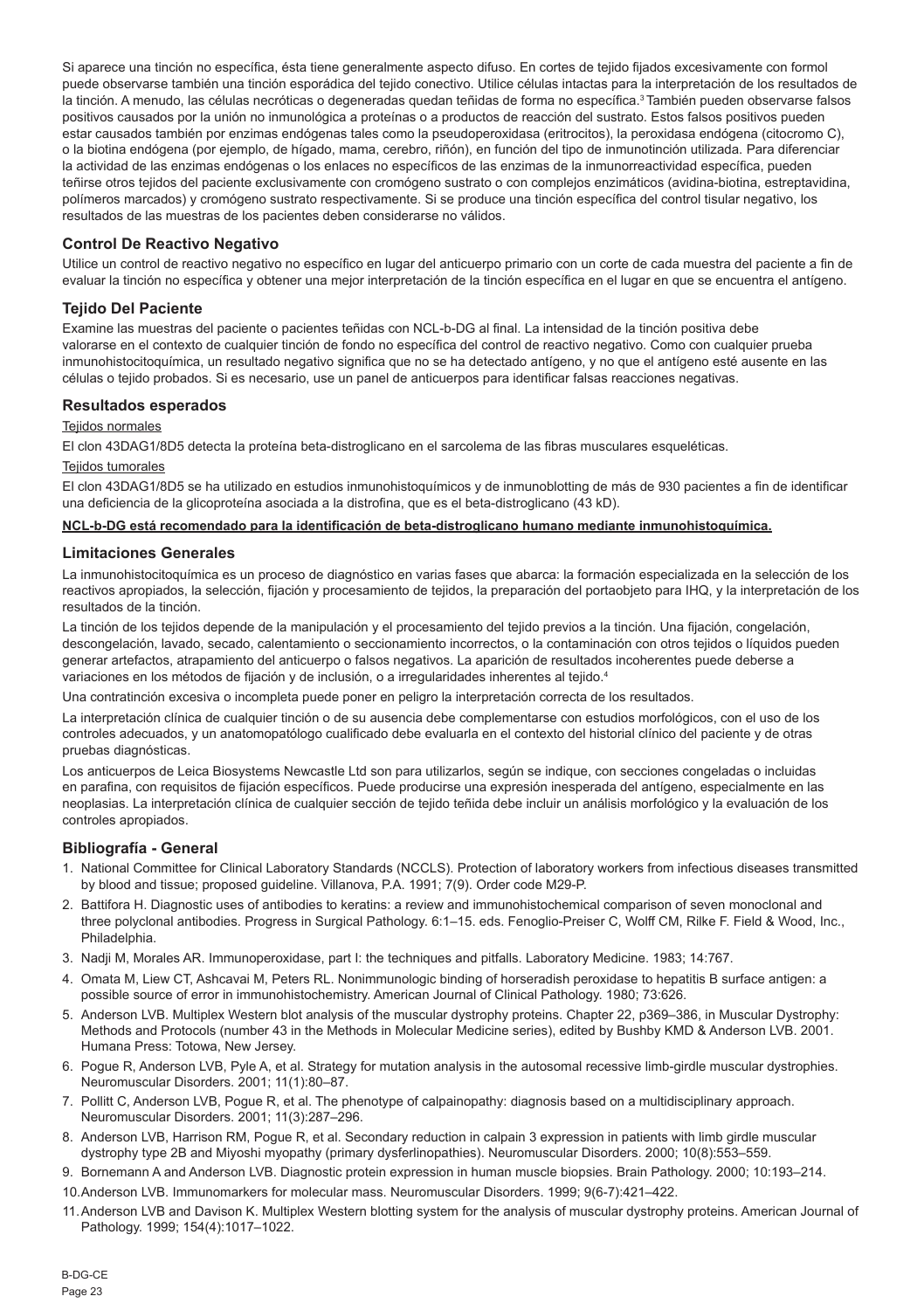- 12.Bushby K, Anderson LVB, Pollitt C, et al. Abnormal merosin in adults. A new form of late onset muscular dystrophy not linked to chromosome 6q2. Brain. 1998; 121:581–588.
- 13.Drenckhahn D, Holbach M, Ness W et al. Dystrophin and the dystrophin-associated glycoprotein, beta-dystroglycan, co-localize in photoreceptor synaptic complexes of the human retina. Neuroscience 1996; 73(2):605–612.
- 14.Sewry CA, Taylor J, Anderson LVB, et al. Abnormalities in alpha-, beta- and gamma-sarcoglycan in patients with limb-girdle muscular dystrophy. Neuromuscular Disorders. 1996; 6(6):467–474.
- 15.Vainzof M, Passos-Bueno MR, Canovas M, et al. The sarcoglycan complex in the six autosomal recessive limb-girdle muscular dystrophies. Human Molecular Genetics. 1996; 5(12):1963–1969.

## **Correcciones A La Publicación Anterior**

No aplicable.

#### **Fecha De Publicación**

30 de noviembre de 2018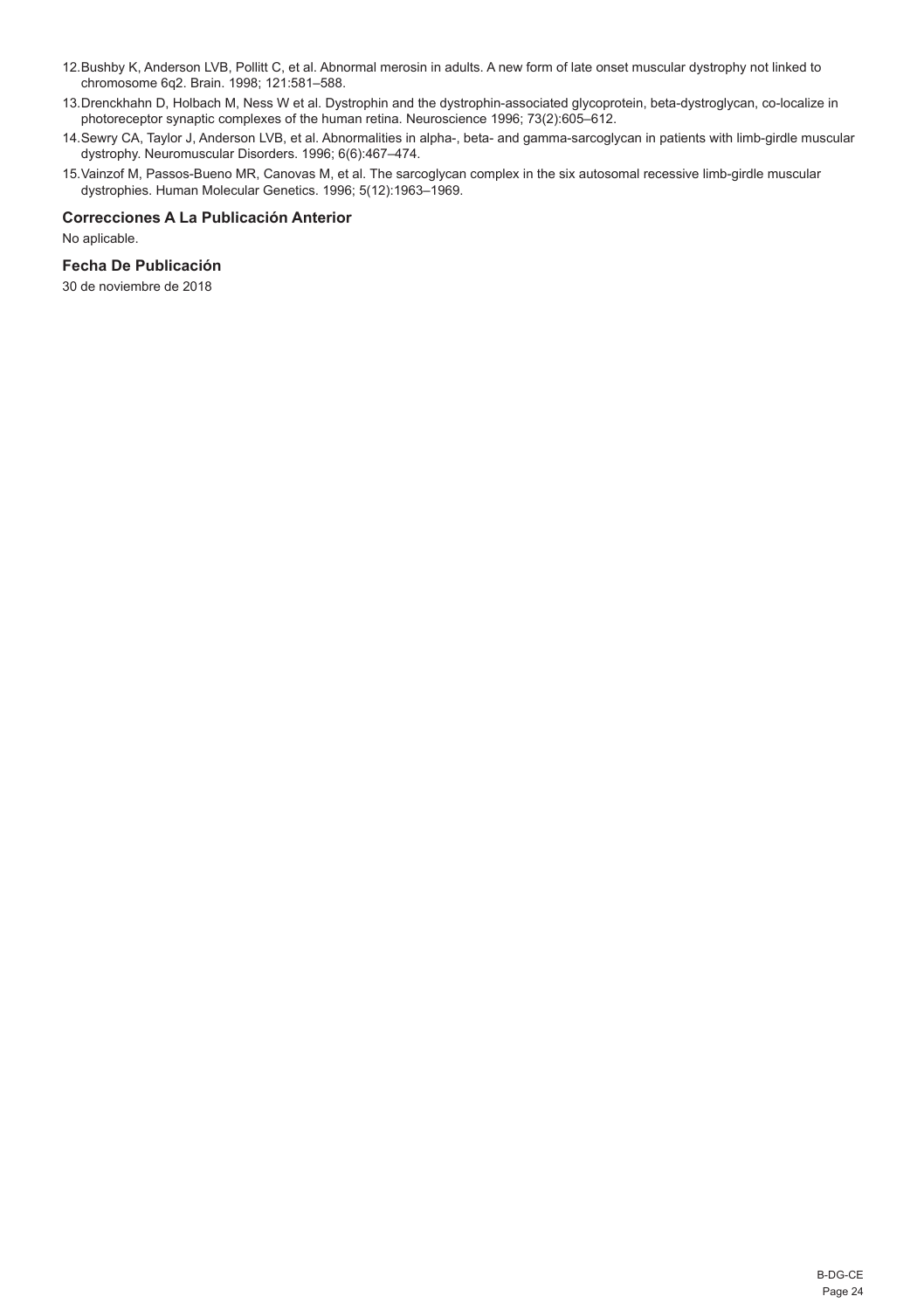## **Metodología inmunohistoquímica para el uso de anticuerpos NovocastraTM con tejido muscular congelado.**

## **Reactivos necesarios que no se suministran**

- 1. Solventes estándar utilizados en inmunohistoquímica.
- 2. Solución salina tamponada con Tris 50 mM (TBS), pH 7,6.
- 3. Diluyente de anticuerpos suero normal diluido óptimamente en TBS.
- 4. Sueros normales de la especie en la que se ha producido el anticuerpo secundario.
- 5. Anticuerpo secundario conjugado con peroxidasa utilizado de la forma recomendada por el fabricante.
- 6. Tetraclorhidrato de 3,3' diaminobenzidina (DAB) preparado y utilizado de la forma recomendada por el fabricante.
- 7. Medio de montaje utilizado de la forma recomendada por el fabricante.

## **Equipo necesario que no se suministra**

- 1. Incubador ajustado a 25 °C.
- 2. Equipo de laboratorio utilizado generalmente para inmunohistoquímica.
- 3. Ventilador eléctrico para secar los portaobjetos al aire.

## **Soluciones de recuperación de antígenos (consulte las Recomendaciones de uso)**

No aplicables a secciones congeladas.

## **Metodología**

Antes de poner en práctica esta metodología, los usuarios deben formarse en el uso de las técnicas inmunohistoquímicas.

Los usuarios deben determinar las diluciones óptimas de los anticuerpos. A menos que se indique otra cosa, todos los pasos se llevan a cabo a 25 °C.

- 1. Corte y monte secciones de 4-10 μm en portaobjetos revestidos de un adhesivo de tejidos adecuado y seque al aire durante al menos una hora.
- 2. Incube las secciones con el anticuerpo primario óptimamente diluido (**consulte las Recomendaciones de uso**).
- 3. Lave en tampón TBS durante 2 x 5 minutos con sacudimiento suave.
- 4. Incube las secciones en el anticuerpo secundario conjugado con peroxidasa apropiado.
- 5 Lave en tampón TBS durante 2 x 5 minutos con sacudimiento suave.
- 6 Incube los portaobjetos en DAB.
- 7. Lave los portaobjetos en agua limpia.
- 8. Deshidrate, aclare y monte las secciones.

## **Correcciones a la publicación anterior**

No aplicable.

## **Fecha de publicación**

5 de febrero de 2004 (CEprotocol/Frozen Muscle)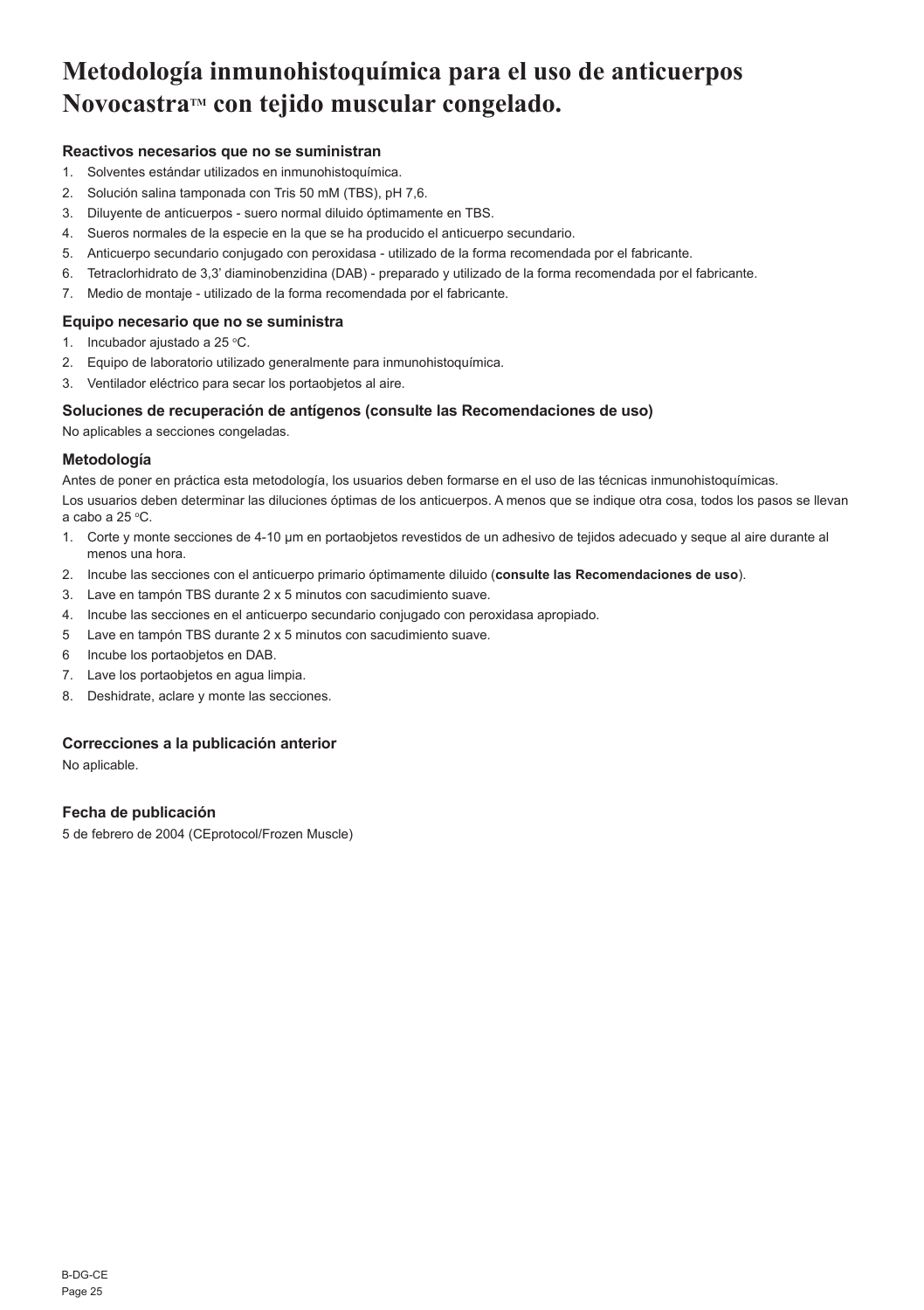## <span id="page-26-0"></span>**NovocastraTM Anticorpo Monoclonal Lofilizado de Ratinho Beta-Dystroglycan Código Do Produto: NCL-b-DG**

## **Utilização prevista**

#### *Para utilização em diagnósticos in vitro*.

NCL-b-DG destina-se à identificação qualitativa, por microscopia óptica, do beta-distroglicano através de imuno-histoquímica. A interpretação clínica de qualquer coloração ou da sua ausência deve ser complementada por estudos morfológicos empregando os devidos controlos e deve ser avaliada por um patologista qualificado, dentro do contexto do historial clínico do doente e de outros testes de diagnóstico.

## **Princípio Do Procedimento**

As técnicas de coloração imunohistoquímica (IHQ) permitem que se faça a visualização de antígenos por meio da aplicação sequencial de um anticorpo específico do antígeno (o anticorpo primário), de um anticorpo secundário ao anticorpo primário, e de um complexo enzimático com um substrato cromogénico e etapas de lavagem de permeio. A activação enzimática do cromogénio resulta num produto de reacção visível no local do antígeno. A amostra pode então ser contrastada e coberta com uma lamela. Os resultados são interpretados por meio de um microscópio óptico, e ajudam a formular o diagnóstico diferencial dos processos fisiopatológicos, os quais podem ou não estar associados a antígenos específicos.

#### **Clone**

43DAG1/8D5

#### **Imunogénio**

Polipéptido sintético contendo 15 dos últimos 16 aminoácidos do extremo terminal C da sequência do beta-distroglicano humano (PKNMTPYRSPPPYVP-PCOOH).

#### **Especificidade**

Beta-distroglicano humano (43 kD). O clone tem ainda uma forte reacção cruzada com o beta-distroglicano em secções de músculo de ratinho, rato, coelho, cão e galinha, hamster e sapo. Não se testaram outras espécies de animais.

#### **Composição Do Reagente**

NCL-b-DG é um sobrenadante liofilizado de uma cultura de tecido contendo de azida de sódio como produto conservante. O utilizador deve reconstituir o conteúdo da ampola com o volume correcto de água destilada esterilizada, conforme indicado no rótulo da ampola.

## **Classe De Ig**

IgG2a

**Concentração Total De Proteína Total Protein**

Consultar a etiqueta da ampola para determinar a concentração total de proteína do lote específico.

#### **Concentração De Anticorpo**

Maior que ou igual a 240 mg/L. Consultar a etiqueta da ampola para determinar a concentração de Ig do lote específico.

## **Recomendações Sobre A Utilização**

Imunohistoquímica (ver **Metodologia**) em secções congeladas. Diluição sugerida: 1:50–1:200 durante 60 minutos a 25 °C. Esta recomendação é apenas uma directriz e o utilizador deve determinar qual a diluição ideal para o trabalho específico.

## **Armazenamento E Estabilidade**

Armazenar o anticorpo em embalagem não aberta a 2–8 °C. Nessas condições, não se regista uma redução significativa no desempenho do produto até ao prazo de validade indicado no rótulo da ampola. Não utilizar após o prazo de validade indicado no rótulo do recipiente. O anticorpo reconstituído permanece estável durante pelo menos dois meses, desde que seja armazenado a uma temperatura entre 2–8 °C. Em caso de armazenamento a longo prazo, recomenda-se que as alíquotas do anticorpo reconstituído sejam armazenadas congeladas a -20 °C (não se recomenda a utilização de congeladores do tipo auto-descongelador). Deve evitar-se congelar e descongelar repetidamente o produto. Preparar as diluições de trabalho no próprio dia do seu emprego. Retornar à temperatura de 2–8 °C imediatamente após a utilização. As condições de armazenamento que diferirem das que se encontram especificadas acima devem ser verificadas pelo utilizador.

#### **Preparação Das Amostras**

Congelar blocos de tecido da amostra em isopentano arrefecido em nitrogénio líquido (ver os Avisos e precauções). As amostras não requerem mais nenhuma fixação, mas devem ser envolvidas no composto OCT™ (Sakura, Produto n.º Tissue-Tek 4583).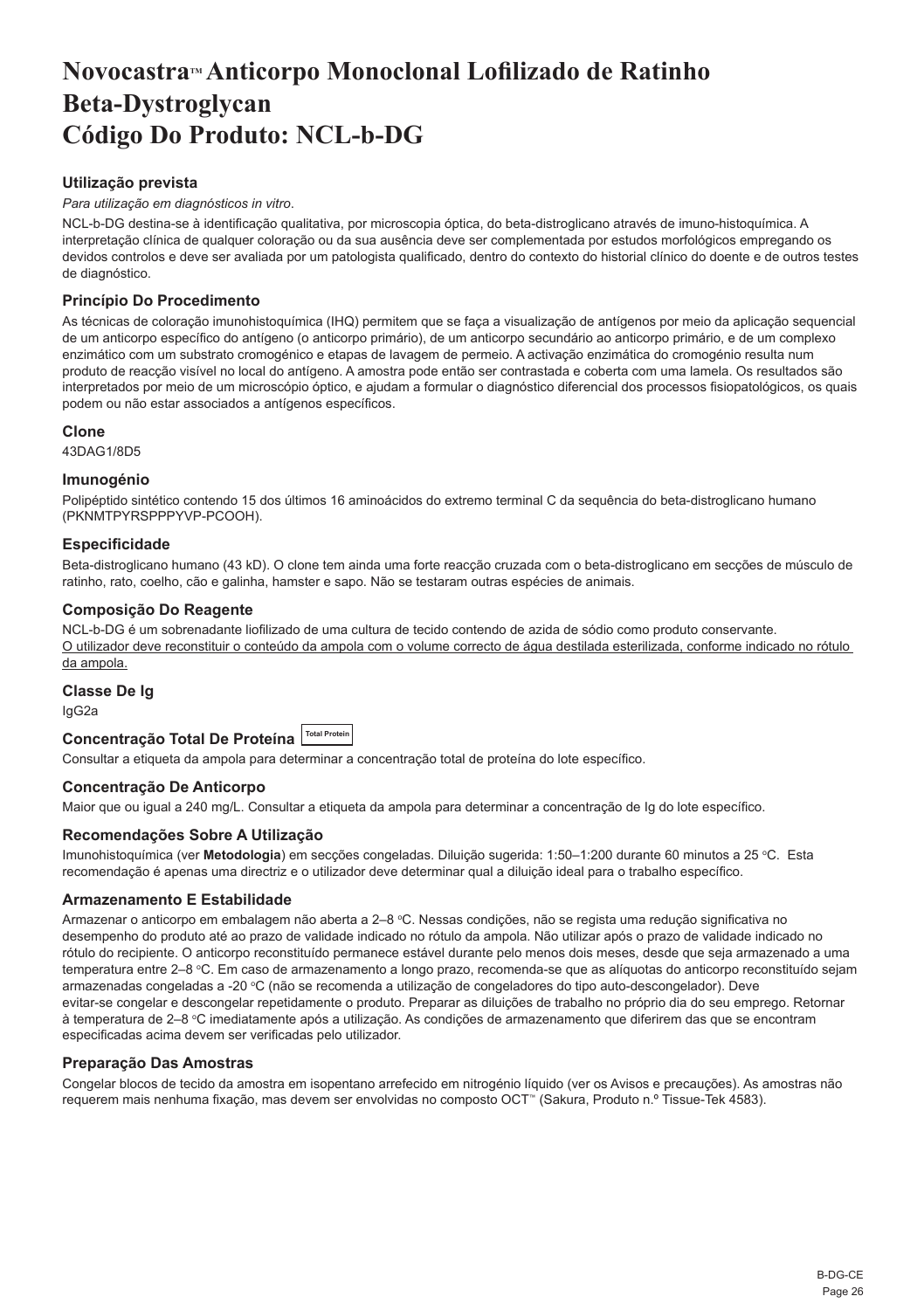## **Avisos E Precauções**

#### **Novocastra Lyophilised Antibodies**

Contém uma mistura de: Azoteto De Sodio (<10%) Benzylpenicillin Sodium (<10%), Streptomycin Sulphate (<10%). Palavras-sinal: Perigo.

H302: Nocivo por ingestão. H317: Pode provocar uma reacção alérgica cutânea. H334: Quando inalado, pode provocar sintomas de alergia ou de asma ou dificuldades respiratórias. H411: Tóxico para os organismos aquáticos com efeitos duradouros. EUH032: Em contacto com ácidos liberta gases muito tóxicos.

P261: Evitar respirar as poeiras/fumos/gases/névoas/vapores/ aerossóis.

P264: Lavar mãos cuidadosamente após manuseamento. P270: Não comer, beber ou fumar durante a utilização deste produto.

P272: A roupa de trabalho contaminada não pode sair do local de trabalho.

P273: Evitar a libertação para o ambiente.

P280: Usar luvas de protecção/vestuário de protecção/protecção ocular/protecção facial.

P284: [Em caso de ventilação inadequada] usar proteção respiratória.

P301+312: EM CASO DE INGESTÃO: caso sinta indisposição, contacte um CENTRO DE INFORMAÇÃO ANTIVENENOS/ médico.

P302+352: SE ENTRAR EM CONTACTO COM A PELE: lavar com sabonete e água abundantes.

P304+340: EM CASO DE INALAÇÃO: retirar a pessoa para uma zona ao ar livre e mantê-la numa posição que não dificulte a respiração.

P330: Enxaguar a boca.

P333+313: Em caso de irritação ou erupção cutânea: consulte um médico.

P342+311: Em caso de sintomas respiratórios: contacte um CENTRO DE INFORMAÇÃO ANTIVENENOS/médico. P362+364: Retirar a roupa contaminada e lavá-la antes de a voltar a usar.

P391: Recolher o produto derramado.

P501: Eliminar o conteúdo/recipiente em um local autorizado para a recolha de resíduos perigosos ou especiais.

Este reagente foi preparado a partir do sobrenadante de cultura celular. Visto ser um produto biológico, deve ser manuseado com o devido cuidado.

Este reagente contém azida sódica. Encontra-se disponível uma Ficha de Dados de Segurança do Material, mediante pedido ou através do site www.LeicaBiosystems.com

Consultar a legislação aplicável em relação ao descarte de quaisquer componentes potencialmente tóxicos.

As amostras, antes e depois da sua fixação, bem como todos os materiais expostos às mesmas, devem ser manipulados como se tivessem a capacidade de transmitir infecções e devem ser descartados com as devidas precauções.<sup>1</sup> Não pipetar nunca os reagentes com a boca e evitar o contacto entre a pele e membranas mucosas e os reagentes e amostras. Caso os reagentes ou amostras entrem em contacto com áreas sensíveis, lavar com grandes quantidades de água. Consultar um médico.

Minimizar a contaminação microbiana dos reagentes para evitar a possibilidade do aumento da coloração não específica.

Os períodos de incubação ou temperaturas diferentes dos que foram especificados poderão dar azo a resultados errados. Todas as alterações desse tipo devem ser validadas pelo utilizador.

O nitrogénio líquido causa queimaduras devido à sua temperatura excessivamente fria, e as pessoas que o manusearem devem utilizar vestuário de protecção, incluindo luvas e um visor. Utilizar o material numa área bem ventilada.

O isopentano é altamente inflamável e nocivo por ingestão e inalação. É ainda um irritante dérmico e ocular e, quando muito concentrado, é narcótico.

#### **Controlo Da Qualidade**

As diferenças entre os diferentes métodos e técnicas de processamento de tecidos no laboratório do utilizador podem causar uma grande variabilidade de resultados, requerendo a realização frequente de controlos internos suplementares aos procedimentos que se seguem.

Os controlos devem ser amostras de autópsia/biopsia/cirurgia frescas, congeladas logo que possível, da mesma maneira que a(s) amostra(s) do(s) doente(s).

#### **Controlo De Tecido Positivo**

Usado para assinalar os tecidos correctamente preparados e as técnicas de coloração indicadas.

Cada conjunto de condições de testes, em cada processo de coloração, deve incluir um controlo de tecido positivo.

Os tecidos com uma coloração positiva fraca são mais indicados do que os têm uma coloração positiva forte para proporcionarem um controlo de qualidade óptimo, bem como para detectar níveis reduzidos de degradação dos reagentes.<sup>2</sup>

O tecido de controlo positivo recomendado é o músculo esquelético.

Se o controlo de tecido positivo não demonstrar uma coloração positiva, os resultados obtidos com as amostras de testes devem ser considerados inválidos.

## **Controlo De Tecido Negativo**

Este deve ser examinado depois do controlo de tecido positivo para verificar a especificidade da marcação do antígeno objectivado pelo anticorpo primário.

O tecido de controlo negativo recomendado não foi ainda avaliado.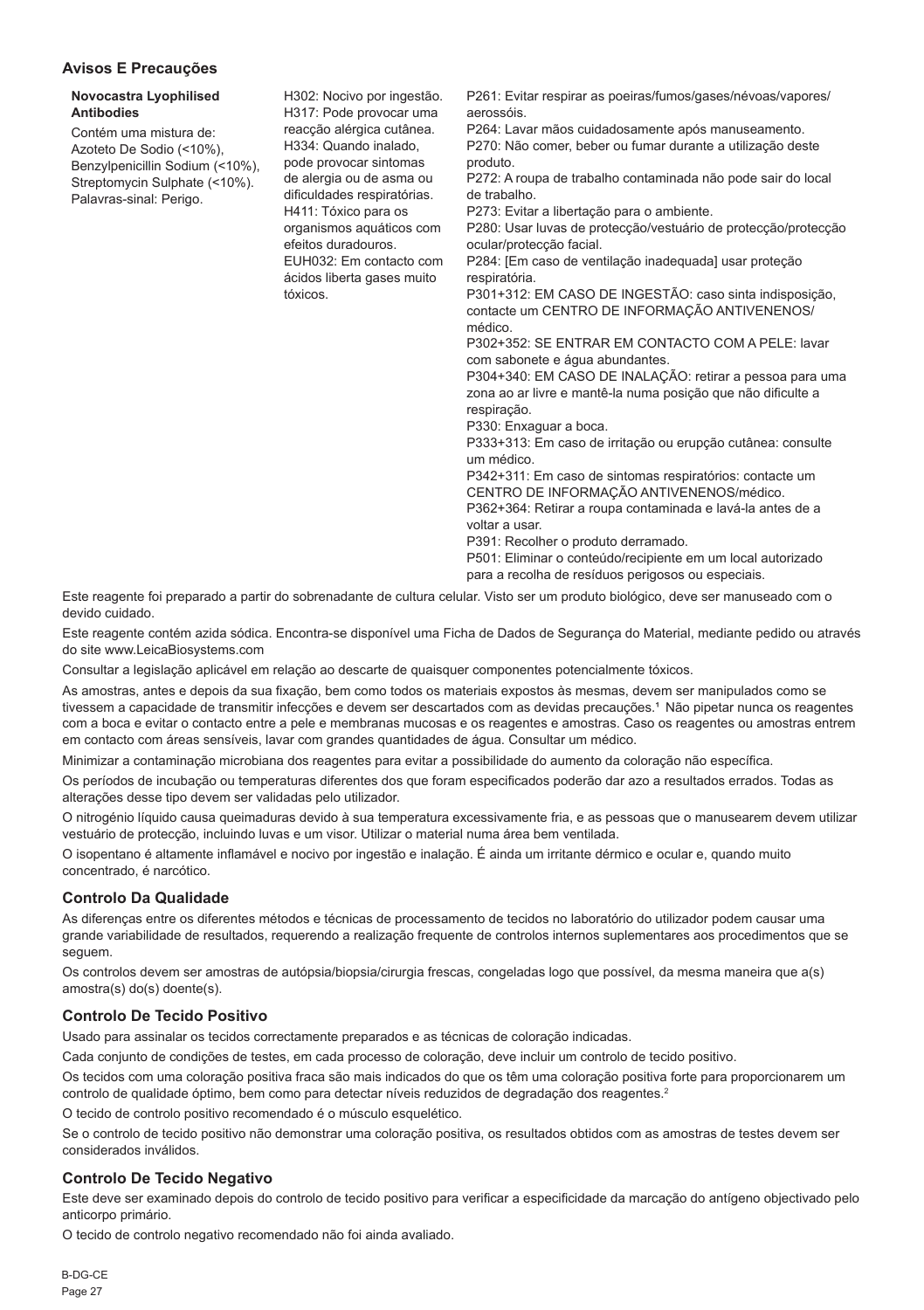Alternativamente, a variedade de diferentes tipos de células presentes na maioria das secções de tecidos oferece muitas vezes locais de controlo negativo, mas isto deve ser verificado pelo utilizador.

A coloração não específica, caso ocorra, tem geralmente um aspecto difuso. A coloração esporádica do tecido conjuntivo pode também ter lugar em secções de tecido excessivamente fixado em formol. Devem utilizar-se células intactas para a interpretação dos resultados da coloração. As células necróticas ou degeneradas causam muitas vezes uma coloração não específica.<sup>3</sup> Podem verificarse resultados positivos falsos devido à ligação não imunológica de proteínas ou de produtos da reacção do substrato. Esses resultados podem também ser causados por enzimas endógenas tais como a pseudoperoxidase (eritrócitos), a peroxidase endógena (citocromo C), ou a biotina endógena (ex. no fígado, mama, cérebro ou rim) dependendo do tipo de imunocoloração utilizado. Para diferenciar entre a actividade das enzimas endógenas e as ligações não específicas de enzimas de imunoreactividade específica, podem colorir-se tecidos adicionais dos doentes exclusivamente com substrato cromogénio ou com complexos de enzimas (avidinabiotina, estreptavidina, polímero marcado) e substrato-cromogénio, respectivamente. Se ocorrer a coloração específica no controlo de tecido negativo, os resultados dos testes feitos com as amostras do doente devem ser considerados inválidos.

#### **Controlo De Reagente Negativo**

Utilizar um controlo de reagente negativo não específico em vez do anticorpo primário com uma secção de cada amostra de doente para avaliar a coloração não específica e permitir uma melhor interpretação da coloração específica no local do antígeno.

#### **Tecido Do Doente**

Examinar as amostras do doente coloridas com NCL-b-DG em último lugar. A intensidade da coloração positiva deve ser avaliada dentro do contexto de qualquer coloração não específica de fundo do controlo de reagente negativo. Tal como com qualquer teste imunohistoquímico, um resultado negativo significa que o antígeno não foi detectado, e não que o antígeno se encontrava ausente das células ou tecido analisados. Se necessário, deve utilizar-se um painel de anticorpos para identificar reacções falso-negativas.

#### **Resultados Previstos**

#### Tecidos normais

O clone 43DAG1/8D5 detecta a proteína do beta-distroglicano no sarcolema das fibras do músculo esquelético.

#### Tecidos tumorais

O clone 43DAG1/8D5 foi utilizado em estudos de imunohistoquímica e immunoblotting de mais de 930 doentes para identificar uma deficiência da glicoproteína de 43 kD beta-distroglicano, associada à distrofina.

## **NCL-b-DG está recomendado para a identificação do beta-distroglicano humano através de imuno-histoquímica.**

#### **Limitações Gerais**

A imunohistoquímica é um processo diagnóstico em múltiplas etapas que consta de: uma formação especializada na selecção dos reagentes apropriados, selecção, fixação e processamento de tecidos, preparação das lâminas de IHQ e interpretação dos resultados das colorações.

A coloração de tecidos depende do seu manuseamento e processamento antes da sua coloração. A fixação, congelação, descongelação, lavagem, secagem, aquecimento ou corte incorrectos das amostras, ou a sua contaminação com outros tecidos ou fluidos, podem produzir artefactos, retenção de anticorpos, ou resultados falso-negativos. Os resultados inconsistentes podem dever-se a variações nos métodos de fixação e envolvimento ou a irregularidades inerentes ao tecido.<sup>4</sup>

Uma contrastação excessiva ou incompleta pode comprometer a correcta interpretação dos resultados.

A interpretação clínica de qualquer coloração ou da sua ausência deve ser complementada por estudos morfológicos empregando os devidos controlos e deve ser avaliada por um patologista qualificado, dentro do contexto do historial clínico do doente e de outros testes de diagnóstico.

Os anticorpos da Leica Biosystems Newcastle Ltd destinam-se a serem utilizados, conforme indicado, em secções de tecido ou congeladas ou envolvidas em parafina, com requisitos de fixação específicos. Pode ocorrer uma expressão inesperada de antígeno, especialmente em neoplasmas. A interpretação clínica de qualquer secção de tecido colorido deverá incluir a análise morfológica e a avaliação de controlos apropriados.

#### **Bibliografia - Geral**

- 1. National Committee for Clinical Laboratory Standards (NCCLS). Protection of laboratory workers from infectious diseases transmitted by blood and tissue; proposed guideline. Villanova, P.A. 1991; 7(9). Order code M29-P.
- 2. Battifora H. Diagnostic uses of antibodies to keratins: a review and immunohistochemical comparison of seven monoclonal and three polyclonal antibodies. Progress in Surgical Pathology. 6:1–15. eds. Fenoglio-Preiser C, Wolff CM, Rilke F. Field & Wood, Inc., Philadelphia.
- 3. Nadji M, Morales AR. Immunoperoxidase, part I: the techniques and pitfalls. Laboratory Medicine. 1983; 14:767.
- 4. Omata M, Liew CT, Ashcavai M, Peters RL. Nonimmunologic binding of horseradish peroxidase to hepatitis B surface antigen: a possible source of error in immunohistochemistry. American Journal of Clinical Pathology. 1980; 73:626.
- 5. Anderson LVB. Multiplex Western blot analysis of the muscular dystrophy proteins. Chapter 22, p369–386, in Muscular Dystrophy: Methods and Protocols (number 43 in the Methods in Molecular Medicine series), edited by Bushby KMD & Anderson LVB. 2001. Humana Press: Totowa, New Jersey.
- 6. Pogue R, Anderson LVB, Pyle A, et al. Strategy for mutation analysis in the autosomal recessive limb-girdle muscular dystrophies. Neuromuscular Disorders. 2001; 11(1):80–87.
- 7. Pollitt C, Anderson LVB, Pogue R, et al. The phenotype of calpainopathy: diagnosis based on a multidisciplinary approach. Neuromuscular Disorders. 2001; 11(3):287–296.
- 8. Anderson LVB, Harrison RM, Pogue R, et al. Secondary reduction in calpain 3 expression in patients with limb girdle muscular dystrophy type 2B and Miyoshi myopathy (primary dysferlinopathies). Neuromuscular Disorders. 2000; 10(8):553–559.
- 9. Bornemann A and Anderson LVB. Diagnostic protein expression in human muscle biopsies. Brain Pathology. 2000; 10:193–214.
- 10.Anderson LVB. Immunomarkers for molecular mass. Neuromuscular Disorders. 1999; 9(6-7):421–422.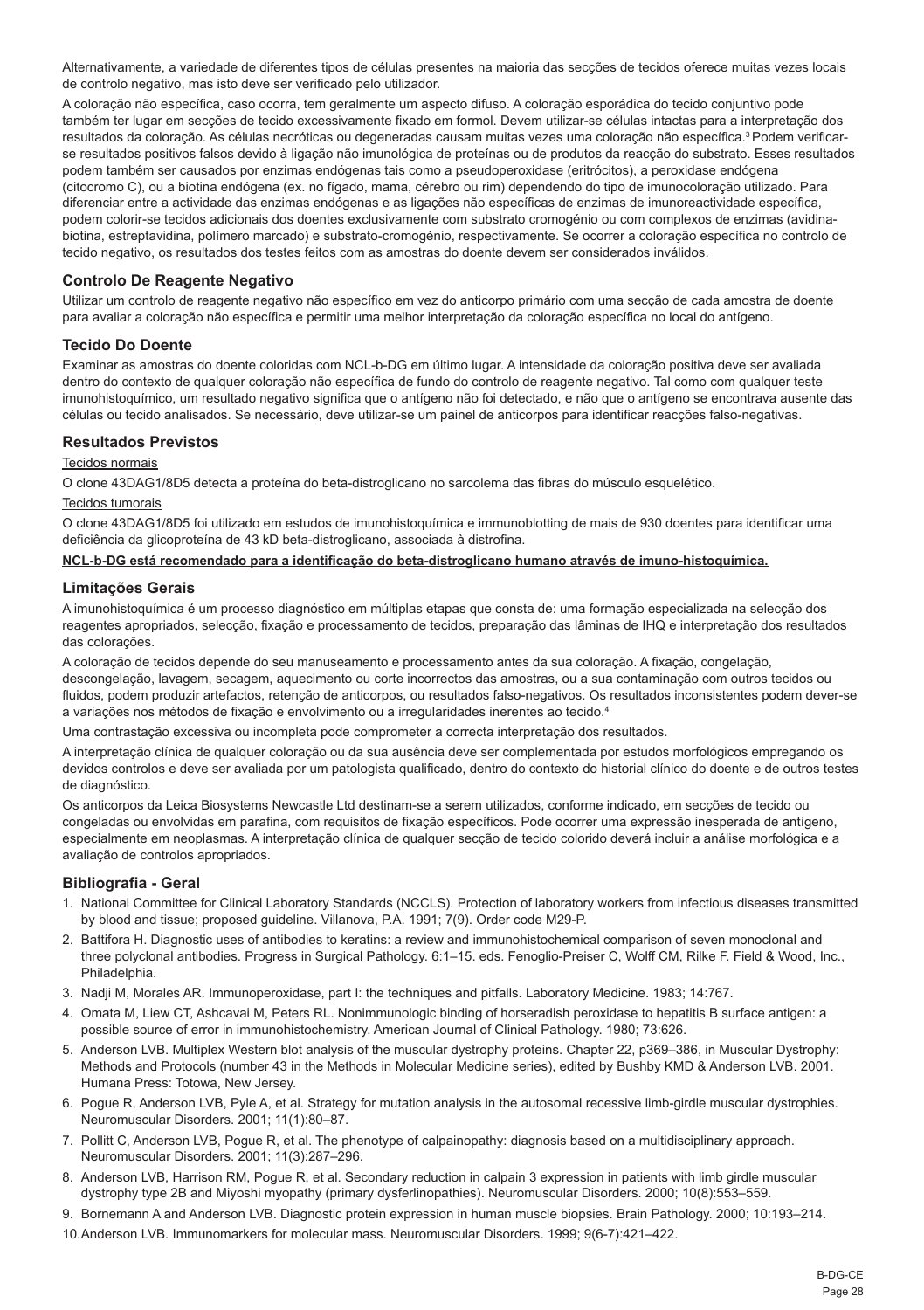- 11.Anderson LVB and Davison K. Multiplex Western blotting system for the analysis of muscular dystrophy proteins. American Journal of Pathology. 1999; 154(4):1017–1022.
- 12.Bushby K, Anderson LVB, Pollitt C, et al. Abnormal merosin in adults. A new form of late onset muscular dystrophy not linked to chromosome 6q2. Brain. 1998; 121:581–588.
- 13.Drenckhahn D, Holbach M, Ness W et al. Dystrophin and the dystrophin-associated glycoprotein, beta-dystroglycan, co-localize in photoreceptor synaptic complexes of the human retina. Neuroscience 1996; 73(2):605–612.
- 14.Sewry CA, Taylor J, Anderson LVB, et al. Abnormalities in alpha-, beta- and gamma-sarcoglycan in patients with limb-girdle muscular dystrophy. Neuromuscular Disorders. 1996; 6(6):467–474.
- 15.Vainzof M, Passos-Bueno MR, Canovas M, et al. The sarcoglycan complex in the six autosomal recessive limb-girdle muscular dystrophies. Human Molecular Genetics. 1996; 5(12):1963–1969.

## **Emendas Da Edição Anterior**

Não aplicável.

## **Data De Emissão**

30 de Novembro de 2018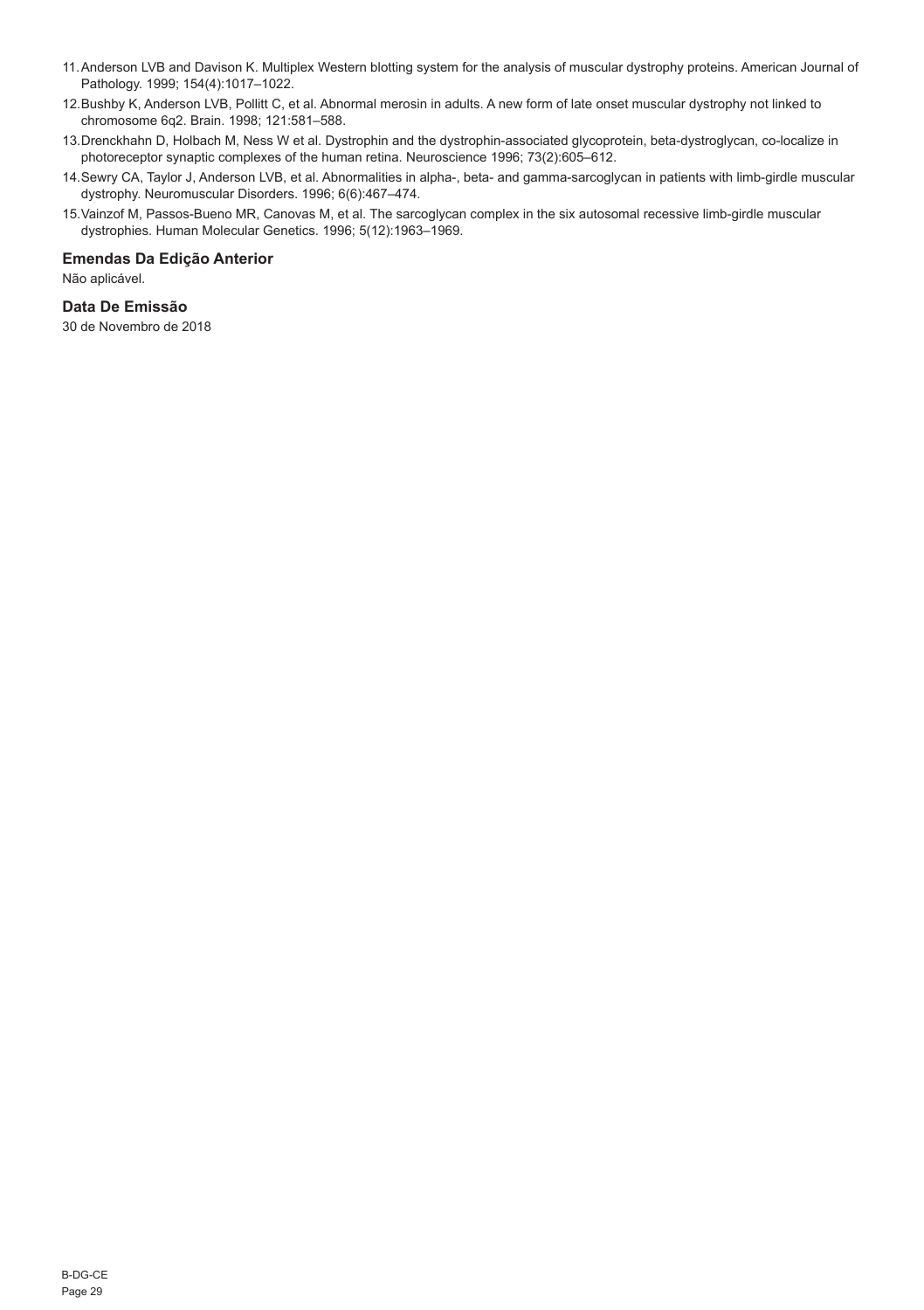## **Metodologia de imunocitoquímica para utilização de anticorpos NovocastraTM em tecido de músculo congelado.**

## **Reagentes necessários mas não fornecidos**

- 1. Solventes comuns utilizados em imunohistoquímica.
- 2. 50 mM solução salina tampão Tris (TBS) pH 7,6.
- 3. Diluente do anticorpo soro normal diluído em TBS.
- 4. Soros normais da espécie em que o anticorpo secundário tenha sido desenvolvido.
- 5. Anticorpo secundário conjugado com peroxidase preparar conforme recomendado pelo fabricante.
- 6. 3,3' Tetracloridrato de diaminobenzidina (DAB) preparar e utilizar conforme recomendado pelo fabricante.
- 7. Meio de montagem usar conforme recomendado pelo fabricante.

## **Equipamento necessário mas não fornecido**

- 1. Incubador regulado para 25 ºC.
- 2. Equipamento geral de laboratório de imunohistoquímica.
- 3. Ventilador eléctrico para secagem das lâminas ao ar.

## **Soluções de recuperação de antígeno (ver as Recomendações sobre a utilização)**

Não se aplica às secções congeladas.

## **Metodologia**

Antes de intentar esta metodologia, o utilizador deve ter recebido a devida formação em técnicas de imunohistoquímica.

O utilizador deve determinar quais as fórmulas de diluição ideais para os anticorpos. A não ser indicação em contrário, todas as etapas devem ser efectuadas a 25 ºC.

- 1. Cortar e montar secções de 4–10 μm em lâminas revestidas de um tecido adesivo apropriado e secar ao ar durante pelo menos uma hora.
- 2. Incubar as secções com anticorpo primário optimamente diluído (ver Recomendações sobre a utilização).
- 3. Lavar em tampão TBX durante 2 x 5 minutos, agitando levemente.
- 4. Incubar as secções num anticorpo secundário apropriado, conjugado com peroxidase.
- 5. Lavar em tampão TBX durante 2 x 5 minutos, agitando levemente.
- 6. Incubar as lâminas em DAB.
- 7. Enxaguar as lâminas em água limpa.
- 8. Desidratar, soltar e montar as secções.

## **Emendas da edição anterior**

Não é aplicável.

## **Data de emissão**

5 de Fevereiro de 2004 (CEprotocol/Frozen Muscle).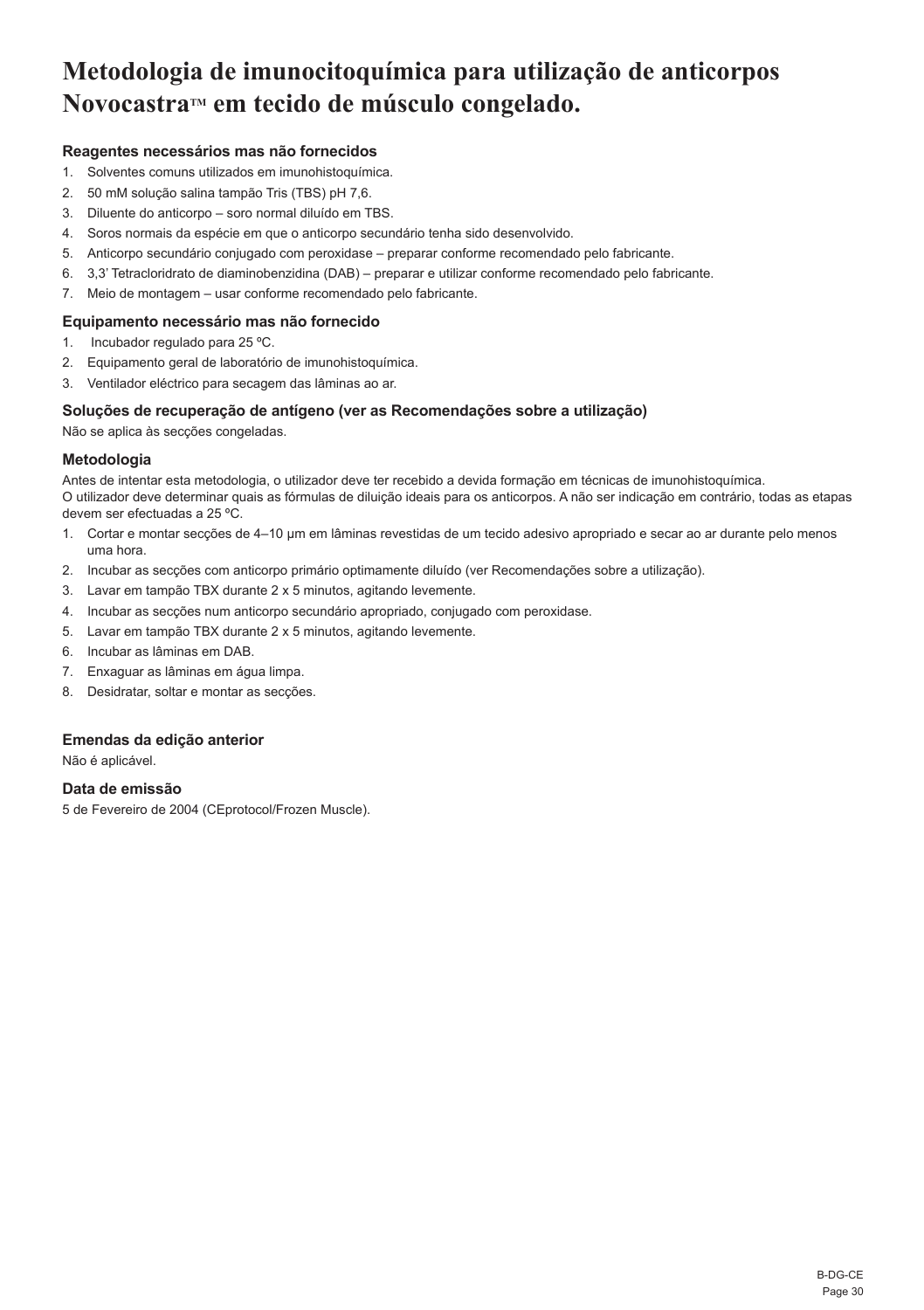## <span id="page-31-0"></span>**NovocastraTM Frystorkad Monoklonal Musantikropp Beta-Dystroglycan Produktkod: NCL-b-DG**

## **Avsedd Användning**

#### *För in vitro diagnostisk användning*.

NCL-b-DG är avsedd för kvalitativ identifiering med ljusmikroskopi av beta-dystroglykan genom immunhistokemi. Den kliniska tolkningen av all färgning eller dess frånvaro bör kompletteras med morfologiska undersökningar som använder korrekta kontroller och utvärderas av kvalificerad patolog inom ramen för patientens kliniska anamnes och andra diagnostiska tester.

## **Metodens Princip**

Immunhistokemiska (IHC) färgningstekniker tillåter visualisering av antigener genom sekvenstillämpning av en specifik antikropp till antigenet (primär antikropp), en sekundär antikropp till den primära antikroppen och ett enzymkomplex med ett kromogent substrat med inlagda tvättsteg. Den enzymatiska aktiveringen av kromogenet resulterar i en synlig reaktionsprodukt på antigenområdet. Proverna kan då kontrastfärgas och förses med täckglas. Resultaten tolkas med ljusmikroskop och bidrar till differentialdiagnosen av patofysiologiska processer som eventuellt kan associeras till ett särskilt antigen.

## **Klon**

43DAG1/8D5

## **Immunogen**

Syntetisk peptid som innehåller 15 av de sista 16 aminosyrorna vid det extrema C-terminus av den humana beta-dystroglykansekvensen (PKNMTPYRSPPPYVP-PCOOH)

#### **Specificitet**

Humant beta-dystroglykan (43 kD). Det korsreagerar också starkt med beta-dystroglykan i snitt från mus, råtta, kanin, hund, höna, hamster- och paddmuskler. Andra djurarter har inte testats.

#### **Reagensinnehåll**

NCL-b-DG är en frystorkad supernatant från vävnadsodling som innehåller natriumazid som konserveringsmedel. Användaren måste späda flaskans innehåll med den korrekta volymen sterilt destillerat vatten enligt anvisningarna på flaskans etikett.

#### **Ig-klass**

IgG2a

## **Total Proteinkoncentration Total Protein**

Se flaskans etikett för total specifik proteinkoncentration för satsen.

#### **Antikroppskoncentration**

Större än eller lika med 240 mg/L. Se flaskans etikett för specifik Ig-koncentration för satsen.

## **Rekommendationer Vid Användning**

Immunhistokemi (se **Metodologi**) på frysta snitt. Föreslagen spädning: 1:50–1:200 i 60 minuter vid 25 °C. Detta är endast en riktlinje och användare bör själva fastställa den optimala bruksspädningen.

## **Förvaring Och Stabilitet**

Förvara oöppnad antikropp vid 2–8 °C. Vid dessa förhållanden sker ingen betydelsefull nedgång i produktens utförande fram till utgångsdatumet på flaskans etikett. Använd ej efter det utgångsdatum som anges på flaskans etikett. Den spädda antikroppen håller sig stabil i minst två månader om den förvaras vid 2–8 °C. Vid långvarig förvaring rekommenderas det att alikvoter av den spädda antikroppen förvaras frysta vid -20 °C (frostfria frys rekommenderas ej). Upprepad nedfrysning och upptinande bör undvikas. Förbered brukslösningar samma dag som de skall användas. Atergå till 2–8 °C direkt efter användning. Förvaringsförhållanden som skiljer sig från de ovannämnda måste kontrolleras av användaren.

#### **Preparation Av Prov**

Frys vävnadsprovblocken i isopentan nedkylt i flytande kväve (se Varningar och Försiktighetsåtgärder). Proven kräver ingen ytterligare fixering men bör bäddas in i OCT™-förening (Sakura, produktkod Tissue-Tek 4583).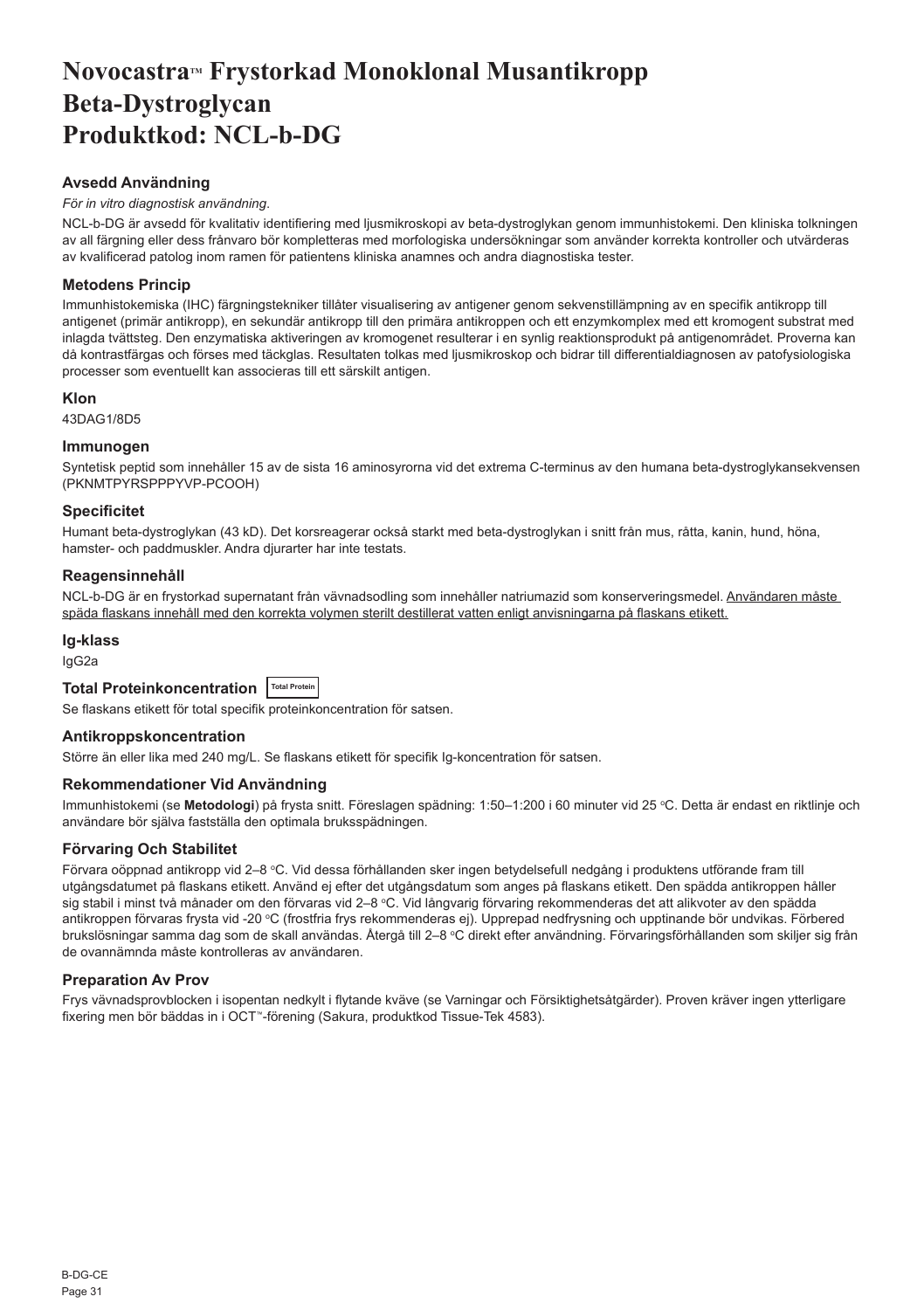## **Varningar Och Försiktighetsåtgärder**

| Novocastra Lyophilised<br><b>Antibodies</b><br>Innehåller en blandning<br>av: Natriumazid (<10%),<br>Benzylpenicillin Sodium (<10%),<br>Streptomycin Sulphate (<10%).<br>Signalord: Fara. | H302: Skadligt vid förtäring.<br>H317: Kan orsaka allergisk<br>hudreaktion.<br>H334: Kan orsaka allergi-<br>eller astmasymtom eller<br>andningssvårigheter vid<br>inandning.<br>H411: Giftigt för<br>vattenlevande organismer<br>med långtidseffekter.<br>EUH032: Utvecklar mycket<br>giftig gas vid kontakt med<br>syra. | P261: Undvik att inandas damm/rök/gaser/dimma/ångor/sprej.<br>P264: Tvätta händerna grundligt efter användning.<br>P270: Ät inte, drick inte och rök inte när du använder produkten.<br>P272: Nedstänkta arbetskläder får inte avlägsnas från<br>arbetsplatsen.<br>P273: Undvik utsläpp till miljön.<br>P280: Använd skyddshandskar/skyddskläder/ögonskydd/<br>ansiktsskydd.<br>P284: [Vid otillräcklig ventilation], använd andningsskydd.<br>P301+312: VID FÖRTÄRING: Vid obehag, kontakta<br>GIFTINFORMATIONSCENTRALEN/läkare.<br>P302+352: VID HUDKONTAKT: Tvätta med mycket tvål och<br>vatten.<br>P304+340: VID INANDNING: Flytta personen till frisk luft och se<br>till att andningen underlättas.<br>P330: Skölj munnen.<br>P333+313: Vid hudirritation eller utslag: Sök läkarhjälp.<br>P342+311: Vid besvär i luftvägarna: Kontakta<br>GIFTINFORMATIONSCENTRALEN/läkare.<br>P362+364: Ta av nedstänkta kläder och tvätta dem innan de<br>används igen.<br>P391: Samla upp spill. |
|-------------------------------------------------------------------------------------------------------------------------------------------------------------------------------------------|---------------------------------------------------------------------------------------------------------------------------------------------------------------------------------------------------------------------------------------------------------------------------------------------------------------------------|---------------------------------------------------------------------------------------------------------------------------------------------------------------------------------------------------------------------------------------------------------------------------------------------------------------------------------------------------------------------------------------------------------------------------------------------------------------------------------------------------------------------------------------------------------------------------------------------------------------------------------------------------------------------------------------------------------------------------------------------------------------------------------------------------------------------------------------------------------------------------------------------------------------------------------------------------------------------------------------------|
|                                                                                                                                                                                           |                                                                                                                                                                                                                                                                                                                           | P501: Innehållet/Behållaren lämnas till insamlingsställe för farligt<br>avfall.                                                                                                                                                                                                                                                                                                                                                                                                                                                                                                                                                                                                                                                                                                                                                                                                                                                                                                             |

Reagenset har förberetts från supernatanten av vävnadsodlingar. Eftersom det är en biologisk produkt bör skälig försiktighet iakttas vid hantering.

Detta reagens innehåller natriumazid. Materialsäkerhetsdatablad finns att få på begäran eller från www.LeicaBiosystems.com

För kassering av potentiellt toxiska komponenter hänvisas till nationella eller lokala bestämmelser.

Före och efter fixering bör prover och alla material som har varit utsatta för dem hanteras som om det finns risk för att de kan överföra infektioner och kasseras med iakttagande av försiktighet.<sup>1</sup> Pipettera aldrig reagenser med munnen och se till att huden och slemhinnorna inte kommer i kontakt med reagens och prover. Om reagens eller prover kommer i kontakt med känsliga områden, tvätta med rikliga mängder vatten. Rådgör med läkare.

Minimera mikrobisk kontaminering av reagens annars kan en ökning av ospecifik färgning ske.

Inkubationstider eller temperaturer som skiljer sig från dem som specificeras kan ge felaktiga resultat. Alla sådana förändringar måste kontrolleras av användaren.

Flytande kväve ger brännskador p.g.a. sin ytterst låga temperatur och skyddskläder, inklusive handskar och ögonskydd, skall användas vid hantering. Använd i ett väl ventilerat område.

Isopentan är högst brandfarligt och skadligt vid intagning via mun samt inhalation. Det irriterar också hud och ögon och har narkotisk effekt vid höga koncentrationer.

## **Kvalitetskontroll**

Skillnader i vävnadsbehandling och tekniska metoder i användarens laboratorium kan ge stor variation i resultaten vilket kan göra det nödvändigt att genomföra regelbundna interna kontroller utöver följande metoder.

Kontroller bör vara färska obduktions-/biopsi-/kirurgiprover som snarast möjligt har frysts på samma sätt som patientprover (s).

## **Positiv Vävnadskontroll**

Används för att ange korrekt förberedda vävnader och rätt färgningstekniker.

En positiv vävnadskontroll bör ingå i varje uppsättning av testförhållanden vid varje färgningskörning.

En vävnad med svag positiv färgning är mer lämplig för optimal kvalitetskontroll och för att upptäcka låga nivåer av reagensdegradering än en vävnad med stark positiv färgning.<sup>2</sup>

Skelettmuskel rekommenderas som positiv kontrollvävnad.

Om den positiva vävnadskontrollen inte uppvisar positiv färgning bör resultat med testproverna anses vara ogiltiga.

#### **Negativ Vävnadskontroll**

Bör undersökas efter den positiva vävnadskontrollen för att fastställa specificiteten för märkningen av målantigenet med den primära antikroppen.

Rekommenderad negativ kontrollvävnad har inte utvärderats.

Alternativt ger ofta en mängd olika celltyper som finns i de flesta vävnadssnitt negativa kontrollområden men detta bör kontrolleras av användaren.

Ospecifik färgning, om det förekommer, har ofta ett diffust utseende. Sporadisk färgning av bindväv kan också observeras i snitt från överflödigt formalinfixerade vävnader. Använd intakta celler för tolkning av färgningsresultat. Nekrotiska eller degenererade celler färgar ofta ospecifikt.<sup>3</sup>Falskt positiva resultat kan uppstå p.g.a. icke-immunologisk bindning av proteiner eller substratreaktionsprodukter. De kan också orsakas av endogena enzymer som pseudoperoxidas (erytrocyter), endogent peroxidas (cytokrom C) eller endogent biotin (t.ex. lever, bröst, hjärna, njure) beroende på typ av immunfärgning som används. För att skilja endogen enzymaktivitet eller ospecifik enzymbindning från specifik immunreaktivitet kan ytterligare patientvävnader färgas exklusivt med respektive substratkromogen eller enzymkomplex (avidin-biotin, streptavidin, märkt polymer) och substrat-kromogen. Om specifik färgning sker i den negativa vävnadskontrollen bör resultat med patientprover anses vara ogiltiga.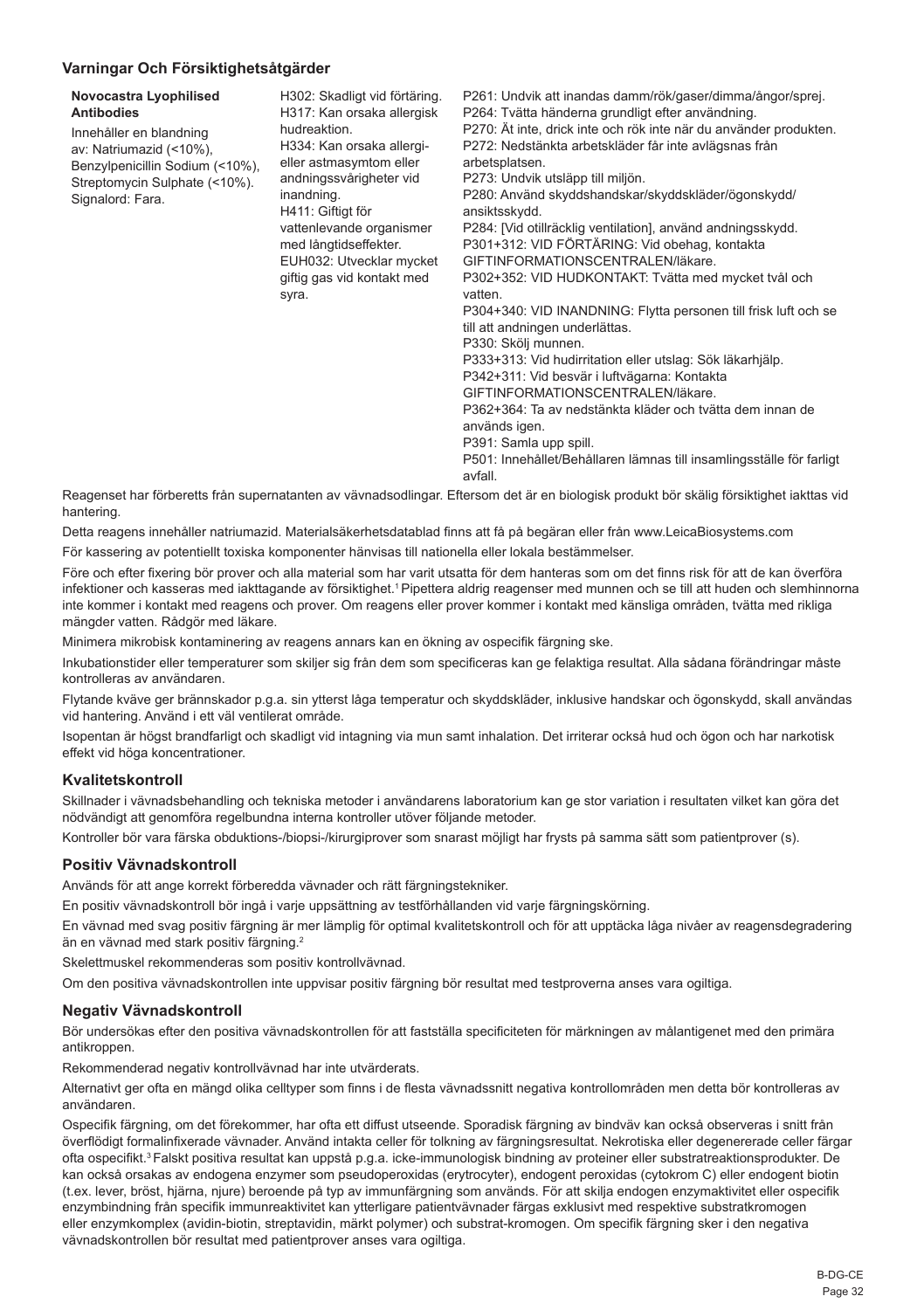## **Negativ Reagenskontroll**

Använd en ospecifik negativ reagenskontroll istället för den primära antikroppen med ett snitt från varje patientprov för att utvärdera ospecifik färgning och tillåta bättre tolkning av specifik färgning på antigenområdet.

## **Patientvävnad**

Undersök patientprover färgade med NCL-b-DG sist. Positiv färgningsintensitet bör utvärderas inom ramen för all ospecifik bakgrundsfärgning av den negativa reagenskontrollen. Som vid alla immunhistokemiska tester betyder ett negativt resultat att antigenet inte upptäcktes och inte att det inte förekom i de analyserade cellerna/vävnaderna. Använd vid behov en antikroppspanel för att identifiera falskt negativa reaktioner.

## **Förväntade Resultat**

#### Normal vävnad

Klon 43DAG1/8D5 upptäcker beta-dystroglykanproteinet i skelettmuskelfibrernas sarkolemma.

#### Tumörvävnader

Klon 43DAG1/8D5 har använts i immunhistokemiska och immunblottingsstudier av över 930 patienter för att identifiera brist på 43 kD dystrofinassocierat glykoprotein, beta-dystroglykan.

#### **NCL-b-DG rekommenderas för identifiering av human beta-dystroglykan genom immunhistokemi.**

#### **Allmänna Begränsningar**

Immunhistokemi är en diagnostisk process i flera steg som kräver specialiserad utbildning i urvalet av lämpliga reagens, val av vävnad, fixering och bearbetning, förberedelse av IHC-objektglaset samt tolkning av färgningsresultaten.

Vävnadsfärgning påverkas av hantering och bearbetning av vävnaden före färgningen. Felaktig fixering, nedfrysning, upptining, tvättning, torkning, uppvärmning, snittning eller kontaminering av andra vävnader eller vätskor kan framställa artefakter, infångande av antikroppar eller falskt negativa resultat. Motsägelsefulla resultat kan bero på variationer av fixerings- och inbäddningsmetoder eller på naturliga oregelbundenheter i vävnaden.<sup>4</sup>

Överflödig eller ofullständig kontrastfägning kan försvåra en korrekt tolkning av resultatet.

Den kliniska tolkningen av all färgning eller dess frånvaro bör kompletteras med morfologiska undersökningar som använder korrekta kontroller och utvärderas av kvalificerad patolog inom ramen för patientens kliniska anamnes och andra diagnostiska tester.

Antikroppar från Leica Biosystems Newcastle Ltd är till för användning så som anges på antingen frysta eller paraffininbäddade snitt med specifika fixeringskrav. Oväntat antigenuttryck kan ske, speciellt i neoplasmer. Morfologisk analys och utvärdering av lämpliga kontroller måste ingå i den kliniska tolkningen av alla färgade vävnadssnitt.

## **Bibliografi - Allmän**

- 1. National Committee for Clinical Laboratory Standards (NCCLS). Protection of laboratory workers from infectious diseases transmitted by blood and tissue; proposed guideline. Villanova, P.A. 1991; 7(9). Order code M29-P.
- 2. Battifora H. Diagnostic uses of antibodies to keratins: a review and immunohistochemical comparison of seven monoclonal and three polyclonal antibodies. Progress in Surgical Pathology. 6:1–15. eds. Fenoglio-Preiser C, Wolff CM, Rilke F. Field & Wood, Inc., Philadelphia.
- 3. Nadji M, Morales AR. Immunoperoxidase, part I: the techniques and its pitfalls. Laboratory Medicine. 1983; 14:767.
- 4. Omata M, Liew CT, Ashcavai M, Peters RL. Nonimmunologic binding of horseradish peroxidase to hepatitis B surface antigen: a possible source of error in immunohistochemistry. American Journal of Clinical Pathology. 1980; 73:626.
- 5. Anderson LVB. Multiplex Western blot analysis of the muscular dystrophy proteins. Chapter 22, p369–386, in Muscular Dystrophy: Methods and Protocols (number 43 in the Methods in Molecular Medicine series), edited by Bushby KMD & Anderson LVB. 2001. Humana Press: Totowa, New Jersey.
- 6. Pogue R, Anderson LVB, Pyle A, et al. Strategy for mutation analysis in the autosomal recessive limb-girdle muscular dystrophies. Neuromuscular Disorders. 2001; 11(1):80–87.
- 7. Pollitt C, Anderson LVB, Pogue R, et al. The phenotype of calpainopathy: diagnosis based on a multidisciplinary approach. Neuromuscular Disorders. 2001; 11(3):287–296.
- 8. Anderson LVB, Harrison RM, Pogue R, et al. Secondary reduction in calpain 3 expression in patients with limb girdle muscular dystrophy type 2B and Miyoshi myopathy (primary dysferlinopathies). Neuromuscular Disorders. 2000; 10(8):553–559.
- 9. Bornemann A and Anderson LVB. Diagnostic protein expression in human muscle biopsies. Brain Pathology. 2000; 10:193–214.
- 10.Anderson LVB. Immunomarkers for molecular mass. Neuromuscular Disorders. 1999; 9(6-7):421–422.
- 11.Anderson LVB and Davison K. Multiplex Western blotting system for the analysis of muscular dystrophy proteins. American Journal of Pathology. 1999; 154(4):1017–1022.
- 12.Bushby K, Anderson LVB, Pollitt C, et al. Abnormal merosin in adults. A new form of late onset muscular dystrophy not linked to chromosome 6q2. Brain. 1998; 121:581–588.
- 13.Drenckhahn D, Holbach M, Ness W et al. Dystrophin and the dystrophin-associated glycoprotein, beta-dystroglycan, co-localize in photoreceptor synaptic complexes of the human retina. Neuroscience 1996; 73(2):605–612.
- 14.Sewry CA, Taylor J, Anderson LVB, et al. Abnormalities in alpha-, beta- and gamma-sarcoglycan in patients with limb-girdle muscular dystrophy. Neuromuscular Disorders. 1996; 6(6):467–474.
- 15.Vainzof M, Passos-Bueno MR, Canovas M, et al. The sarcoglycan complex in the six autosomal recessive limb-girdle muscular dystrophies. Human Molecular Genetics. 1996; 5(12):1963–1969.

## **Rättelser Av Tidigare Utgivning**

Gäller inte.

## **Utgivningsdatum**

30 november 2018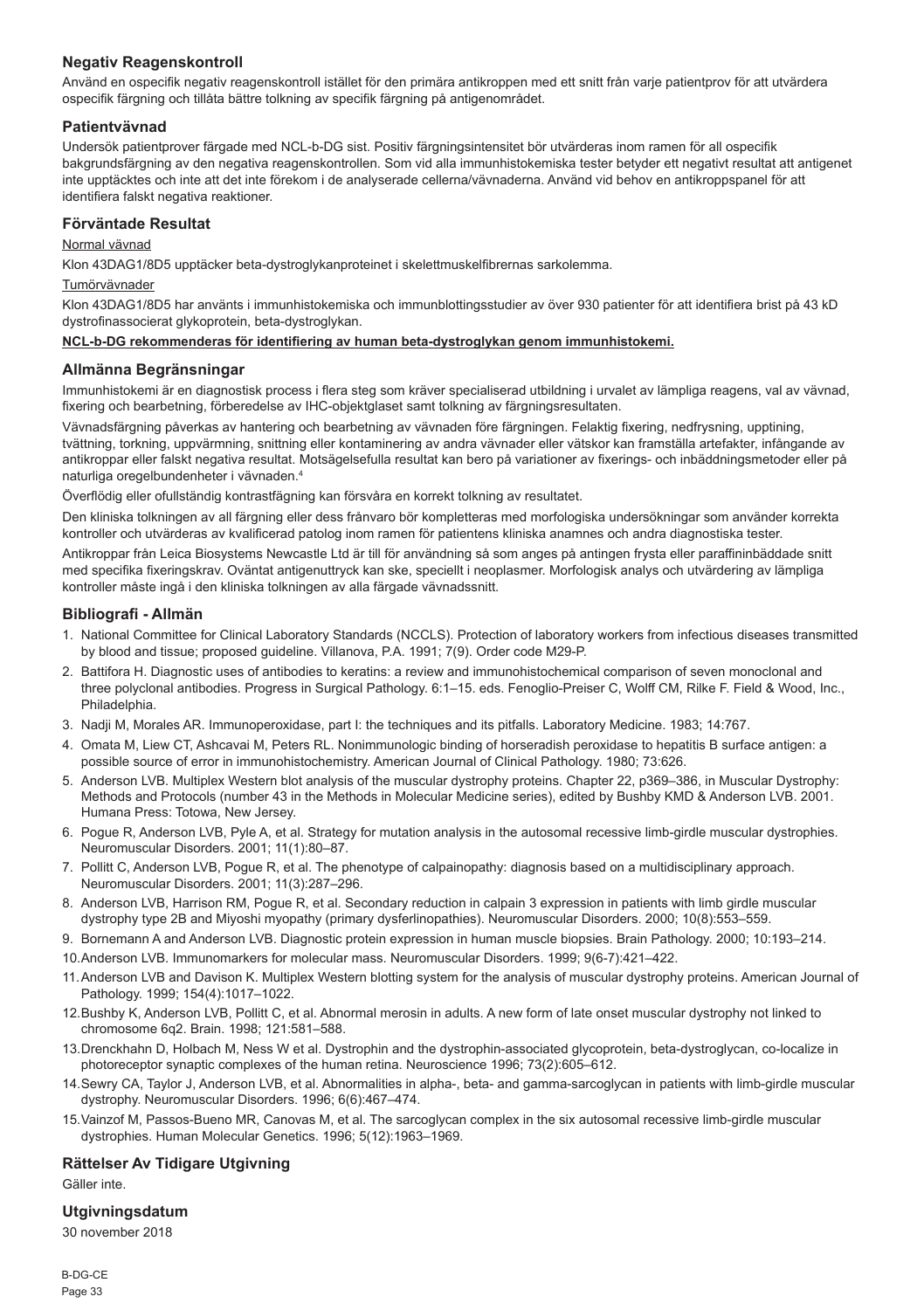## **Immunhistokemisk metodologi för användning av Novocastra™ antikroppar på fryst muskelvävnad.**

## **Reagens som krävs men ej tillhandahålls**

- 1. Standardlösningar som används inom immunhistokemi.
- 2. 50 mM Trisbuffrad saltlösning (TBS) pH 7,6.
- 3. Antikroppsutspädningsmedel normalt serum optimalt spätt i TBS .
- 4. Normala sera från de arter i vilka den sekundära antikroppen odlas.
- 5. Sekundär peroxidaskonjugerad antikropp använd enligt tillverkarens rekommendationer.
- 6. 3,3' Diaminobenzidin tetrahydroklorid (DAB) bered och använd enligt tillverkarens rekommendationer.
- 7. Monteringsmedel bered enligt tillverkarens rekommendationer.

## **Utrustning som krävs men ej tillhandahålls**

- 1 .Inkubator inställd på 25 °C.
- 2. Allmän immunhistokemisk laboratorieutrustning.
- 3. Elektrisk fläkt för lufttorkning av objektglas.

## **Antigenåtervinningslösningar (se Rekommendationer vid användning)**

Gäller ej frysta snitt.

## **Metodologi**

Innan denna metodologi tillämpas måste användare utbildas i immunhistokemiska tekniker. Användare bör fastställa optimal spädning för antikroppar. Alla steg utförs om inget annat anges vid rumstemperatur på 25 °C .

- 1. Skär och montera 4–10 μm snitt på objektglas täckta med ett lämpligt vävnadsklister och lufttorka i minst en timme.
- 2. Inkubera snitten med optimalt spädd primär antikropp (se Rekommendationer vid användning).
- 3. Tvätta snitten i TBS-buffert i 2 x 5 minuter och gunga försiktigt.
- 4. Inkubera snitten i lämplig peroxidaskonjugerad sekundär antikropp.
- 5. Tvätta snitten i TBS-buffert i 2 x 5 minuter och gunga försiktigt.
- 6. Inkubera objektglasen i DAB.
- 7. Skölj objektglasen i rent vatten.
- 8. Dehydratisera, klargör och montera snitten.

## **Rättelser av tidigare utgivning**

Gäller ej.

## **Utgivningsdatum**

5 februari 2004 (CEprotocol/Frozen Muscle).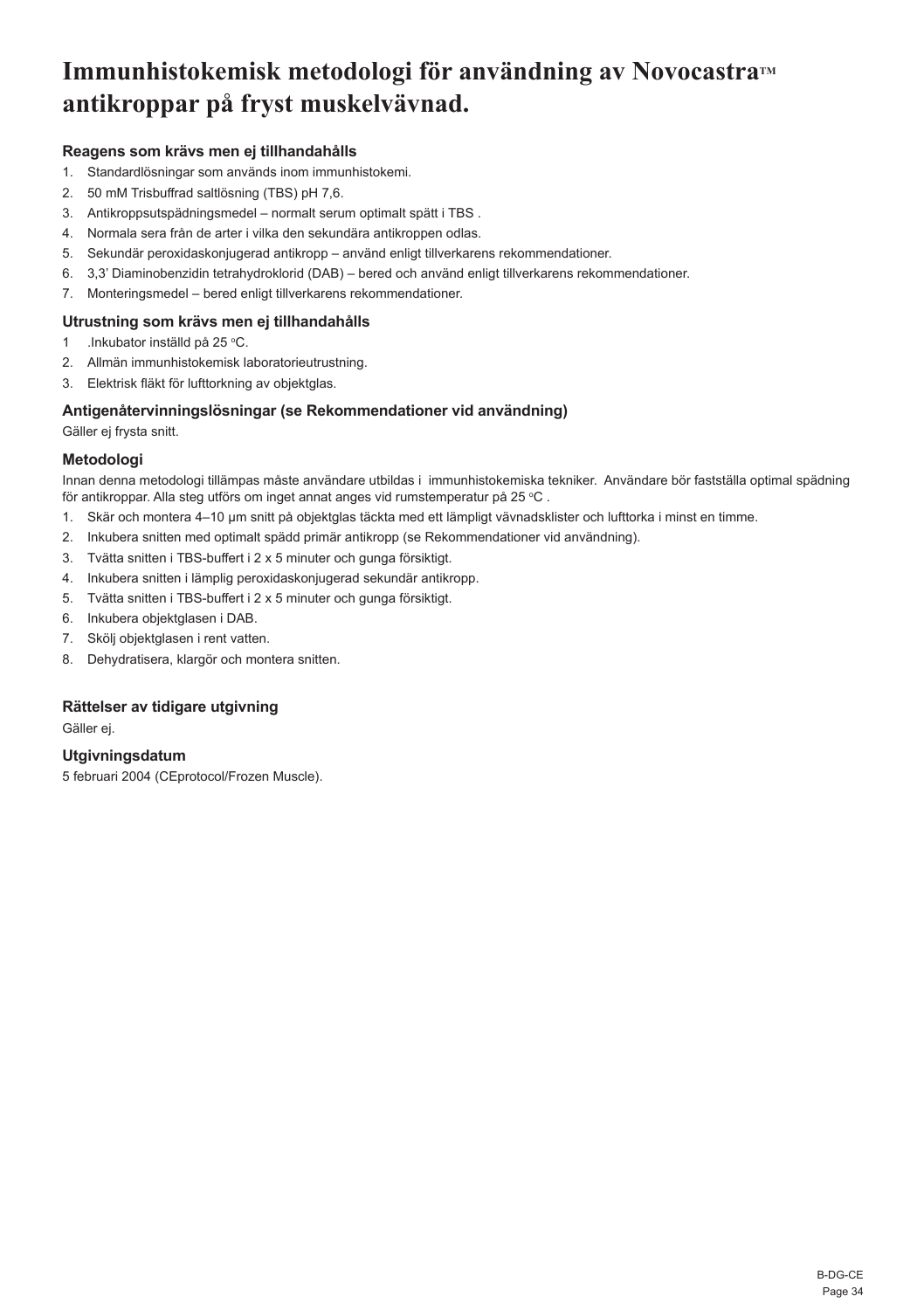## <span id="page-35-0"></span>**NovocastraTM Λυοφιλοποιημένο μονοκλωνικό αντίσωμα ποντικού Beta-Dystroglycan Κωδικός είδους: NCL-b-DG**

## **Χρήση Για Την Οποία Προορίζεται**

### *Για in vitro διαγνωστική χρήση*.

Το NCL-b-DG προορίζεται για την ποιοτική ταυτοποίηση με μικροσκοπία φωτός της β-δυστρογλυκάνης με ανοσοϊστοχημεία. Η κλινική ερμηνεία οποιασδήποτε χρώσης ή της απουσίας της θα πρέπει να συμπληρώνεται με μορφολογικές μελέτες που χρησιμοποιούν σωστούς μάρτυρες και θα πρέπει να αξιολογείται στα πλαίσια του κλινικού ιστορικού του ασθενούς και άλλων διαγνωστικών εξετάσεων από ειδικευμένο παθολογοανατόμο.

## **Αρχή Της Διαδικασίας**

Οι τεχνικές ανοσοϊστοχημικής (IHC) χρώσης επιτρέπουν την οπτικοποίηση των αντιγόνων μέσω της διαδοχικής εφαρμογής ενός ειδικού αντισώματος στο αντιγόνο (πρωτοταγές αντίσωμα), ενός δευτεροταγούς αντισώματος στο πρωτοταγές αντίσωμα και ενός ενζυμικού συμπλόκου με χρωμογόνο υπόστρωμα με παρεμβαλλόμενα βήματα πλύσης. Η ενζυμική ενεργοποίηση του χρωμογόνου έχει ως αποτέλεσμα το σχηματισμό ενός ορατού προϊόντος αντίδρασης στη θέση του αντιγόνου. Το δείγμα μπορεί κατόπιν να υποβληθεί σε αντίχρωση και να καλυφθεί με καλυπτρίδα. Τα αποτελέσματα ερμηνεύονται με χρήση μικροσκοπίου φωτός και βοηθούν στη διαφορική διάγνωση παθοφυσιολογικών εξεργασιών, οι οποίες ενδέχεται ή όχι να σχετίζονται με ένα συγκεκριμένο αντιγόνο.

## **Κλώνος**

43DAG1/8D5

#### **Ανοσογόνο**

Συνθετικό πεπτίδιο που περιέχει 15 από τα τελευταία 16 αμινοξέα του C-τελικού άκρου της αλληλουχίας της ανθρώπινης β-δυστρογλυκάνης (PKNMTPYRSPPPYVP-PCOOH).

#### **Ειδικότητα**

Ανθρώπινη β-δυστρογλυκάνη (43 kD). Παρουσιάζει επίσης ισχυρή διασταυρούμενη αντίδραση με τη β-δυστρογλυκάνη σε τομές μυών ποντικού, αρουραίου, κουνελιού, σκύλου, όρνιθας, χάμστερ και φρύνου. Δεν έχουν εξεταστεί άλλα είδη ζώων.

#### **Σύνθεση Αντιδραστηρίου**

Το NCL-b-DG είναι ένα λυοφιλοποιημένο υπερκείμενο ιστοκαλλιέργειας που περιέχει αζίδιο του νατρίου ως συντηρητικό. Ο χρήστης χρειάζεται να ανασυστήσει το περιεχόμενο του φιαλιδίου με τον σωστό όγκο αποστειρωμένου απεσταγμένου νερού, όπως υποδεικνύεται στην ετικέτα του φιαλιδίου.

**Τάξη Ig** IgG2a

## **Ολική Συγκέντρωση Πρωτεΐνης Total Protein**

Για την ολική συγκέντρωση πρωτεΐνης που είναι ειδική για την εκάστοτε παρτίδα, ανατρέξτε στην ετικέτα του φιαλιδίου.

## **Συγκέντρωση Αντισώματος**

Μεγαλύτερη ή ίση με 240 mg/L. Για τη συγκέντρωση Ig που είναι ειδική για την εκάστοτε παρτίδα, ανατρέξτε στην ετικέτα του φιαλιδίου.

## **Συστάσεις Για Τη Χρήση**

Ανοσοϊστοχημεία (δείτε την ενότητα **"Μεθοδολογία"**) σε τομές κατεψυγμένες. Προτεινόμενη αραίωση: 1:50–1:200 επί 60 λεπτά στους 25 °C. Αυτό παρέχεται ως οδηγός και οι χρήστες θα πρέπει να προσδιορίζουν τις δικές τους βέλτιστες αραιώσεις εργασίας.

## **Φύλαξη Και Σταθερότητα**

Φυλάσσετε το μη ανοιγμένο αντίσωμα στους 2–8 ℃. Υπό τις συνθήκες αυτές, δεν υπάρχει σημαντική απώλεια στην απόδοση του προϊόντος έως την ημερομηνία λήξης που υποδεικνύεται στην ετικέτα του φιαλιδίου. Μη χρησιμοποιείτε μετά την ημερομηνία λήξης που αναγράφεται στην ετικέτα του φιαλιδίου. Το ανασυσταθέν αντίσωμα είναι σταθερό επί δύο μήνες τουλάχιστον, εφόσον φυλάσσεται στους 2–8 °C. Για μακροχρόνια φύλαξη, συνιστάται τα κλάσματα του ανασυσταθέντος αντισώματος να φυλάσσονται κατεψυγμένα στους -20 °C (δε συνιστάται η χρήση καταψυκτών χωρίς πάγο). Θα πρέπει να αποφεύγονται οι επανειλημμένοι κύκλοι κατάψυξης και απόψυξης. Παρασκευάζετε αραιώσεις εργασίας την ημέρα της χρήσης. Επαναφέρετε στους 2–8 °C αμέσως μετά τη χρήση. Τυχόν συνθήκες φύλαξης διαφορετικές από εκείνες που καθορίζονται παραπάνω πρέπει να επαληθεύονται από το χρήστη.

#### **Παρασκευή Δείγματος**

Καταψύξτε τεμάχια ιστών δειγμάτων σε ισοπεντάνιο που έχει ψυχθεί σε υγρό άζωτο (δείτε την ενότητα "Προειδοποιήσεις και προφυλάξεις"). Τα δείγματα δε χρειάζονται περαιτέρω μονιμοποίηση, αλλά πρέπει να εγκλείονται στην ένωση OCT™ (Sakura, κωδικός είδους Tissue-Tek 4583).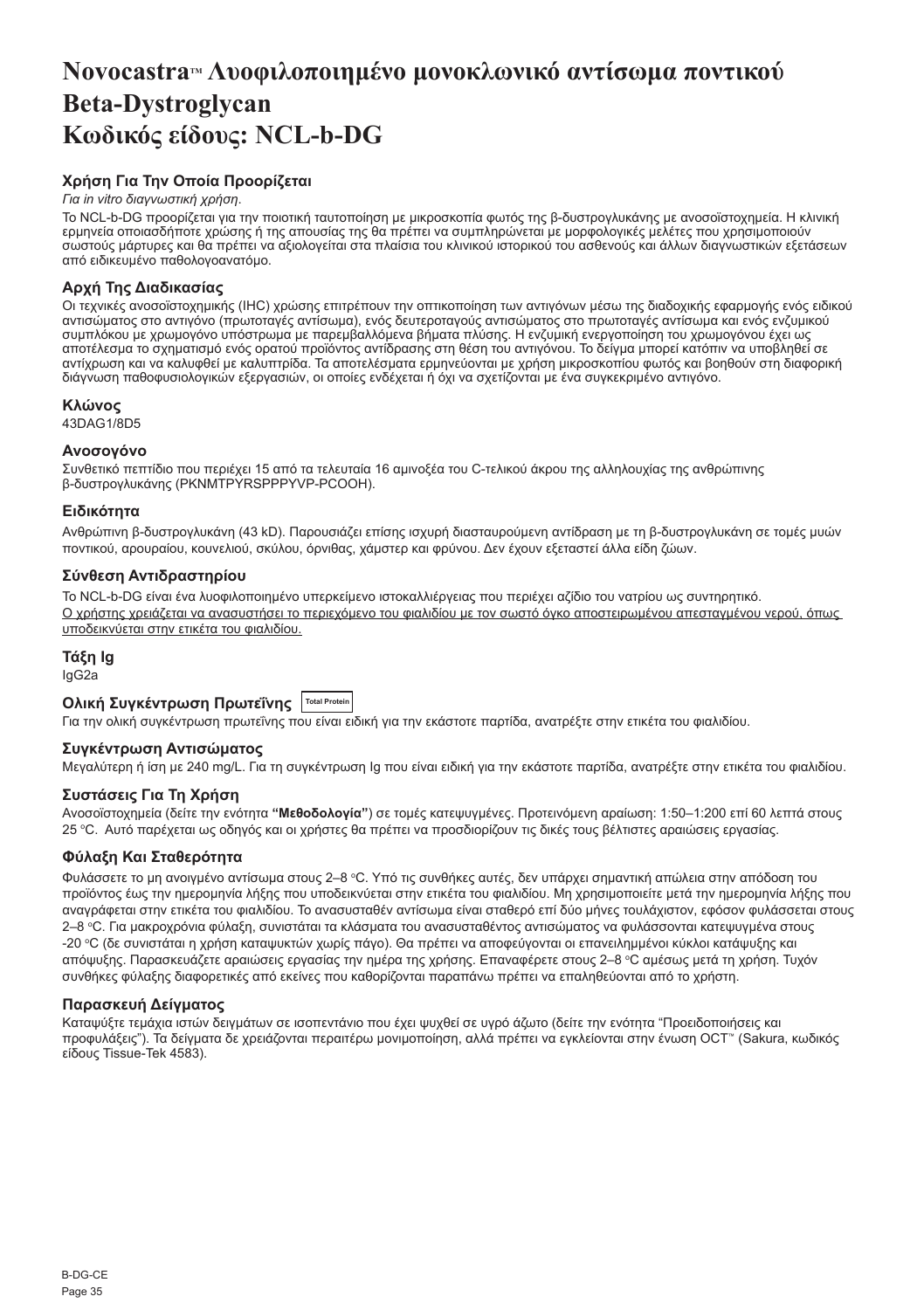## **Προειδοποιήσεις Και Προφυλάξεις**

## **Novocastra Lyophilised Antibodies**

Περιέχει ένα μείγμα από: Sodium Azide (<10%), Benzylpenicillin Sodium (<10%), Streptomycin Sulphate (<10%). Προειδοποιητές λέξεις: Κύνδυνος.

H302: Επιβλαβές σε περίπτωση κατάποσης. H317: Μπορεί να προκαλέσει αλλεργική δερματική αντίδραση. H334: Μπορεί να προκαλέσει αλλεργία ή συμπτώματα άσθματος ή δύσπνοια σε περίπτωση εισπνοής. H411: Τοξικό για τους υδρόβιους οργανισμούς, με μακροχρόνιες επιπτώσεις. EUH032: Σε επαφή με οξέα ελευθερώνονται πολύ τοξικά αέρια.

P261: Αποφεύγετε να αναπνέετε σκόνη/αναθυμιάσεις/αέρια/ σταγονίδια/ατμούς/εκνεφώματα.

P264: Πλύνετε χέρια σχολαστικά μετά το χειρισμό. P270: Μην τρώτε, πίνετεή καπνίζετε, όταν χρησιμοποιείτε αυτό το προϊόν.

P272: Τα μολυσμένα ενδύματα εργασίας δεν πρέπει να βγαίνουν από το χώρο εργασίας.

P273: Να αποφεύγεται η ελευθέρωση στο περιβάλλον. P280: Να φοράτε προστατευτικά γάντια/προστατευτικά ενδύματα/ μέσα ατομικής προστασίας για τα μάτια/πρόσωπο.

P284: ΫΣε περίπτωση ανεπαρκούς αερισμούέ χρησιμοποιείστε μέσα ατομικής προστασίας της αναπνοής.

P301+312: ΣΕ ΠΕΡΙΠΤΩΣΗ ΚΑΤΑΠΟΣΗΣ: Καλέστε το ΚΕΝΤΡΟ ΔΗΛΗΤΗΡΙΑΣΕΩΝ/γιατρό/ εάν αισθανθείτε αδιαθεσία. P302+352: ΣΕ ΠΕΡΙΠΤΩΣΗ ΕΠΑΦΗΣ ΜΕ ΤΟ ΔΕΡΜΑ: Πλύνετε

με άφθονο νερό και σαπούνι. P304+340: ΣΕ ΠΕΡΙΠΤΩΣΗ ΕΙΣΠΝΟΗΣ: Μεταφέρατε τον παθόντα στον καθαρό αέρα και αφήστε τον να ξεκουραστεί σε στάση που διευκολύνει την αναπνοή.

P330: Ξεπλύνετε το στόμα.

P333+313: Εάν παρατηρηθεί ερεθισμός του δέρματος ή εμφανιστεί εξάνθημα: Συμβουλευθείτε/Επισκεφθείτε γιατρό. P342+311: Εάν παρουσιάζονται αναπνευστικά συμπτώματα: Καλέστε το ΚΕΝΤΡΟ ΔΗΛΗΤΗΡΙΑΣΕΩΝ/γιατρό.

P362+364: Βγάλτε τα μολυσμένα ρούχα και πλύντε τα πριν τα ξαναχρησιμοποιήσετε.

P391: Μαζέψτε τη χυμένη ποσότητα.

P501: Διάθεση του περιεχομένου/περιέκτη σε χώρο συλλογής επικινδύνων ή ειδικών αποβλήτων.

Το αντιδραστήριο αυτό έχει παρασκευαστεί από το υπερκείμενο κυτταροκαλλιέργειας. Επειδή είναι βιολογικό προϊόν, θα πρέπει να δίνεται εύλογη προσοχή κατά το χειρισμό του.

Αυτό το αντιδραστήριο περιέχει αζίδιο του νατρίου. Δελτίο δεδομένων ασφαλείας υλικού διατίθεται κατόπιν αιτήματος ή από τη διεύθυνση www.LeicaBiosystems.com

Συμβουλευτείτε τους ομοσπονδιακούς, πολιτειακούς ή τοπικούς κανονισμούς για απόρριψη τυχόν δυνητικώς τοξικών συστατικών.

Ο χειρισμός δειγμάτων, πριν και μετά τη μονιμοποίηση, καθώς και όλων των υλικών που έχουν εκτεθεί σε αυτά, θα πρέπει να γίνεται ως εάν ήταν δυνητικά μετάδοσης λοίμωξης και η απόρριψή τους να πραγματοποιείται λαμβάνοντας τις σωστές προφυλάξεις.<sup>1</sup>Μην αναρροφάτε ποτέ με πιπέτα αντιδραστήρια με το στόμα και αποφύγετε την επαφή του δέρματος και των βλεννογόνων με αντιδραστήρια και δείγματα. Εάν τα αντιδραστήρια ή τα δείγματα έλθουν σε επαφή με ευαίσθητες περιοχές, πλύνετε με άφθονες ποσότητες νερού. Ζητήστε τη συμβουλή ιατρού.

Ελαχιστοποιήστε τη μικροβιακή μόλυνση των αντιδραστηρίων, διότι ενδέχεται να συμβεί αύξηση μη ειδικής χρώσης.

Χρόνοι ή θερμοκρασίες επώασης διαφορετικές από εκείνες που καθορίζονται ενδέχεται να δώσουν εσφαλμένα αποτελέσματα. Τυχόν τέτοιες μεταβολές πρέπει να επικυρώνονται από το χρήστη.

Το υγρό άζωτο λόγω της υπερβολικά ψυχρής θερμοκρασίας του προκαλεί εγκαύματα και κατά το χειρισμό του πρέπει να φοράτε προστατευτικό ρουχισμό, συμπεριλαμβανομένων γαντιών και προσωπίδας. Χρησιμοποιείτε σε καλά αεριζόμενο χώρο.

Το ισοπεντάνιο είναι ιδιαίτερα εύφλεκτο και επιβλαβές με κατάποση και εισπνοή. Είναι επίσης ερεθιστικό στο δέρμα και τα μάτια, καθώς και ναρκωτικό σε υψηλή συγκέντρωση.

## **Ποιοτικός Έλεγχος**

Τυχόν διαφορές στην επεξεργασία των ιστών και τις τεχνικές διαδικασίες στο εργαστήριο του χρήστη ενδέχεται να προκαλέσουν σημαντική μεταβλητότητα στα αποτελέσματα, καθιστώντας αναγκαία την τακτική εκτέλεση εσωτερικών ελέγχων επιπλέον των ακόλουθων διαδικασιών.

Οι μάρτυρες θα πρέπει να είναι φρέσκα δείγματα νεκροψίας/βιοψίας/χειρουργικά δείγματα, τα οποία καταψύχονται το συντομότερο δυνατό με τον ίδιο τρόπο όπως το(α) δείγμα(τα) του ασθενούς.

## **Θετικός Μάρτυρας Ιστού**

Χρησιμοποιείται για να υποδεικνύει σωστά παρασκευασμένους ιστούς και σωστές τεχνικές χρώσης.

Θα πρέπει να περιλαμβάνεται ένας θετικός μάρτυρας ιστού για κάθε σύνολο συνθηκών εξέτασης σε κάθε εκτέλεση χρώσης.

Ένας ιστός με ασθενή θετική χρώση είναι πιο κατάλληλος από έναν ιστό με ισχυρή θετική χρώση για βέλτιστο έλεγχο ποιότητας και για την ανίχνευση πολύ μικρών επιπέδων τυχόν αποδόμησης των αντιδραστηρίων.<sup>2</sup>

Συνιστώμενος ιστός θετικού μάρτυρα είναι ο σκελετικός μυς.

Εάν ο θετικός μάρτυρας ιστού δεν παρουσιάζει θετική χρώση, τα αποτελέσματα με τα δείγματα της εξέτασης θα πρέπει να θεωρούνται άκυρα.

## **Αρνητικός Μάρτυρας Ιστού**

Θα πρέπει να εξετάζεται μετά τον θετικό μάρτυρα ιστού για την επαλήθευση της ειδικότητας της επισήμανσης του αντιγόνου-στόχου από το πρωτοταγές αντίσωμα.

Συνιστώμενος ιστός αρνητικού μάρτυρα δεν έχει αξιολογηθεί.

Εναλλακτικά, η ποικιλία διαφόρων κυτταρικών τύπων που υπάρχουν στις περισσότερες τομές ιστών παρέχει συχνά θέσεις αρνητικού μάρτυρα, αλλά αυτό πρέπει να επαληθεύεται από το χρήστη.

Μη ειδική χρώση, εάν υπάρχει, έχει συνήθως διάχυτη εμφάνιση. Ενδέχεται επίσης να παρατηρηθεί σποραδική χρώση του συνδετικού ιστού σε τομές από ιστούς που έχουν μονιμοποιηθεί με υπερβολική ποσότητα φορμόλης. Χρησιμοποιείτε άθικτα κύτταρα για την ερμηνεία των αποτελεσμάτων της χρώσης. Νεκρωτικά ή εκφυλισμένα κύτταρα παρουσιάζουν συχνά μη ειδική χρώση.<sup>3</sup>Ενδέχεται να παρατηρηθούν ψευδώς θετικά αποτελέσματα λόγω μη ανοσολογικής δέσμευσης των πρωτεϊνών ή των προϊόντων αντίδρασης του υποστρώματος. Ενδέχεται επίσης να προκληθούν από ενδογενή ένζυμα, όπως η ψευδοϋπεροξειδάση (ερυθροκύτταρα), η ενδογενής υπεροξειδάση (κυτόχρωμα C) ή η ενδογενής βιοτίνη (π.χ. ήπαρ, μαστός, εγκέφαλος, νεφρός) ανάλογα με τον τύπο ανοσοχρώσης που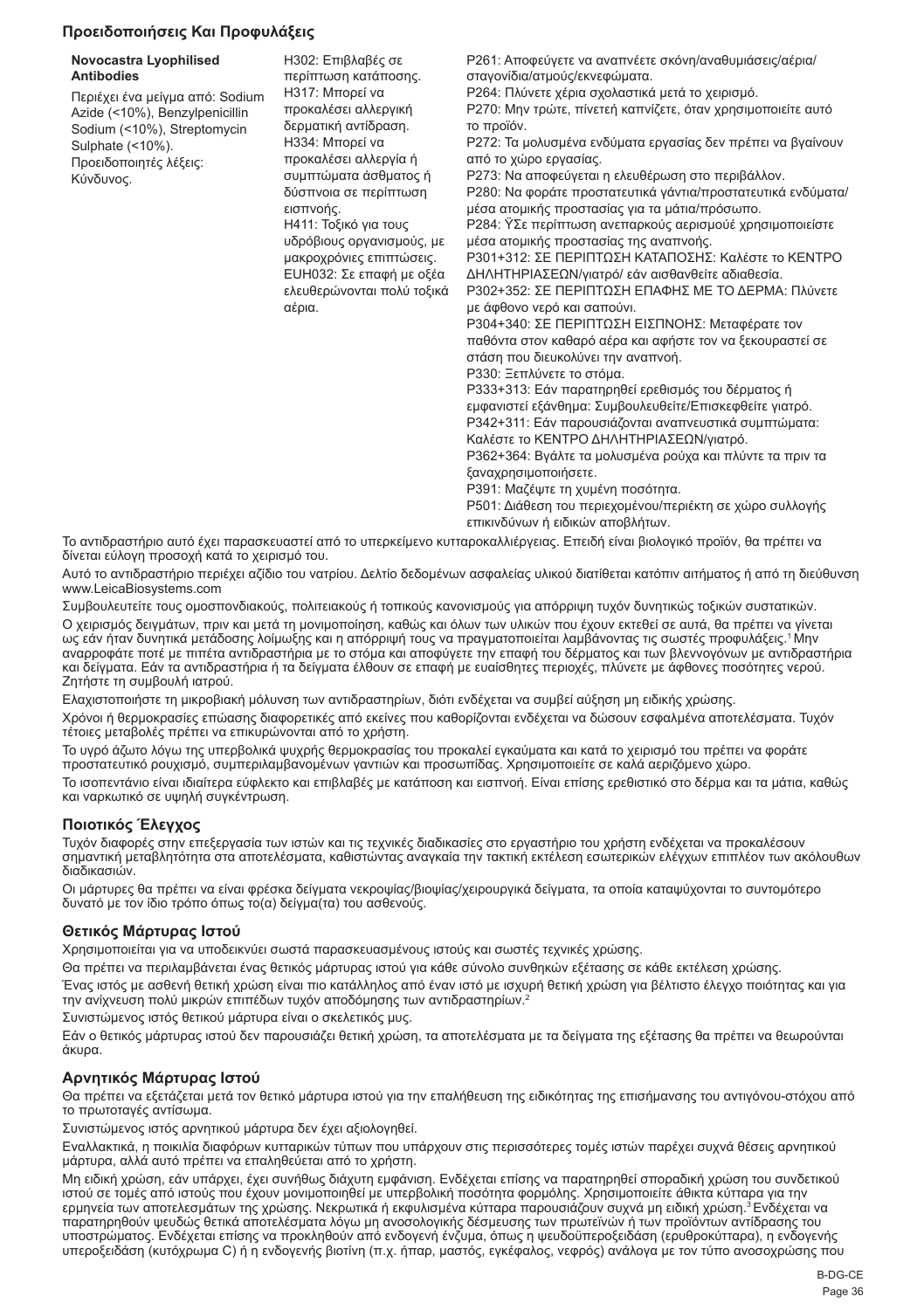χρησιμοποιείται. Για τη διαφοροποίηση της ενδογενούς ενζυμικής δραστικότητας ή της μη ειδικής δέσμευσης των ενζύμων από ειδική ανοσοαντιδραστικότητα, είναι δυνατό να χρωματιστούν αποκλειστικά επιπλέον ιστοί ασθενών με χρωμογόνο υποστρώματος ή ενζυμικά σύμπλοκα (αβιδίνη-βιοτίνη, στρεπταβιδίνη, σημασμένο πολυμερές) και υπόστρωμα-χρωμογόνο, αντίστοιχα. Εάν παρουσιαστεί ειδική χρώση στον αρνητικό μάρτυρα ιστού, τα αποτελέσματα με τα δείγματα ασθενούς θα πρέπει να θεωρούνται άκυρα.

### **Αρνητικός Μάρτυρας Αντιδραστηρίου**

Χρησιμοποιείτε έναν μη ειδικό αρνητικό μάρτυρα αντιδραστηρίου αντί του πρωτοταγούς αντισώματος με μια τομή κάθε δείγματος ασθενούς για την αξιολόγηση μη ειδικής χρώσης και για να επιτρέπεται καλύτερη ερμηνεία της ειδικής χρώσης στη θέση του αντιγόνου.

### **Ιστός Ασθενούς**

Εξετάστε τελευταία τα δείγματα ασθενούς που έχουν χρωματιστεί με το NCL-b-DG. Η ένταση της θετικής χρώσης θα πρέπει να εκτιμάται στα πλαίσια τυχόν μη ειδικής χρώσης υποβάθρου του αρνητικού μάρτυρα αντιδραστηρίου. Όπως συμβαίνει με οποιαδήποτε<br>ανοσοϊστοχημική εξέταση, ένα αρνητικό αποτέλεσμα σημαίνει ότι το αντιγόνο δεν ανιχνεύτηκε, όχι ότ κύτταρα/στον ιστό που εξετάστηκε. Εάν είναι απαραίτητο, χρησιμοποιήστε μια σειρά αντισωμάτων για την αναγνώριση ψευδώς αρνητικών αντιδράσεων.

### **Αναμενόμενα Αποτελέσματα**

#### Φυσιολογικοί ιστοί

Ο κλώνος 43DAG1/8D5 ανιχνεύει την πρωτεΐνη β-δυστρογλυκάνη στο σαρκείλημμα των σκελετικών μυϊκών ινών.

#### Καρκινικοί ιστοί

Ο κλώνος 43DAG1/8D5 έχει χρησιμοποιηθεί σε μελέτες ανοσοϊστοχημείας και ανοσοστύπωσης σε περισσότερους από 930 ασθενείς για την ταυτοποίηση μιας ανεπάρκειας της σχετιζόμενης με τη δυστροφίνη γλυκοπρωτεΐνης 43 kD, β-δυστρογλυκάνης.

### **Το NCL-b-DG συνιστάται για την ταυτοποίηση της ανθρώπινης β-δυστρογλυκάνης με ανοσοϊστοχημεία.**

### **Γενικοί Περιορισμοί**

Η ανοσοϊστοχημεία είναι μια διαγνωστική διεργασία πολλαπλών βημάτων, η οποία αποτελείται από ειδικευμένη εκπαίδευση στην επιλογή των κατάλληλων αντιδραστηρίων, επιλογή ιστού, μονιμοποίηση και επεξεργασία, προετοιμασία της πλάκας IHC και ερμηνεία των αποτελεσμάτων της χρώσης.

Η χρώση του ιστού εξαρτάται από το χειρισμό και την επεξεργασία του ιστού πριν από τη χρώση. Τυχόν εσφαλμένη μονιμοποίηση, κατάψυξη, απόψυξη, πλύση, στέγνωμα, θέρμανση, τομή ή μόλυνση με άλλους ιστούς ή υγρά ενδέχεται να παράγει μορφώματα, παγίδευση αντισώματος ή ψευδώς αρνητικά αποτελέσματα. Τυχόν ασυνεπή αποτελέσματα ενδέχεται να οφείλονται σε παραλλαγές των μεθόδων μονιμοποίησης και εγκλεισμού ή σε εγγενείς ανωμαλίες εντός του ιστού.<sup>4</sup>

Τυχόν υπερβολική ή ατελής αντίχρωση ενδέχεται να διακυβεύσει τη σωστή ερμηνεία των αποτελεσμάτων.

Η κλινική ερμηνεία οποιασδήποτε χρώσης ή της απουσίας της θα πρέπει να συμπληρώνεται με μορφολογικές μελέτες που χρησιμοποιούν σωστούς μάρτυρες και θα πρέπει να αξιολογείται στα πλαίσια του κλινικού ιστορικού του ασθενούς και άλλων διαγνωστικών εξετάσεων από ειδικευμένο παθολογοανατόμο.

Τα αντισώματα που παρέχονται από την Leica Biosystems Newcastle Ltd προορίζονται για χρήση, όπως υποδεικνύεται, είτε σε κατεψυγμένες είτε σε εγκλεισμένες σε παραφίνη τομές, με ειδικές απαιτήσεις μονιμοποίησης. Ενδέχεται να παρουσιαστεί μη<br>αναμενόμενη έκφραση αντιγόνου, ειδικά σε νεοπλάσματα. Η κλινική ερμηνεία οποιασδήποτε χρωματισμένης περιλαμβάνει μορφολογική ανάλυση και την αξιολόγηση των κατάλληλων μαρτύρων.

### **Βιβλιογραφία - Γενική**

- 1. National Committee for Clinical Laboratory Standards (NCCLS). Protection of laboratory workers from infectious diseases transmitted by blood and tissue; proposed guideline. Villanova, P.A. 1991; 7(9). Order code M29-P.
- 2. Battifora H. Diagnostic uses of antibodies to keratins: a review and immunohistochemical comparison of seven monoclonal and three polyclonal antibodies. Progress in Surgical Pathology. 6:1–15. eds. Fenoglio-Preiser C, Wolff CM, Rilke F. Field & Wood, Inc., Philadelphia.
- 3. Nadji M, Morales AR. Immunoperoxidase, part I: the techniques and pitfalls. Laboratory Medicine. 1983; 14:767.
- 4. Omata M, Liew CT, Ashcavai M, Peters RL. Nonimmunologic binding of horseradish peroxidase to hepatitis B surface antigen: a possible source of error in immunohistochemistry. American Journal of Clinical Pathology. 1980; 73:626.
- 5. Anderson LVB. Multiplex Western blot analysis of the muscular dystrophy proteins. Chapter 22, p369–386, in Muscular Dystrophy: Methods and Protocols (number 43 in the Methods in Molecular Medicine series), edited by Bushby KMD & Anderson LVB. 2001. Humana Press: Totowa, New Jersey.
- 6. Pogue R, Anderson LVB, Pyle A, et al. Strategy for mutation analysis in the autosomal recessive limb-girdle muscular dystrophies. Neuromuscular Disorders. 2001; 11(1):80–87.
- 7. Pollitt C, Anderson LVB, Pogue R, et al. The phenotype of calpainopathy: diagnosis based on a multidisciplinary approach. Neuromuscular Disorders. 2001; 11(3):287–296.
- 8. Anderson LVB, Harrison RM, Pogue R, et al. Secondary reduction in calpain 3 expression in patients with limb girdle muscular dystrophy type 2B and Miyoshi myopathy (primary dysferlinopathies). Neuromuscular Disorders. 2000; 10(8):553–559.
- 9. Bornemann A and Anderson LVB. Diagnostic protein expression in human muscle biopsies. Brain Pathology. 2000; 10:193–214.
- 10.Anderson LVB. Immunomarkers for molecular mass. Neuromuscular Disorders. 1999; 9(6-7):421–422.
- 11.Anderson LVB and Davison K. Multiplex Western blotting system for the analysis of muscular dystrophy proteins. American Journal of Pathology. 1999; 154(4):1017–1022.
- 12.Bushby K, Anderson LVB, Pollitt C, et al. Abnormal merosin in adults. A new form of late onset muscular dystrophy not linked to chromosome 6q2. Brain. 1998; 121:581–588.
- 13.Drenckhahn D, Holbach M, Ness W et al. Dystrophin and the dystrophin-associated glycoprotein, beta-dystroglycan, co-localize in photoreceptor synaptic complexes of the human retina. Neuroscience 1996; 73(2):605–612.
- 14.Sewry CA, Taylor J, Anderson LVB, et al. Abnormalities in alpha-, beta- and gamma-sarcoglycan in patients with limb-girdle muscular dystrophy. Neuromuscular Disorders. 1996; 6(6):467–474.
- 15.Vainzof M, Passos-Bueno MR, Canovas M, et al. The sarcoglycan complex in the six autosomal recessive limb-girdle muscular dystrophies. Human Molecular Genetics. 1996; 5(12):1963–1969.

## **Τροποποιήσεις Στην Προηγούμενη Έκδοση**

Δεν έχει εφαρμογή.

## **Ημερομηνία Έκδοσης**

B-DG-CE Page 37 30 Νοεμβρίου 2018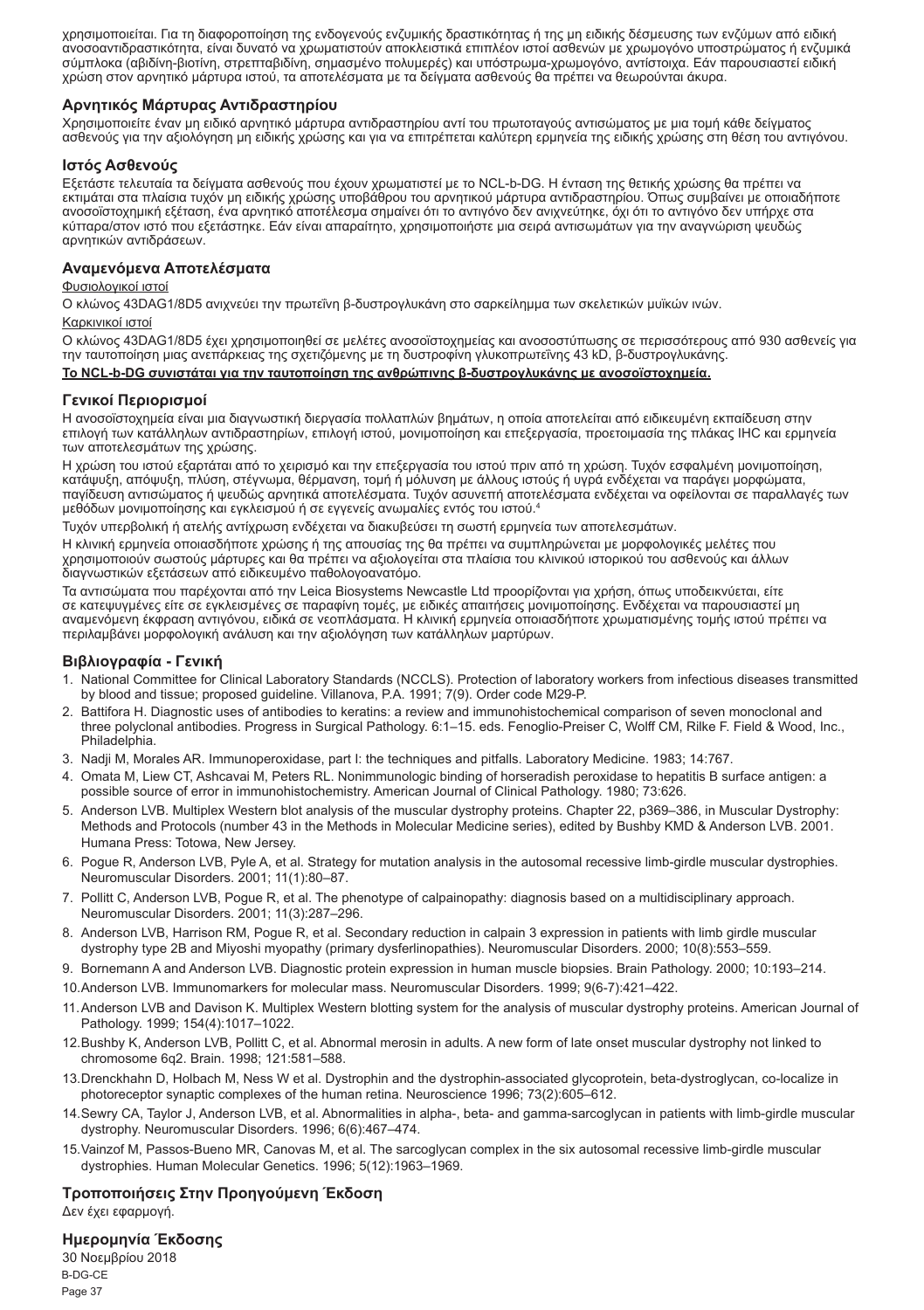# **Μεθοδολογία ανοσοϊστοχημείας για χρήση αντισωμάτων NovocastraTM σε κατεψυγμένο μυϊκό ιστό.**

# **Αντιδραστήρια που απαιτούνται αλλά δεν παρέχονται**

- 1. Πρότυποι διαλύτες που χρησιμοποιούνται στην ανοσοϊστοχημεία.
- 2. 50 mM αλατούχου ρυθμιστικού διαλύματος Tris (TBS) pH7,6.
- 3. Αραιωτικό αντισώματος φυσιολογικός ορός βέλτιστα αραιωμένος σε TBS.
- 4. Φυσιολογικοί οροί από το είδος στο οποίο αναπτύσσεται το δευτεροταγές αντίσωμα.
- 5. Δευτεροταγές αντίσωμα συζευγμένο με υπεροξειδάση χρησιμοποιείτε όπως συνιστάται από τον κατασκευαστή.
- 6. Τετραϋδροχλωρική 3,3' διαμινοβενζιδίνη (DAB) παρασκευάζετε και χρησιμοποιείτε σύμφωνα με τις συστάσεις του κατασκευαστή.
- 7. Μέσο στερέωσης χρησιμοποιείτε σύμφωνα με τις συστάσεις του κατασκευαστή.

## **Εξοπλισμός που απαιτείται αλλά δεν παρέχεται**

- 1. Θάλαμος επώασης ρυθμισμένος στους 25 °C.
- 2. Γενικός εργαστηριακός εξοπλισμός ανοσοϊστοχημείας.
- 3. Ηλεκτρικός ανεμιστήρας για στέγνωμα των αντικειμενοφόρων πλακών με αέρα.

## **Διαλύματα ανάκτησης αντιγόνου (δείτε την ενότητα "Συστάσεις για τη χρήση")**

Δεν ισχύει για κατεψυγμένες τομές.

# **Μεθοδολογία**

Πριν από την εφαρμογή της μεθοδολογίας αυτής, οι χρήστες πρέπει εκπαιδευτούν σε ανοσοϊστοχημικές τεχνικές. Οι χρήστες θα πρέπει να προσδιορίσουν τις βέλτιστες αραιώσεις για αντισώματα. Εκτός εάν υποδεικνύεται διαφορετικά, όλα τα βήματα εκτελούνται στους 25 °C.

- 1. Κόψτε και στερεώστε τομές 4–10 μm σε αντικειμενοφόρους πλάκες επικαλυμμένες με κατάλληλο συγκολλητικό ιστών και στεγνώστε με αέρα επί μία ώρα τουλάχιστον.
- 2. Επωάστε τις τομές με βέλτιστα αραιωμένο πρωτοταγές αντίσωμα (δείτε την ενότητα "Συστάσεις για τη χρήση").
- 3. Πλύνετε σε ρυθμιστικό διάλυμα TBS επί 2 x 5 λεπτά με απαλή ανακίνηση.
- 4. Επωάστε τις τομές σε κατάλληλο δευτεροταγές αντίσωμα συζευγμένο με υπεροξειδάση.
- 5. Πλύνετε σε ρυθμιστικό διάλυμα TBS επί 2 x 5 λεπτά με απαλή ανακίνηση.
- 6. Επωάστε τις αντικειμενοφόρους πλάκες σε DAB.
- 7. Εκπλύντε τις αντικειμενοφόρους πλάκες σε καθαρό νερό.
- 8. Αφυδατώστε, καθαρίστε και στερεώστε τις τομές.

# **Τροποποιήσεις στην προηγούμενη έκδοση**

Δεν έχει εφαρμογή.

## **Ημερομηνία έκδοσης**

5 Φεβρουαρίου 2004 (CEprotocol/Frozen Muscle).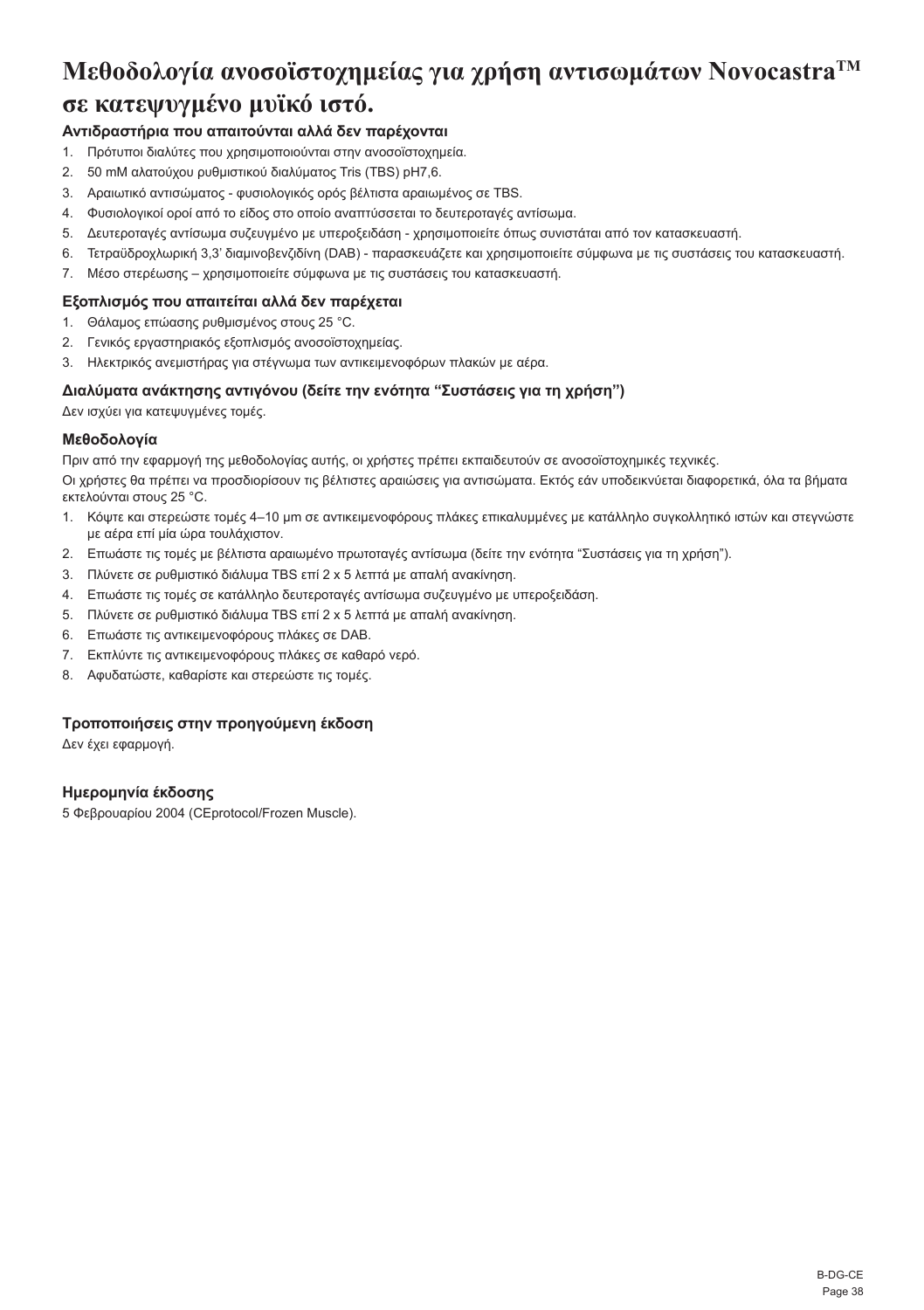# **NovocastraTM Lyophiliseret Monoklonalt Museantistof Beta-Dystroglycan Produktkode: NCL-b-DG**

## **Tilsigtet Anvendelse**

### *Til in vitro diagnostisk anvendelse*.

NCL-b-DG er beregnet til kvalitativ identifikation ved hjælp af lysmikroskopi af beta-dystroglycan med immunhistokemi. Klinisk fortolkning af farvning eller mangel derpå skal suppleres med morfologiske undersøgelser under anvendelse af passende kontroller og bør evalueres i sammenhæng med patientens kliniske historie og andre diagnostiske tests af en kvalificeret patolog.

## **Procedureprincip**

Immunhistokemiske (IHC) farvningsteknikker muliggør visualisering af antigener via sekventiel tilsætning af et specifikt antistof mod antigenet (primært antistof), et sekundært antistof mod det primære antistof og et enzym kompleksbundet til et kromogent substrat med indskudte vasketrin. Den enzymatiske aktivering af kromogenet resulterer i et synligt reaktionsprodukt på antigenstedet. Prøven kan derefter kontrastfarves og dækkes med et dækglas. Resultaterne fortolkes ved anvendelse af et lysmikroskop og medvirker til differentiel diagnose af patofysiologiske processer, som muligvis kan være associeret med et bestemt antigen.

## **Klon**

43DAG1/8D5

## **Immunogen**

Syntetisk polypeptid indeholdende 15 af de sidste 16 aminosyrer i den yderste carboxyterminale ende af den humane betadystroglycansekvens (PKNMTPYRSPPPYVP-PCOOH).

## **Specificitet**

Humant beta-dystroglycan (43 kD). Krydsreagerer ligeledes kraftigt med beta-dystroglycan i vævssnit af muskel fra mus, rotte, kanin, hund, kylling, hamster og tudse. Der er ikke testet andre dyrearter.

### **Reagenssammensætning**

NCL-b-DG er en lyophiliseret vævskultursupernatant indeholdende natriumazid som konserveringsmiddel. Brugeren skal rekonstituere indholdet i hætteflasken med det korrekte volumen sterile destillerede vand som angivet på hætteflaskens etikette.

### **Ig-klasse**

IgG2a

**Totalproteinkoncentration Total Protein**

Se etiketten på hætteflasken for lotspecifik totalproteinkoncentration.

## **Antistofkoncentration**

Større end eller lig med 240 mg/L Se etiketten på hætteflasken for lotspecifik Ig-koncentration.

## **Anbefalinger Vedrørende Anvendelse**

Immunhistokemi (se **Metodologi**) på frosne vævssnitt. Foreslået fortynding: 1:50–1:200 ved 60 minutter ved 25 °C. Disse retningslinier er vejledende, og brugeren bør selv bestemme egne optimale brugsopløsninger.

## **Opbevaring Og Holdbarhed**

Opbevar det uåbnede antistof ved 2–8 °C. Under disse betingelser er der ingen betydende tab af produktets ydeevne indtil udløbsdatoen angivet på hætteflaskens etikette. Må ikke anvendes efter udløbsdatoen angivet på hætteflaskens etikette. Det rekonstituerede antistof er stabilt i mindst to måneder når opbevaret ved 2–8 °C. Ved langtidsopbevaring anbefales det at udportionere det rekonstituerede antistof og opbevare portionerne nedfrosset ved -20 °C (frostfri frysere anbefales ikke). Gentagen optøning og frysning skal undgås. Fremstil brugsopløsninger på dagen for anvendelsen. Sættes tilbage til 2–8 °C umiddelbart efter brug. Andre opbevaringsbetingelser end de ovenfor angivne skal verificeres af brugeren.

## **Prøveklargøring**

Frys prøver af vævsblokke i isopentan lynkølet i flydende nitrogen (se Advarsler og forholdsregler). Prøverne kræver ikke yderligere fiksering, men bør indstøbes i OCT™ (Sakura, produkt nr. Tissue-Tek 4583).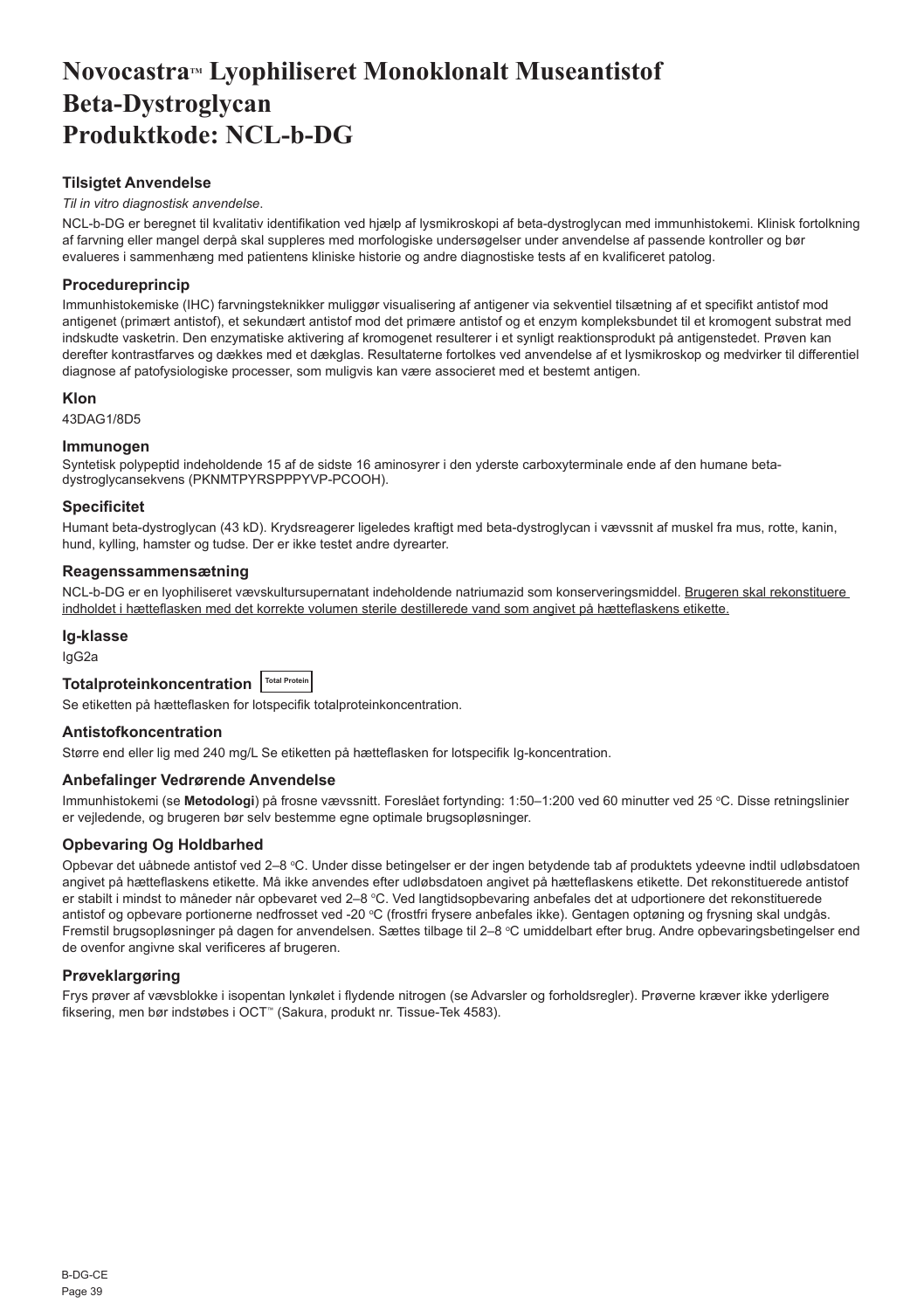## **Advarsler Og Forholdsregler**

### **Novocastra Lyophilised Antibodies**

Indeholder en blanding af: Natriumazid (<10%), Benzylpenicillin Sodium (<10%), Streptomycin Sulphate (<10%). Signalord: Fare.

H302: Farlig ved indtagelse. H317: Kan forårsage allergisk hudreaktion. H334: Kan forårsage allergieller astmasymptomer eller åndedrætsbesvær ved indånding. H411: Giftig for vandlevende organismer, med langvarige virkninger. EUH032: Udvikler meget giftig gas ved kontakt med syre.

P261: Undgå indånding af pulver/røg/gas/tåge/damp/spray. P264: Vask hænder grundigt efter brug. P270: Der må ikke spises, drikkes eller ryges under brugen af dette produkt. P272: Tilsmudset arbejdstøj bør ikke fjernes fra arbejdspladsen. P273: Undgå udledning til miljøet. P280: Bær beskyttelseshandsker/beskyttelsestøj/øjenbeskyttelse/ ansigtsbeskyttelse. P284: [I tilfælde af utilstrækkelig ventilation], anvend åndedrætsværn. P301+312: I TILFÆLDE AF INDTAGELSE: I tilfælde af ubehag, ring til en GIFTINFORMATION/læge. P302+352: VED KONTAKT MED HUDEN: Vask med rigeligt sæbe og vand. P304+340: VED INDÅNDING: Flyt personen til et sted med frisk luft og sørg for, at vejrtrækningen lettes. P330: Skyl munden. P333+313: Ved hudirritation eller udslet: Søg lægehjælp. P342+311: Ved luftvejssymptomer: Ring til en GIFTINFORMATION/læge. P362+364: Alt tilsmudset tøj tages af og vaskes inden genanvendelse. P391: Udslip opsamles. P501: Indholdet/Beholderen bortskaffes i et indsamlingssted for

farligt affald og problemaffald. Dette reagens er fremstillet ud fra supernatanten af en cellekultur. Da det er et biologisk produkt, skal der tages fornuftige

sikkerhedsforanstaltninger ved dets håndtering.

Denne reagens indeholder natriumazid. Et datablad for materialesikkerhed kan fås efter anmodning eller er tilgængeligt på www.LeicaBiosystems.com

Konsulter landsdækkende og lokale love og regler vedrørende bortskaffelse af alle potentielt toksiske komponenter.

Prøver skal før og efter fiksering, lige som alle materialer eksponeret mod prøverne, håndteres som potentielt smittefarlige og bortskaffes under iagttagelse af passende forholdsregler<sup>1</sup>. Pipetter aldrig reagenser med munden og undgå, at reagenser og prøver kommer i kontakt med huden eller slimhinder. Hvis reagenser eller prøver kommer i kontakt med følsomme områder, skal der skylles efter med rigelige mængder vand. Søg læge.

Minimer mikrobiel kontaminering af reagenserne, da der ellers kan forekomme øget uspecifik farvning.

Inkubationstider eller -temperaturer andre end de specificerede kan give fejlagtige resultater. Alle sådanne ændringer skal valideres af brugeren.

Flydende nitrogen forårsager på grund af dets meget kolde temperatur forbrændinger, og der bør bæres beskyttelsesdragt inklusive handsker og visir under arbejde med dette. Arbejd i et velventileret område.

Isopentan er meget brandfarligt og skadeligt ved indtagelse eller indånding. Det irriterer ligeledes øjne og hud og er et narkotikum i høj koncentration.

## **Kvalitetskontrol**

Forskelle i behandlingen af væv og forskelle i tekniske procedurer i brugerens laboratorium kan frembringe betydeligt varierende resultater og nødvendiggøre regelmæssig udførelse af kontroller på stedet ud over nedenstående procedurer.

Kontrollerne skal være friske autopsier/biopsier/kirurgiske prøver nedfrosset så hurtigt som muligt på samme måde som patientprøver.

## **Positiv Vævskontrol**

Anvendes til påvisning af, at vævet er fremstillet korrekt, og at der er anvendt korrekte farvningsteknikker.

Der bør inkluderes en positiv vævskontrol for hvert sæt testbetingelser i hver farvekørsel.

Svagt positivt farvet væv er mere egnet end kraftigt positivt farvet væv til optimal kvalitetskontrol og påvisning af små niveauer af reagensnedbrydning.<sup>2</sup>

Anbefalet positivt kontrolvæv er skeletmuskel.

Hvis den positive vævskontrol ikke udviser positiv farvning, skal resultater af testprøverne kasseres.

## **Negativ Vævskontrol**

Skal undersøges efter den positive vævskontrol for at sikre, at det primære antistof mærker målantigenet specifikt.

Det anbefalede negative kontrolvæv er ikke blevet evalueret.

Alternativt frembyder de mange forskellige celletyper, der er til stede i de fleste vævssnit, ofte negative kontrolsteder, men dette skal verificeres af brugeren.

Uspecifik farvning har, hvis til stede, ofte et diffust udseende. Sporadisk farvning af bindevæv kan ligeledes observeres i vævssnit af væv, der er fikseret for kraftigt i formalin. Anvend intakte celler til fortolkning af farvningsresultaterne. Nekrotiske eller degenererede celler farves ofte mere uspecifikt.<sup>3</sup> Der kan eventuelt ses falske positive resultater, der skyldes non-immunologisk binding af proteiner eller substratreaktionsprodukter. Dette kan ligeledes skyldes endogene enzymer, såsom pseudoperoxidase (erytrocytter), endogen peroxidase (cytochrom C) eller endogent biotin (f.eks. lever, bryst, hjerne, nyre) afhængigt af den anvendte type immunfarve. For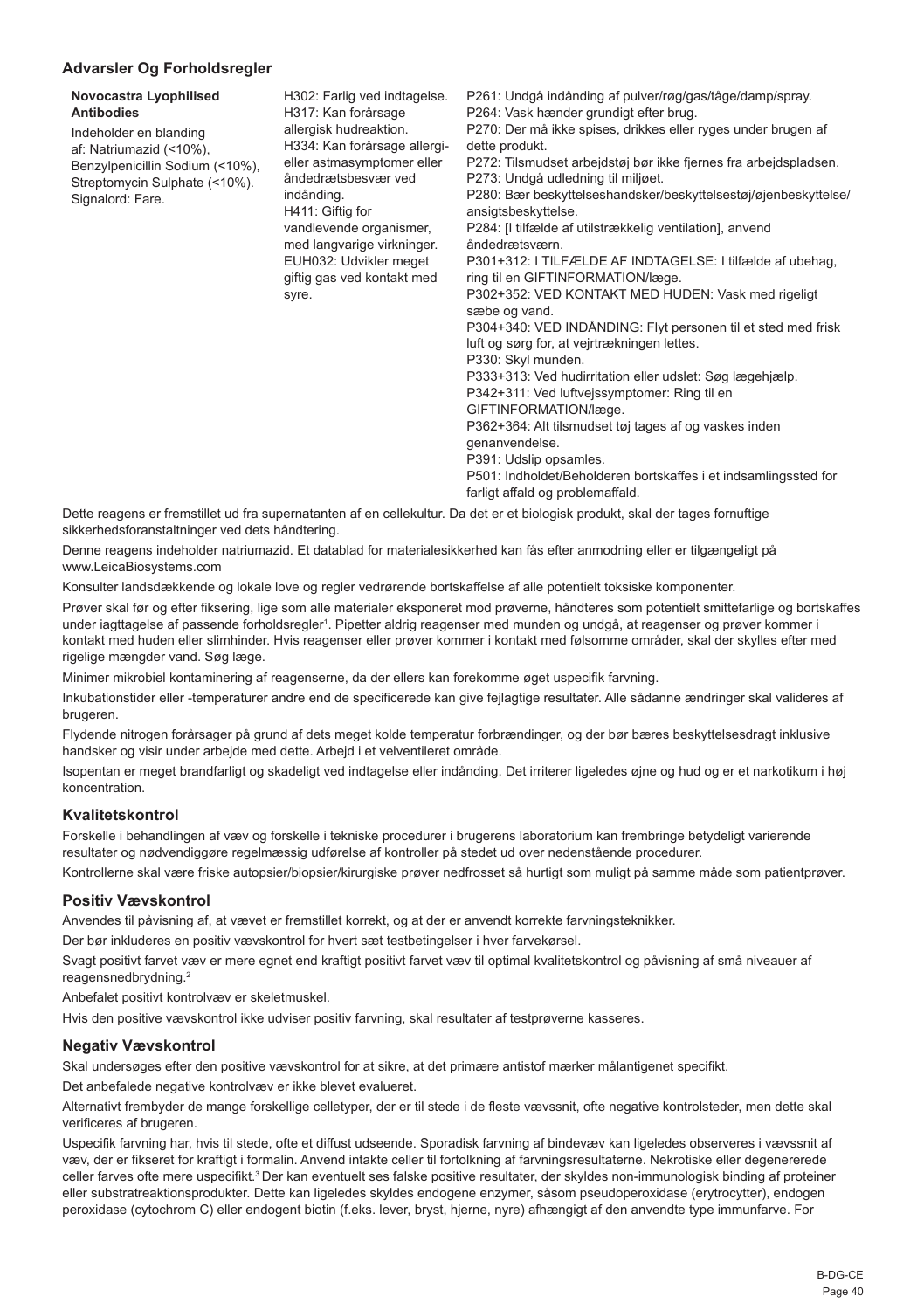at differentiere mellem endogen enzymaktivitet eller uspecifik enzymbinding og specifik immunreaktivitet kan yderligere patientvæv eventuelt farves udelukkende med henholdsvis substratkromogen eller enzymkomplekser (avidin-biotin, streptavidin, mærket polymer) og substratkromogen. Hvis der optræder specifik farvning i den negative vævskontrol, skal resultaterne af patientprøverne kasseres.

## **Negativ Reagenskontrol**

Anvend en uspecifik negativ reagenskontrol i stedet for det primære antistof på et vævssnit af hver patientprøve for at vurdere uspecifik farvning og muliggøre bedre fortolkning af specifik farvning på antigenstedet.

## **Patientvæv**

Eksaminer patientprøver farvet med NCL-b-DG sidst. Intensiteten af positiv farvning bør vurderes i sammenhæng med eventuel uspecifik baggrundsfarvning af den negative reagenskontrol. Som med alle immunhistokemiske tests betyder et negativt resultat, at antigenet ikke blev påvist. Ikke at antigenet var fraværende i de analyserede celler eller det analyserede væv. Om nødvendigt anvendes et panel af antistoffer til identifikation af falske negative reaktioner.

## **Forventede Resultater**

### Normalt væv

Klon 43DAG1/8D5 påviser beta-dystroglycanproteinet i sarcolemma fra skeletmuskelfibre.

### Tumorvæv

Klon 43DAG1/8D5 er blevet anvendt i immunhistokemiske studier og i immunoblottingstudier af mere end 930 patienter med henblik på identifikation af mangel på det 43 kD store dystrophinassocierede glykoprotein, beta-dystroglycan.

### **NCL-b-DG anbefales til identifikation af humant beta-dystroglycan med immunhistokemi.**

### **Generelle Begrænsninger**

Immunhistokemi er en diagnostisk proces bestående af mange trin, der omfatter specialiseret uddannelse i valg af passende reagenser, vævsselektion, -fiksering og -behandling samt fremstilling af IHC-objektglas og fortolkning af farvningsresultaterne.

Vævsfarvning er afhængig af håndteringen og behandlingen af vævet inden farvning. Forkert fiksering, frysning, optøning, vask, tørring, opvarmning, sektionering eller kontaminering med andet væv eller andre væsker kan frembringe artefakter, indfangning af antistof eller falske negative resultater. Inkonsistente resultater kan skyldes variationer i fikserings- og indstøbningsmetoder eller irregulariteter indeholdt i vævet.<sup>4</sup>

For kraftig eller ukomplet kontrastfarvning kan gøre korrekt fortolkning af resultaterne vanskelig.

Klinisk fortolkning af farvning eller mangel derpå skal suppleres med morfologiske undersøgelser under anvendelse af passende kontroller og bør evalueres i sammenhæng med patientens kliniske historie og andre diagnostiske tests af en kvalificeret patolog. Antistoffer fra Leica Biosystems Newcastle Ltd er som angivet beregnet til anvendelse på enten frosne eller paraffinindstøbte vævssnit med specifikke krav til fiksering. Der kan forekomme uventet antigenekspression, navnlig i neoplasmer. Den kliniske fortolkning af alle

farvede vævssnit skal indbefatte morfologisk analyse og evaluering af passende kontroller.

### **Bibliografi - Generelt**

- 1. National Committee for Clinical Laboratory Standards (NCCLS). Protection of laboratory workers from infectious diseases transmitted by blood and tissue; proposed guideline. Villanova, P.A. 1991;7(9). Order code M29-P.
- 2. Battifora H. Diagnostic uses of antibodies to keratins: a review and immunohistochemical comparison of seven monoclonal and three polyclonal antibodies. Progress in Surgical Pathology. 6:1–15. eds. Fenoglio-Preiser C, Wolff CM, Rilke F. Field & Wood, Inc., Philadelphia.
- 3. Nadji M, Morales AR. Immunoperoxidase, part I: the techniques and pitfalls. Laboratory Medicine. 1983; 14:767.
- 4. Omata M, Liew CT, Ashcavai M, Peters RL. Nonimmunologic binding of horseradish peroxidase to hepatitis B surface antigen: a possible source of error in immunohistochemistry. American Journal of Clinical Pathology. 1980; 73:626.
- 5. Anderson LVB. Multiplex Western blot analysis of the muscular dystrophy proteins. Chapter 22, p369–386, in Muscular Dystrophy: Methods and Protocols (number 43 in the Methods in Molecular Medicine series), edited by Bushby KMD & Anderson LVB. 2001. Humana Press: Totowa, New Jersey.
- 6. Pogue R, Anderson LVB, Pyle A, et al. Strategy for mutation analysis in the autosomal recessive limb-girdle muscular dystrophies. Neuromuscular Disorders. 2001; 11(1):80–87.
- 7. Pollitt C, Anderson LVB, Pogue R, et al. The phenotype of calpainopathy: diagnosis based on a multidisciplinary approach. Neuromuscular Disorders. 2001; 11(3):287–296.
- 8. Anderson LVB, Harrison RM, Pogue R, et al. Secondary reduction in calpain 3 expression in patients with limb girdle muscular dystrophy type 2B and Miyoshi myopathy (primary dysferlinopathies). Neuromuscular Disorders. 2000; 10(8):553–559.
- 9. Bornemann A and Anderson LVB. Diagnostic protein expression in human muscle biopsies. Brain Pathology. 2000; 10:193–214.
- 10.Anderson LVB. Immunomarkers for molecular mass. Neuromuscular Disorders. 1999; 9(6-7):421–422.
- 11.Anderson LVB and Davison K. Multiplex Western blotting system for the analysis of muscular dystrophy proteins. American Journal of Pathology. 1999; 154(4):1017–1022.
- 12.Bushby K, Anderson LVB, Pollitt C, et al. Abnormal merosin in adults. A new form of late onset muscular dystrophy not linked to chromosome 6q2. Brain. 1998; 121:581–588.
- 13.Drenckhahn D, Holbach M, Ness W et al. Dystrophin and the dystrophin-associated glycoprotein, beta-dystroglycan, co-localize in photoreceptor synaptic complexes of the human retina. Neuroscience 1996; 73(2):605–612.
- 14.Sewry CA, Taylor J, Anderson LVB, et al. Abnormalities in alpha-, beta- and gamma-sarcoglycan in patients with limb-girdle muscular dystrophy. Neuromuscular Disorders. 1996; 6(6):467–474.
- 15.Vainzof M, Passos-Bueno MR, Canovas M, et al. The sarcoglycan complex in the six autosomal recessive limb-girdle muscular dystrophies. Human Molecular Genetics. 1996; 5(12):1963–1969.

## **Rettelser Til Tidligere Udgave**

Ingen rettelser.

## **Udgivelsesdato**

30 november 2018

B-DG-CE Page 41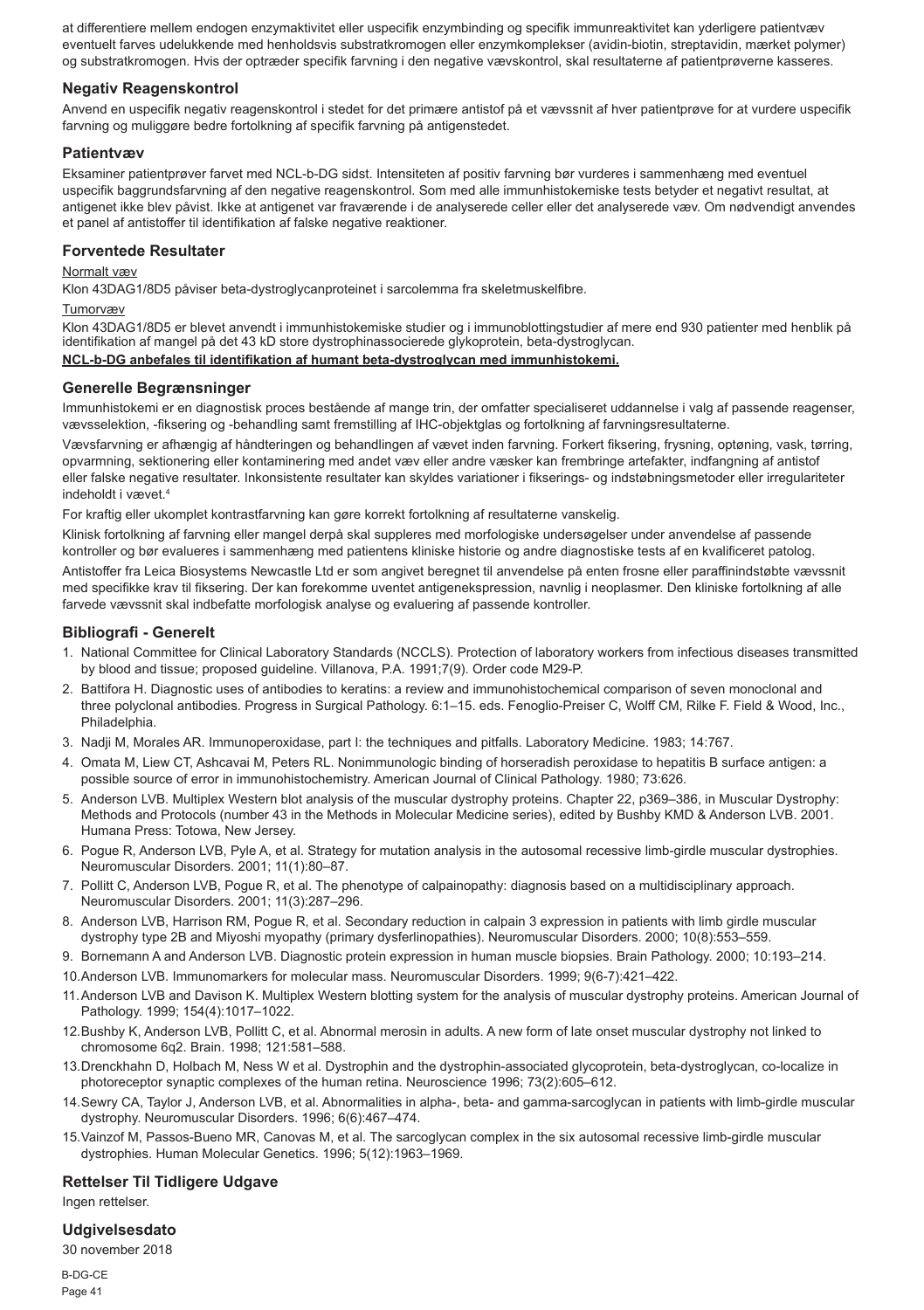# **Immunhistokemisk fremgangsmåde til anvendelse af NovocastraTM antistoffer på frossent muskelvæv.**

# **Nødvendige reagenser, der ikke medfølger**

- 1. Standardopløsningsmidler anvendt i immunhistokemi.
- 2. 50 mM Tris-bufferjusteret saltvandsopløsning (TBS) pH7,6.
- 3. Antistofdiluent normalt serum optimalt fortyndet i TBS.
- 4. Normale sera fra de arter, i hvilke det sekundære antistof opformeres.
- 5. Sekundært peroxidasekonjugeret antistof anvendes ifølge producentens anbefalinger.
- 6. 3,3' diaminobenzidintetrahydrochlorid (DAB) fremstilles ifølge producentens anbefalinger.
- 7. Monteringsmedium fremstilles ifølge producentens anbefalinger.

## **Nødvendige reagenser, der ikke medfølger**

- 1. Inkubator indstillet til 25 °C.
- 2. Almindeligt laboratorieudstyr til immunhistokemi.
- 3. Elektrisk ventilator til tørring af objektglas.

## **Antigengenfindingsopløsninger (se Anbefalinger vedrørende anvendelse)**

Ikke anvendelig til frosne vævssnit.

## **Metodologi**

Inden ibrugtagning af denne metodologi, skal brugere være oplært i immunhistokemiske teknikker.

Brugeren bør bestemme de optimale fortyndinger for antistoffer. Med mindre andet er anført, skal alle trin udføres ved 25 °C.

- 1. Snit og monter 4–10 µm tykke vævssnit på objektglas coatet med et passende vævsadhæsiv og lufttør i mindst en time.
- 2. Inkuber vævsnittene i optimalt fortyndet primært antistof (se Anbefalinger vedrørende anvendelse).
- 3. Vask i TBS i 2 x 5 minutter, mens de vugges forsigtigt.
- 4. Inkuber vævssnittene med et passende peroxidasekonjugeret sekundært antistof.
- 5. Vask i TBS i 2 x 5 minutter, mens de vugges forsigtigt.
- 6. Inkuber vævssnittene i DAB.
- 7. Skyl vævssnittene i rent vand.
- 8. Tør, klar og monter vævssnittene.

## **Rettelser til tidligere udgave**

Ingen rettelser.

## **Udgivelsesdato**

5. februar 2004 (CEprotocol/Frozen Muscle).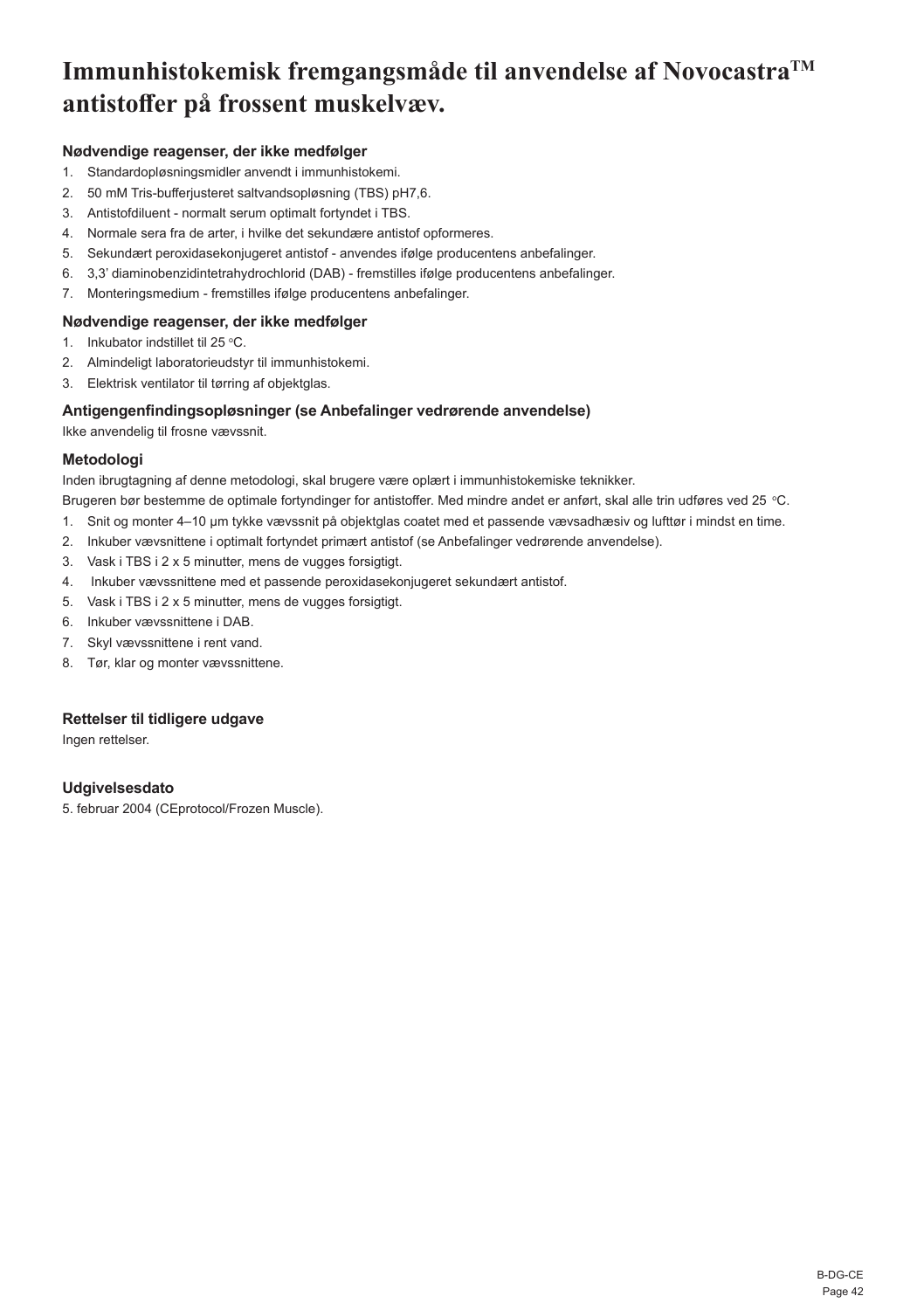# **Novocastra™ Gelyofiliseerd Muis Monoklonaal Antilichaam Beta-Dystroglycan**

# **Productcode: NCL-b-DG**

# **Beoogd Gebruik**

### *Voor gebruik bij in-vitro-diagnostiek.*

NCL-b-DG is bedoeld voor de kwalitatieve identificatie, met behulp van lichtmicroscopie, van bèta-dystroglycaan door middel van immunohistochemie. De klinische interpretatie van iedere kleuring of de afwezigheid ervan moet worden aangevuld met morfologisch onderzoek en goede controles. De interpretatie moet worden geëvalueerd door een vakkundige patholoog binnen de context van de klinische geschiedenis van de patiënt en eventueel ander diagnostisch onderzoek.

## **Beginsel van de Procedure**

Immunohistochemische (IHC) kleuringstechnieken maken de visualisatie van antigenen mogelijk via de sequentiële toepassing van een specifiek antilichaam naar het antigen (primaire antilichaam), het secundaire antilichaam naar het primaire antilichaam en een enzymcomplex met een chromogeen substraat met ingevoegde wasstappen. De enzymatische activering van de chromogeenresultaten in een zichtbaar reactieproduct op de antigene plaats. De monsters kunnen dan tegengekleurd en afgedekt zijn. De resultaten worden geïnterpreteerd met een lichtmicroscoop en hulpmiddelen in de differentiële diagnose van pathofysiologische processen, die wel of niet met een specifiek antigen geassocieerd kunnen worden.

## **Kloon**

43DAG1/8D5

## **Immunogeen**

Synthetische peptide die 15 van de laatste 16 aminozuren aan de extreme C-terminus van de humane bèta-dystroglycaansequentie (PKNMTPYRSPPPYVP-PCOOH) bevat.

## **Specificiteit**

Humaan bèta-dystroglycaan (43 kD). Vertoont ook sterke kruisreactie met bèta-dystroglycaan in spierweefselcoupes van muizen, ratten, konijnen, honden, kippen, hamsters en padden. Andere diersoorten zijn niet getest.

## **Reagentiasamenstelling**

NCL-b-DG is een gelyofiliseerde bovendrijvende weefselkweek die natriumazide bevat als conserveringsmiddel. De gebruiker moet de inhoud van de flacon reconstitueren met het correcte volume van steriel gedistilleerd water, zoals aangegeven op het etiket van de flacon.

## **Ig-klasse**

IgG2a

# **Totale Proteïneconcentratie Total Protein**

Raadpleeg het etiket op de flacon voor de specifieke totale proteïneconcenstratie.

## **Antilichaamconcentratie**

Groter of gelijk aan 240 mg/L zoals bepaald door ELISA. Raadpleeg het etiket op de flacon voor de specifieke lg-concenstratie.

## **Aanbevelingen over het Gebruik**

Immunohistochemie (zie Methodologie) op ingevroren coupes. Voorgestelde verdunning: 1:50–1:200 gedurende 60 minuten bij 25 °C. Dit is een richtsnoer en gebruikers moeten zelf de voor hen optimale werkverdunning bepalen.

## **Opslag en Stabiliteit**

Sla een niet geopend antilichaam op bij een temperatuur van 2–8 °C. Onder deze condities is er geen significant verlies van de productprestatie tot de expiratiedatum die op het etiket van de flacon staat. Gebruik het product niet meer na de expiratiedatum die op de flacon staat. Het gereconstitueerde antilichaam is minstens twee manden stabiel wanneer het wordt opgeslagen bij een temperatuur van 2–8 °C. Als het product langer moet worden opgeslagen, is het raadzaam dat gedeeltes van het gereconstitueerde antilichaam opgeslagen worden bij een temperatuur van -20 °C (vorstvrije vriezers worden niet aanbevolen). Herhaaldelijke bevriezingen en ontdooiingen moeten voorkomen worden. Bereid het werken met verdunningen voor op de dag dat u ze gebruikt. Laat het systeem direct na gebruik terugkeren naar een temperatuur van 2–8 °C. Opslagcondities andere dan degene die hierboven gespecificeerd zijn, dienen door de gebruiker geverifieerd te.

## **Voorbereiding van Monsters**

Freeze specimen weefsel blokken in isopentaan gekoeld in vloeibare stikstof (zie waarschuwingen en voorzorgen). De monsters hoeven niet verder te fixeren, maar moet worden ingebed in OCT ™ verbinding (Sakura, Product No. Tissue-Tek 4583).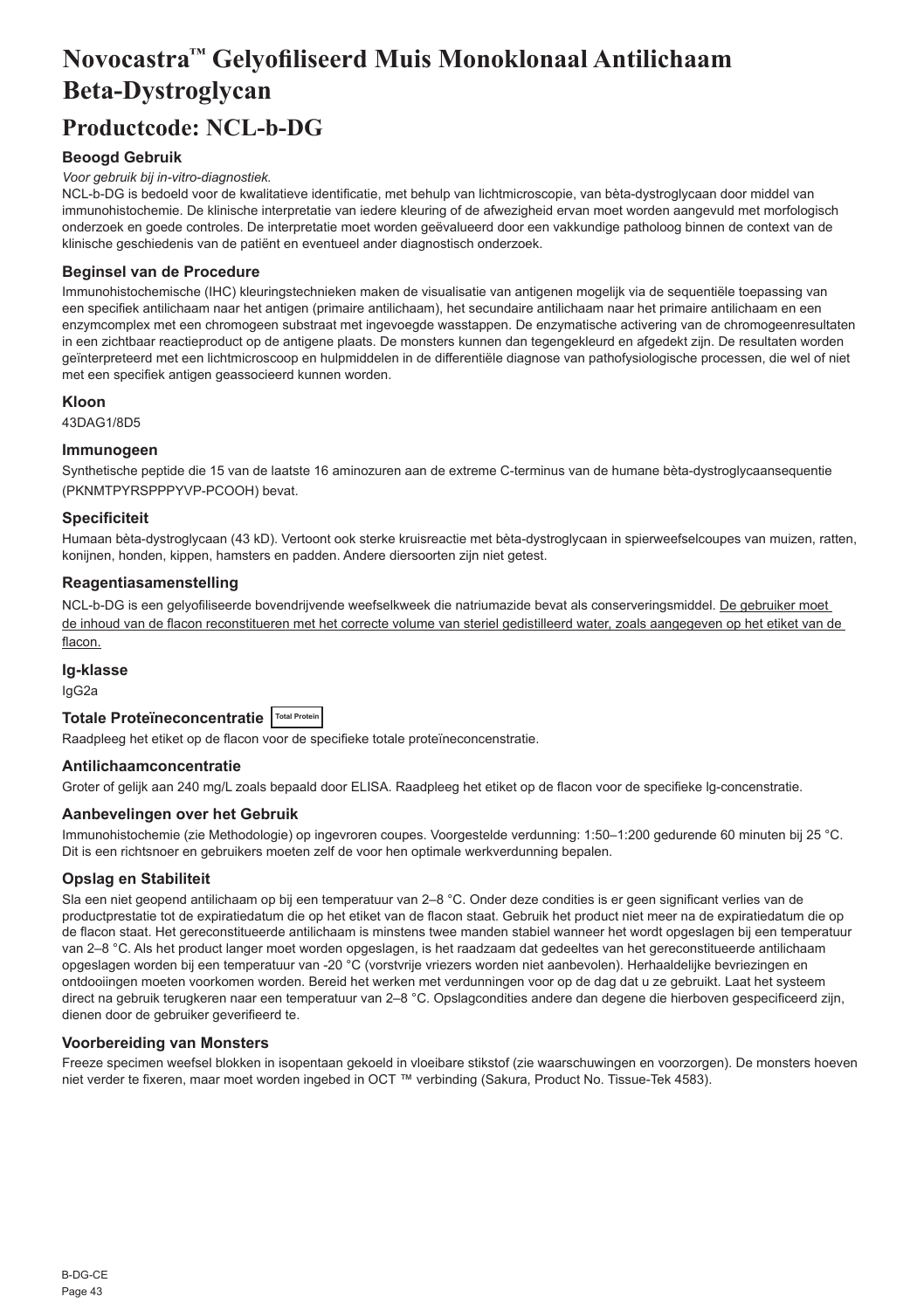### **Waarschuwingen en Voorzorgsmaatregelen**

| Novocastra Lyophilised<br>Antibodies<br>Bevat een mengsel van:<br>Natriumazide (<10%),<br>Benzylpenicillin Sodium<br>(<10%), Streptomycin<br>Sulphate (<10%).<br>Signaalwoorden: Gevaar. | H302: Schadelijk bij<br>inslikken.<br>H317: Kan een<br>allergische huidreactie<br>veroorzaken.H334: Kan<br>bij inademing allergie- of<br>astmasymptomen of<br>ademhalingsmoeilijkheden<br>veroorzaken.<br>H411: Giftig voor in het<br>water levende organismen,<br>met langdurige gevolgen.<br>EUH032: Vormt zeer giftig<br>gas in contact met zuren. | P261: Inademing van stof/rook/gas/nevel/damp/spuitnevel vermijden.<br>P264: Na het werken met dit product handen grondig wassen.<br>P270: Niet eten, drinken of roken tijdens het gebruik van dit product.<br>P272: Verontreinigde werkkleding mag de werkruimte niet verlaten.<br>P273: Voorkom lozing in het milieu.<br>P280: Beschermende handschoenen/beschermende kleding/<br>oogbescherming/gelaatsbescherming dragen.<br>P284: [Bij ontoereikende ventilatie] adembescherming dragen.<br>P301+312: NA INSLIKKEN: bij onwel voelen een ANTIGIFCENTRUM/arts/<br>raadplegen.<br>P302+352: BIJ CONTACT MET DE HUID: met veel water en zeep<br>wassen.<br>P304+340: NA INADEMING: de persoon in de frisse lucht brengen en<br>ervoor zorgen dat deze gemakkelijk kan ademen.<br>P330: De mond spoelen.<br>P333+313: Bij huidirritatie of uitslag: een arts raadplegen.<br>P342+311: Bij ademhalingssymptomen: Een ANTIGIFCENTRUM/arts/<br>raadplegen. |
|------------------------------------------------------------------------------------------------------------------------------------------------------------------------------------------|-------------------------------------------------------------------------------------------------------------------------------------------------------------------------------------------------------------------------------------------------------------------------------------------------------------------------------------------------------|---------------------------------------------------------------------------------------------------------------------------------------------------------------------------------------------------------------------------------------------------------------------------------------------------------------------------------------------------------------------------------------------------------------------------------------------------------------------------------------------------------------------------------------------------------------------------------------------------------------------------------------------------------------------------------------------------------------------------------------------------------------------------------------------------------------------------------------------------------------------------------------------------------------------------------------------------------|
|                                                                                                                                                                                          |                                                                                                                                                                                                                                                                                                                                                       |                                                                                                                                                                                                                                                                                                                                                                                                                                                                                                                                                                                                                                                                                                                                                                                                                                                                                                                                                         |
|                                                                                                                                                                                          |                                                                                                                                                                                                                                                                                                                                                       | P362+364: Verontreinigde kleding uittrekken en wassen alvorens deze<br>opnieuw te gebruiken.<br>P391: Gelekte/gemorste stof opruimen.<br>P501: Zich ontdoen van inhoud/Verpakking afvoeren naar inzamelpunt<br>voor gevaarlijk of bijzonder afval.                                                                                                                                                                                                                                                                                                                                                                                                                                                                                                                                                                                                                                                                                                      |

Deze reagens is voorbereid van het supernatant van de celkweek. Aangezien het biologisch product is, dient u bij het gebruik ervan voorzichtig te werk te gaan.

Deze reagens bevat natriumazide. Een materiaalveiligheidsblad is op verzoek verkrijgbaar bij www.LeicaBiosystems.com

Raadpleeg de richtlijnen van de lokale of nationale overheid voor het afdanken van potentieel giftige componenten.

Monsters moeten voor en na fixatie worden behandeld als potentiële overdragers van infecties en volgens de juiste

voorzorgsmaatregelen worden afgedankt. Dit geldt tevens voor alle materialen die aan de monsters zijn blootgesteld.<sup>1</sup>

Reagentia mogen nooit met de mond worden gepipetteerd. Daarnaast moet contact tussen de huid en het slijmvlies met reagentia en monsters worden vermeden.

Als reagentia of monsters in contact komen met gevoelige gebieden, moet u deze gebieden wassen met een ruime hoeveelheid water. Neem contact op met een arts.

Minimaliseer de kans van microbacteriële contaminatie van reagentia. Als u dit niet doet, kan er een toename van niet-specifieke kleuring optreden.

Incubatietijden of temperaturen die afwijken van degenen die gespecificeerd zijn, kunnen tot onjuiste resultaten leiden. Iedere dergelijke verandering moet door de gebruiker gevalideerd worden.

### **Kwaliteitscontrole**

Verschillen in het verwerken van weefsel en technische procedures in het laboratorium van de gebruiker kunnen zorgen voor een aanzienlijke variabiliteit van de resultaten. Dit vereist een regulier gebruik van bedrijfseigen controles naast de volgende procedures. De controles moeten verse autopsie-, biopsie-, of chirurgische monsters omvatten, en zo snel mogelijk formaline gefixeerd en in paraffinewax ingebed worden, op dezelfde manier als de patiëntmonster(s).

### **Positieve Weefselcontrole**

Wordt gebruikt om correct voorbereide weefsels en goede kleuringstechnieken aan te duiden.

Er dient een positieve weefselcontrole opgenomen te worden voor iedere set testcondities in iedere kleuringsrun.

Voor een optimale kwaliteitscontrole en voor het detecteren van geringe niveaus van reagensdegredatie, is weefsel met zwakke positieve kleuring beter geschikt dan weefsel met sterke positieve kleuring.<sup>2</sup>

Aanbevolen positief controleweefsel is skeletspierweefsel.

Als de positieve weefselcontrole geen positieve kleuring vertoont, moeten de resultaten met de testmonsters als ongeldig worden beschouwd.

#### **Negatieve Weefselcontrole**

Dient onderzocht te worden na de positieve weefselcontrole om de specificiteit te verifiëren van de labeling van het doelantigen door het primaire antilichaam.

Aanbevolen negatief controleweefsel is niet geëvalueerd.

Daarnaast leveren de verscheidenheid aan celtypen, die in de meeste weefselcoupes aanwezig zijn, regelmatig negatieve controlelocaties op, maar dit dient door de gebruiker geverifieerd te worden. Niet-specifieke kleuring, indien aanwezig, heeft meestal een diffuus uiterlijk.

Daarnaast kan in coupes sporadische kleuring van bindweefsel worden geobserveerd. Dit treedt op als gevolg van overdadig fixeren van weefsel met formaline. Maak voor de interpretatie van kleuringsresultaten gebruik van intacte cellen. Necrotische of gedegenereerde cellen kunnen vaak een niet-specifieke kleuring vertonen.<sup>3</sup>

Er kan sprake zijn van fout-positieven als gevolg van niet-immunologische binding van eiwitten of substraatreactieproducten. Zij kunnen ook veroorzaakt worden door endogene enzymen zoals pseudoperoxidase (erythrocyten), endogene peroxidase (cytochroom C), of endogene biotine (bijv. lever, borst, hersenen, nieren), afhankelijk van het type immunokleuring dat gebruikt wordt.

Om endogene enzymen of niet-specifieke binding van enzymen van specifieke immunoreactiviteit te differentiëren, kan het zijn dat extra patiëntweefsels exclusief gekleurd wordt met substraat chromogeen of enzymcomplexen (avidine-biotine, streptavidine, gelabeld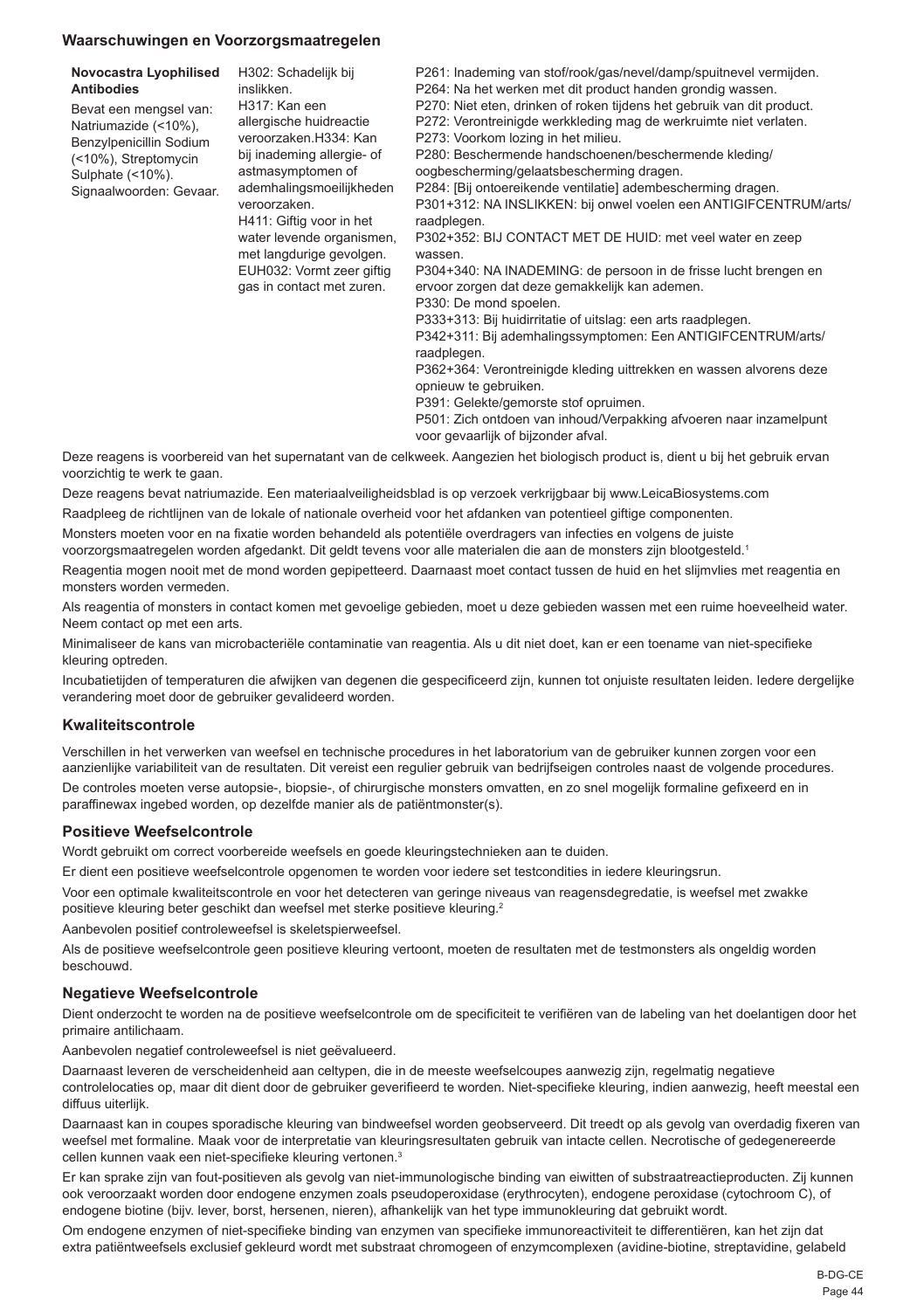polymeer) en respectievelijk substraat-chromogeen. Indien specifieke kleuring binnen het interne negatieve controleweefsel optreedt, moeten de resultaten die met de patiëntmonsters zijn verkregen als ongeldig worden beschouwd.

## **Negatieve Reagenscontrole**

Gebruik een niet-specifieke negatieve reagenscontrole in plaats van het primaire antilichaam met een coupe van ieder patiëntmonster, om een niet-specifieke kleuring te evalueren en een betere interpretatie te krijgen van de specifieke kleuring op de antigene plaats.

### **Patiëntweefsel**

Onderzoek de gekleurde patiëntmonsters met NCL-b-DG. De positieve kleuringsintensiteit moet worden geëvalueerd binnen de context van iedere niet-specifieke achtergrondkleuring van de negatieve reagenscontrole. Net zoals bij elke immunohistochemische test betekent een negatief resultaat dat het antigeen niet is gedetecteerd. Het betekent dus niet dat het antigeen afwezig was in de geanalyseerde cellen/het geanalyseerde weefsel. Gebruik een panel van antilichamen om de verkeerd-negatieve reacties te identificeren.

## **Verwachte Resultaten**

### Normale Weefsels

Kloon 43DAG1/8D5 detecteert het bèta-dystroglycaaneiwit in het sarcolemma van skeletspiervezels.

### Abnormale Weefsels

Kloon 43DAG1/8D5 is gebruikt bij immunohistochemische en immunoblotting-studies bij meer dan 930 patiënten ter vaststelling van een tekort aan het met 43 kD dystrofine geassocieerde glycoproteïne bèta-dystroglycaan.

### **NCL-b-DG wordt aanbevolen voor de identificatie van humaan bèta-dystroglycaan door middel van immunohistochemie.**

### **Algemene Beperkingen**

Immunohistochemie is een diagnoseproces van meerdere stappen dat uit een gespecialiseerde training bestaat in het selecteren van de desbetreffende reagentia; weefselselectie, fixatie en verwerking; voorbereiding van de IHC-objectglaasjes; en de interpretatie van de kleuringsresultaten. Weefselkleuring is afhankelijk van het gebruik en de verwerking van het weefsel vóór het aanbrengen van de kleuring. Een onjuiste manier van fixeren, invriezen, ontdooien, wassen, drogen, verwarmen en opdelen of contaminatie met andere weefsels of vloeistoffen kunnen leiden tot artefacten, het vastzitten van antilichamen of fout-negatieven. Inconsistente resultaten kunnen het gevolg zijn variaties in de methoden die voor het fixeren en inbedden worden gebruikt of van inherente onregelmatigheden binnen het weefsel.<sup>4</sup>

Overmatige of onvolledige tegenkleuring kan een correcte interpretatie van de resultaten in te weg zitten.

De klinische interpretatie van iedere kleuring of de afwezigheid ervan moet worden aangevuld met morfologisch onderzoek en goede controles. De interpretatie moet worden geëvalueerd door een vakkundige patholoog binnen de context van de klinische geschiedenis van de patiënt en eventueel ander diagnostisch onderzoek.

Antilichamen van Leica Biosystems Newcastle Ltd zijn bedoeld voor gebruik, zoals aangegeven, op bevroren of paraffine ingebedde coupes met specifieke fixatie-eisen. Er kan een onverwachte antigenexpressie optreden, met name in neoplasma's. De klinische interpretatie van ieder gekleurde weefselcoupe moet morfologische analyses bevatten en de evaluatie van de juiste controles.

## **Algemene Literatuurlijst**

- 1. National Committee for Clinical Laboratory Standards (NCCLS). Protection of laboratory workers from infectious diseases transmitted by blood and tissue; proposed guideline. Villanova, P.A. 1991; 7(9). Order code M29-P.
- 2. Battifora H. Diagnostic uses of antibodies to keratins: a review and immunohistochemical comparison of seven monoclonal and three polyclonal antibodies. Progress in Surgical Pathology. 6:1–15. eds. Fenoglio-Preiser C, Wolff CM, Rilke F. Field & Wood, Inc., Philadelphia.
- 3. Nadji M, Morales AR. Immunoperoxidase, part I: the techniques and pitfalls. Laboratory Medicine. 1983; 14:767.
- 4. Omata M, Liew CT, Ashcavai M, Peters RL. Nonimmunologic binding of horseradish peroxidase to hepatitis B surface antigen: a possible source of error in immunohistochemistry. American Journal of Clinical Pathology. 1980; 73:626.
- 5. Anderson LVB. Multiplex Western blot analysis of the muscular dystrophy proteins. Chapter 22, p369–386, in Muscular Dystrophy: Methods and Protocols (number 43 in the Methods in Molecular Medicine series), edited by Bushby KMD & Anderson LVB. 2001. Humana Press: Totowa, New Jersey.
- 6. Pogue R, Anderson LVB, Pyle A, et al. Strategy for mutation analysis in the autosomal recessive limb-girdle muscular dystrophies. Neuromuscular Disorders. 2001; 11(1):80–87.
- 7. Pollitt C, Anderson LVB, Pogue R, et al. The phenotype of calpainopathy: diagnosis based on a multidisciplinary approach. Neuromuscular Disorders. 2001; 11(3):287–296.
- 8. Anderson LVB, Harrison RM, Pogue R, et al. Secondary reduction in calpain 3 expression in patients with limb girdle muscular dystrophy type 2B and Miyoshi myopathy (primary dysferlinopathies). Neuromuscular Disorders. 2000; 10(8):553–559.
- 9. Bornemann A and Anderson LVB. Diagnostic protein expression in human muscle biopsies. Brain Pathology. 2000; 10:193–214.
- 10.Anderson LVB. Immunomarkers for molecular mass. Neuromuscular Disorders. 1999; 9(6-7):421–422.
- 11.Anderson LVB and Davison K. Multiplex Western blotting system for the analysis of muscular dystrophy proteins. American Journal of Pathology. 1999; 154(4):1017–1022.
- 12.Bushby K, Anderson LVB, Pollitt C, et al. Abnormal merosin in adults. A new form of late onset muscular dystrophy not linked to chromosome 6q2. Brain. 1998; 121:581–588.
- 13.Drenckhahn D, Holbach M, Ness W et al. Dystrophin and the dystrophin-associated glycoprotein, beta-dystroglycan, co-localize in photoreceptor synaptic complexes of the human retina. Neuroscience 1996; 73(2):605–612.
- 14.Sewry CA, Taylor J, Anderson LVB, et al. Abnormalities in alpha-, beta- and gamma-sarcoglycan in patients with limb-girdle muscular dystrophy. Neuromuscular Disorders. 1996; 6(6):467–474.
- 15.Vainzof M, Passos-Bueno MR, Canovas M, et al. The sarcoglycan complex in the six autosomal recessive limb-girdle muscular dystrophies. Human Molecular Genetics. 1996; 5(12):1963–1969.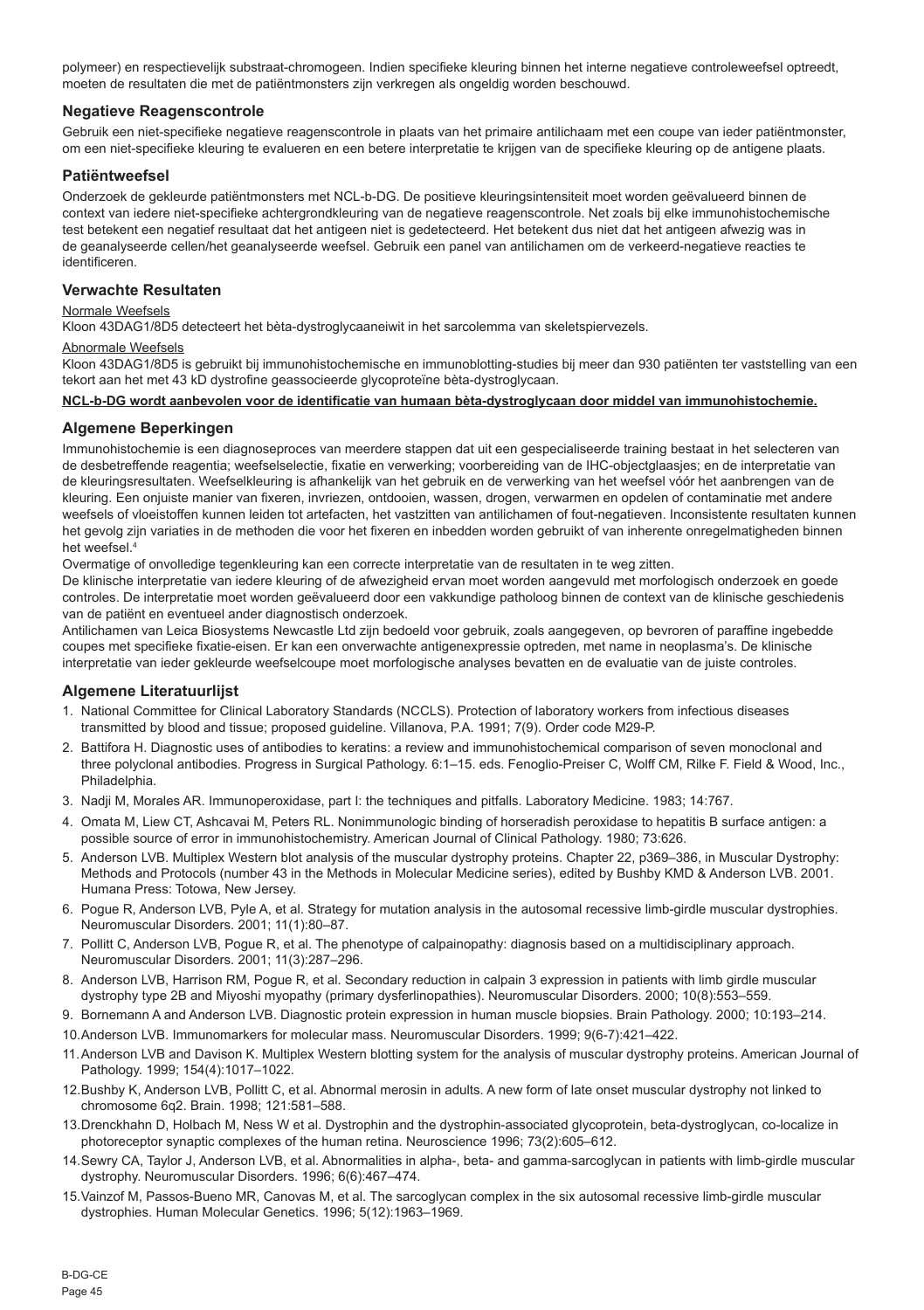## **Aanpassingen ten opzichte van Vorige Editie**

Niet toepasbaar.

# **Publicatiedatum**

30 november 2018

# **Immunohistochemische methodologie voor het gebruik van NovocastraTM antilichamen bij ingevroren spierweefsel.**

## **Benodigde, maar niet inbegrepen reagentia**

- 1. Standaard oplossingen gebruikt in de immunohistochemie.
- 2. 50 mM Tris-gebufferde zoutoplossing (TBS), pH 7,6.
- 3. Antilichaamverdunningsmiddel normaal serum optimaal verdund in TBS.
- 4. Normaal serum van de soort waarbij het secundaire antilichaam wordt nopgewekt.
- 5. Secundair peroxidase-geconjugeerd antilichaam gebruiken volgens de aanbevelingen van de fabrikant.
- 6. 3,3' diaminobenzidinetetrahydrochloride (DAB) bereiden en gebruiken volgens de aanbevelingen van de fabrikant.
- 7 Inbedmiddel gebruiken volgens de aanbevelingen van de fabrikant

## **Benodigde, maar niet inbegrepen apparatuur**

- 1. Incubator ingesteld op 25 °C.
- 2. Algemene uitrusting van immunohistochemisch laboratorium.
- 3. Elektrische ventilator voor het met aan lucht drogen van objectglaasjes.

## **Antigeenhersteloplossingen (zie Aanbevelingen voor het gebruik)**

Niet van toepassing op ingevroren coupes.

## **Methodologie**

Gebruikers moeten vóór het ondernemen van deze methodologie worden opgeleid in immunohistochemische technieken.

Gebruikers moeten de optimale verdunning voor antilichamen bepalen. Tenzij anders vermeld worden alle stappen uitgevoerd bij 25 °C.

- 1. Snij coupes van 4-10 µm, breng ze aan op objectglaasjes waarop een geschikt weefselhechtmiddel is aangebracht en droog ze ten minste een uur lang aan de lucht.
- 2. Incubeer de coupes met optimaal verdund primair antilichaam (zie Aanbevelingen voor het gebruik).
- 3. Was gedurende 2 x 5 minuten in TBS-buffer onder zachties wiebelen.
- 4. Incubeer de coupes in het juiste peroxidase-geconjugeerde secundaire antilichaam.
- 5. Was gedurende 2 x 5 minuten in TBS-buffer onder zachtjes wiebelen.
- 6. Incubeer de objectglaasjes in DAB.
- 7. Spoel de objectglaasjes af met schoon water.
- 8. Dehydrateer en klaar de coupes en breng ze aan op de objectglaasjes.

## **Aanpassingen ten opzichte van de vorige uitgave**

Niet van toepassing.

## **Datum uitgave**

4 februari 2008 (CE-protocol/ingevroren spierweefsel).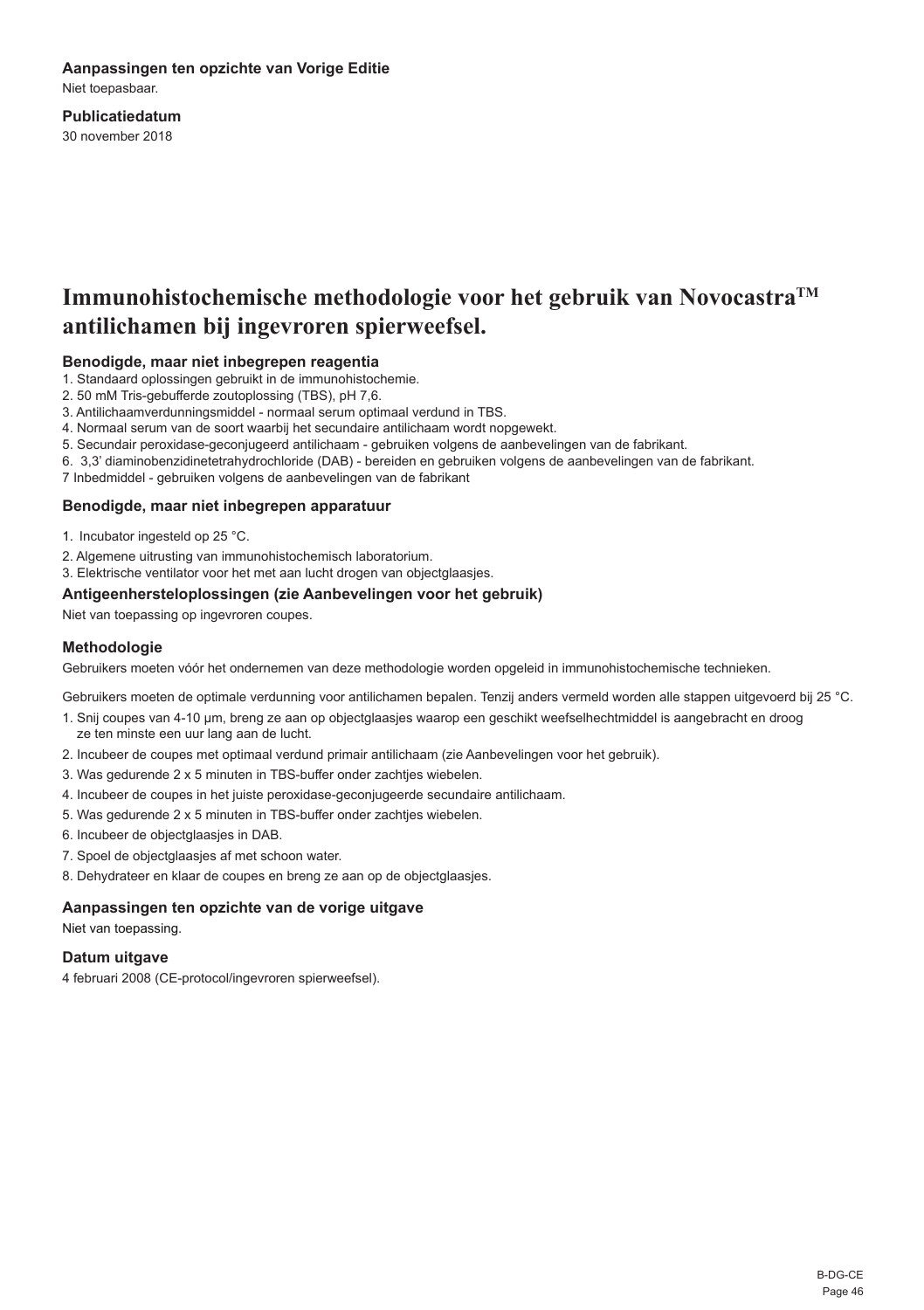# **Novocastra™ Lyofilisert Monoklonalt Antistoff Fra Mus Beta-Dystroglycan Produktkode: NCL-b-DG**

# **Tiltenkt Bruk**

#### *Til in vitro-diagnostisk bruk.*

NCL-b-DG er tiltenkt for kvalitativ identifisering med lysmikroskopi av beta-dystroglykan gjennom immunhistokjemi. Den kliniske tolkningen av farge eller manglende farge skal suppleres med morfologiske undersøkelser og bruk av egnede kontroller, og bør evalueres av en kvalifisert patolog i lys av pasientens kliniske historie og eventuelle andre diagnostiske tester.

## **Prosedyreprinsipp**

Immunhistokjemiske (IHC) fargingsteknikker gjør det mulig å se antigener via en sekvensiell tilsetning av et bestemt antistoff mot antigenet (primært antistoff), et sekundært antistoff mot det primære antistoffet og et enzymkompleks med et kromogent substrat med innskutte vasketrinn. Den enzymatiske aktiveringen av kromogenet gir et synlig reaksjonsprodukt på antigenstedet. Prøven kan deretter kontrastfarges og dekkes med et dekkglass. Resultatene fortolkes ved hjelp av et lysmikroskop og medvirker til differensialdiagnose av patofysiologiske prosesser som muligens kan være assosiert med et bestemt antigen.

### **Klon**

43DAG1/8D5

### **Immunogen**

Syntetisk peptid som inneholder 15 av de siste 16 aminosyrene ved den ekstreme C-terminalen i sekvensen for humant betadystroglykan (PKNMTPYRSPPPYVP-PCOOH).

### **Spesifisitet**

Humant beta-dystroglykan (43 kD). Kryssreagerer også sterkt med beta-dystroglykan i snitt av muskelvev fra mus, rotte, kanin, hund, høne, hamster og frosk. Andre dyrearter er ikke testet.

### **Reagenssammensetning**

NCL-b-DG er en lyofilisert vevskultursupernatant som inneholder natriumazid som konserveringsmiddel. Brukeren skal rekonstituere innholdet i hetteglasset med riktig mengde sterilt, destillert vann slik det er angitt på produktmerkingen.

### **Ig-klasse**

IgG2a

# **Totalproteinkonsentrasjon Total Protein**

Se etiketten på hetteglasset for lotspesifikk totalproteinkonsentrasjon.

### **Antistoffkonsentrasjon**

Større enn eller tilsvarende 240 mg/l i henhold til ELISA. Se etiketten på hetteglasset for lotspesifikk Ig-konsentrasjon.

### **Anbefalinger for Bruk**

Immunhistokjemi (se Metode) på frosne snitt. Foreslått fortynning: 1:50–1:200 i 60 minutter ved 25 °C. Dette er kun veiledende, og brukerne bør fastslå egne optimale fortynninger for sitt arbeid.

## **Oppbevaring og Stabilitet**

Uåpnet antistoff skal oppbevares ved 2–8 °C. Da vil produktytelsen holde seg frem til utløpsdatoen angitt på produktmerkingen. Må ikke brukes etter utløpsdatoen angitt på produktetiketten. Det rekonstituerte antistoffet er stabilt i minst to måneder dersom det oppbevares ved 2–8 °C. For langtidsoppbevaring er det anbefalt at deler av det rekonstituerte antistoffet oppbevares i fryst tilstand ved –20 °C (frostfrie frysere anbefales ikke). Gjentatte fryse- og tinesykluser må unngås. Preparer aktive fortynninger til den dagen de skal brukes. Returneres til 2–8 °C umiddelbart etter bruk. Andre oppbevaringsbetingelser må valideres av brukeren.

## **Klargjøring av Prøver**

Fryse prøve vevsblokker i isopentan kjølt i flytende nitrogen (se Advarsler og forsiktighetsregler ). Prøvene krever ikke ytterligere fiksering , men bør være forankret i oktober ™ forbindelse (Sakura, Product No. Tissue-Tek 4583).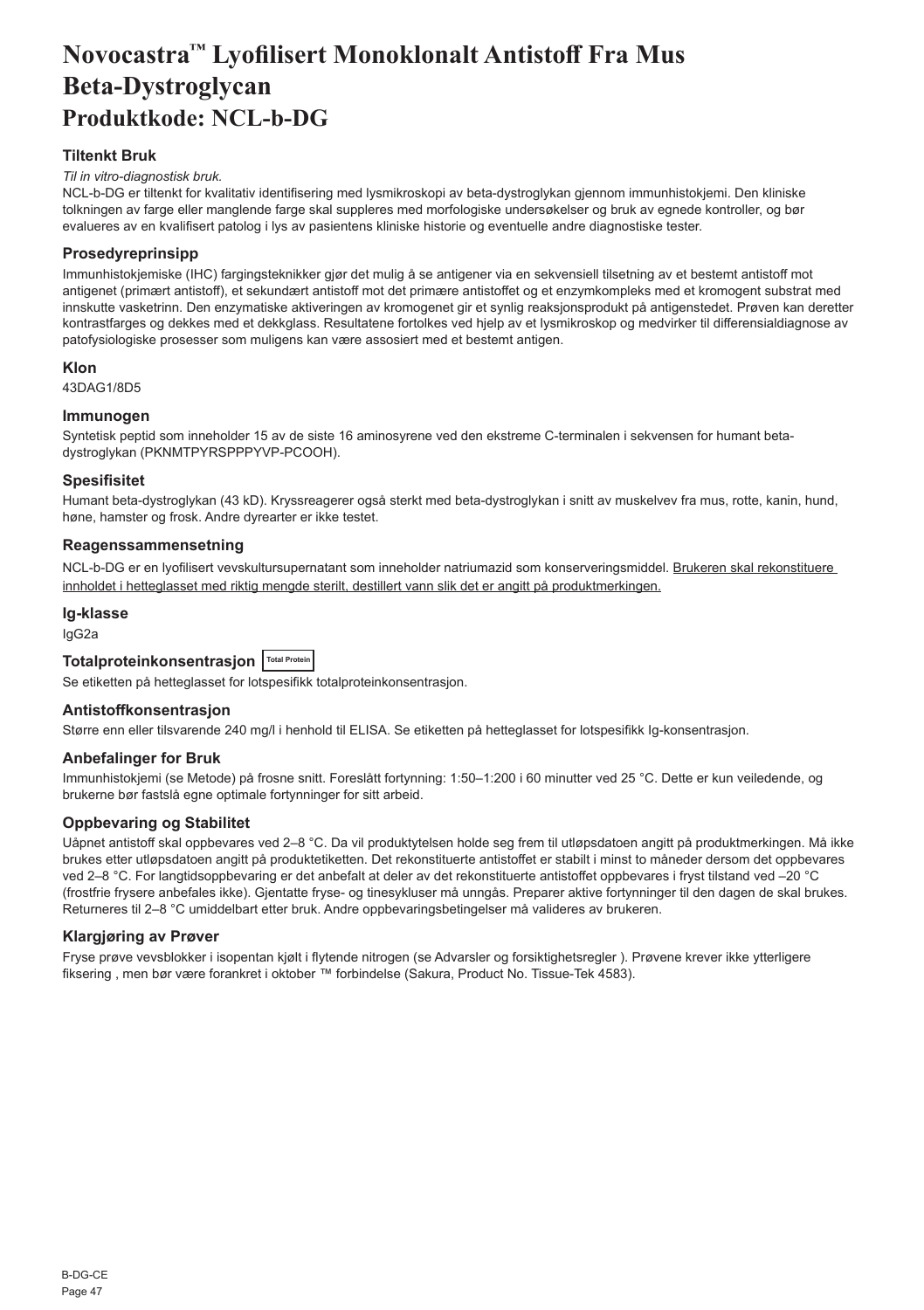## **Advarsler og Forholdsregler**

| Novocastra Lyophilised                                                                                                                        | H302: Farlig ved svelging.                                                                                                                                                                                                                     | P261: Unngå innånding av støv/røyk/gass/tåke/damp/aerosoler.                                                                                                                                                                                                                                                                                                                                                                                                                                                                                                                                                                                                                                                                                                                                                                                                                                             |
|-----------------------------------------------------------------------------------------------------------------------------------------------|------------------------------------------------------------------------------------------------------------------------------------------------------------------------------------------------------------------------------------------------|----------------------------------------------------------------------------------------------------------------------------------------------------------------------------------------------------------------------------------------------------------------------------------------------------------------------------------------------------------------------------------------------------------------------------------------------------------------------------------------------------------------------------------------------------------------------------------------------------------------------------------------------------------------------------------------------------------------------------------------------------------------------------------------------------------------------------------------------------------------------------------------------------------|
| <b>Antibodies</b>                                                                                                                             | H317: Kan utløse en                                                                                                                                                                                                                            | P264: Vask hender grundig etter bruk.                                                                                                                                                                                                                                                                                                                                                                                                                                                                                                                                                                                                                                                                                                                                                                                                                                                                    |
| Inneholder en blanding<br>av: Sodium Azide (<10%),<br>Benzylpenicillin Sodium<br>(<10%), Streptomycin<br>Sulphate (<10%).<br>Signalord: Fare. | allergisk hudreaksjon.<br>H334: Kan gi allergi<br>eller astmasymptomer<br>eller pustevansker ved<br>innånding.<br>H411: Giftig, med<br>langtidsvirkning, for liv i<br>vann.<br>EUH032: Ved kontakt med<br>syrer utvikles meget giftig<br>gass. | P270: Ikke spis, drikk eller røyk ved bruk av produktet.<br>P272: Tilsølte arbeidsklær må ikke fjernes fra arbeidsplassen.<br>P273: Unngå utslipp til miljøet.<br>P280: Benytt vernehansker/verneklær/vernebriller/ansiktsskjerm.<br>P284: Bruk åndedrettsvern.<br>P301+312: VED SVELGING: Kontakt et GIFTINFORMASJONSSENTER<br>eller lege ved ubehag.<br>P302+352: VED HUDKONTAKT: Vask med mye såpe og vann.<br>P304+340: VED INNÅNDING: Flytt personen til frisk luft og sørg for at<br>vedkommende hviler i en stilling som letter åndedrettet.<br>P330: Skyll munnen.<br>P333+313: Ved hudirritasjon eller utslett: Søk legehjelp.<br>P342+311: Ved symptomer i luftveiene: Kontakt et<br>GIFTINFORMASJONSSENTER eller lege.<br>P362 + p364: Fjern tilsølte klær og vask før dette gjenbrukbare.<br>P391: Samle opp spill.<br>P501: Innhold/Beholder leveres til godkjent avfallsbehandlingsanlegg. |
|                                                                                                                                               |                                                                                                                                                                                                                                                |                                                                                                                                                                                                                                                                                                                                                                                                                                                                                                                                                                                                                                                                                                                                                                                                                                                                                                          |

Denne reagensen er laget av supernatanten fra en cellekultur. Dette er et biologisk produkt som må behandles deretter.

Denne reagensen inneholder natriumazid. Dataark om materialsikkerhet (MSDS) er tilgjengelig på forespørsel eller kan lastes ned fra www.LeicaBiosystems.com

Følg nasjonale og lokale forskrifter for avhending av komponenter som kan være giftige.

Prøver (før og etter fiksering) og alt materiale som eksponeres for dem, skal behandles som potensielt smittefarlig og kasseres i samsvar med gjeldende forholdsregler.<sup>1</sup>

Hold aldri pipetter med reagens i munnen, og unngå at hud og slimhinner kommer i kontakt med reagenser og prøver.

Hvis reagenser eller prøver kommer i kontakt med følsomme områder, skal de skylles med rikelig vann. Kontakt lege.

Reduser mikrobiell kontaminering av reagensene til et minimum, ellers kan det forekomme økt uspesifisert farging.

Inkubasjonstider eller temperaturer som er annerledes enn det som er angitt, kan gi unøyaktige resultater. Slike endringer må valideres av brukeren.

### **Kvalitetskontroll**

Forskjeller i behandlingen av vev og forskjeller i tekniske prosedyrer i brukerens laboratorium kan gi signifikant varierte resultater, og det kan være nødvendig å foreta kontroller på stedet i tillegg til prosedyrene angitt nedenfor.

Kontrollene skal være nye autopsi-/biopsi-/kirurgiske prøver, formalinfikserte, behandlede og parafinlagrede så snart som mulig, på samme måte som pasientprøver.

### **Positiv Vevskontroll**

Brukes for å påvise korrekt vevspreparering og fargeteknikker.

Én positiv vevskontroll bør inkluderes for hvert sett med testbetingelser i hver fargerunde.

Svakt positivt farget vev er mer egnet enn kraftig positivt farget vev til optimal kvalitetskontroll og påvisning av små nivåer reagensnedbrytning.<sup>2</sup>

Anbefalt positivt kontrollvev er skjelettmuskulatur.

Hvis den positive vevskontrollen ikke viser positiv farging, skal resultatene til testprøvene anses som ugyldige.

## **Negativ Vevskontroll**

Skal undersøkes etter den positive vevskontrollen for å sikre at det primære antistoffet merker målantigenet spesifikt.

Anbefalt negativt kontrollvev har ikke blitt evaluert.

Alternativt har de mange ulike celletypene som finnes i de fleste vevssnittene ofte negative kontrollsteder, men dette må verifiseres av brukeren. Uspesifikk farging, hvis dette er aktuelt, har ofte et diffust utseende.

Sporadisk farging av bindevev kan på samme måte observeres i snitt fra vev som er fiksert for kraftig i formalin. Bruk intakte celler for å tolke fargeresultatene. Nekrotiske eller degenererte celler kan ofte farges uspesifikt.<sup>3</sup> Falske positive resultater kan skyldes ikkeimmunologisk binding av proteiner eller substratreaksjonsprodukter. Dette kan også skyldes endogene enzymer som pseudoperoksidase (erytrocytter), endogen peroksidase (cytokrom C) eller endogent biotin (f.eks. lever, bryst, hjerne, nyre), avhengig av anvendt type immunfarge. For å differensiere endogen enzymaktivitet eller uspesifikk enzymbinding og spesifikk immunreaktivitet kan ytterligere pasientvev eventuelt farges kun med henholdsvis substratkromogen eller enzymkomplekser (avidin-biotin, streptavidin, merket polymer) og substratkromogen. Hvis det skjer spesifikk farging i den negative vevskontrollen, må resultatene for pasientprøvene anses som ugyldige.

### **Negativ Reagenskontroll**

Bruk en uspesifikk negativ reagenskontroll i stedet for det primære antistoffet på et snitt av hver pasientprøve for å vurdere uspesifikk farging og for å muliggjøre bedre fortolkning av spesifikk farging på antigenstedet.

## **Pasientvev**

Undersøk pasientprøver farget med NCL-b-DG sist. Intensiteten av positiv farging bør vurderes i sammenheng med eventuell uspesifikk bakgrunnsfarging av den negative reagenskontrollen. Som med alle immunhistokjemiske tester, betyr et negativt resultat at antigenet ikke ble påvist, ikke at antigenet var fraværende i de analyserte cellene/vevet. Om nødvendig kan man bruke et panel av antistoffer for å identifisere falske negative reaksjoner.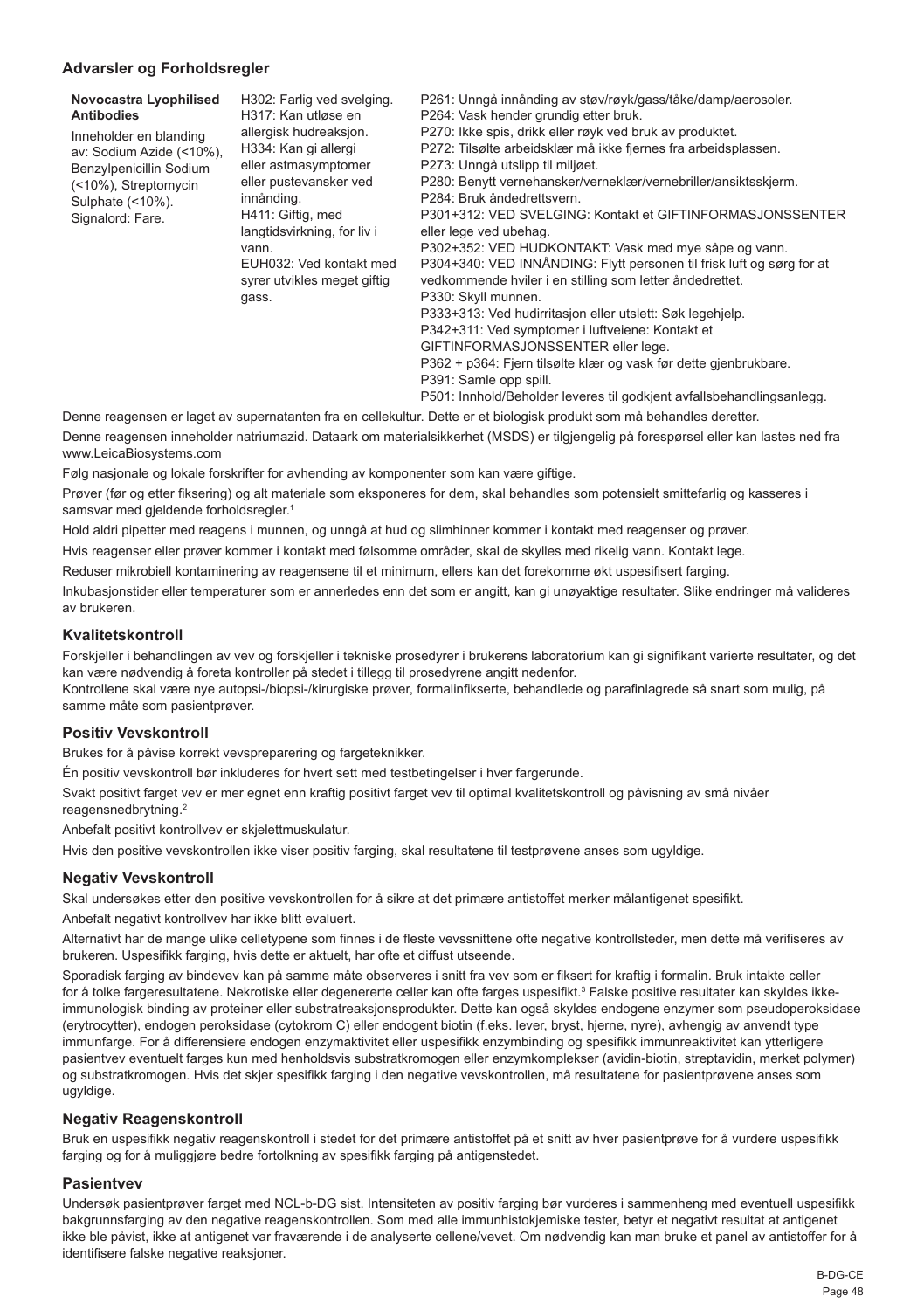## **Forventede Resultater**

## Normalt Vev

Klon 43DAG1/8D5 påviser proteinet beta-dystroglykan i sarkolemma i skjelettmuskelfibre.

### Abnormalt Vev

Klon 43DAG1/8D5 har blitt brukt i immunhistokjemiske studier og immunblottingsstudier av mer enn 930 pasienter for å identifisere en mangel på det 43 kD dystrofinassosierte glykoproteinet beta-dystroglykan.

### **NCL-b-DG er anbefalt for identifisering av humant beta-dystroglykan gjennom immunhistokjemi.**

### **Generelle Begrensninger**

Immunhistokjemi er en diagnostisk prosess i flere trinn som omfatter spesialutdanning i valg av egnede reagenser, vevsseleksjon, -fiksering og -behandling samt preparering av IHC-objektglass og tolking av fargeresultater.Vevsfarging avhenger av håndteringen og behandlingen av vevet før fargingen. Feil fiksering, frysing, tining, vasking, tørking, oppvarming, snitting eller kontaminering med annet vev eller væsker kan gi artefakter, innfanging av antistoffer eller falske negative resultater. Inkonsekvente resultater kan skyldes variasjoner ved fiksering eller innstøpningsmetoder eller iboende uregelmessigheter i vevet.<sup>4</sup>

Overdreven eller ufullstendig motfarging kan også gjøre det vanskelig å tolke resultatene riktig.

Den kliniske tolkningen av farge eller manglende farge skal suppleres med morfologiske undersøkelser og bruk av egnede kontroller, og bør evalueres av en kvalifisert patolog i lys av pasientens kliniske historie og eventuelle andre diagnostiske tester. Antistoffer fra Leica Biosystems Newcastle Ltd skal brukes, som angitt, på enten frosne eller parafinlagrede snitt med spesifikke krav til fiksering. Uventet antigenekspresjon kan forekomme, spesielt i neoplasma. Den kliniske tolkningen av fargede vevssnitt må omfatte morfologiske analyser og evaluering av egnede kontroller.

## **Bibliografi – Generelt**

- 1. National Committee for Clinical Laboratory Standards (NCCLS). Protection of laboratory workers from infectious diseases transmitted by blood and tissue; proposed guideline. Villanova, P.A. 1991; 7(9). Order code M29-P.
- 2. Battifora H. Diagnostic uses of antibodies to keratins: a review and immunohistochemical comparison of seven monoclonal and three polyclonal antibodies. Progress in Surgical Pathology. 6:1–15. eds. Fenoglio-Preiser C, Wolff CM, Rilke F. Field & Wood, Inc., Philadelphia.
- 3. Nadji M, Morales AR. Immunoperoxidase, part I: the techniques and pitfalls. Laboratory Medicine. 1983; 14:767.
- 4. Omata M, Liew CT, Ashcavai M, Peters RL. Nonimmunologic binding of horseradish peroxidase to hepatitis B surface antigen: a possible source of error in immunohistochemistry. American Journal of Clinical Pathology. 1980; 73:626.
- 5. Anderson LVB. Multiplex Western blot analysis of the muscular dystrophy proteins. Chapter 22, p369–386, in Muscular Dystrophy: Methods and Protocols (number 43 in the Methods in Molecular Medicine series), edited by Bushby KMD & Anderson LVB. 2001. Humana Press: Totowa, New Jersey.
- 6. Pogue R, Anderson LVB, Pyle A, et al. Strategy for mutation analysis in the autosomal recessive limb-girdle muscular dystrophies. Neuromuscular Disorders. 2001; 11(1):80–87.
- 7. Pollitt C, Anderson LVB, Pogue R, et al. The phenotype of calpainopathy: diagnosis based on a multidisciplinary approach. Neuromuscular Disorders. 2001; 11(3):287–296.
- 8. Anderson LVB, Harrison RM, Pogue R, et al. Secondary reduction in calpain 3 expression in patients with limb girdle muscular dystrophy type 2B and Miyoshi myopathy (primary dysferlinopathies). Neuromuscular Disorders. 2000; 10(8):553–559.
- 9. Bornemann A and Anderson LVB. Diagnostic protein expression in human muscle biopsies. Brain Pathology. 2000; 10:193–214.
- 10.Anderson LVB. Immunomarkers for molecular mass. Neuromuscular Disorders. 1999; 9(6-7):421–422.
- 11.Anderson LVB and Davison K. Multiplex Western blotting system for the analysis of muscular dystrophy proteins. American Journal of Pathology. 1999; 154(4):1017–1022.
- 12.Bushby K, Anderson LVB, Pollitt C, et al. Abnormal merosin in adults. A new form of late onset muscular dystrophy not linked to chromosome 6q2. Brain. 1998; 121:581–588.
- 13.Drenckhahn D, Holbach M, Ness W et al. Dystrophin and the dystrophin-associated glycoprotein, beta-dystroglycan, co-localize in photoreceptor synaptic complexes of the human retina. Neuroscience 1996; 73(2):605–612.
- 14.Sewry CA, Taylor J, Anderson LVB, et al. Abnormalities in alpha-, beta- and gamma-sarcoglycan in patients with limb-girdle muscular dystrophy. Neuromuscular Disorders. 1996; 6(6):467–474.
- 15.Vainzof M, Passos-Bueno MR, Canovas M, et al. The sarcoglycan complex in the six autosomal recessive limb-girdle muscular dystrophies. Human Molecular Genetics. 1996; 5(12):1963–1969.

## **Endringer i forhold til Forrige Utgave**

Ikke relevant.

## **Utgivelsesdato**

30 november 2018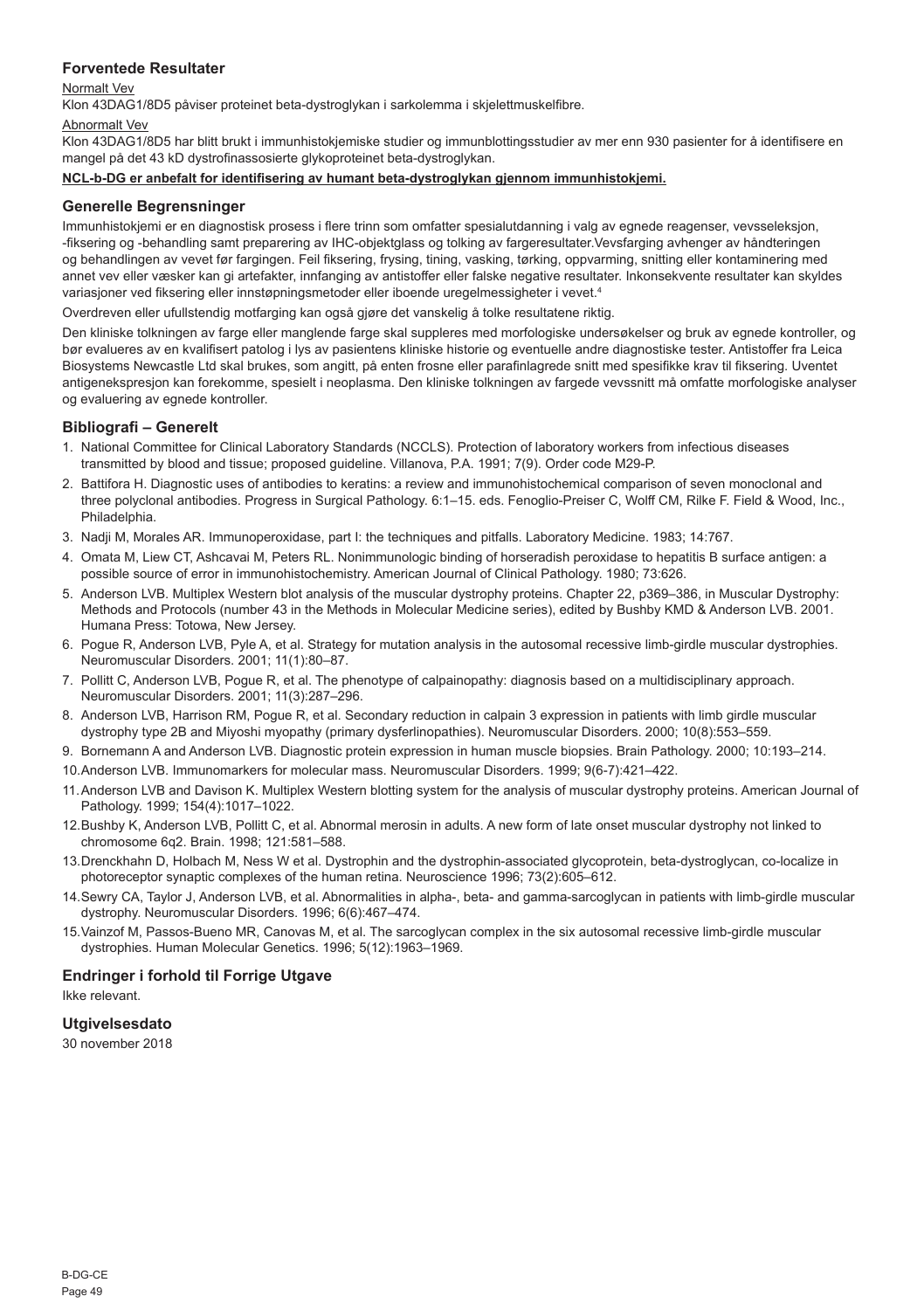# **Immunhistokjemisk metode for bruk av NovocastraTM-antistoffer på frosset muskelvev.**

## **Nødvendige reagenser som ikke følger med**

- 1. Standard løsemidler som brukes innen immunhistokjemi.
- 2. 50 mM tris-bufret saltvann (TBS) pH 7,6.
- 3. Antistoffortynner normalt serum optimalt fortynnet i TBS.
- 4**.** Normalt serum fra artene hvor det sekundære antistoffet er hevet.
- 5. Sekundært peroksidase-konjugert antistoff bruk som anbefalt av produsenten.
- 6. 3,3'-diaminbenzidin-tetrahydroklorid (DAB) klargjør og bruk som anbefalt av produsenten.
- 7. Monteringsmedium bruk som anbefalt av produsenten.

## **Nødvendig utstyr som ikke følger med**

- 1. Inkubator stilt til 25 °C.
- 2. Generelt immunhistokjemisk laboratorieutstyr.
- 3. Elektrisk vifte for lufttørking av objektglass.

## **Antigen-demaskeringsløsninger (se Anbefalinger for bruk)**

Gjelder ikke for frosne snitt.

## **Metode**

Før bruk av denne metoden må brukerne være opplært i immunhistokjemiske teknikker

Brukerne skal fastslå optimale fortynninger for antistoffer. Med mindre annet er angitt, utføres alle trinn ved 25 °C.

- 1. Kutt og monter 4–10 µm snitt på objektglass belagt med et egnet vevlim, og lufttørk i minst én time.
- 2. Inkuber snittene med optimalt fortynnet primært antistoff (se Anbefalinger for bruk).
- 3. Vask i TBS-buffer i 2 x 5 minutter med forsiktig vugging.
- 4. Inkuber snittene i egnet peroksidase-konjugert sekundært antistoff.
- 5. Vask i TBS-buffer i 2 x 5 minutter med forsiktig vugging.
- 6. Inkuber objektglassene i DAB.
- 7. Skyll objektglassene i rent vann.
- 8. Dehydrer, klarer og monter snitt.

# **Endringer på tidligere utgave**

Ikke relevant.

### **Utstedelsesdato**

4. februar 2008 (CE-protokoll / frosset muskelvev).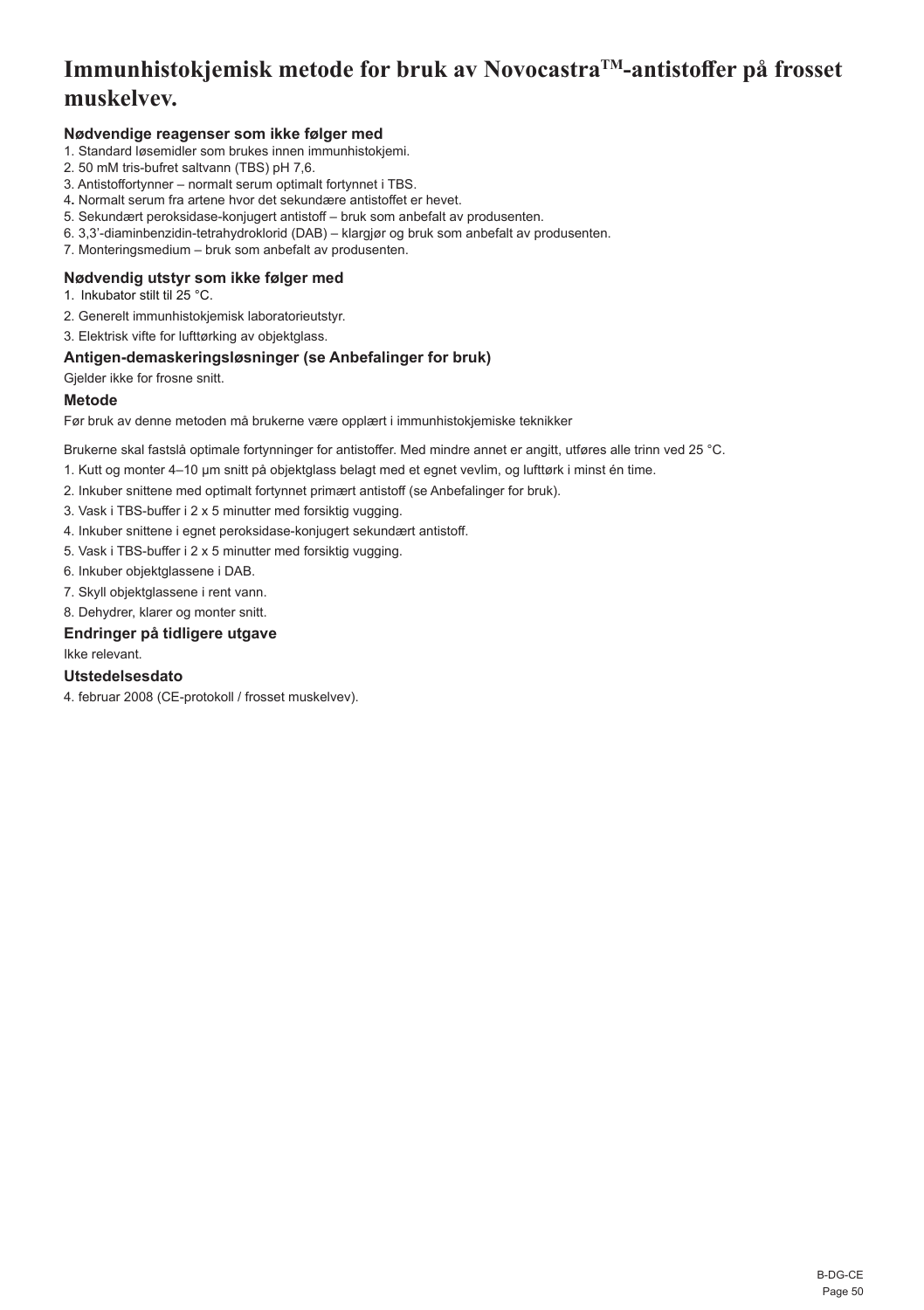# **Novocastra™ Liyofilize Monoklonal Fare Antikor Beta-Dystroglycan**

# **Ürün Kodu: NCL-b-DG**

# **Kullanım Amacı**

### *In vitro diagnostik kullanımı için.*

NCL-b-DG, Beta-Distroglikan'ın immünohistokimya yoluyla ışık mikroskopisi ile nitel belirlenmesi için amaçlanmıştır. Herhangi bir boyamanın mevcut olması veya olmaması ile ilgili klinik yorumlama, uygun kontroller kullanılarak morfolojik çalışmalarla tamamlanmalıdır ve hastanın klinik geçmişi ve diğer diagnostik testler kapsamında kalifiye bir patolojist tarafından değerlendirilmelidir.

## **Prosedür Prensibi**

İmmünohistokimyasal (IHC) boyama teknikleri, spesifik bir antikorun antijene (primer antikor), ikincil bir antikorun primer antikora ve bir enzim kompleksinin kromojenik bir substrat ile arada yıkama adımları olacak şekilde sekansiyel olarak uygulanmasıyla antijenlerin görselleştirilmesini sağlar. Kromojenin enzimatik aktivasyonu, antijen bölgede görünür bir reaksiyon prodüktü ile sonuçlanır. Numune bu durumda karşıt boyanabilir ve lamellenebilir. Sonuçlar, bir ışık mikroskopu kullanılarak yorumlanır ve özel bir antijenle birleştirilebilen veya birleştirilemeyen patofizyolojik işlemlerin ayırıcı tanısına yardımcı olur.

## **Clone**

43DAG1/8D5

## **İmmünojen**

İnsan beta-distroglikan sekansının en C ucundaki son 16 amino asidin 15'ini içeren sentetik peptid (PKNMTPYRSPPPYVP-PCOOH).

## **Spesifite**

İnsan beta-distroglikan (43 kD). Ayrıca fare, sıçan, tavşan, köpek ve tavuk, hamster ve kurbağa kas kesitlerindeki beta-distroglikan ile kuvvetli çapraz reaksiyona girer. Diğer hayvan türleri test edilmemiştir.

## **Reagent Kompozisyonu**

NCL-b-DG, prezervatif olarak sodyum azit içeren supernatant bir liyofilize doku kültürüdür. Kullanıcı, viyal etiketinde belirtildiği gibi viyal içeriğini doğru steril distile su hacmi ile yeniden oluşturmalıdır.

## **Ig Sınıfı**

IgG2a

# **Toplam Protein Konsantrasyonu Total Protein**

Lota özel toplam protein konsantrasyonu için viyal etiketine başvurun.

## **Antikor Konsantrasyonu**

ELISA tarafından belirlendiği gibi 240 mg/L'ye eşit veya bu değerden yüksek. Lota özel lg konsantrasyonu için viyal etiketine başvurun.

## **Kullanım Tavsiyeleri**

Donmuş kesitlerde immünohistokimya (bkz. Yöntem). Önerilen dilüsyon: 25 °C'de 60 dakika için 1:50–1:200. Bu, bir kılavuz olarak sağlanmıştır ve kullanıcılar kendi optimal çalışma dilüsyonlarını kendileri belirlemelidirler.

## **Saklama ve Dayanıklılık**

Açılmamış antikoru 2–8 °C'de saklayın. Bu koşullar altında viyal etiketinin üzerinde belirtilen son kullanım tarihine kadar ürün performansında önemli bir kayıp olmaz. Viyal etiketinin üzerinde belirtilen son kullanım tarihinden sonra kullanmayın. Yeniden oluşturulan antikor, 2–8 °C'de saklandığında en az iki ay boyunca sabit kalır. Uzun süreli saklama için yeniden oluşturulan antikorun alikuotlarının dondurulmuş olarak -20 °C'de saklanması önerilir (buzsuz dondurucular önerilmez). Dondurma ve eritme işlemlerinin tekrarlanmasından kaçınılmalıdır. Çalışma dilüsyonlarını, kullanım gününde hazırlayın. Kullanımdan hemen sonra 2–8 °C'ye dönün. Yukarıda belirtilenlerin dışındaki saklama koşullarının, kullanıcı tarafından kontrol edilmesi gerekir.

## **Numune Hazırlığı**

Sıvı azot içinde soğutulmuş izopentan içinde örnek doku blokları (bkz Uyarılar ve Önlemler) dondurun. numuneler ayrıca tespiti gerektiren yok ama Ekim ™ bileşik (Sakura, Ürün No. Doku-Tek 4583) gömülü olmalıdır.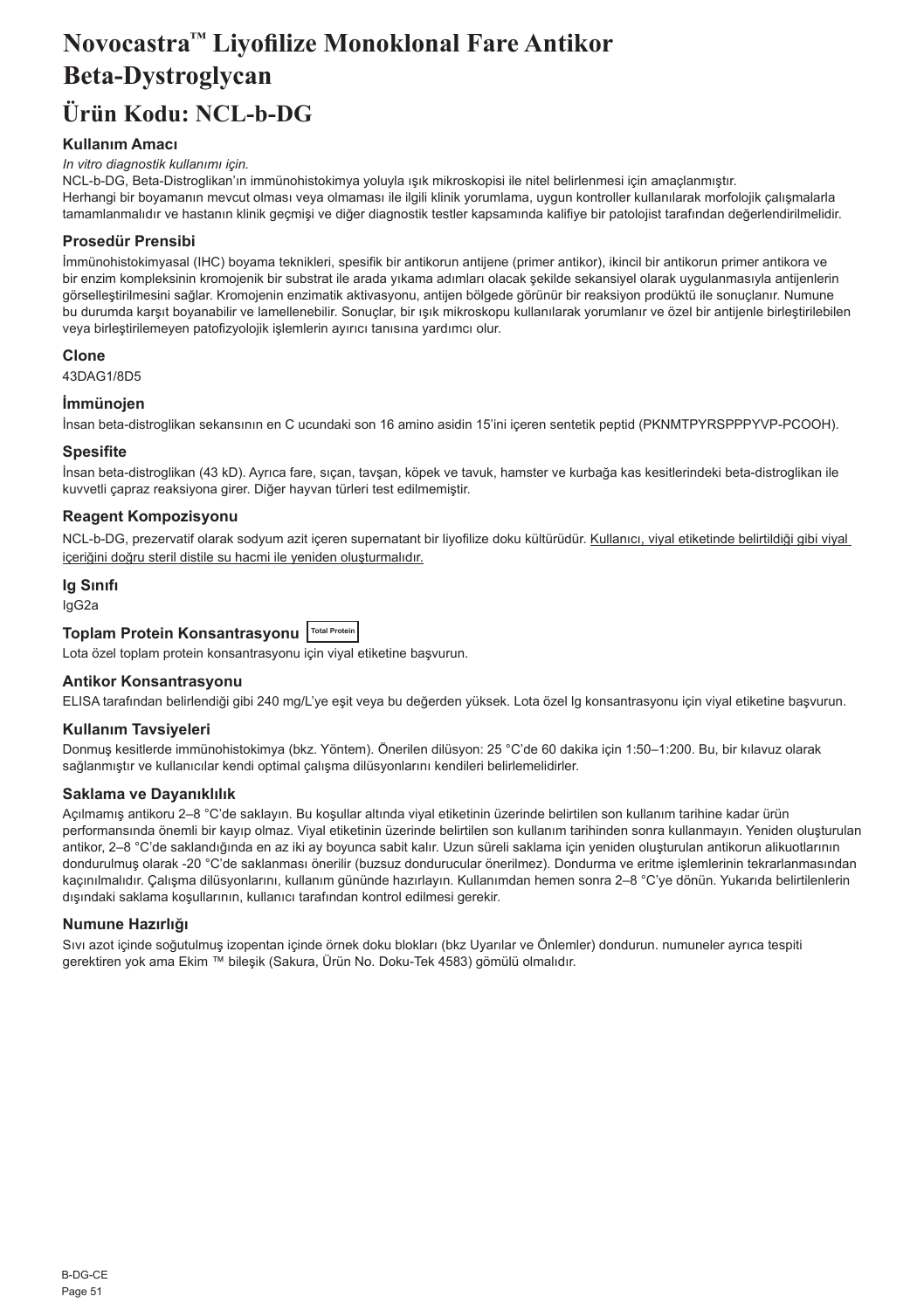## **Uyarılar ve Önlemler**

### **Novocastra Lyophilised Antibodies**

Oluşan bir karışımı içerir: Sodium Azide (<10%), Benzylpenicillin Sodium (<10%), Streptomycin Sulphate (<10%). Isaret kelimesi: Tehlike.

H302: Yutulmasi halinde sagliga zararlidir. H317: Alerjik cilt reaksiyonlarina neden olabilir. H334: Solunum halinde alerii, astim belirtileri veya solunum sikayetlerine neden olabilir. H411: Uzun vadeli olarak, sudaki organizmalar için toksik. EUH032: Asit ile temas halinde çok toksik gaz gelistirir. P261: Toz/duman/gaz/sis/buhar/aerosol solunumundan kaçininiz. P264: Kullandiktan sonra ellerinizi iyice yikayiniz. P270: Kullanim sirasinda yemek yemeyiniz, içecek içmeyiniz veya sigara içmeyiniz. P272: Kirli is kiyafetlerini isyeri disinda kullanmayiniz. P273: Çevreye kontrolsüz verilmesinden kaçininiz. P280: koruyucu eldiven/koruyucu elbise/göz koruyucu/yüz siperi kullaniniz. P284: Solunum koruma aleti kullaniniz. P301+312: YUTMA DURUMUNDA: Kendinizi iyi hissetmiyorsanız bir ZEHIR MERKEZİ / doktora başvurunuz. P302+352: CILT ILE TEMAS HALINDE: Bol miktarda su ve sabunla yikayiniz. P304+340: SOLUNUM HALINDE: Temiz havaya çikariniz ve nefes alip vermeyi kolaylastiran bir pozisyon saglayiniz. P330: Ağzı çalkalayınız. P333+313: Cilt tahrisinde veya döküntüsünde: Tıbbi tavsiye / bakım alın. P342+311: Solunum yolu belirtilerinde: ZEHIR DANISMA MERKEZINI arayiniz veya bir doktora basvurunuz. P362 + p364: Kirlenmiş giysileri çıkarın ve bu yeniden kullanılabilir önce yıkayın. P391: Yiginti kitleyi kaldiriniz. P501: Icerik/Kap tehlikeli veva özel atik toplama verlerinde saglayiniz.

Bu reagent, hücre kültürünün supernatantından hazırlanmıştır confirm. Bu bir biyolojik ürün olduğundan işlem yaparken özel dikkat gerektirir.

Bu reagent, sodyum azit içerir. Talep üzerine veya www.LeicaBiosystems.com'dan bir Material Safety Data Sheet (Malzeme Güvenlik Veri Sayfası) elde edilebilir.

Potansiyel tüm toksik komponentlerin imhası için federal, ulusal veya lokal düzenlemelere başvurun.

Fikse etme işleminden önce ve sonra numuneler ve bunlara maruz kalan tüm materyaller, enfeksiyon yayabilecek gibi ele alınmalı ve doğru önlemler alınarak atığa çıkartılmalıdır.<sup>1</sup>

Reagent'lar asla ağızla pipetlenmemeli ve cildin ve muköz membranların reagent ve numunelerle temasından kaçınılmalıdır.

Reagent veya numunelerin hassas alanlarla temas etmesi durumunda bu alanları bol su ile yıkayın. Doktora başvurun.

Reagent'ların mikrobiyal kontaminasyonunu minimize edin, aksi durumda nonspesifik boyamada bir artış ortaya çıkabilir.

Belirtilenlerin dışında inkübasyon süreleri veya sıcaklıkları, hatalı sonuçlara neden olabilir. Tüm değişiklikler, kullanıcı tarafından doğrulanmalıdır.

### **Kalite Kontrol**

Kullanıcının laboratuvarındaki doku işleme ve teknik prosedürlerdeki değişiklikler, sonuçlarda önemli farklılıklara neden olabilir ve aşağıdaki prosedürlere ek olarak dahili kontrollerin düzenli şekilde yapılmasını gerektirir.

Kontroller, mümkün olan en kısa sürede ve hasta örneği (örnekleri) ile aynı şekilde formalinle fikse edilmiş, işlenmiş ve parafin mumuna gömülmüş taze otopsi/biyopsi/cerrahi numune olmalıdır.

### **Pozitif Doku Kontrolü**

Doğru hazırlanmış dokuları ve düzgün boyama tekniklerini belirtmek için kullanılır.

Bir pozitif doku kontrolü, her boyama çalıştırmasında test koşullarının her seti için dahil edilmelidir.

Optimal kalite kontrol için ve reagent degradasyonunun minör düzeylerini tespit etmek için zayıf pozitif boyamaya sahip bir doku, güçlü pozitif boyamaya sahip bir dokudan daha uygundur.<sup>2</sup>

Önerilen pozitif kontrol dokusu iskelet kasıdır.

Pozitif doku kontrolü, pozitif boyamayı göstermezse test numuneleri ile elde edilen sonuçlar geçersiz olarak ele alınmalıdır.

### **Negatif Doku Kontrolü**

Pozitif doku kontrolünden sonra hedef antijenin etiketleme spesifitesini primer antikorla kontrol etmek için gerçekleştirilmelidir.

Önerilen negatif kontrol dokusu değerlendirilmemiştir.

Pek çok doku seksiyonunda bulunan farklı hücre tiplerinin çeşitliliği, genelde negatif kontrol bölgeleri sağlar ancak bu, kullanıcı tarafından kontrol edilmelidir. Nonspesifik boyama, mevcutsa genelde difüz bir görünüme sahiptir.

Bağ dokusu sporadik boyama, aşırı formalinle fikse edilmiş dokulardan seksiyonlarda da gözlemlenebilir. Boyama sonuçlarının yorumlanması için intakt hücreler kullanın. Nekrotik veya dejenere hücreler, genelde belirsiz şekilde boyanabilir.<sup>3</sup>

Yanlış pozitif sonuçlar, substrat reaksiyon ürünleri veya proteinlerin immünolojik olmayan protein bağlanması nedeniyle görülebilir. Bunlar, kullanılan immüno boyamanın tipine bağlı olarak psödoperoksidaz (eritrositler), endojen peroksidaz (sitokrom C) veya endojen biotin (örn. karaciğer, meme, beyin, böbrek) gibi endojen enzimler nedeniyle de ortaya çıkabilir.

Endojen enzim aktivitesini veya enzimlerin nonspesifik bağlanmasını, spesifik immünreaktiviteden ayırt etmek için ilave hasta dokuları, sadece sırasıyla substrat kromojen veya enzim kompleksleriyle (avidin biotin, streptavidin, etiketli polimer) ve substrat kromojen ile boyanabilir. Spesifik boyamanın, negatif doku kontrolünde ortaya çıkması durumunda hasta numuneleri ile elde edilen sonuçlar geçersiz olarak ele alınmalıdır.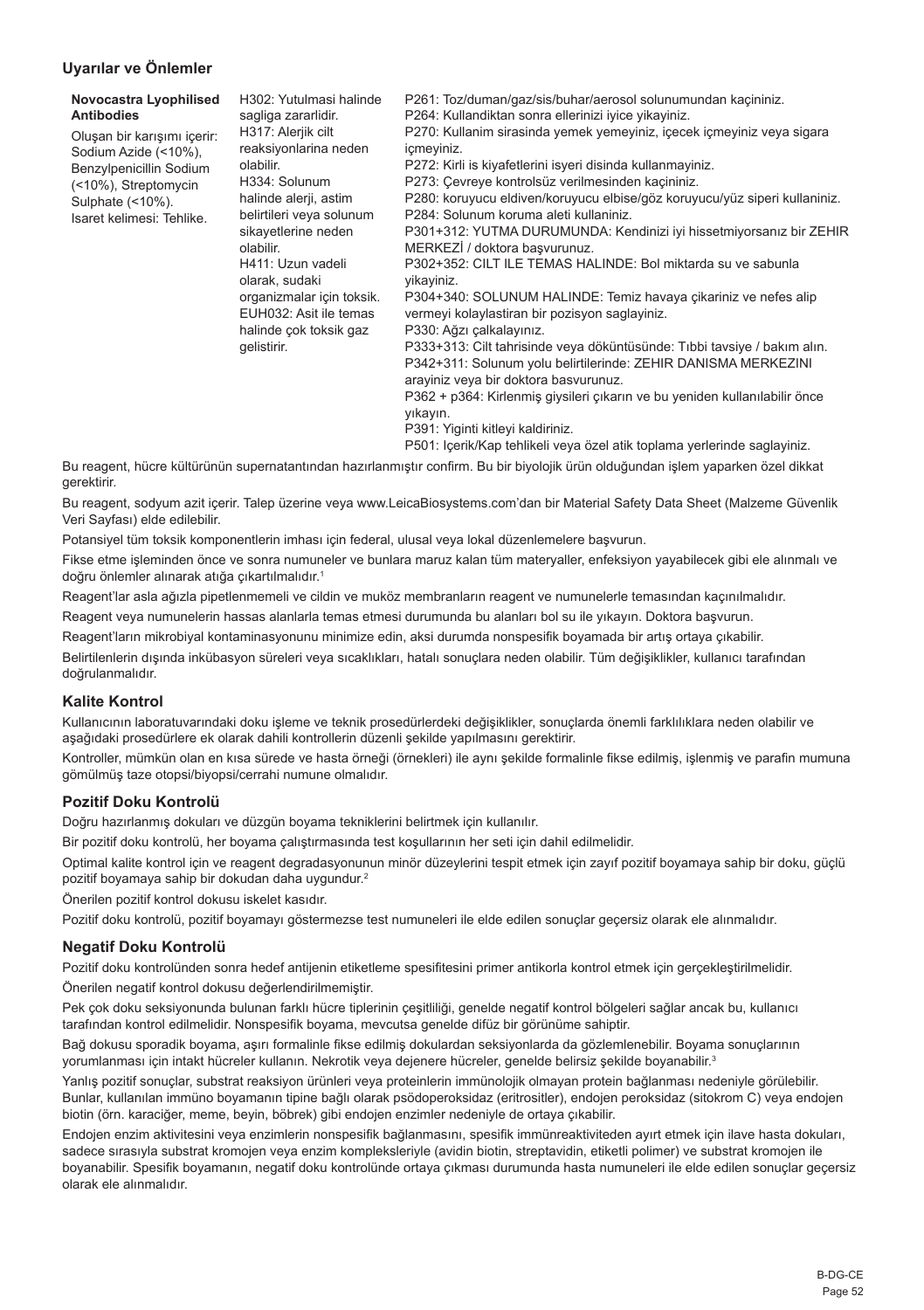## **Negatif Reagent Kontrolü**

Antijen bölgede nonspesifik boyamanın değerlendirilmesi ve spesifik boyamanın daha iyi yorumlanmasını sağlamak amacıyla her hasta numunesinin bir seksiyonu ile primer antikorun yerine bir nonspesifik negatif reagent kontrolü kullanın.

### **Hasta Dokusu**

NCL-b-DG ile boyanan son hasta numunelerini inceleyin. Pozitif boyama intensitesi, negatif reagent kontrolünün herhangi bir nonspesifik arka plan boyamasının kapsamında değerlendirilmelidir. Herhangi bir immünohistokimyasal test ile negatif bir sonuç, antijenin tespit edilmediği anlamına gelir; antijenin test edilen hücrelerde/dokuda mevcut olmadığı anlamına gelmez. Gerekiyorsa yanlış negatif reaksiyonları belirlemek için bir antikor paneli kullanın.

## **Öngörülen Sonuçlar**

#### Normal Dokular

Klon 43DAG1/8D5, iskelet kas liflerinin sarkolemmasındaki beta-distroglikan proteinini tespit eder.

#### Anormal Dokular

Klon 43DAG1/8D5, 43 kD distrofin-ilişkili glikoprotein, beta-distroglikan eksikliğini belirlemek amacıyla 930'dan fazla hastanın immünohistokimyasal ve immünoblotlama çalışmalarında kullanılmıştır.

### **NCL-b-DG, insan Beta-Distroglikanın immünohistokimya yoluyla belirlenmesi için önerilir.**

### **Genel Sınırlamalar**

İmmünohistokimya uygun reagent'ların seçilmesinde; dokunun seçilmesi, fikse edilmesi ve işlenmesinde; IHC lamının hazırlanmasında ve boyama sonuçlarının yorumlanmasında uzmanlık eğitimi gerektiren çok adımlı bir diagnostik işlemidir. Doku boyama, boyamadan önce dokunun ele alınması ve işlenmesine bağlıdır. Diğer dokularla veya akışkanlarla hatalı fikse etme, dondurma, eritme, yıkama, kurutma, ısıtma, seksiyonlama veya kontaminasyon artefakt, antikor trapping veya yanlış negatif sonuçlar oluşturabilir. Doku içerisinde fikse etme ve gömme yöntemleri veya inherent aksaklıklar nedeniyle tutarsız sonuçlar ortaya çıkabilir. 4 Aşırı veya inkomplet karşıt boya, sonuçların doğru yorumlanmasına engel olabilir.

Herhangi bir boyamanın mevcut olması veya olmaması ile ilgili klinik yorumlama, uygun kontroller kullanılarak morfolojik çalışmalarla tamamlanmalıdır ve hastanın klinik geçmişi ve diğer diagnostik testler kapsamında kalifiye bir patolojist tarafından değerlendirilmelidir. Leica Biosystems Newcastle Ltd antikorları, belirtildiği gibi spesifik fikse etme işlemleri gerektiren dondurulmuş veya parafine gömülmüş seksiyonlarda kullanılmak içindir. Özellikle neoplazmalarda beklenmedik antijen ekspresyonu ortaya çıkabilir. Boyanan doku seksiyonunun klinik yorumu, morfolojik analiz ve uygun kontrollerin değerlendirmesini içermelidir.

### **Kaynakça - Genel**

- 1. National Committee for Clinical Laboratory Standards (NCCLS). Protection of laboratory workers from infectious diseases transmitted by blood and tissue; proposed guideline. Villanova, P.A. 1991; 7(9). Order code M29-P.
- 2. Battifora H. Diagnostic uses of antibodies to keratins: a review and immunohistochemical comparison of seven monoclonal and three polyclonal antibodies. Progress in Surgical Pathology. 6:1–15. eds. Fenoglio-Preiser C, Wolff CM, Rilke F. Field & Wood, Inc., Philadelphia.
- 3. Nadji M, Morales AR. Immunoperoxidase, part I: the techniques and pitfalls. Laboratory Medicine. 1983; 14:767.
- 4. Omata M, Liew CT, Ashcavai M, Peters RL. Nonimmunologic binding of horseradish peroxidase to hepatitis B surface antigen: a possible source of error in immunohistochemistry. American Journal of Clinical Pathology. 1980; 73:626.
- 5. Anderson LVB. Multiplex Western blot analysis of the muscular dystrophy proteins. Chapter 22, p369–386, in Muscular Dystrophy: Methods and Protocols (number 43 in the Methods in Molecular Medicine series), edited by Bushby KMD & Anderson LVB. 2001. Humana Press: Totowa, New Jersey.
- 6. Pogue R, Anderson LVB, Pyle A, et al. Strategy for mutation analysis in the autosomal recessive limb-girdle muscular dystrophies. Neuromuscular Disorders. 2001; 11(1):80–87.
- 7. Pollitt C, Anderson LVB, Pogue R, et al. The phenotype of calpainopathy: diagnosis based on a multidisciplinary approach. Neuromuscular Disorders. 2001; 11(3):287–296.
- 8. Anderson LVB, Harrison RM, Pogue R, et al. Secondary reduction in calpain 3 expression in patients with limb girdle muscular dystrophy type 2B and Miyoshi myopathy (primary dysferlinopathies). Neuromuscular Disorders. 2000; 10(8):553–559.
- 9. Bornemann A and Anderson LVB. Diagnostic protein expression in human muscle biopsies. Brain Pathology. 2000; 10:193–214.
- 10.Anderson LVB. Immunomarkers for molecular mass. Neuromuscular Disorders. 1999; 9(6-7):421–422.
- 11.Anderson LVB and Davison K. Multiplex Western blotting system for the analysis of muscular dystrophy proteins. American Journal of Pathology. 1999; 154(4):1017–1022.
- 12.Bushby K, Anderson LVB, Pollitt C, et al. Abnormal merosin in adults. A new form of late onset muscular dystrophy not linked to chromosome 6q2. Brain. 1998; 121:581–588.
- 13.Drenckhahn D, Holbach M, Ness W et al. Dystrophin and the dystrophin-associated glycoprotein, beta-dystroglycan, co-localize in photoreceptor synaptic complexes of the human retina. Neuroscience 1996; 73(2):605–612.
- 14.Sewry CA, Taylor J, Anderson LVB, et al. Abnormalities in alpha-, beta- and gamma-sarcoglycan in patients with limb-girdle muscular dystrophy. Neuromuscular Disorders. 1996; 6(6):467–474.
- 15.Vainzof M, Passos-Bueno MR, Canovas M, et al. The sarcoglycan complex in the six autosomal recessive limb-girdle muscular dystrophies. Human Molecular Genetics. 1996; 5(12):1963–1969.

### **Önceki Baskıya göre Değişiklikler**

Uygulanamaz.

**Yayım Tarihi** 30 Kasım 2018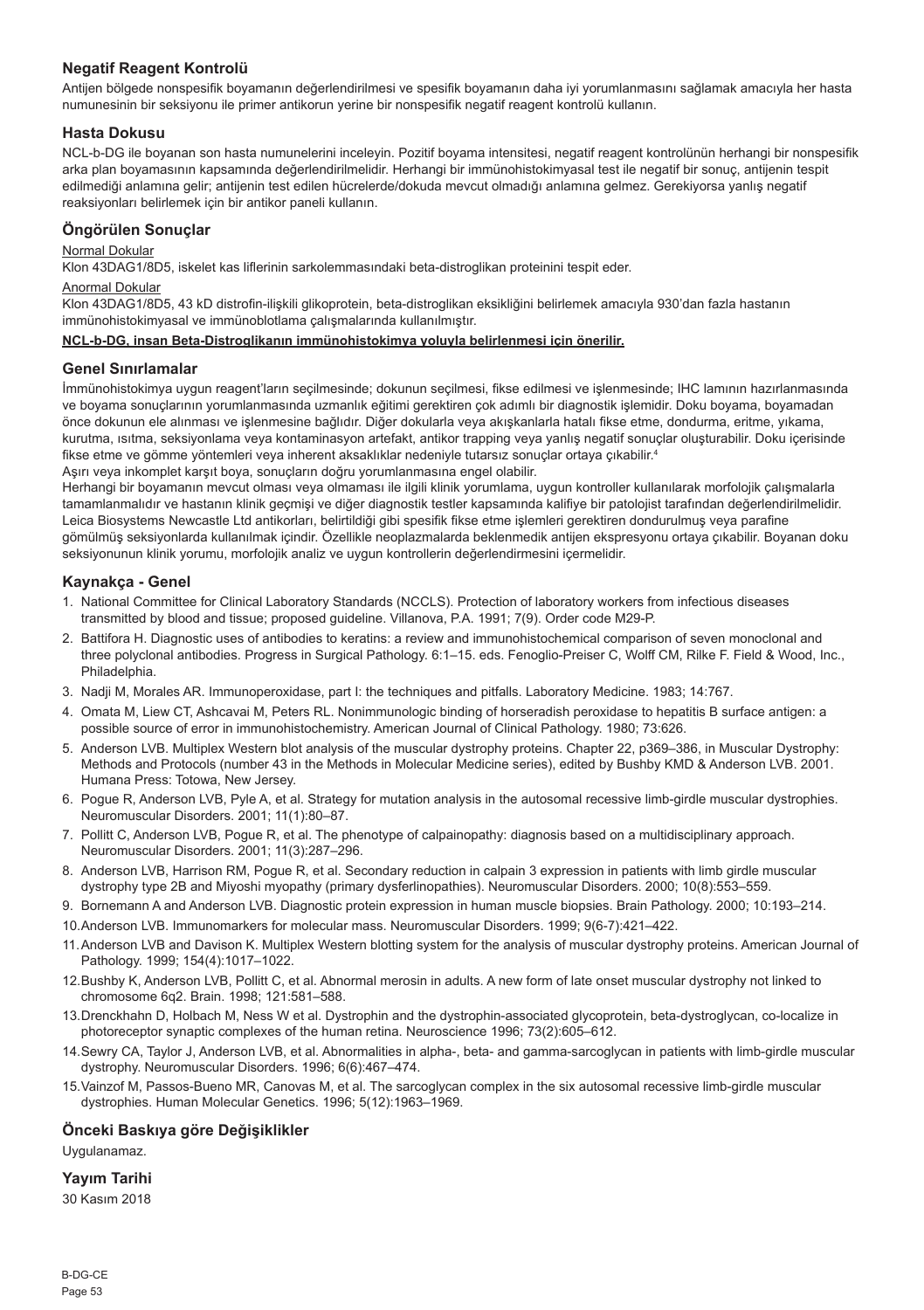# **Donmuş kas dokusunda NovocastraTM antikorları kullanmak için immünohistokimya yöntemi.**

# **Gereken ama sağlanmayan reaktifler**

- 1. İmmünohistokimyada kullanılan standart çözücüler.
- 2. 50 mM Tris tamponlu salin (TBS) pH 7,6.
- 3. Antikor seyreltici TBS'de optimal olarak seyreltilmiş normal serum.
- 4. Sekonder antikorun yetiştirilmiş olduğu türlerden normal serum.
- 5. Sekonder peroksidaz konjuge antikor üreticinin önerdiği şekilde kullanın.
- 6. 3,3' Diaminobenzidin tetrahidroklorid (DAB) üreticinin önerdiği şekilde hazırlayın ve kullanın.
- 7. Monte etme solüsyonu üreticinin önerdiği şekilde kullanın.

# **Gereken ama sağlanmayan ekipman**

- 1. 25 °C'ye ayarlı inkübatör.
- 2. Genel immünohistokimya laboratuvar ekipmanı.
- 3. Slaytları havayla kurutmak için elektrikli fan.

# **Antijen geri kazanma solüsyonları (bkz. Kullanım Önerileri)**

Donmuş kesitler için geçerli değildir.

## **Yöntem**

Bu yönteme başlamadan önce kullanıcılar immünohistokimya teknikleri konusunda eğitimli olmalıdır.

Antikorlar için optimal dilüsyonları kullanıcıların kendileri belirlemelidir. Aksi belirtilmedikçe tüm adımlar 25 °C'de yapılır.

- 1. 4–10 µm kesitler halinde kesin ve uygun doku yapışkanıyla kaplı lamlara monte edin ve en az bir saat boyunca havayla kurutun.
- 2. Kesitleri, optimum şekilde seyreltilmiş primer antikorla inkübe edin (bkz. Kullanım Önerileri).
- 3. TBS tamponda hafif sallamayla 2 x 5 dakika yıkayın.
- 4. Kesitleri, uygun peroksidaz konjuge sekonder antikorda inkübe edin.
- 5. TBS tamponda hafif sallamayla 2 x 5 dakika yıkayın.
- 6. Slaytları DAB'da inkübe edin.
- 7. Slaytları temiz suda durulayın.
- 8. Kesitleri dehidrate edin, saydamlaştırın ve monte edin.

## **Önceki Sayıdan Değişiklikler**

Gecerli değildir.

## **Yayın Tarihi**

4 Şubat 2008 (CE protokolü/Donmuş Kas).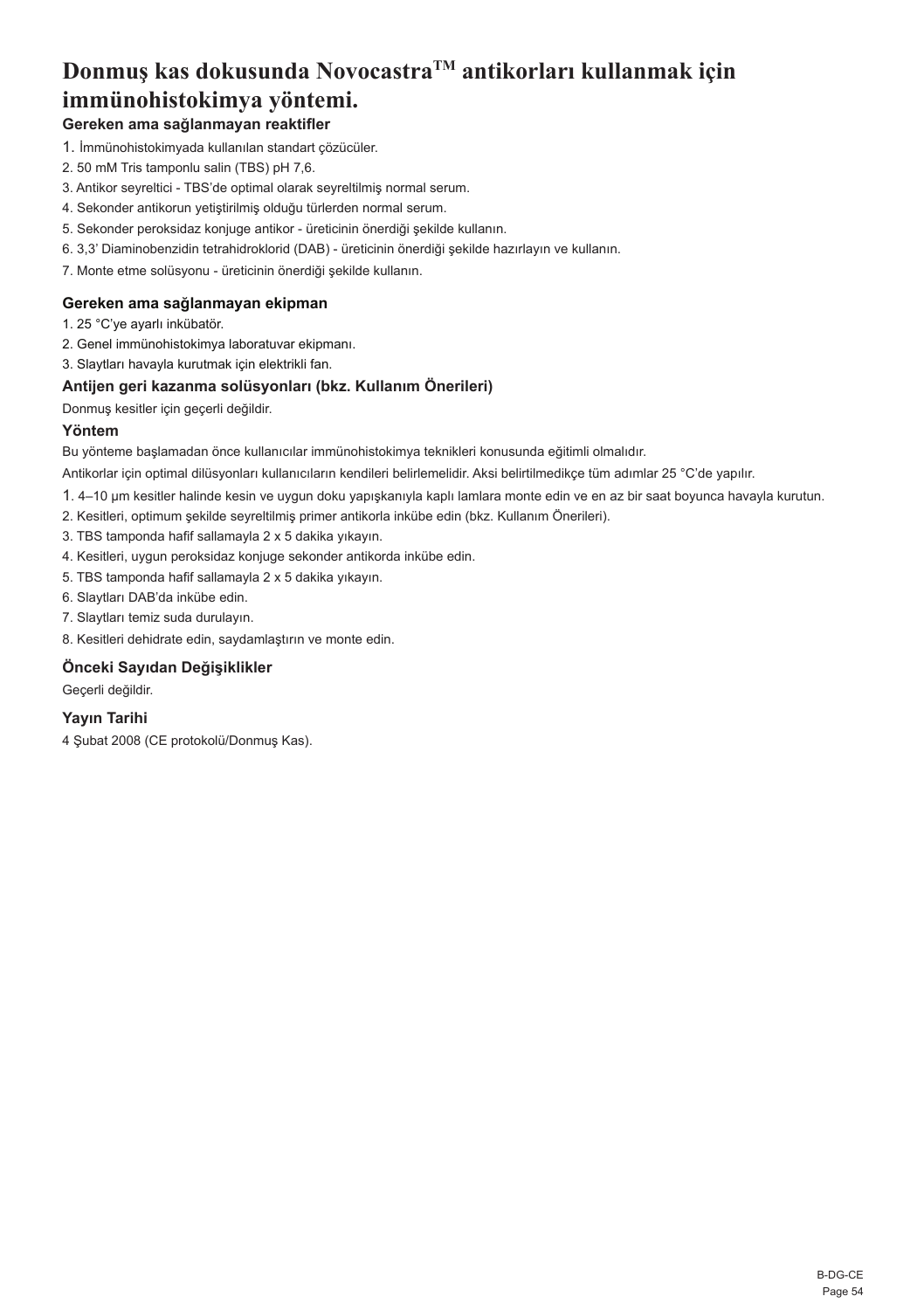# Лиофилизирано мише моноклонално антитяло Novocastra<sup>™</sup> **Beta-Dystroglycan Код на продукта: NCL-b-DG**

## **Предназначение**

### *За употреба при in vitro диагностика.*

Продуктът NCL-b-DG е предназначен за качествено идентифициране посредством оптична микроскопия на бета-дистрогликан чрез имунохистохимия. Клиничната интерпретация на всяко оцветяване или неговата липса следва да бъде допълнена от морфологични проучвания с помощта на подходящи контроли и трябва да се оценява в контекста на клиничната история на пациента и други диагностични изследвания от квалифициран патолог.

### **Принцип на процедурата**

Техниките на имунохистохимично (IHC) оцветяване позволяват визуализация на антигени чрез последователно приложение на специфично антитяло на антигена (първично антитяло), вторично антитяло на първичното антитяло и ензимен комплекс с хромогенен субстрат, с междинни стъпки на промиване. Ензимното активиране на хромогена води до видим реакционен продукт на мястото на антигена. След това може да се направи контраоцветяване на спесимена и да се постави покривно стъкло. Резултатите се интерпретират с използване на оптичен микроскоп и са в помощ при диференциалната диагностика на патофизиологични процеси, които може да са или да не са свързани с определен антиген.

### **Клонинг**

43DAG1/8D5

### **Имуноген**

Синтетичен пептид, съдържащ 15 от последните 16 аминокиселини в крайния C-термин на човешката бета-дистрогликан последователност (PKNMTPYRSPPPYVP-PCOOH).

### **Специфичност**

Човешки бета-дистрогликан (43 kD). Дава и силна кръстосана реакция с алфа-дистрогликан в срези на мускул от мишка, плъх, заек, куче и пиле, хамстер и жаба. Не са тествани други животински видове.

### **Състав на реагента**

NCL-b-DG е лиофилизиран супернатант от тъканна култура, съдържащ натриев азид като консервант. Потребителят трябва да разтвори съдържанието на флакона с точното количество стерилна дестилирана вода, както е указано на етикета на флакона.

### **Имуноглобулинов клас**

IgG2a

## **Концентрация на общ протеин Total Protein**

Вижте етикета на флакона относно специфичната за партидата концентрация на общ протеин.

### **Концентрация на антитела**

По-голяма или равна на 240 mg/L. Вижте етикета на флакона относно специфичната за партидата концентрация на имуноглобулин.

## **Препоръки за употреба**

Имунохистохимия (вж. **Методология**) върху замразени срези. Предложение за разреждане: 1:50 – 1:200 за 60 минути при температура 25°С. Това е дадено като указание, като потребителите трябва сами да определят техни собствени оптимални работни разреждания.

### **Съхранение и стабилност**

Съхранявайте при температура 2 – 8ºС. При тези условия няма съществена загуба в характеристиките на продукта до изтичане на срока на годност, посочен на етикета на флакона. Да не се използва след срока на годност, отбелязан върху етикета на флакона. Разтвореното антитяло е стабилно за най-малко два месеца, когато се съхранява при 2 – 8℃. За дългосрочно съхранение е препоръчително аликвотите на разтвореното антитяло да се съхраняват замразени при -20°С (не се препоръчват фризери със система срещу обледяване). Трябва да се избягва повтарящо се замразяване и размразяване. Подготвяйте работните разтвори в деня на употребата им. Да се върне на температура 2 – 8 °C веднага след употреба. Други условия на съхранение, освен посочените по-горе, трябва да бъдат проверени от потребителя.

### **Подготовка на спесимени**

Замразете блокове от тъкан на спесимена в изопентан, охладен в течен азот (вж. Предупреждения и Предпазни мерки). Спесимените не изискват допълнителна фиксация, но трябва да се вградят в съединението OCT™ (Sakura, Product No. Tissue-Tek 4583).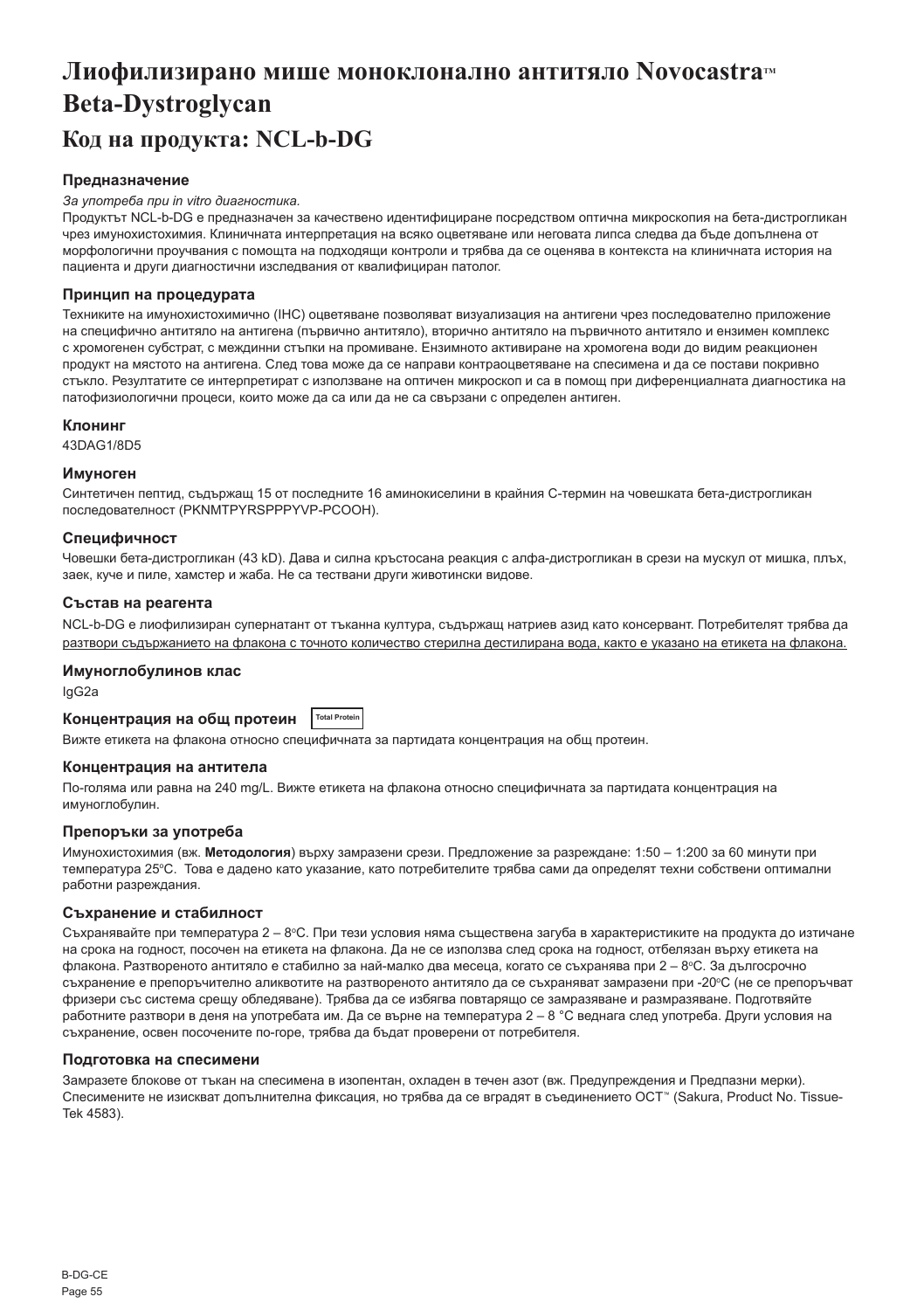#### **Предупреждения и предпазни мерки**

#### **Лиофилизирани антитела Novocastra**

Съдържа смес от: Натриев азид (<10%), натриев бензилпеницилин (<10%), стрептомицин сулфат (<10%). Сигнални думи: Опасност.

H302: Вреден при поглъщане.H317: Може да причини алергична кожна реакция.H334: Може да причини алергични или астматични симптоми или затруднения в дишането при вдишване. H411: Токсичен за водните организми, с дълготраен ефект.

EUH032: При контакт с киселини се отделя силно токсичен газ.

P261: Избягвайте вдишване на прах/пушек/газ/дим/изпарения/ аерозоли.

P264: Измийте ръцете си старателно след употреба.

P270: Да не се яде, пие или пуши при употреба на продукта. P272: Да не се изнася замърсено работно облекло извън работното помещение.

P273: Да се избягва изпускане в околната среда.

P280: Използвайте предпазни ръкавици/предпазно облекло/ предпазни очила/предпазна маска за лице.

P284: В случай на лоша вентилация носете респираторни предпазни средства.

P301+312: ПРИ ПОГЛЪЩАНЕ: Ако се чувствате зле, обадете се на ЦЕНТЪР ПО ТОКСИКОЛОГИЯ /лекар/.

P302+352: ПРИ КОНТАКТ С КОЖАТА: Измийте обилно със сапун и вода.

P304+340: ПРИ ВДИШВАНЕ: Изведете лицето на чист въздух и го поставете в позиция, улесняваща дишането.

P330: Изплакнете устата.

P333+313: При поява на кожно дразнене или обрив на кожата: Потърсете медицински съвет/помощ.

P342+311: При симптоми на затруднено дишане: Обадете се на ЦЕНТЪР ПО ТОКСИКОЛОГИЯ/лекар.

P362+364: Свалете замърсеното облекло и го изперете преди повторна употреба.

P391: Съберете разлятото.

P501: Съдържанието/контейнерът да се изхвърли в пункт за събиране на опасни или специални отпадъци.

Този реагент е приготвен от супернатант от клетъчна култура. Тъй като е биологичен продукт, необходимо е повишено внимание при работа с него.

Този реагент съдържа натриев азид. Информационният лист за безопасност на материалите е наличен при запитване или от www.LeicaBiosystems.com.

Консултирайте се с федералните, държавните или местните регламенти относно изхвърлянето на потенциално токсични компоненти.

Всички спесимени преди и след фиксация, както и всички материали, изложени на тях, трябва да се третират като възможни преносители на инфекция и да се изхвърлят, като се вземат правилни предпазни мерки.<sup>1</sup> Никога не пипетирайте реагенти с уста и избягвайте контакт на кожата и лигавиците с реагенти и спесимени. При контакт на реагенти или спесимени с чувствителни зони измийте зоните с обилно количество вода. Потърсете медицинска помощ.

Свеждайте до минимум микробната контаминация на реагентите, в противен случай може да се появи увеличаване на неспецифичното оцветяване.

Инкубационни времена или температури, различни от посочените, могат да доведат до грешни резултати. Всички подобни промени трябва да бъдат валидирани от потребителя.

Течният азот поради изключително ниската си температура причинява изгаряния и при боравене с него трябва да се носи предпазно облекло, включително ръкавици и маска. Използвайте в добре проветрени помещения.

Изопентанът е лесно възпламеним и вреден при поглъщане и вдишване. Той също така дразни кожата и очите и е наркотичен при висока концентрация.

### **Качествен контрол**

Различията в обработката на тъканите и техническите процедури в лабораторията на потребителя могат да доведат до значително вариране на резултатите, налагащо редовно извършване на вътрешен контрол в допълнение към следните процедури.

Контролите трябва да са свежи спесимени, взети по време на аутопсия/биопсия/операция, замразени възможно най-бързо по същия начин, като пробата(ите) на пациента(ите).

#### **Позитивна тъканна контрола**

Използва се, за да се покажат правилно приготвени тъкани и правилни техники на оцветяване.

Една позитивна тъканна контрола трябва да бъде включена за всеки сет с тестови условия при всяка серия проби за оцветяване.

Тъкан със слабо позитивно оцветяване е по-подходяща от тъкан със силно позитивно оцветяване за оптимален качествен контрол и за откриване на по-малки нива на деградация на реагента.<sup>2</sup>

Препоръчителната тъкан за позитивна контрола е скелетен мускул.

Ако позитивната тъканна контрола не показва позитивно оцветяване, резултатите от спесимените, включени в теста, трябва да се считат за невалидни.

### **Негативна тъканна контрола**

Трябва да се изследва след позитивната тъканна контрола, за да се провери специфичността на белязването на таргетния антиген от първичното антитяло.

Препоръчителната тъкан за негативна контрола не е оценена.

Алтернативно, разнообразието от различни видове клетки, присъстващи в повечето тъканни срези, често предлага места за негативна контрола, но това трябва да се провери от потребителя.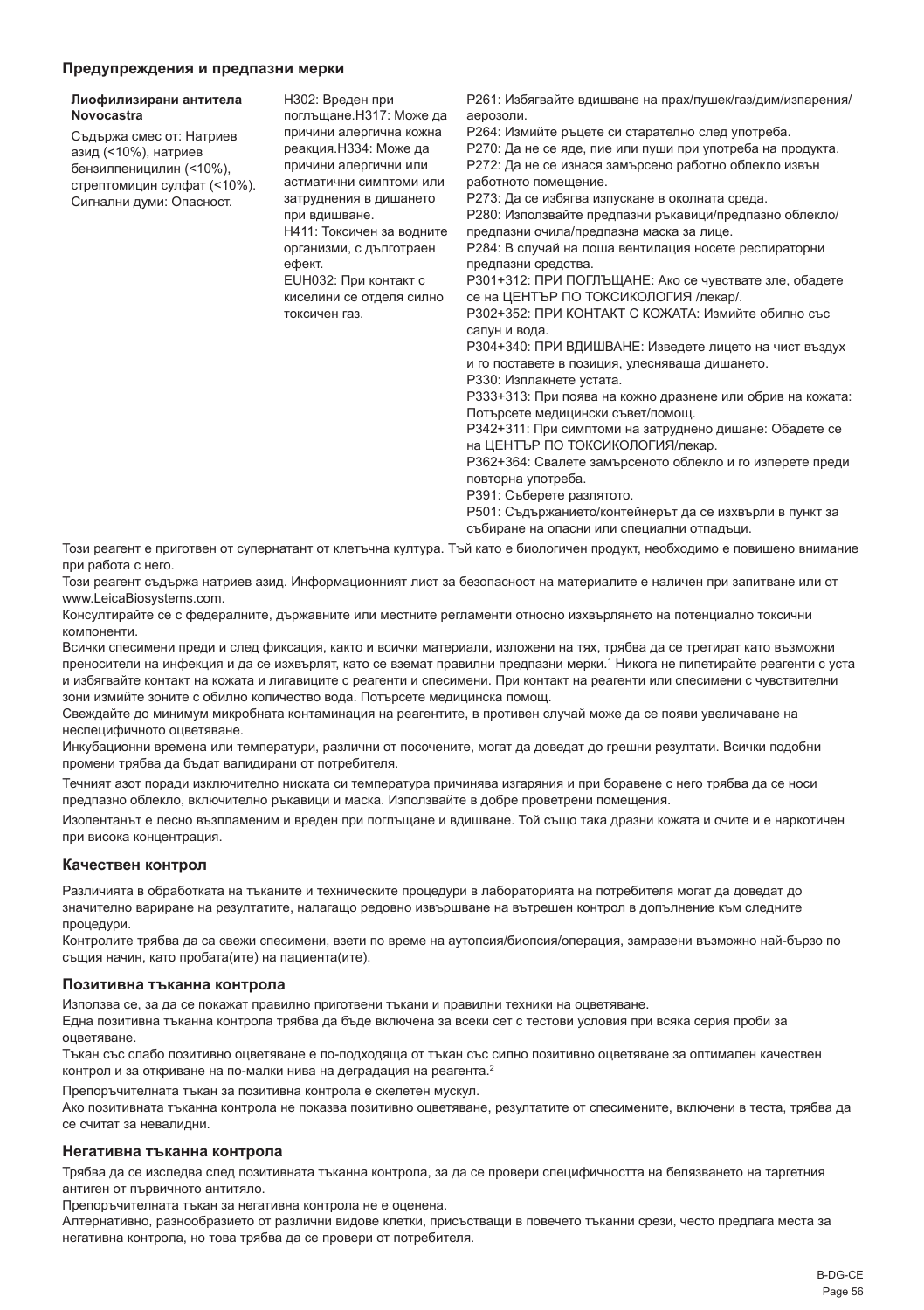Неспецифичното оцветяване, ако присъства, обикновено е дифузно на вид. Спорадично оцветяване на съединителна тъкан може да се наблюдава и в части от прекомерно фиксирани във формалин тъкани. Използвайте интактни клетки за интерпретация на резултатите от оцветяването. Некротичните или дегенериралите клетки често се оцветяват неспецифично.<sup>3</sup> Може да се видят неверни позитивни резултати поради неимунологично свързване на протеини или реакционни продукти на субстрата. Те може да са причинени и от ендогенни ензими, като например псевдопероксидаза (еритроцити), ендогенна пероксидаза (цитохром C) или ендогенен биотин (напр. черен дроб, гърда, мозък, бъбрек) в зависимост от типа на използваното имунно оцветяване. За диференциране на ендогенна ензимна активност или неспецифично ензимно свързване от специфична имунна реактивност ексклузивно може да се оцветят допълнителни тъкани от пациента, съответно със субстрат-хромоген или с ензимни комплекси (авидин-биотин, стрептавидин, маркиран полимер) и субстрат-хромоген. Ако се появи специфично оцветяване в негативната тъканна контрола, резултатите от спесимените на пациентите трябва да се считат за невалидни.

#### **Негативна контрола на реагента**

Използвайте неспецифична негативна контрола на реагента, вместо първичното антитяло, със срез от всеки спесимен на пациента, за да се направи оценка на неспецифичното оцветяване и да се даде по-добра интерпретация на специфичното оцветяване на мястото на антигена.

### **Тъкан от пациента**

Спесимените на пациенти, оцветени с NCL-b-DG, трябва да се изследват последни. Наситеността на позитивното оцветяване трябва да бъде оценена в контекста на всяко неспецифично фоново оцветяване на негативната контрола на реагента. Както при всеки имунохистохимичен тест, един отрицателен резултат означава, че антигенът не е открит, а не че антигенът отсъства в анализираните клетки/тъкан. Ако се налага, използвайте панел от антитела за идентифициране на фалшиво отрицателни реакции.

#### **Очаквани резултати**

#### Нормални тъкани

Клонинг 43DAG1/8D5 открива протеина бета-дистрогликан в сарколемата на фибрите на скелетния мускул.

#### Абнормни тъкани

Клонинг 43DAG1/8D5 е използван в имунохистохимични и имуноблотингови изследвания на повече от 930 пациенти, за да се идентифицира дефицит на свързания с 43 kD дистрофин гликопротеин бета-дистрогликан.

### **Продуктът NCL-b-DG се препоръчва за идентифициране на човешки бета-дистрогликан чрез имунохистохимия.**

#### **Общи ограничения**

Имунохистохимията е многостъпков диагностичен процес, който се състои от специализирано обучение за избор на подходящи реагенти, избор на тъкани, фиксация и обработка, подготовка на IHC предметно стъкло и интерпретация на резултатите от оцветяването.

Тъканното оцветяване зависи от боравенето с тъканта и нейната обработка преди оцветяването. Неправилната фиксация, замразяване, размразяване, промиване, изсушаване, затопляне, срязване или контаминацията с други тъкани или течности може да причини поява на артефакти, блокиране на антителата или фалшиво негативни резултати. Несъответстващите резултати може да се дължат на вариации в методите на фиксация и вграждане или на присъща нерегулярност в тъканта.<sup>4</sup> Прекомерното или непълно контраоцветяване може да попречи на правилната интерпретация на резултатите.

Клиничната интерпретация на всяко оцветяване или неговата липса следва да бъде допълнена от морфологични проучвания с помощта на подходящи контроли и трябва да се оценява в контекста на клиничната история на пациента и други диагностични изследвания от квалифициран патолог.

Антителата от Leica Biosystems Newcastle Ltd са предназначени за употреба, както е указано, върху замразени или вградени в парафин срези със специфични изисквания за фиксация. Възможно е да настъпи неочаквана антигенна експресия, особено при неоплазми. Клиничната интерпретация на всеки оцветен тъканен срез трябва да включва морфологичен анализ и оценката на подходящи контроли.

### **Библиография – основна**

- 1. National Committee for Clinical Laboratory Standards (NCCLS). Protection of laboratory workers from infectious diseases transmitted by blood and tissue; proposed guideline. Villanova, P.A. 1991; 7(9). Order code M29-P.
- 2. Battifora H. Diagnostic uses of antibodies to keratins: a review and immunohistochemical comparison of seven monoclonal and three polyclonal antibodies. Progress in Surgical Pathology. 6:1–15. eds. Fenoglio-Preiser C, Wolff CM, Rilke F. Field & Wood, Inc., Philadelphia
- 3. Nadji M, Morales AR. Immunoperoxidase, part I: the techniques and pitfalls. Laboratory Medicine. 1983; 14:767.
- 4. Omata M, Liew CT, Ashcavai M, Peters RL. Nonimmunologic binding of horseradish peroxidase to hepatitis B surface antigen: a possible source of error in immunohistochemistry. American Journal of Clinical Pathology. 1980; 73:626.
- 5. Anderson LVB. Multiplex Western blot analysis of the muscular dystrophy proteins. Chapter 22, p369–386, in Muscular Dystrophy: Methods and Protocols (number 43 in the Methods in Molecular Medicine series), edited by Bushby KMD & Anderson LVB. 2001. Humana Press: Totowa, New Jersey.
- 6. Pogue R, Anderson LVB, Pyle A, et al. Strategy for mutation analysis in the autosomal recessive limb-girdle muscular dystrophies. Neuromuscular Disorders. 2001; 11(1):80–87.
- 7. Pollitt C, Anderson LVB, Pogue R, et al. The phenotype of calpainopathy: diagnosis based on a multidisciplinary approach. Neuromuscular Disorders. 2001; 11(3):287–296.
- 8. Anderson LVB, Harrison RM, Pogue R, et al. Secondary reduction in calpain 3 expression in patients with limb girdle muscular dystrophy type 2B and Miyoshi myopathy (primary dysferlinopathies). Neuromuscular Disorders. 2000; 10(8):553–559.
- 9. Bornemann A and Anderson LVB. Diagnostic protein expression in human muscle biopsies. Brain Pathology. 2000; 10:193–214.
- 10.Anderson LVB. Immunomarkers for molecular mass. Neuromuscular Disorders. 1999; 9(6-7):421–422.
- 11.Anderson LVB and Davison K. Multiplex Western blotting system for the analysis of muscular dystrophy proteins. American Journal of Pathology. 1999; 154(4):1017–1022.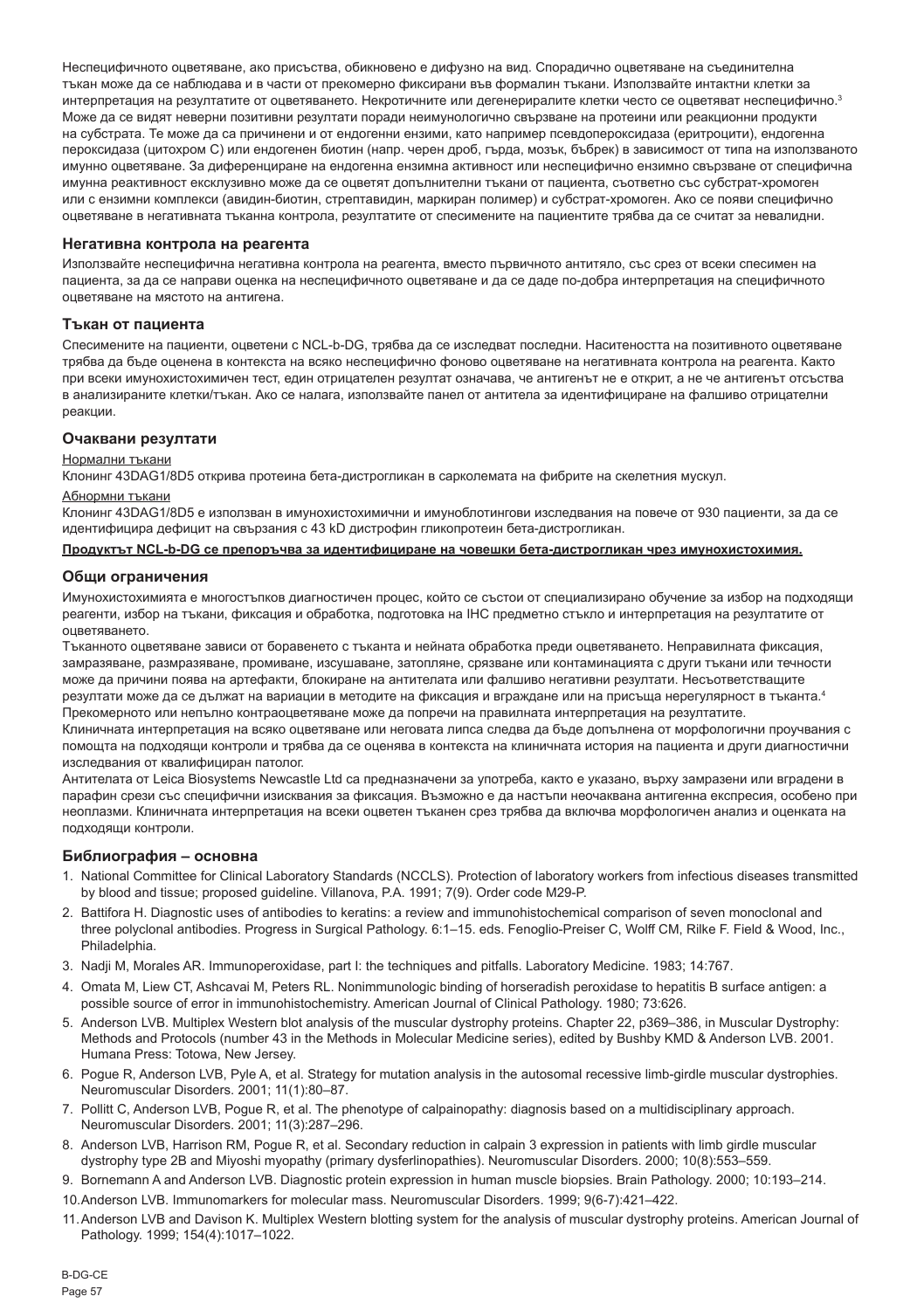- 12.Bushby K, Anderson LVB, Pollitt C, et al. Abnormal merosin in adults. A new form of late onset muscular dystrophy not linked to chromosome 6q2. Brain. 1998; 121:581–588.
- 13.Drenckhahn D, Holbach M, Ness W et al. Dystrophin and the dystrophin-associated glycoprotein, beta-dystroglycan, co-localize in photoreceptor synaptic complexes of the human retina. Neuroscience 1996; 73(2):605–612.
- 14.Sewry CA, Taylor J, Anderson LVB, et al. Abnormalities in alpha-, beta- and gamma-sarcoglycan in patients with limb-girdle muscular dystrophy. Neuromuscular Disorders. 1996; 6(6):467–474.
- 15.Vainzof M, Passos-Bueno MR, Canovas M, et al. The sarcoglycan complex in the six autosomal recessive limb-girdle muscular dystrophies. Human Molecular Genetics. 1996; 5(12):1963–1969.

### **Изменения на предишно издание**

Не е приложимо

### **Дата на издаване**

30 Ноември 2018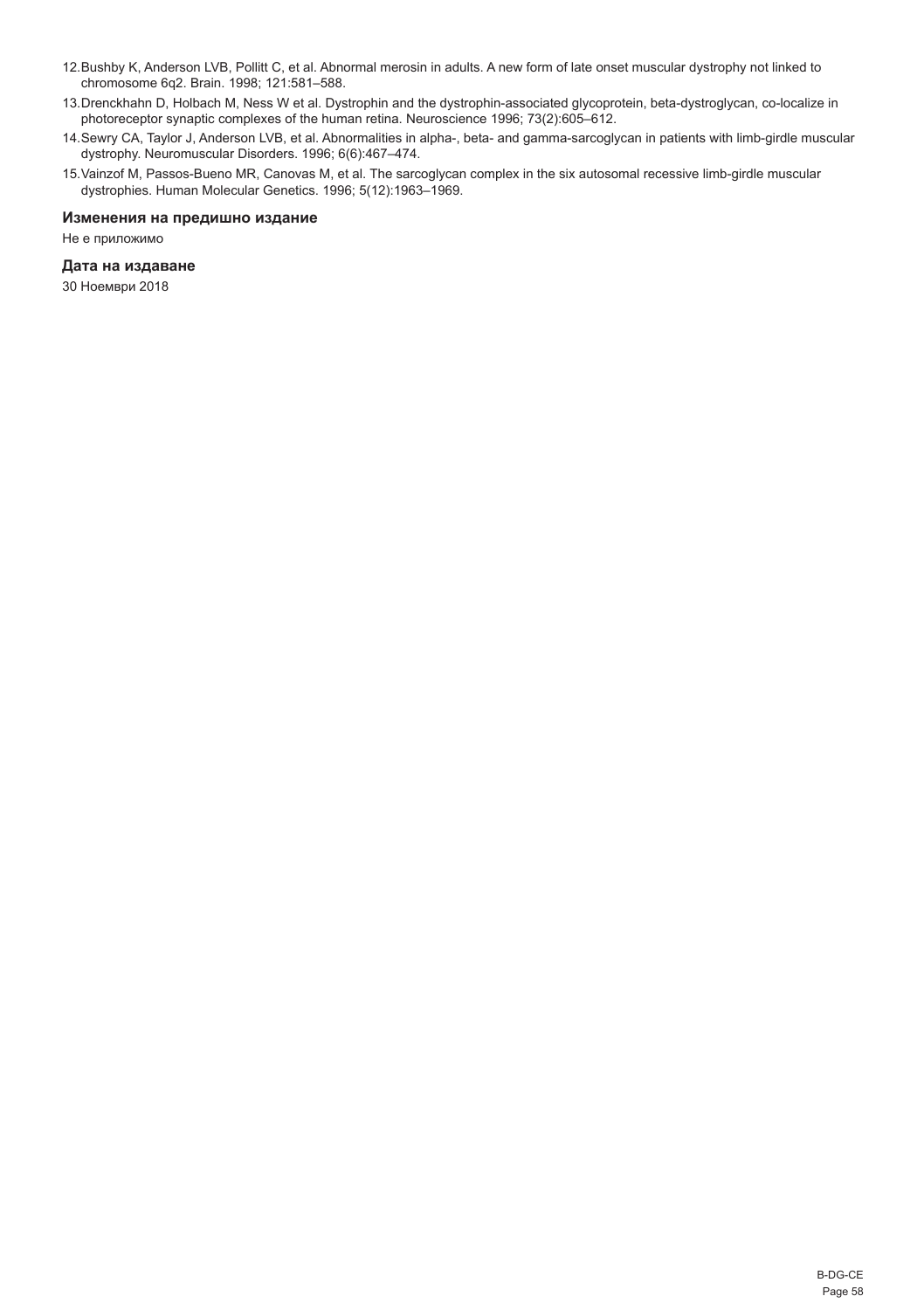# **Имунохистохимична методология за използване на антитела NovocastraTM на замразена мускулна тъкан.**

## **Необходими, но непредоставени реагенти**

- 1. Стандартни разтворители, използвани с имунохистохимията.
- 2. 50 mM трометамин-буфериран физиологичен разтвор (TBS) pH 7,6.
- 3. Разредител за антитела нормален серум, оптимално разреден в TBS (трометамин-буфериран физиологичен разтвор).
- 4. Нормален серум от видовете, от които се генерира вторично антитяло.
- 5. Вторично конюгирано в пероксидаза антитяло използвайте според препоръките на производителя.
- 6. 3,3' диаминобензидин тетрахидрохлорид (DAB) подгответе и използвайте според препоръките на производителя.
- 7. Микроскопски препарат използвайте според препоръките на производителя.

### **Необходимо, но непредоставено оборудване**

- 1. Инкубатор, настроен на температура 25°C.
- 2. Общо имунихистохимично лабораторно оборудване.
- 3. Електрически вентилатор за въздушно изсушаване на предметни стъкла.

## **Разтвори за извличане на антиген (вж. Препоръки за употреба)**

Не се прилага към замразени срези.

### **Методология**

Преди прилагането на тази методология потребителите трябва да бъдат обучени за имунохистохимичните техники. Потребителите трябва да определят оптималните разтвори за антитела. Освен ако не е указано друго, всички стъпки се извършват при температура от 25ºC.

- 1. Отрежете и поставете 4 10 µm срези върху предметни стъкла, покрити с подходящ тъканен адхезив и сушете с въздух най-малко един час.
- 2. Инкубирайте срезите с оптимално разредено първично антитяло (вж. Препоръки за употреба).
- 3. Промийте в трометамин-буфериран физиологичен разтвор (TBS) буфер за 2 x 5 минути, разклащайки внимателно.
- 4. Инкубирайте срезите в подходящо конюгирано с пероксидаза вторично антитяло.
- 5. Промийте в трометамин-буфериран физиологичен разтвор (TBS) буфер за 2 x 5 минути, разклащайки внимателно.
- 6. Инкубирайте предметните стъкла в DAB.
- 7. Изплакнете предметните стъкла с чиста вода.
- 8. Дехидрирайте, изчистете и поставете срезите върху предметното стъкло.

### **Изменения на предишно издание**

Не е приложимо..

## **Дата на издаване**

4 февруари 2008 г. (CEprotocol/Frozen Muscle).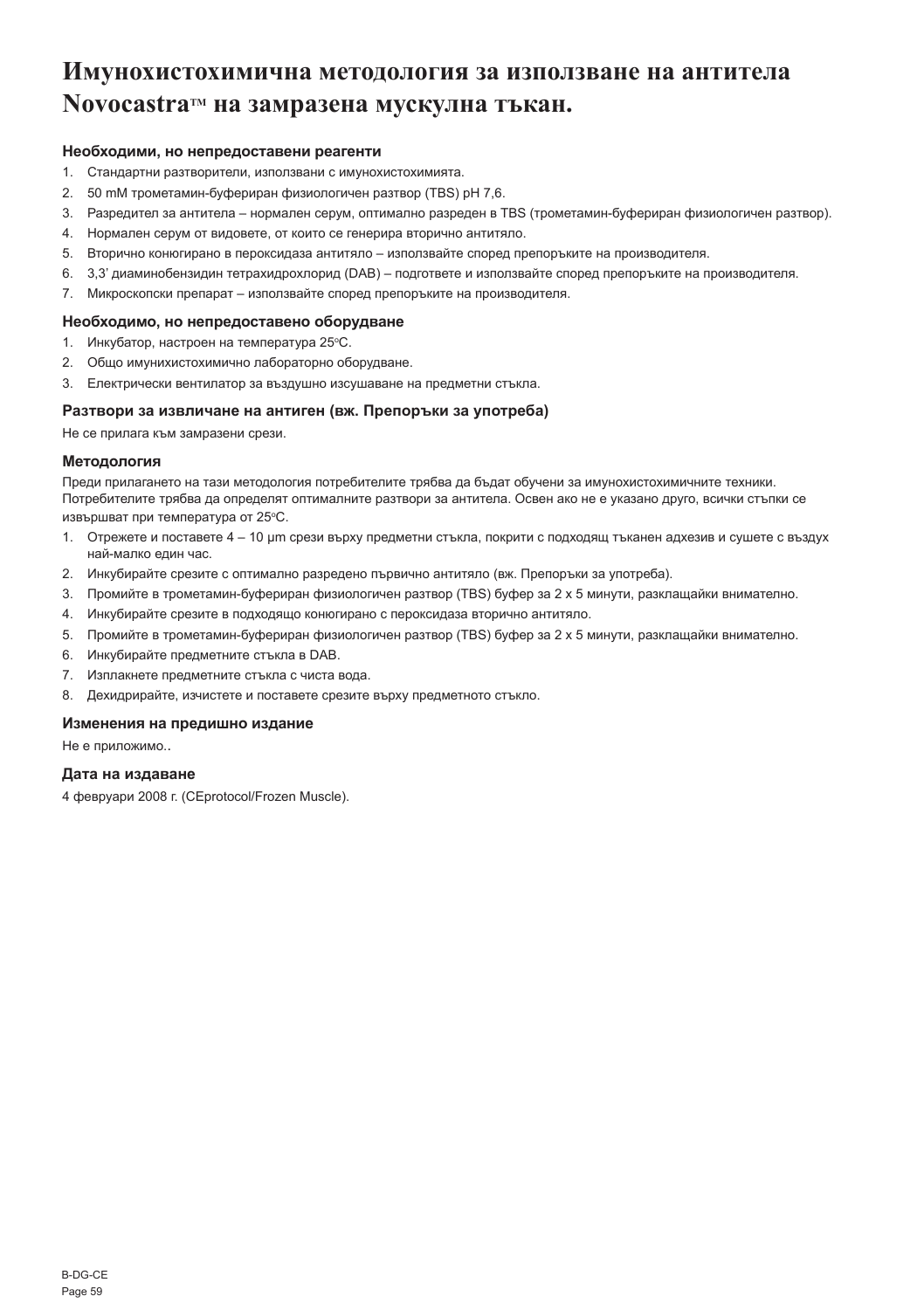# **NovocastraTM liofilizált egér monoklonális antitest Beta-Dystroglycan Termékkód: NCL-b-DG**

## **Alkalmazási terület**

### *In vitro diagnosztikai használatra.*

Az NCL-b-DG a béta-disztroglikán immunhisztokémia segítségével történő fénymikroszkópiájának az alkalmazásával végrehajtott kvalitatív azonosítására szolgál. Minden festődés meglétének vagy hiányának klinikai értelmezését morfológiai vizsgálatokkal és megfelelő kontrollokkal kell kiegészíteni, valamint az értékelést a beteg klinikai kórtörténete és egyéb diagnosztikai vizsgálatok figyelembevételével, képzett patológusnak kell elvégeznie.

## **Az eljárás elve**

Az immunhisztokémiai (immunohistochemical, IHC) megfestési technikák az antigén elleni specifikus antitest (elsődleges antitest), az elsődleges antitest elleni másodlagos antitest és egy enzim kromogén szubsztráttal alkotott komplexének egymás után következő alkalmazásán keresztül, közbeiktatott mosási lépések mellett lehetővé teszik az antigének megjelenítését. A kromogén enzimaktiválása látható reakcióterméket eredményez az antigén helyén. Ezután a minta kontrasztfesthető és lefedhető. Az eredmények fénymikroszkóp használatával értelmezhetők, majd segítségül használhatók a patofiziológiás folyamatok differenciáldiagnózisa során, amely folyamatok az esetek egy részében konkrét antigénhez kapcsolódnak.

## **Klón**

43DAG1/8D5

### **Immunogén**

A humán béta-disztroglikán szekvencia (PKNMTPYRSPPPYVP-PCOOH) szélső C-terminusánál található utolsó 16 aminosavból 15-öt tartalmazó szintetikus peptid.

## **Specificitás**

Humán béta-disztroglikán (43 kD). Szintén erős keresztreakcióba lép az egér-, patkány-, nyúl-, kutya- és csirke-, aranyhörcsög-, illetve varangyizommetszetekben lévő béta-disztroglikánnal. Más állatfajokat nem vizsgáltunk.

### **A reagens összetétele**

Az NCL-b-DG egy tartósítószerként nátrium-azidot tartalmazó liofilizált szövetkultúra felülúszó. A felhasználónak újra kell oldania az injekciós üveg tartalmát steril desztillált víz megfelelő mennyiségével az injekciós üveg címkéjén feltüntetettek szerint.

## **Ig-osztály**

IgG2a

# **Összfehérje-koncentráció Total Protein**

A sarzsspecifikus összfehérje-koncentrációt lásd az üveg címkéjén.

### **Antitest-koncentráció**

Legalább 240 mg/l. A sarzsspecifikus Ig-koncentrációt lásd az üveg címkéjén.

### **Felhasználási javaslatok**

Immunhisztokémia (lásd itt: **Módszertan**) a fagyasztott metszeteken. Javasolt hígítás: 1:50–1:200, 60 percen át, 25 °C-on. Az adatok csak útmutatásul szolgálnak, a felhasználóknak kell meghatározniuk saját optimális munkaoldataikat.

### **Tárolás és stabilitás**

A bontatlan antitestet 2–8 ℃-on kell tárolni. Ilyen körülmények között nem jelentkezik jelentős veszteség a termék teljesítményében, egészen az injekciós üveg címkéjén feltüntetett lejárati dátumig. Ne használja az üveg címkéjén feltüntetett lejárati dátum után. Az újraoldott antitest 2–8 °C-on tárolva legalább két hónapig stabil. Hosszú távú tároláskor ajánlott az újraoldott antitest aliquotjait fagyasztva tárolni -20 °C-on (nem javasolt a jegesedésmentes hűtőszekrények alkalmazása). Mindenképpen kerülendő az ismételt fagyasztás és olvasztás. A munkaoldatokat a felhasználás napján kell elkészíteni. Felhasználás után azonnal tegye vissza 2–8 °C közötti hőmérsékletre. A fentiekben előírtaktól eltérő tárolási feltételeket a felhasználónak ellenőriznie kell.

## **A minták előkészítése**

A szövetmintát tartalmazó blokkokat olyan izopentánban kell fagyasztani, amelyet folyékony nitrogénben hűtöttek (lásd itt: Figyelmeztetések és óvintézkedések). A minták nem igényelnek további fixálást, de azokat OCT™ vegyületbe kell ágyazni (Sakura; cikkszám: Tissue-Tek 4583).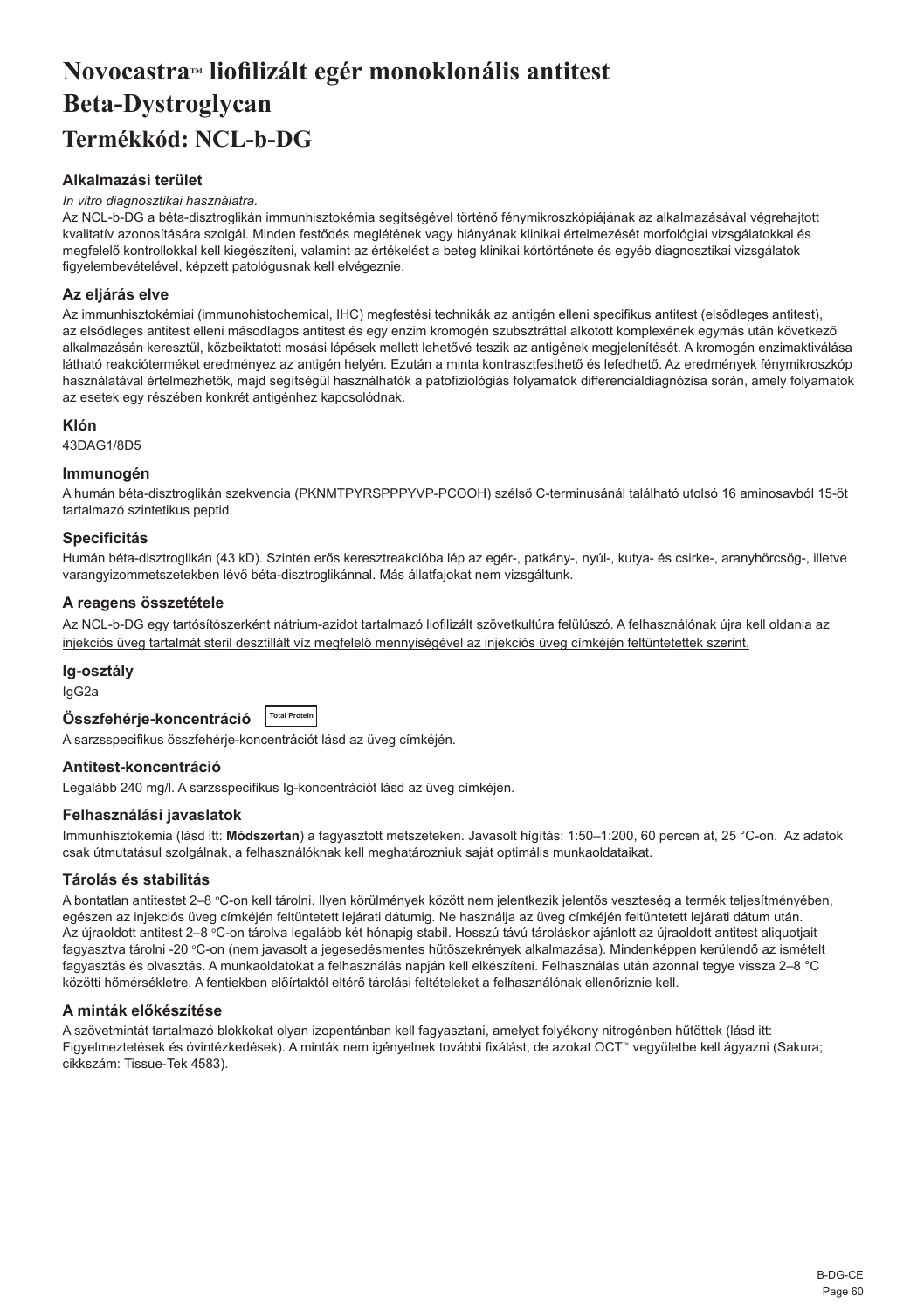### **Figyelmeztetések és óvintézkedések**

## **Novocastra liofilizált antitestek**

A következőkből álló keveréket tartalmazza: Nátrium-azid (<10%), benzilpenicillin-nátrium (<10%) sztreptomicin-szulfát  $($  < 10%). Jelzőszók: Veszély.

H302: Lenyelve ártalmas. H317: Allergiás bőrreakciót válthat ki. H334: Belélegezve allergiás és asztmás tüneteket, és nehéz légzést okozhat. H411: Mérgező a vízi élővilágra, hosszan tartó károsodást okoz. EUH032: Savval érintkezve nagyon mérgező gázok képződnek.

P261: Kerülje a por/füst/gáz/köd/gőzök/permet belélegzését. P264: A használatot követően a kezet alaposan meg kell mosni. P270: A termék használata közben tilos enni, inni vagy dohányozni.

P272: Szennyezett munkaruhát tilos kivinni a munkahely területéről.

P273: Kerülni kell az anyagnak a környezetbe való kijutását. P280: Védőkesztyű/védőruha/szemvédő/arcvédő használata kötelező.

P284: Nem megfelelő szellőzés esetén légzésvédelem kötelező. P301+312: LENYELÉS ESETÉN: Rosszullét esetén forduljon TOXIKOLÓGIAI KÖZPONTHOZ/orvoshoz.

P302+352: HA BŐRRE KERÜL: Lemosás bő szappanos vízzel. P304+340: BELÉLEGZÉS ESETÉN: Az érintett személyt friss levegőre kell vinni és olyan nyugalmi testhelyzetbe kell helyezni, hogy könnyen tudjon lélegezni.

P330: A szájat ki kell öblíteni.

P333+313: Bőrirritáció vagy kiütések megjelenése esetén: orvosi ellátást kell kérni.

P342+311: Légzési problémák esetén: Forduljon TOXIKOLÓGIAI KÖZPONTHOZ/orvoshoz.

P362+364: A szennyezett ruhát le kell vetni és az újbóli használat előtt ki kell mosni.

P391: A kiömlött anyagot össze kell gyűjteni.

P501: A tartalom/edény elhelyezése hulladékként: a veszélyes vagy különleges hulladékok gyűjtőhelyén.

Ez a reagens a sejtkultúra felülúszójából készült. Mivel biológiai termék, kezelésekor észszerű körültekintéssel kell eljárni. Ez a reagens nátrium-azidot tartalmaz. Az anyagbiztonsági adatlapot igény esetén rendelkezésre bocsátjuk, illetve elérhető a www. LeicaBiosystems.com weboldalon is.

Minden potenciálisan toxikus összetevő ártalmatlanításával kapcsolatban kövesse a szövetségi, állami és helyi előírásokat. A mintákat fixálás előtt és után, valamint a velük érintkező összes anyagot fertőzések terjesztésére képes anyagként kell kezelni, és megfelelő körültekintéssel kell ártalmatlanítani.' Soha ne pipettázza szájjal a reagenseket, továbbá kerülje a bőr és a nyálkahártyák érintkezését a reagensekkel és a mintákkal. Ha a reagensek vagy minták érzékeny területtel érintkeznek, bő vízzel mossa le az érintett területet. Forduljon orvoshoz.

Minimálisra kell csökkenteni a reagensek mikrobiális szennyeződését, különben megnövekedhet a nem specifikus festődés. A megadottaktól eltérő inkubációs idők és hőmérsékletek hibás eredményekhez vezethetnek. A felhasználónak minden ilyen jellegű változtatást validálnia kell.

A folyékony nitrogén, rendkívül hideg hőmérséklete következtében, égési sérülést okoz, ezért kezelésekor – a kesztyűt és szemellenzőt is beleértve – kell használni. Csak jól szellőzött területen szabad használni.

Az izopentán fokozottan tűzveszélyes, lenyelve és belélegezve pedig káros. A bőrt és a szemet is izgatja, nagy koncentrációban pedig kábító hatású.

## **Minőség-ellenőrzés**

A felhasználó laboratóriumában alkalmazott szövetfeldolgozási és technikai eljárások eltérései jelentős különbséget okozhatnak az eredményekben, ami az alábbi eljárásokon túl belső kontrollok rendszeres futtatását teszi szükségessé.

A kontrollok legyenek friss boncolási/biopsziás/sebészeti minták, amelyeket – amint lehet – ugyanúgy fagyasztottak, mint a betegmintá(ka).

## **Pozitív szövetkontroll**

A megfelelő szövet-előkészítés és festési technikák ellenőrzésére használatos.

Minden tesztelési körülményegyüttes esetében és minden megfestési sorozatban kell alkalmazni egy pozitív szövetkontrollt. A gyengén pozitív festődésű szövet alkalmasabb az erősebben pozitív festődésű szövetnél az optimális minőség-ellenőrzéshez, valamint a kismértékű reagensbomlás észleléséhez.<sup>2</sup>

A javasolt pozitív kontrollszövet a vázizom.

Ha a pozitív szövetkontroll nem mutat pozitív festődést, a vizsgált minták eredményeit érvénytelennek kell tekinteni.

## **Negatív szövetkontroll**

A pozitív szövetkontroll után azért kell megvizsgálni, hogy a vizsgált antigén elsődleges antitest segítségével történő jelölésének specificitását ellenőrizni lehessen.

A javasolt negatív kontrollszövetet még nem értékeltük ki.

Ezenkívül a legtöbb szövetmetszetben jelen lévő különböző sejttípusok gyakran használhatók negatív kontrollként, de ezeket a felhasználónak kell ellenőriznie.

Ha van nem specifikus festődés, az rendszerint diffúz megjelenésű. A formalinban túlfixált szövetekből származó metszeteknél a kötőszövet szórványos festődése is megfigyelhető. A festési eredmények értelmezésére ép sejteket használjon. A nekrotizált vagy degenerálódott sejtek gyakran nem specifikusan festődnek meg.<sup>3</sup> A fehérjék vagy a szubsztrát reakciótermékeinek nem immunológiai kötődése miatt álpozitív eredmények jelentkezhetnek. Okozhatják ezt olyan endogén enzimek is, mint a pszeudoperoxidáz (eritrociták), endogén peroxidáz (citokróm C), illetve endogén biotin (pl. máj, mell, agy, vese), az alkalmazott immunmegfestés típusától függően. Az endogén enzim aktivitásának vagy az enzimek nem specifikus kötődésének a specifikus immunreakciótól való megkülönböztetésére további betegszövetek festhetők kizárólag szubsztrát–kromogén oldattal vagy enzimkomplexekkel (avidin-biotin, sztreptavidin, jelölt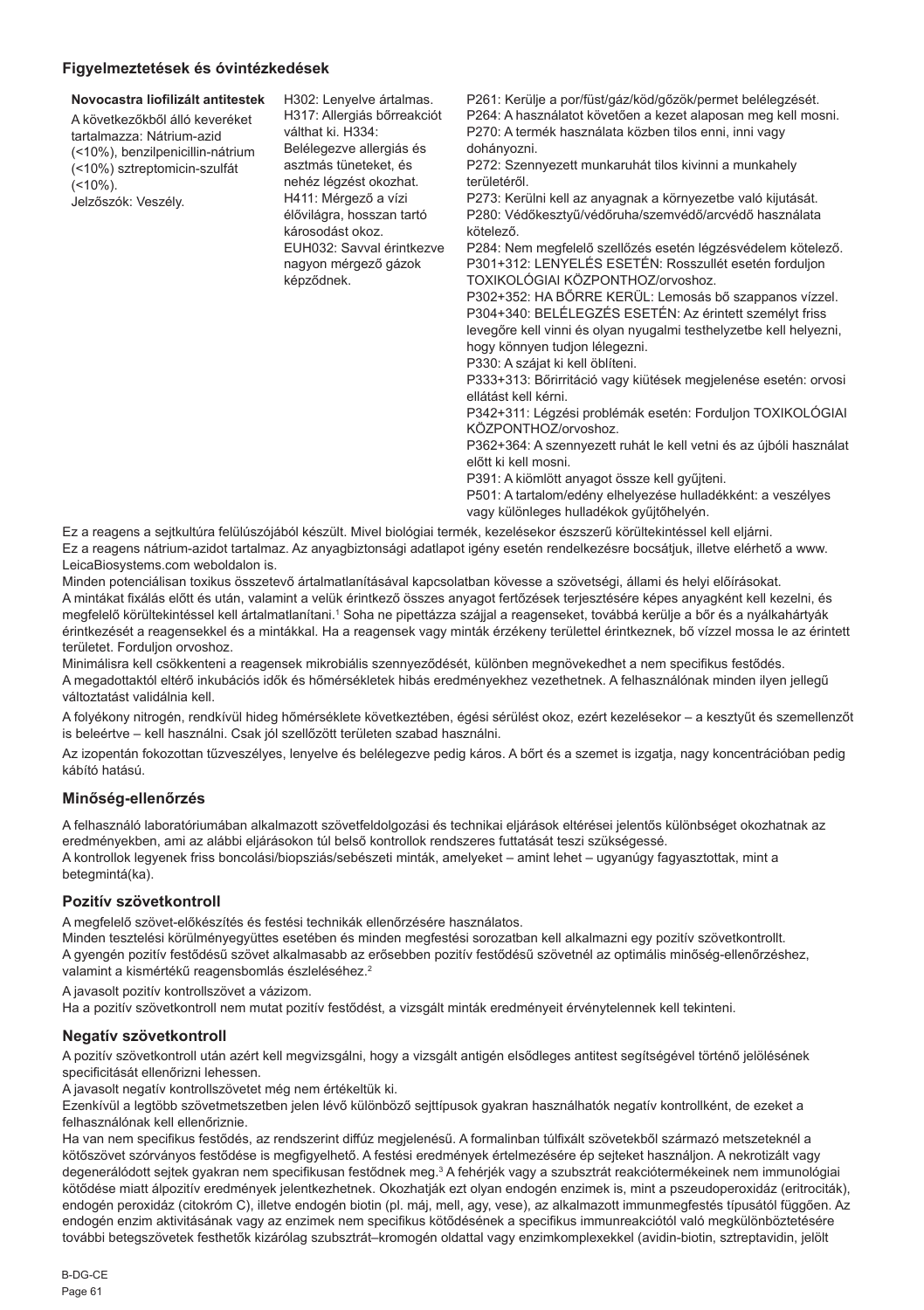polimer) és szubsztrát–kromogénnel. Ha a negatív szövetkontroll specifikus festődést mutat, a betegminták eredményeit érvénytelennek kell tekinteni.

## **Negatív reagenskontroll**

A nem specifikus festődés kiértékeléséhez és az antigén helyén létrejövő specifikus festődés jobb értelmezéséhez minden betegminta esetén egy metszeten alkalmazzon az elsődleges antitest helyett nem specifikus negatív reagenskontrollt.

## **Betegszövet**

Végül pedig vizsgálja meg az NCL-b-DG-vel festett betegmintákat. A pozitív festődés intenzitását a negatív reagenskontroll esetleges nem specifikus háttérfestődésének viszonylatában értékelje. Mint minden immunhisztokémiai vizsgálatnál, a negatív eredmény azt jelenti, hogy az antigén nem volt kimutatható, nem pedig azt, hogy az antigén nem volt jelen a vizsgált sejtekben/szövetben. Szükség esetén az álnegatív reakciók azonosítására használjon antitestpanelt.

### **Várható eredmények**

### Normál szövetek

A 43DAG1/8D5 klón detektálja a béta-disztroglikán fehérjét a vázizomrostok szarkolemmájában.

### Kóros szövetek

A 43DAG1/8D5 klónt több mint 930 beteg immunhisztokémiai és immunoblotting vizsgálata során alkalmazzuk a 43 kD, disztrofinhez társítható glikoprotein, vagyis a béta-disztroglikán hiányának az azonosításra.

### **Az NCL-b-DG-t javasoljuk a humán béta-disztroglikán immunhisztokémia segítségével történő azonosítására.**

## **Általános korlátozások**

Az immunhisztokémia több lépésből álló diagnosztikai folyamat, amely a következőket foglalja magában: speciális képzés alapján a megfelelő reagensek kiválasztása; a szövetek kiválasztása, fixálása és feldolgozása; az IHC tárgylemez előkészítése; és a festési eredmények értelmezése.

A szövet festődése függ a szövet festés előtti kezelésétől és feldolgozásától. A nem megfelelő fixálás, fagyasztás, olvasztás, mosás, szárítás, melegítés, metszetkészítés vagy a más szövetekkel, illetve folyadékokkal történő szennyezés csökkentheti műtermékeket, az antitestek csapdába kerülését, illetve hamis negatív eredményeket produkálhat. Ellentmondó eredményekhez vezethetnek a fixálási vagy beágyazási módszerek eltérései, illetve a szövet eredendő rendellenességei.<sup>4</sup>

A túlzott vagy hiányos kontrasztfestés ronthatja az eredmények megfelelő értelmezését.

Minden festődés meglétének vagy hiányának klinikai értelmezését morfológiai vizsgálatokkal és megfelelő kontrollokkal kell kiegészíteni, valamint az értékelést a beteg klinikai kórtörténete és egyéb diagnosztikai vizsgálatok figyelembevételével, képzett patológusnak kell elvégeznie.

A Leica Biosystems Newcastle Ltd által biztosított antitestek specifikus fixálási követelmények mellett, az utasításoknak megfelelően fagyasztott vagy paraffinba ágyazott metszeteken történő felhasználásra szolgálnak. Időnként váratlan antigén-expresszió fordulhat elő, különösen daganatok esetében. Bármely festett szövetmetszet klinikai értelmezéséhez morfológiai elemzést is kell végezni, és ki kell értékelni a megfelelő kontrollokat.

## **Bibliográfia – általános**

- 1. National Committee for Clinical Laboratory Standards (NCCLS). Protection of laboratory workers from infectious diseases transmitted by blood and tissue; proposed guideline. Villanova, P.A. 1991; 7(9). Order code M29-P.
- 2. Battifora H. Diagnostic uses of antibodies to keratins: a review and immunohistochemical comparison of seven monoclonal and three polyclonal antibodies. Progress in Surgical Pathology. 6:1–15. eds. Fenoglio-Preiser C, Wolff CM, Rilke F. Field & Wood, Inc., Philadelphia.
- 3. Nadji M, Morales AR. Immunoperoxidase, part I: the techniques and pitfalls. Laboratory Medicine. 1983; 14:767.
- 4. Omata M, Liew CT, Ashcavai M, Peters RL. Nonimmunologic binding of horseradish peroxidase to hepatitis B surface antigen: a possible source of error in immunohistochemistry. American Journal of Clinical Pathology. 1980; 73:626.
- 5. Anderson LVB. Multiplex Western blot analysis of the muscular dystrophy proteins. Chapter 22, p369–386, in Muscular Dystrophy: Methods and Protocols (number 43 in the Methods in Molecular Medicine series), edited by Bushby KMD & Anderson LVB. 2001. Humana Press: Totowa, New Jersey.
- 6. Pogue R, Anderson LVB, Pyle A, et al. Strategy for mutation analysis in the autosomal recessive limb-girdle muscular dystrophies. Neuromuscular Disorders. 2001; 11(1):80–87.
- 7. Pollitt C, Anderson LVB, Pogue R, et al. The phenotype of calpainopathy: diagnosis based on a multidisciplinary approach. Neuromuscular Disorders. 2001; 11(3):287–296.
- 8. Anderson LVB, Harrison RM, Pogue R, et al. Secondary reduction in calpain 3 expression in patients with limb girdle muscular dystrophy type 2B and Miyoshi myopathy (primary dysferlinopathies). Neuromuscular Disorders. 2000; 10(8):553–559.
- 9. Bornemann A and Anderson LVB. Diagnostic protein expression in human muscle biopsies. Brain Pathology. 2000; 10:193–214.
- 10.Anderson LVB. Immunomarkers for molecular mass. Neuromuscular Disorders. 1999; 9(6-7):421–422.
- 11.Anderson LVB and Davison K. Multiplex Western blotting system for the analysis of muscular dystrophy proteins. American Journal of Pathology. 1999; 154(4):1017–1022.
- 12.Bushby K, Anderson LVB, Pollitt C, et al. Abnormal merosin in adults. A new form of late onset muscular dystrophy not linked to chromosome 6q2. Brain. 1998; 121:581–588.
- 13.Drenckhahn D, Holbach M, Ness W et al. Dystrophin and the dystrophin-associated glycoprotein, beta-dystroglycan, co-localize in photoreceptor synaptic complexes of the human retina. Neuroscience 1996; 73(2):605–612.
- 14.Sewry CA, Taylor J, Anderson LVB, et al. Abnormalities in alpha-, beta- and gamma-sarcoglycan in patients with limb-girdle muscular dystrophy. Neuromuscular Disorders. 1996; 6(6):467–474.
- 15.Vainzof M, Passos-Bueno MR, Canovas M, et al. The sarcoglycan complex in the six autosomal recessive limb-girdle muscular dystrophies. Human Molecular Genetics. 1996; 5(12):1963–1969.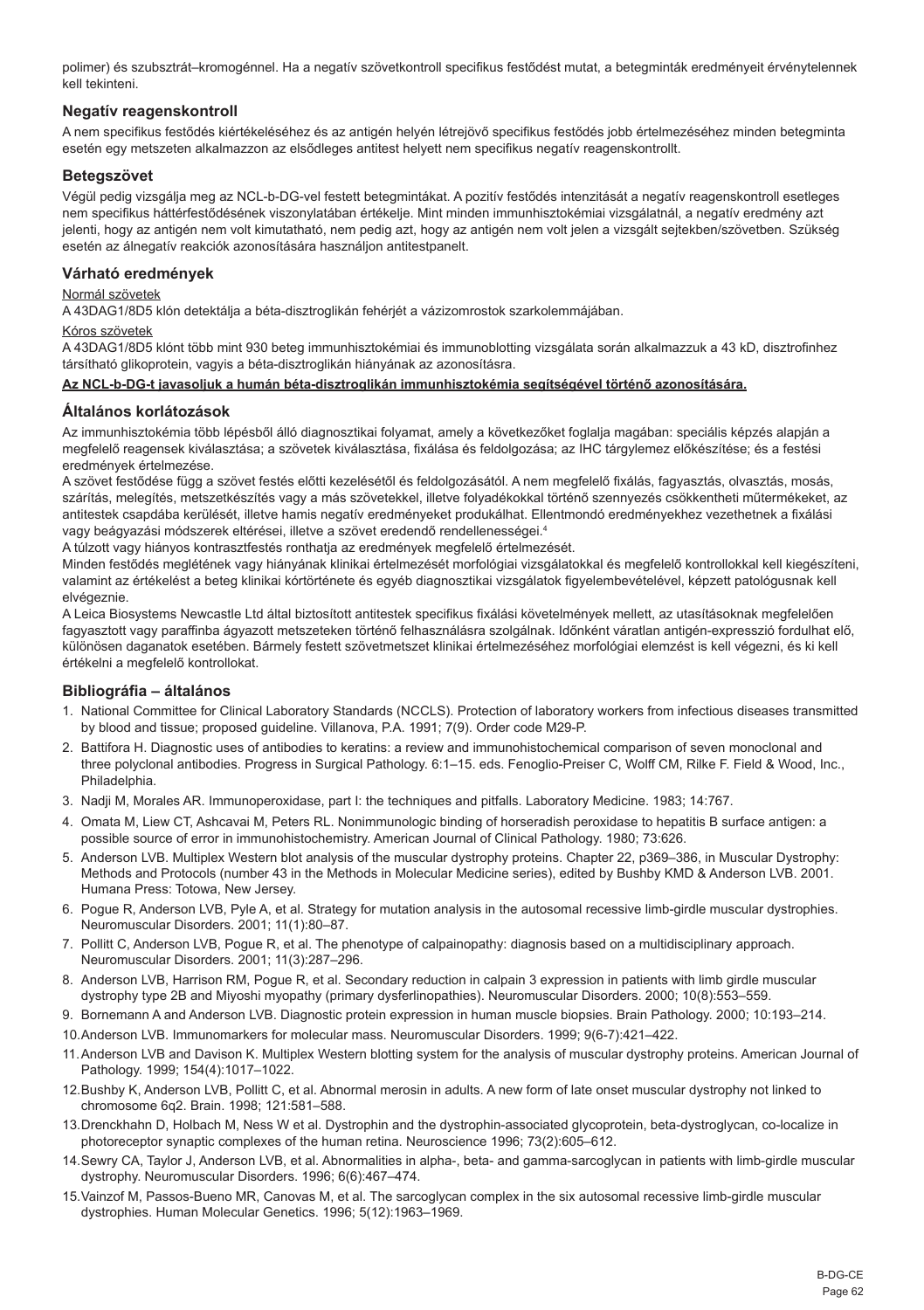# **Módosítások az előző változathoz képest**

Nem alkalmazható

# **Kiadás dátuma**

30 november 2018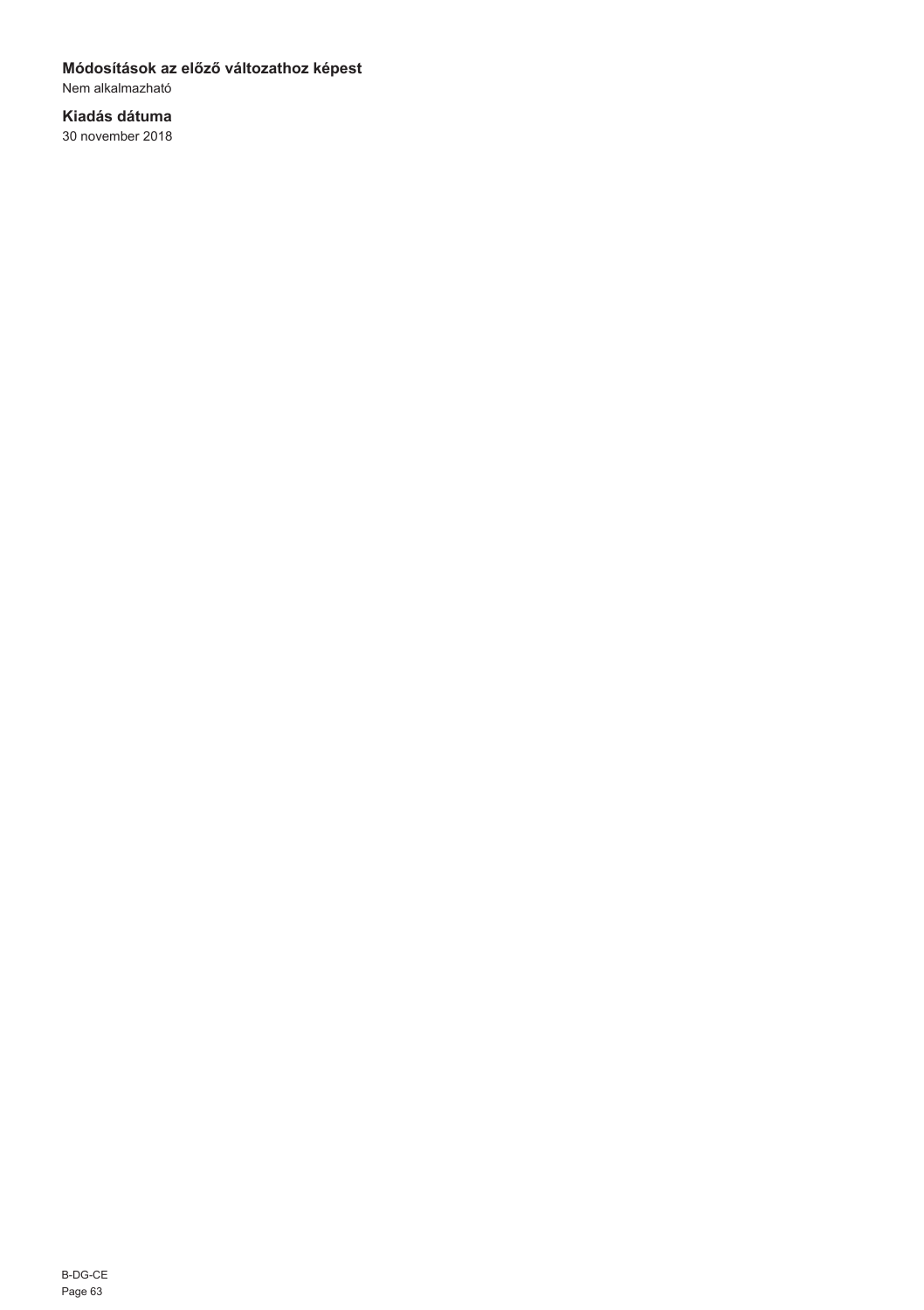# **A NovocastraTM antitestek fagyasztott izomszöveten történő felhasználásának immunhisztokémiai módszere.**

# **Szükséges, de nem biztosított reagensek**

- 1. Az immunhisztokémiában alkalmazott standard oldószerek.
- 2. 50 mM tris-pufferelt sóoldat (Tris-buffered saline, TBS), pH 7,6.
- 3. Antitesthígító TBS-ben optimálisan hígított normál szérum.
- 4. Azokból a fajokból származó normál szérum, amelyekben a másodlagos antitest termelődött.
- 5. Másodlagos, peroxidázzal konjugált antitest használata a gyártó javaslatának megfelelően történik.
- 6. 3,3'-diaminobenzidin-tetrahidroklorid (DAB) a gyártó javaslatának megfelelően készítendő el és használandó fel.
- 7. Fedőanyag a gyártó javaslatának megfelelően használandó.

## **Szükséges, de nem biztosított felszerelés**

- 1. 25 °C-ra beállított inkubátor.
- 2. Általános immunhisztokémiai laboratóriumi felszerelés.
- 3. Elektromos ventilátor a tárgylemezek levegőn történő szárításához.

## **Antigénfeltáró oldatok (lásd itt: Javaslatok a felhasználással kapcsolatban)**

Fagyasztott metszeteknél nem alkalmazható.

## **Módszer**

A módszer végrehajtása előtt a felhasználóknak képzésben kell részesülniük az immunhisztokémiai módszerekkel kapcsolatban. A felhasználóknak kell meghatározniuk az optimális antitesthígításokat. Ha nincs másként feltüntetve, minden lépést 25 °C-on kell végrehajtani.

- 1. Készítse el és tegye fel alkalmas szövetragasztóval bevont tárgylemezekre, majd szárítsa levegőn legalább egy órán át a 4–10 µmes metszeteket.
- 2. Optimálisan hígított elsődleges antitesttel inkubálja a metszeteket (lásd Felhasználási javaslatok).
- 3. Finoman rázogatva mossa őket 2 x 5 percig TBS pufferben.
- 4. Peroxidázzal megfelelően konjugált másodlagos antitestben inkubálja a metszeteket.
- 5. Finoman rázogatva mossa őket 2 x 5 percig TBS pufferben.
- 6. Inkubálja a tárgylemezeket DAB-ben.
- 7. Öblítse le a tárgylemezeket tiszta vízben.
- 8. Víztelenítse és tisztítsa meg a metszeteket, majd helyezze őket tárgylemezre.

## **Módosítások az előző változathoz képest**

Nem alkalmazható.

## **Kiadás dátuma**

2008. február 4. (CE-protokoll/fagyasztott izomszövet).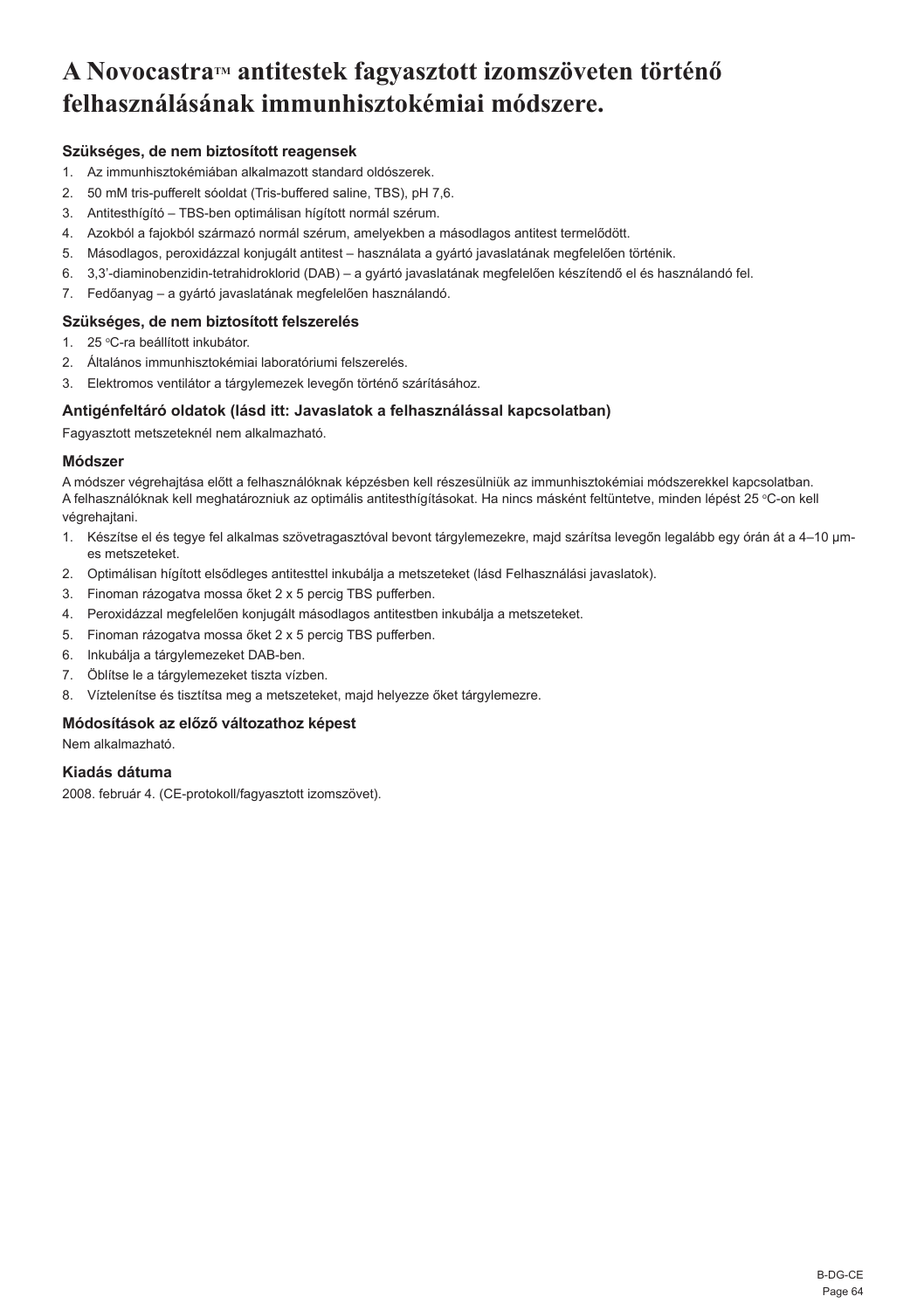# **Novocastra™ Anticorp monoclonal liofilizat de șoarece Beta-Dystroglycan Cod produs: NCL-b-DG**

## **Utilizare prevăzută**

#### *Pentru diagnosticare in vitro.*

NCL-b-DG este conceput pentru identificarea calitativă prin microscopia optică a beta-distroglicanului în imunohistochimie. Interpretarea clinică a oricărei colorări sau a absenței acesteia trebuie completată cu studii morfologice utilizând controale adecvate și trebuie evaluată în contextul antecedentelor clinice ale pacientului, precum și al altor teste de diagnosticare efectuate de către un patolog calificat.

### **Principiul de procedură**

Tehnicile de colorare imunohistochimică (IHC) permit vizualizarea antigenilor prin aplicarea secvențială a unui anumit anticorp pe antigen (anticorp primar), a unui anticorp secundar pe anticorpul primar și a unui complex enzimatic cu un substrat cromogen, cu etape de spălare intercalate. Activarea enzimatică a cromogenului duce la un produs de reacție vizibil la locul aplicării antigenului. Specimenul poate fi apoi contracolorat și acoperit cu lamelă. Rezultatele sunt interpretate folosind un microscop optic și ajută la diagnosticul diferențial al proceselor patofiziologice, care pot sau nu să fie asociate cu un anumit antigen.

### **Clonă**

43DAG1/8D5

### **Imunogen**

Peptidă sintetică ce conține 15 dintre ultimii 16 aminoacizi de la terminalul C extrem al secvenței beta-distroglicanului uman (PKNMTPYRSPPPYVP-PCOOH).

### **Specificitate**

Beta-distroglican uman (43 kD). De asemenea, are o reacție încrucisată puternică cu beta-distroglicanul din secțiunile musculare provenite de la șoarece, șobolan, iepure, câine și pui, hamster și broască. Alte specii de animale nu au fost testate.

## **Compoziția reactivului**

NCL-b-DG este un supernatant de cultură tisulară liofilizat, care conține azidă de sodiu drept conservant. Utilizatorul trebuie să reconstituie conținutul flaconului cu volumul corect de apă distilată sterilă, așa cum se indică pe eticheta flaconului.

### **Clasa Ig**

IgG2a

**Concentrație proteină totală Total Protein**

Consultați eticheta flaconului pentru concentrația proteinelor totale specifică lotului.

### **Concentrație anticorpi**

Mai mare decât sau egală cu 240 mg/L. Consultați eticheta flaconului pentru concentrația Ig specifică lotului.

## **Recomandări privind utilizarea**

Imunohistochimie (consultați **Metodologie**) pe secțiuni congelate. Diluție sugerată: 01:50–1:200 timp de 60 minute la 25 °C. Aceste informații sunt furnizate cu rol de îndrumare, iar utilizatorii trebuie să-și stabilească singuri propriile diluții de lucru optime.

### **Depozitare și stabilitate**

A se depozita anticorpul nedeschis la 2–8 °C. In aceste condiții, nu există o pierdere semnificativă a performanței produsului până la data de expirare indicată pe eticheta flaconului. A nu se utiliza după data expirării indicată pe eticheta flaconului. Anticorpul reconstituit este stabil timp de cel puțin două luni atunci când este depozitat la 2–8 °C. Pentru depozitarea pe termen lung, se recomandă ca alicotele de anticorp reconstituit să fie depozitate congelate la -20 °C (nu se recomandă congelatoarele fără gheață). Trebuie să se evite congelarea și dezghețarea repetate. Preparați diluțiile de lucru în ziua utilizării. A se returna la 2–8 °C imediat după utilizare. Alte condiții de depozitare decât cele specificate mai sus trebuie verificate de către utilizator.

### **Pregătirea specimenului**

Congelați blocurile de probă tisulară în izopentan înghețat în nitrogen lichid (consultați Avertismente și precauții). Specimenele nu necesită fixarea suplimentară, dar trebuie încorporate în compusul OCT™ (Sakura, nr. produs Tissue-Tek 4583).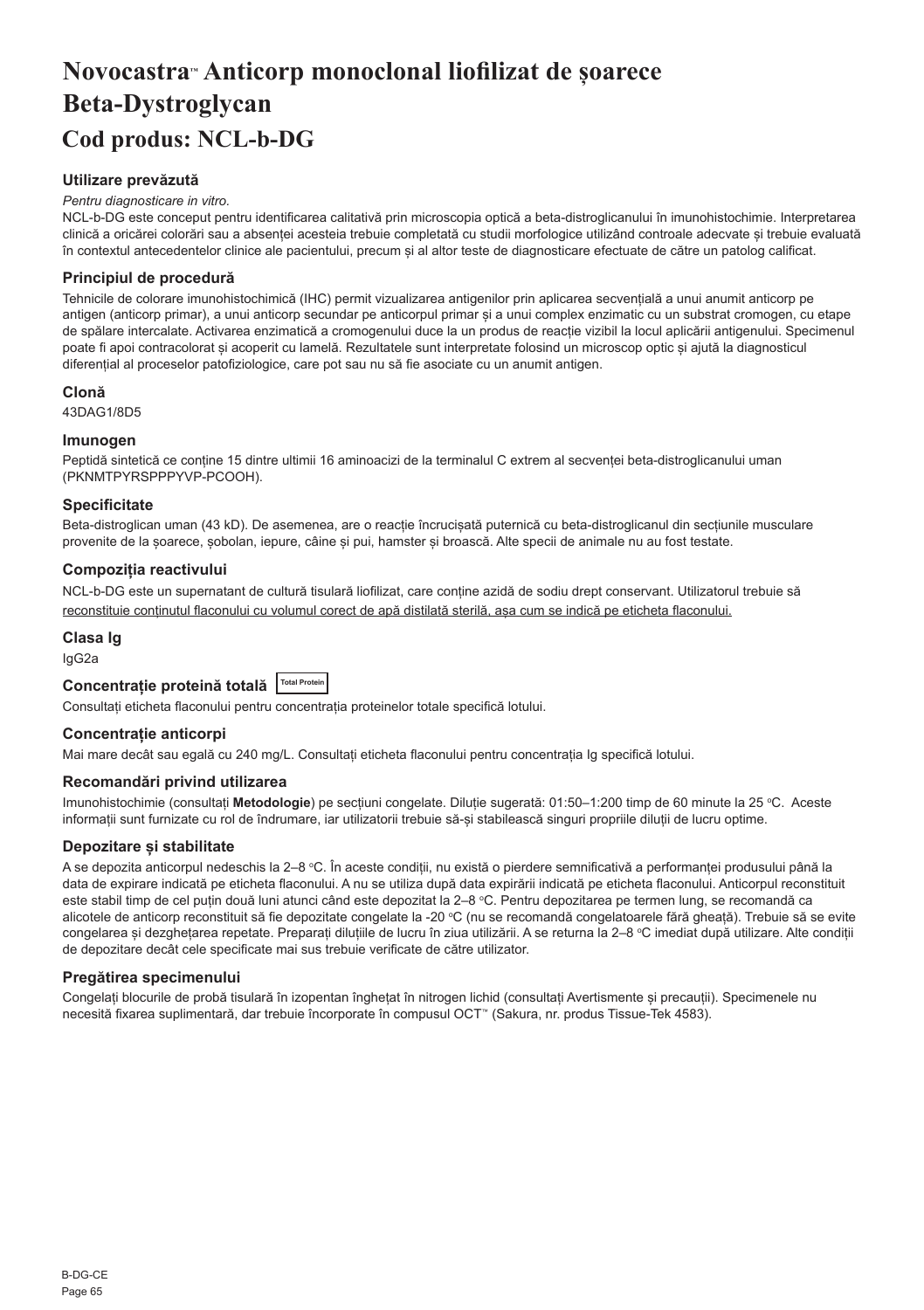## **Avertismente și precauții**

### **Novocastra Anticorpi liofilizați**

Conține un amestec de: azidă de sodiu (<10%), benzilpenicilină sodică (<10%), sulfat de streptomicină (<10%). Cuvinte de avertizare: Pericol.

H302: Nociv în caz de înghițire.H317: Poate provoca o reacție alergică a pielii.H334: Poate provoca simptome de alergie sau astm sau dificultăți de respirație în caz de inhalare. H411: Toxic pentru mediul acvatic cu efecte pe termen lung.

EUH032: În contact cu acizi degajă un gaz foarte toxic.

P261: Evitati să inspirati praful/fumul/gazul/ceata/ vaporii/spray-ul. P264: Spălați-vă bine mâinile după manipulare.

P270: A nu mânca, bea sau fuma în timpul utilizării produsului.

P272: Nu scoateți îmbrăcămintea de lucru contaminată în afara locului de muncă.

P273: Evitați dispersarea în mediu.

P280: Purtați mănuși de protecție/îmbrăcăminte de protecție/ echipament de protecție a ochilor/ echipament de protecție a feței.

P284: În cazul în care ventilarea este insuficientă, purtați echipament de protectie respiratorie.

P301+312: ÎN CAZ DE ÎNGHIȚIRE: Sunați la un CENTRU DE INFORMARE TOXICOLOGICĂ sau un medic, dacă nu vă simțiți bine.

P302+352: ÎN CAZ DE CONTACT CU PIELEA: Spălați cu multă apă și săpun.

P304+340: ÎN CAZ DE INHALARE: Transportați victima la aer liber și mențineți-o în stare de repaus, într-o poziție confortabilă pentru respirație.

P330: Clătiti gura.

P333+313: În caz de iritare a pielii sau de erupție cutanată: Consultați medicul.

P342+311: În caz de simptome respiratorii: Sunați la un CENTRU DE INFORMARE TOXICOLOGICĂ sau un medic.

P362+364: Scoateți îmbrăcămintea contaminată și spălați-o înainte de reutilizare.

P391: Colectați scurgerile de produs.

P501: Eliminați conținutul/recipientul la punctul de colectare

pentru deșeuri periculoase sau speciale.

Acest reactiv a fost pregătit din supernatantul culturii celulare. Întrucât este un produs biologic, trebuie să se acționeze cu prudență rezonabilă la manipularea sa.

Acest reactiv conține azidă de sodiu. O Fișă tehnică de securitate a materialului este disponibilă la cerere sau pe site-ul www.LeicaBiosystems.com

Consultați reglementările naționale sau locale pentru informații privind eliminarea tuturor componentelor potențial toxice. Specimenele, înainte și după fixare, precum și toate materialele expuse la acestea, trebuie manevrate ca și când ar avea potențialul de a transmite infecții și trebuie eliminate luând măsurile de precauție adecvate.' Nu pipetați niciodată reactivii pe gură și evitați contactul reactivilor și specimenelor cu pielea și mucoasele. Dacă reactivii sau probele vin în contact cu suprafețele sensibile, spălați cu apă din abundență. Solicitați asistență medicală.

Reduceți la minimum contaminarea microbiană a reactivilor, în caz contrar poate apărea o creștere a colorării nespecifice. Timpii sau temperaturile de incubație care diferă de valorile specificate pot genera rezultate eronate. Orice astfel de modificări trebuie validate de către utilizator.

Nitrogenul lichid, date fiind temperaturile sale excesiv de scăzute, poate cauza arsuri și trebuie să se utilizeze îmbrăcăminte de protecție, incluziv mănuși și vizieră, la manevrarea sa. Utilizați într-o zonă ventilată corespunzător.

Izopentantul este puternic inflamabil și nociv în cazul ingerării și inhalării. De asemenea, este iritant pentru tegumente și ochi și are efect narcotic în concentrații mari.

## **Controlul calității**

Diferențele în ceea ce privește procesarea țesutului și procedurile tehnice în laboratorul utilizatorului pot cauza o variabilitate semnificativă a rezultatelor, necesitând efectuarea cu regularitate de controale interne, în plus față de următoarele proceduri. Probele de control trebuie să fie probe proaspete de autopsie/biopsie/chirurgicale, congelate cât mai curând posibil și în aceeași manieră ca și probele pacientului.

## **Țesutul de control pozitiv**

Folosit pentru a indica țesuturile pregătite corect și tehnicile de colorare adecvate.

O probă de țesut de control pozitiv trebuie să fie inclusă pentru fiecare set de condiții de testare în fiecare etapă de colorare. Un țesut cu colorare pozitivă slabă este mai adecvat decât un țesut cu colorare pozitivă puternică în vederea unui control optim al calității și pentru a detecta nivelurile minore de degradare a reactivului.<sup>2</sup>

Țesutul de control pozitiv recomandat este mușchiul scheletic.

Dacă țesutul de control pozitiv nu demonstrează colorația pozitivă, rezultatele obținute cu acele probe de testare trebuie considerate nevalide.

## **Țesutul de control negativ**

Trebuie examinat după țesutul de control pozitiv pentru a verifica specificitatea informațiilor de etichetare ale antigenului țintă în funcție de anticorpul primar.

Țesutul de control negativ recomandat nu a fost evaluat.

Ca alternativă, varietatea de tipuri diferite de celule prezente în majoritatea secțiunilor tisulare oferă frecvent locuri de control negativ, dar acest lucru trebuie verificat de către utilizator.

Colorația nespecifică, dacă este prezentă, are, de obicei, un aspect difuz. Colorația sporadică a țesutului conjunctiv poate fi observată, de asemenea, în secțiuni de țesuturi fixate în mod excesiv în formalină. Folosiți celule intacte pentru interpretarea rezultatelor de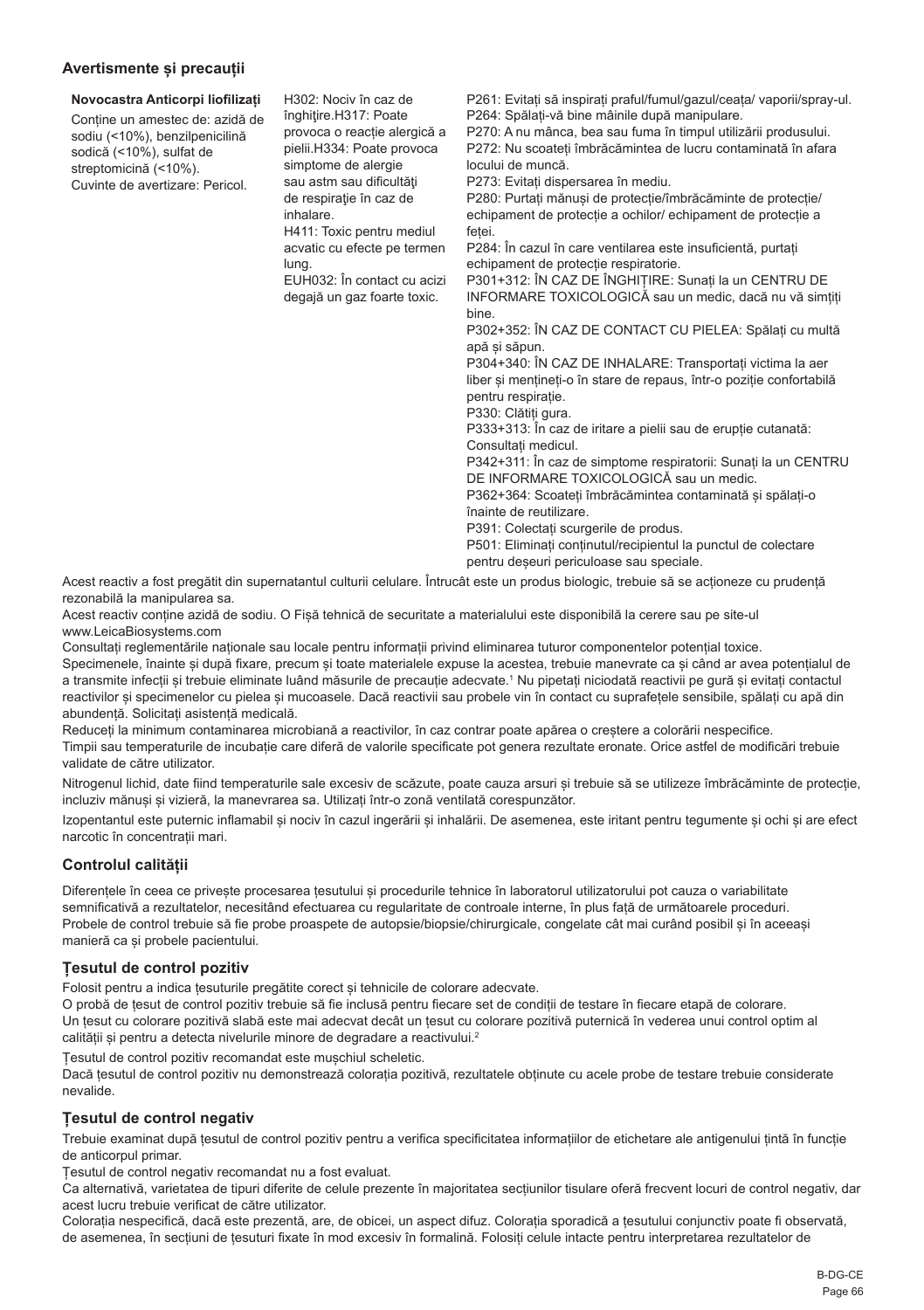colorare. Celulele necrotice sau degenerate se colorează deseori într-un mod nespecific.<sup>3</sup> Se pot observa rezultate fals pozitive ca urmare a legării non-imunologice a proteinelor sau produșilor de reacție ai substratului. Acestea pot fi cauzate, de asemenea, de enzimele endogene precum pseudoperoxidaza (eritrocite), peroxidaza endogenă (citocromul C) sau biotina endogenă (de exemplu, ficat, sân, creier, rinichi), în funcție de tipul de imunocolorație folosit. Pentru a diferenția activitatea enzimelor endogene sau legarea nespecifică a enzimelor de imunoreactivitatea specifică, pot fi colorate țesuturi suplimentare de la pacient numai cu substrat-cromogen sau, respectiv, complexe enzimatice (avidină-biotină, streptavidină, polimer etichetat) și substrat-cromogen. În cazul în care colorația specifică are loc în țesutul de control negativ, rezultatele obținute pe probele pacientului trebuie să fie considerate nevalide.

## **Reactivul de control negativ**

Folosiți un reactiv de control negativ non-specific în locul anticorpului primar cu o secțiune din fiecare specimen al pacientului pentru a evalua colorația nespecifică și a permite o mai bună interpretare a colorării specifice la situl antigenului.

## **Țesutul pacientului**

Examinați probele pacientului colorate cu NCL-b-DG ultimele. Intensitatea colorației pozitive trebuie evaluată în contextul oricărei colorații de fond nespecifice a reactivului de control negativ. La fel ca în cazul oricărui test imunohistochimic, un rezultat negativ înseamnă că antigenul nu a fost detectat, și nu că antigenul a fost absent în celulele/țesuturile analizate. Dacă este necesar, folosiți un panel pentru anticorpi pentru identificarea reacțiilor fals negative.

## **Rezultate așteptate**

## Țesuturi normale

Clona 43DAG1/8D5 detectează proteina beta-distroglican în sarcolemul fibrelor mușchilor scheletici.

### Țesuturi anormale

Clona 43DAG1/8D5 s-a utilizat în studiile imunohistochimice și de immunoblotting efectuate la peste 930 de pacienți pentru identificarea unei deficiențe a glicoproteinei asociate distrofinei 43 kD, beta-distroglican.

### **NCL-b-DG este recomandat pentru identificarea beta-distroglicanului uman prin imunohistochimie.**

## **Limitări generale**

Imunohistochimia este un proces de diagnostic cu mai multe etape, care constă din instruirea specializată în ceea ce privește alegerea reactivilor adecvati; alegerea, fixarea și procesarea tesutului; prepararea lamei IHC; și interpretarea rezultatelor de colorare. Colorarea tisulară depinde de manipularea și procesarea tesutului înainte de colorare. Fixarea, congelarea, dezghetarea, spălarea, uscarea, încălzirea, secționarea necorespunzătoare sau contaminarea cu alte țesuturi ori fluide poate cauza artefacte, captura anticorpilor sau rezultate fals negative. Rezultatele inconsecvente pot fi atribuite diferențelor în ceea ce privește metodele de fixare și încorporare, ori neregularităților inerente ale tesutului.<sup>4</sup>

Contracolorația excesivă sau incompletă poate compromite interpretarea adecvată a rezultatelor.

Interpretarea clinică a oricărei colorări sau a absenței acesteia trebuie completată cu studii morfologice utilizând controale adecvate și trebuie evaluată în contextul antecedentelor clinice ale pacientului, precum și al altor teste de diagnosticare efectuate de către un patolog calificat.

Anticorpii de la Leica Biosystems Newcastle Ltd sunt destinați utilizării, conform indicațiilor, fie pe secțiuni congelate, fie pe secțiuni încorporate în parafină cu cerințe de fixare specifice. Poate apărea exprimarea neașteptată a antigenului, în special în neoplasme. Interpretarea clinică a oricărei secțiuni tisulare colorate trebuie să includă analiza morfologică și evaluarea probelor de control adecvate.

## **Bibliografie - General**

- 1. National Committee for Clinical Laboratory Standards (NCCLS). Protection of laboratory workers from infectious diseases transmitted by blood and tissue; proposed guideline. Villanova, P.A. 1991; 7(9). Order code M29-P.
- 2. Battifora H. Diagnostic uses of antibodies to keratins: a review and immunohistochemical comparison of seven monoclonal and three polyclonal antibodies. Progress in Surgical Pathology. 6:1–15. eds. Fenoglio-Preiser C, Wolff CM, Rilke F. Field & Wood, Inc., Philadelphia.
- 3. Nadji M, Morales AR. Immunoperoxidase, part I: the techniques and pitfalls. Laboratory Medicine. 1983; 14:767.
- 4. Omata M, Liew CT, Ashcavai M, Peters RL. Nonimmunologic binding of horseradish peroxidase to hepatitis B surface antigen: a possible source of error in immunohistochemistry. American Journal of Clinical Pathology. 1980; 73:626.
- 5. Anderson LVB. Multiplex Western blot analysis of the muscular dystrophy proteins. Chapter 22, p369–386, in Muscular Dystrophy: Methods and Protocols (number 43 in the Methods in Molecular Medicine series), edited by Bushby KMD & Anderson LVB. 2001. Humana Press: Totowa, New Jersey.
- 6. Pogue R, Anderson LVB, Pyle A, et al. Strategy for mutation analysis in the autosomal recessive limb-girdle muscular dystrophies. Neuromuscular Disorders. 2001; 11(1):80–87.
- 7. Pollitt C, Anderson LVB, Pogue R, et al. The phenotype of calpainopathy: diagnosis based on a multidisciplinary approach. Neuromuscular Disorders. 2001; 11(3):287–296.
- 8. Anderson LVB, Harrison RM, Pogue R, et al. Secondary reduction in calpain 3 expression in patients with limb girdle muscular dystrophy type 2B and Miyoshi myopathy (primary dysferlinopathies). Neuromuscular Disorders. 2000; 10(8):553–559.
- 9. Bornemann A and Anderson LVB. Diagnostic protein expression in human muscle biopsies. Brain Pathology. 2000; 10:193–214.
- 10.Anderson LVB. Immunomarkers for molecular mass. Neuromuscular Disorders. 1999; 9(6-7):421–422.
- 11.Anderson LVB and Davison K. Multiplex Western blotting system for the analysis of muscular dystrophy proteins. American Journal of Pathology. 1999; 154(4):1017–1022.
- 12.Bushby K, Anderson LVB, Pollitt C, et al. Abnormal merosin in adults. A new form of late onset muscular dystrophy not linked to chromosome 6q2. Brain. 1998; 121:581–588.
- 13.Drenckhahn D, Holbach M, Ness W et al. Dystrophin and the dystrophin-associated glycoprotein, beta-dystroglycan, co-localize in photoreceptor synaptic complexes of the human retina. Neuroscience 1996; 73(2):605–612.
- 14.Sewry CA, Taylor J, Anderson LVB, et al. Abnormalities in alpha-, beta- and gamma-sarcoglycan in patients with limb-girdle muscular dystrophy. Neuromuscular Disorders. 1996; 6(6):467–474.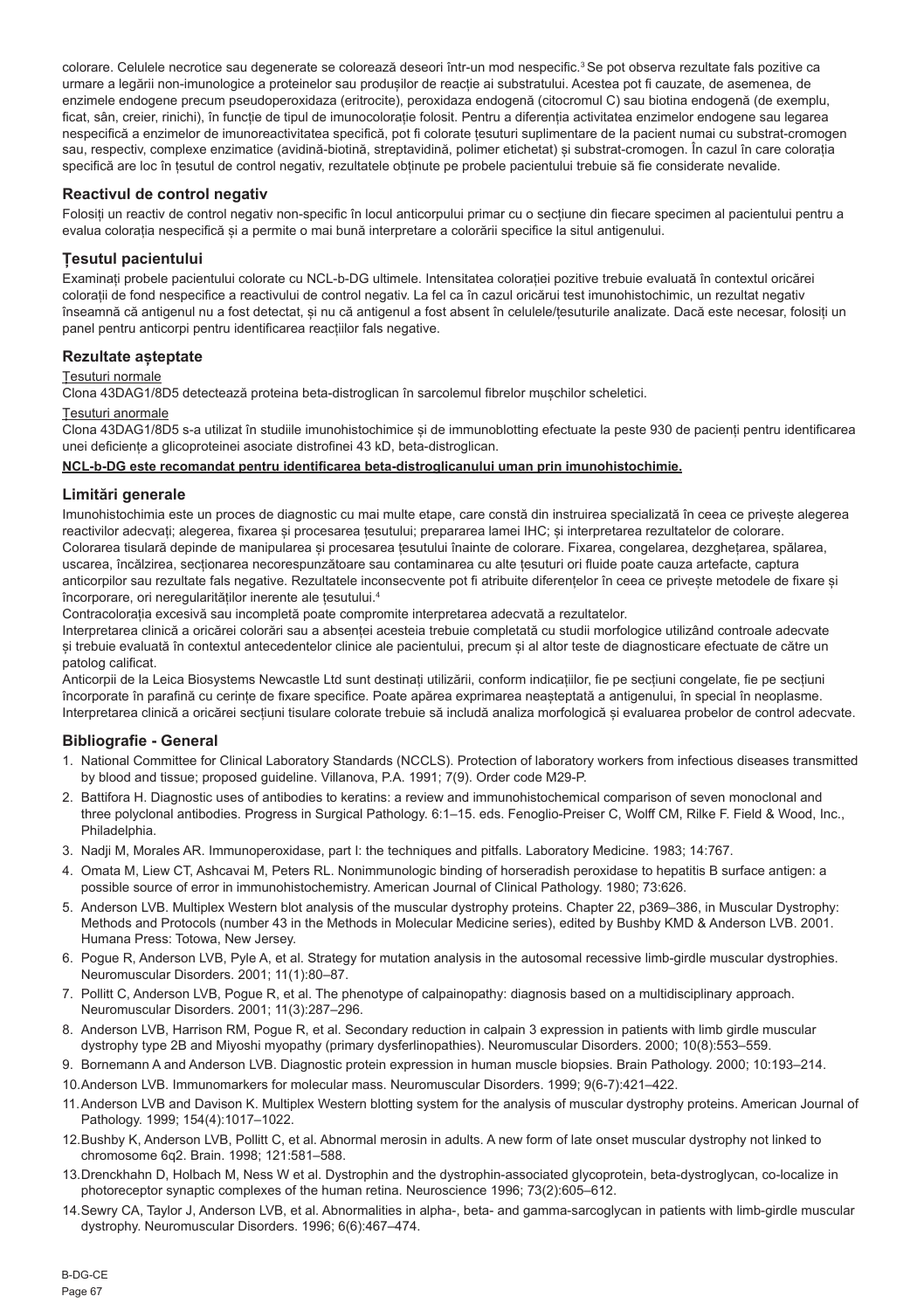15.Vainzof M, Passos-Bueno MR, Canovas M, et al. The sarcoglycan complex in the six autosomal recessive limb-girdle muscular dystrophies. Human Molecular Genetics. 1996; 5(12):1963–1969.

# **Amendamente la ediția anterioară**

Nu este cazul

# **Data publicării**

30 noiembrie 2018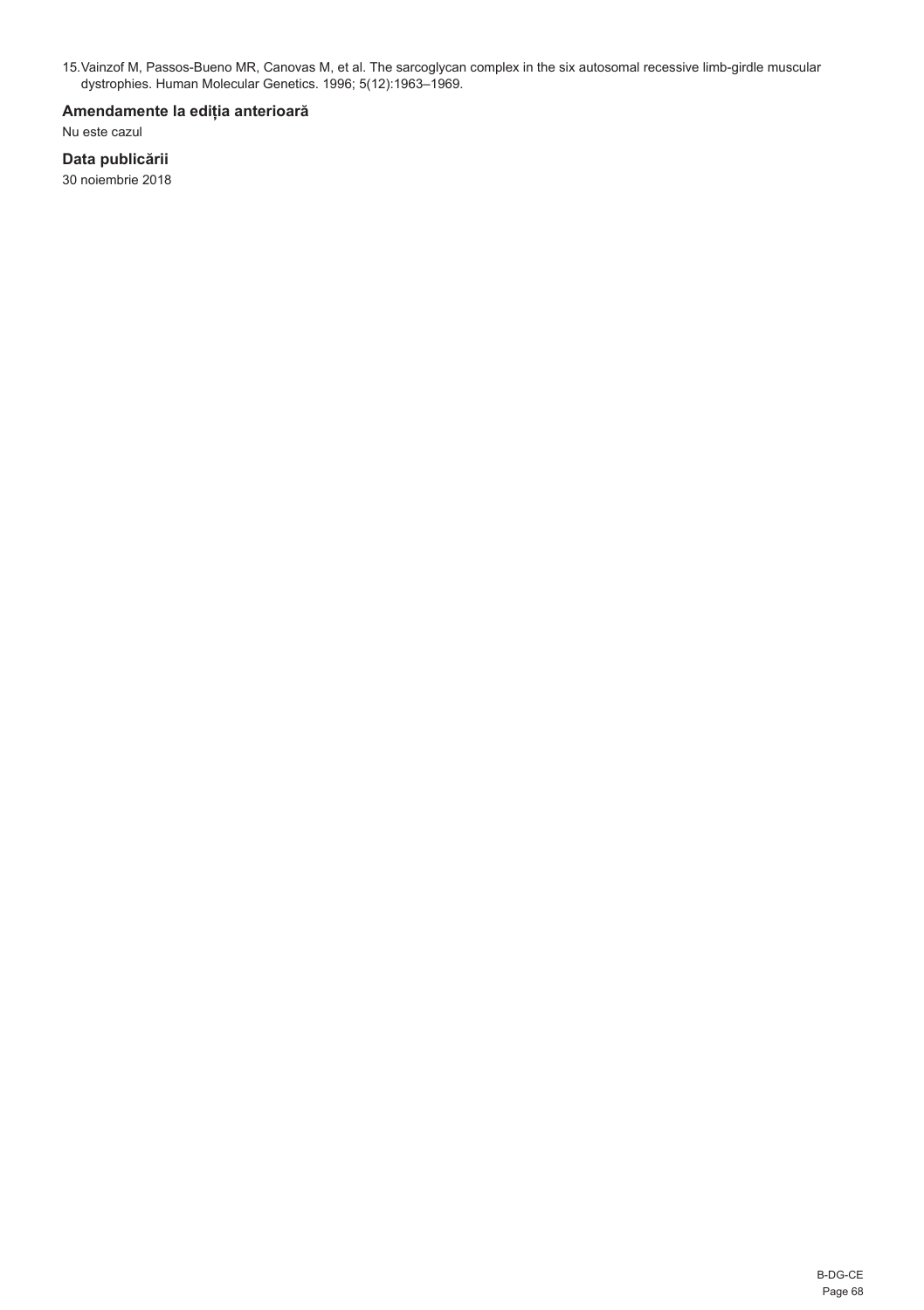# **Metodologie de imunohistochimie pentru utilizarea anticorpilor**  Novocastra™ pe țesut muscular congelat.

# **Reactivi necesari care nu sunt însă furnizați**

- 1. Solvenți standard folosiți în imunohistochimie.
- 2. soluție salină tamponată cu trometamină (SSTT) 50 mM, pH 7,6.
- 3. Diluant anticorp ser normal optim diluat în TBS.
- 4. Ser normal de la speciile în care a fost crescut anticorpul secundar.
- 5. Anticorp secundar conjugat cu peroxidază utilizați conform recomandărilor producătorului.
- 6. 3,3' tetrahidroclorură de diaminobenzidină (DAB) pregătiți și utilizați conform recomandărilor producătorului.
- 7. Mediu de montare a se utiliza conform recomandărilor producătorului.

## **Echipamente necesare care nu sunt însă furnizate**

- 1. Incubator setat la 25 °C.
- 2. Echipament de laborator general pentru imunohistochimie.
- 3. Ventilator electric pentru uscarea la aer a lamelor.

## **Soluții de recuperare a antigenului (consultați Recomandări de utilizare)**

Nu este cazul pentru secțiunile congelate.

## **Metodologie**

Înainte de a aplica această metodologie, utilizatorii trebuie să fie instruiti în ceea ce priveste tehnicile imunohistochimice.

Utilizatorii trebuie să stabilească diluțiile optime în funcție de anticorpi. Dacă nu se indică altfel, toate etapele se efectuează la 25 °C.

- 1. Tăiați și montați secțiuni de 4–10 µm pe lamele acoperite cu un adeziv tisular adecvat și uscați la aer timp de cel puțin o oră.
- 2. Incubați secțiunile cu anticorp primar diluat optim (a se vedea Recomandări de utilizare).
- 3. Spălați în soluție tampon SSTT timp de 2 x 5 minute, înclinându-le usor de-o parte și de cealaltă.
- 4. Incubați secțiunile în anticorpul secundar conjugat cu peroxidază adecvat.
- 5. Spălați în soluție tampon SSTT timp de 2 x 5 minute, înclinându-le ușor de-o parte și de cealaltă.
- 6. Incubați lamele în DAB.
- 7. Clătiți lamele în apă curată.
- 8. Deshidratați, curătați și montați secțiunile.

# **Amendamente la ediția anterioară**

Nu este cazul.

## **Data publicării**

4 februarie 2008 (CEprotocol/Mușchi congelat).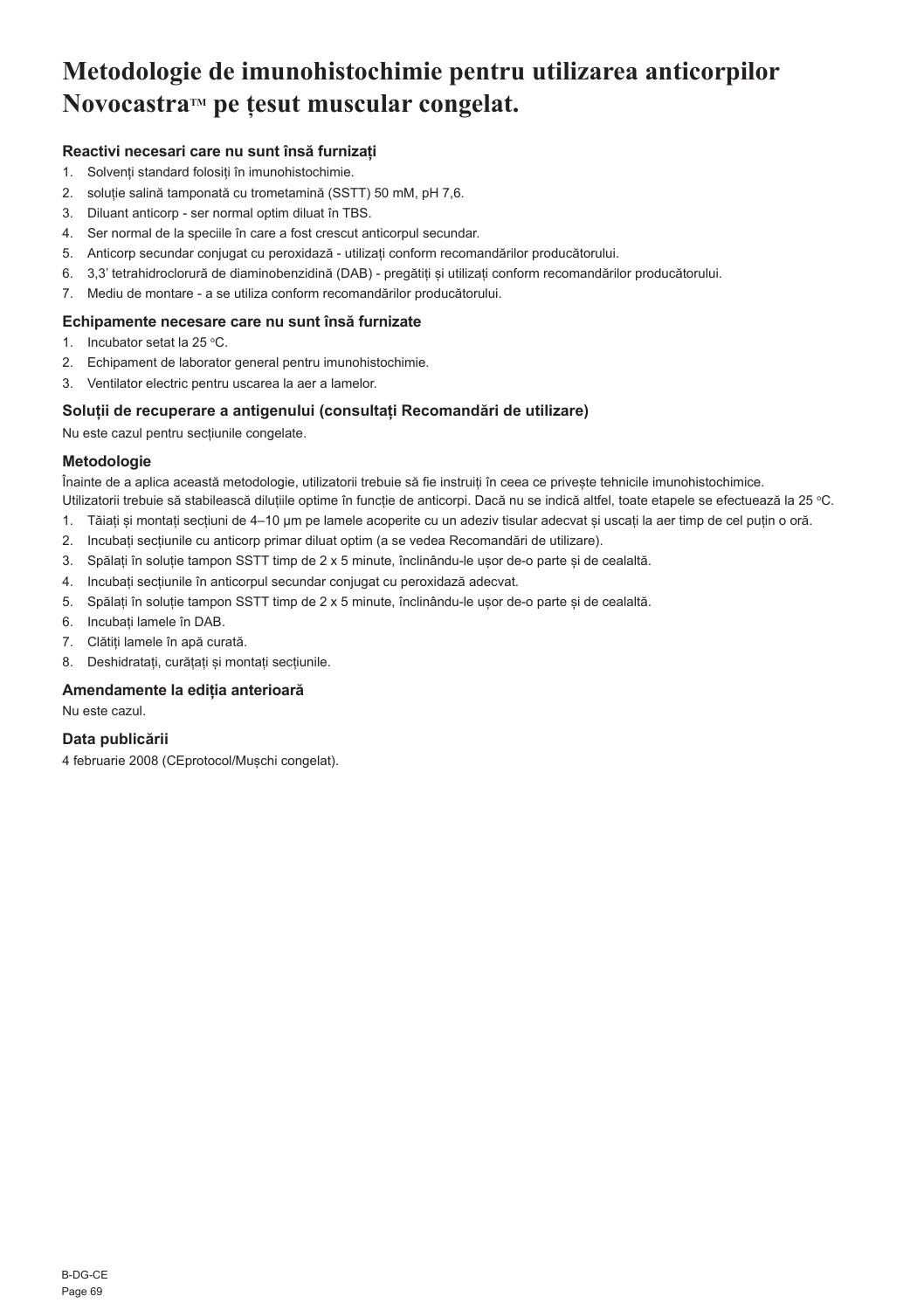# **Лиофилизированная форма моноклональных антител мыши Novocastra™ Beta-Dystroglycan Код продукта: NCL-b-DG**

## **Назначение**

## *Для диагностики in vitro*

Препарат NCL-b-DG предназначен для качественной идентификации бета-дистрогликана в парафиновых срезах методом световой микроскопии при иммуногистохимическом анализе. Клиническая интерпретация любого окрашивания или его отсутствия должна быть дополнена морфологическими исследованиями с надлежащими контролями и должна быть оценена квалифицированным патологом с учетом анамнеза пациента и других диагностических тестов.

## **Принцип метода**

Иммуногистохимические (ИГХ) методы окрашивания позволяют визуализировать антигены путем последовательного связывания специфического антитела с антигеном (первичное антитело), вторичного антитела с первичным антителом и ферментного комплекса с хромогенным субстратом. Между этими этапами выполняется промежуточная промывка. Ферментная активация хромогена приводит к образованию видимого продукта реакции в месте расположения антигена. После этого образцы можно подвергать контрастному окрашиванию и заключить под покровную пленку. Интерпретацию результатов выполняют под световым микроскопом и используют для дифференциальной диагностики патофизиологических процессов, которые могут быть связаны или не связаны с конкретным антигеном.

#### **Клон**

43DAG1/8D5

### **Иммуноген**

Синтетических пептид, содержащий 15 из последних 16 аминокислот крайней C-концевой области последовательности бетадистрогликана человека (PKNMTPYRSPPPYVP-PCOOH).

### **Специфичность**

Бета-дистрогликан человека (43 кД). Также проявляет сильную перекрестную реактивность в отношении бета-дистрогликана в срезах мышц мыши, крысы, кролика, собаки, курицы, хомяка и жабы. Испытания на других видах животных не проводилось.

### **Состав реактива**

NCL-b-DG является супернатантом лиофилизированной культуры тканей, содержащим азид натрия в качестве консерванта. Пользователю необходимо развести содержимое виалы надлежащим объемом стерильной дистиллированной воды согласно указаниям на этикетке виалы.

### **Класс иммуноглобулинов**

IgG2a

| Общая концентрация белка | <b>Total Protein</b> |
|--------------------------|----------------------|
|--------------------------|----------------------|

Общая концентрация белка в каждой партии указана на этикетке флакона.

### **Концентрация антитела**

Концентрация выше или эквивалентна 240 мг/л. Концентрация иммуноглобулина, соответствующая данной серии, указана на этикетке флакона.

### **Рекомендации по применению**

Иммуногистохимия замороженных срезов (смотрите раздел **Методология**). Рекомендуемое разведение: 1:50–1:200 в течение 60 минут при температуре 25 °C. Данная информация носит рекомендательный характер, и пользователям следует самостоятельно определять оптимальные рабочие разведения.

### **Хранение и стабильность**

Хранить неоткрытое антитело при температуре 2–8 °C. В этих условиях не происходит значительного ухудшения характеристик продукта вплоть до истечения срока годности, указанного на этикетке виалы. Не использовать после указанной на этикетке флакона даты истечения срока годности. Разведенное антитело стабильно в течение минимум двух месяцев при хранении при 2–8 °C. При необходимости длительного хранения рекомендуется хранить аликвоты разведенного антитела замороженными при температуре -20 °C (не рекомендуется использовать низкотемпературные холодильники с необмерзающим испарителем). Необходимо избегать повторного замораживания и оттаивания. Приготавливать рабочие разведения в день использования. После использования незамедлительно вернуть на хранение при температуре 2–8 ° C. Условия хранения, отличающиеся от указанных выше, должны быть проверены пользователем.

### **Подготовка образцов**

Замороженные образцы ткани блокируются в изопентане, охлажденном в жидком азоте (см. раздел «Предупреждения и меры предосторожности»). Образцам не требуется дальнейшая фиксация, но они должны быть залиты в раствор OCT™ (Sakura, изделие № Tissue-Tek 4583).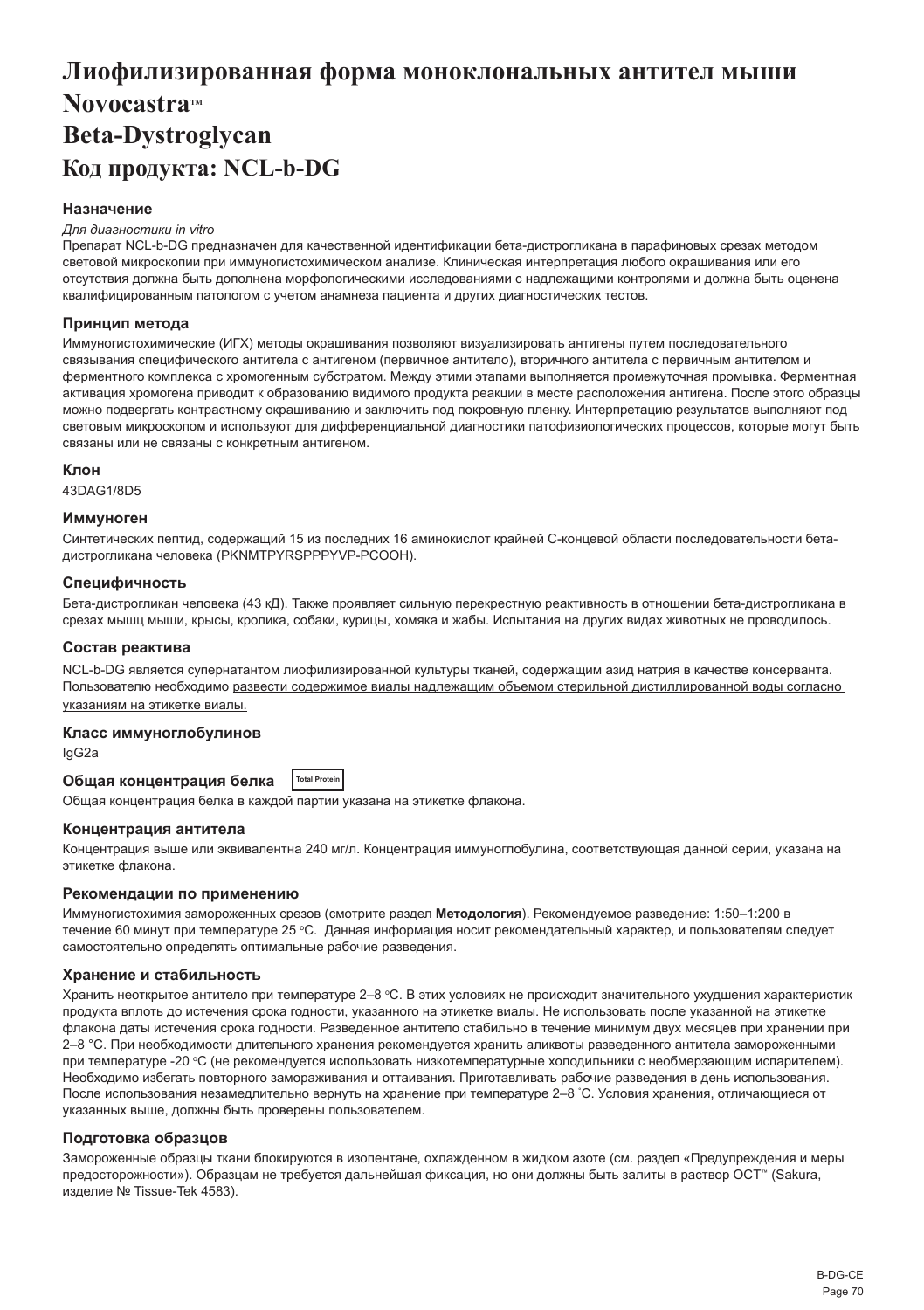#### **Предупреждения и меры предосторожности**

| Лиофилизированные                                                                                                                                              | Н302: Вредно при                                                                                                                                                                                                                                                                                                                            | Р261: Не вдыхайте пыль, дым, газ, туман, пары, распыления.                                                                                                                                                                                                                                                                                                                                                                                                                                                                                                                                                                                                                                                                                                                                                                                                                                                                                                                                                                                                                                                           |
|----------------------------------------------------------------------------------------------------------------------------------------------------------------|---------------------------------------------------------------------------------------------------------------------------------------------------------------------------------------------------------------------------------------------------------------------------------------------------------------------------------------------|----------------------------------------------------------------------------------------------------------------------------------------------------------------------------------------------------------------------------------------------------------------------------------------------------------------------------------------------------------------------------------------------------------------------------------------------------------------------------------------------------------------------------------------------------------------------------------------------------------------------------------------------------------------------------------------------------------------------------------------------------------------------------------------------------------------------------------------------------------------------------------------------------------------------------------------------------------------------------------------------------------------------------------------------------------------------------------------------------------------------|
| антитела Novocastra                                                                                                                                            | проглатывании.                                                                                                                                                                                                                                                                                                                              | Р264: После обращения с веществом тщательно вымойте                                                                                                                                                                                                                                                                                                                                                                                                                                                                                                                                                                                                                                                                                                                                                                                                                                                                                                                                                                                                                                                                  |
| Содержит смесь веществ:<br>натрия азид (<10 %),<br>бензилпенициллина натриевая<br>соль (<10 %), стрептомицина<br>сульфат (<10 %).<br>Сигнальное слово: Опасно. | НЗ17: Может вызвать<br>аллергическую реакцию<br>на коже. Н334: При<br>вдыхании может вызывать<br>аллергические реакции,<br>астматические симптомы<br>или затруднение дыхания.<br>Н411: Вредно для<br>водных организмов<br>с долгосрочными<br>последствиями.<br><b>EUH032: При контакте</b><br>с кислотой выделяется<br>высокотоксичный газ. | руки.<br>Р270: При использовании данной продукции не курите и не<br>употребляйте пищу и напитки.<br>Р272: Загрязненную рабочую одежду не следует выносить за<br>пределы рабочего места.<br>Р273: Избегайте выбросов в окружающую среду.<br>Р280: Используйте защитные перчатки, защитную одежду,<br>защиту глаз и лица.<br>Р284: В случае недостаточного проветривания используйте<br>средства защиты органов дыхания.<br>РЗ01+312: В СЛУЧАЕ ПРОГЛАТЫВАНИЯ: При недомогании<br>немедленно обратитесь в ТОКСИКОЛОГИЧЕСКИЙ ЦЕНТР<br>или за медицинской помощью.<br>РЗ02+352: ПРИ ПОПАДАНИИ НА КОЖУ: Промойте большим<br>количеством воды с мылом.<br>РЗ04+340: ПРИ ВДЫХАНИИ: Переместите пострадавшего<br>на свежий воздух и обеспечьте комфортные условия для<br>дыхания.<br>РЗЗО: прополощите рот.<br>РЗЗЗ+313: В случае возникновения раздражения кожи или<br>высыпания: обратитесь за медицинской помощью.<br>РЗ42+311: Если отмечаются признаки поражения<br>дыхательной системы: Обратитесь в ТОКСИКОЛОГИЧЕСКИЙ<br>ЦЕНТР или за медицинской помощью.<br>РЗ62+364: Снимите загрязненную одежду и выстирайте перед |
|                                                                                                                                                                |                                                                                                                                                                                                                                                                                                                                             | повторным использованием.                                                                                                                                                                                                                                                                                                                                                                                                                                                                                                                                                                                                                                                                                                                                                                                                                                                                                                                                                                                                                                                                                            |
|                                                                                                                                                                |                                                                                                                                                                                                                                                                                                                                             | РЗ91: Соберите пролитый материал.                                                                                                                                                                                                                                                                                                                                                                                                                                                                                                                                                                                                                                                                                                                                                                                                                                                                                                                                                                                                                                                                                    |

P501: Утилизируйте содержимое/контейнер в пункте, предназначенном для сбора специальных или опасных

отходов.

Этот реактив был изготовлен из супернатанта культуры клеток. При обращении с этим продуктом, как и с другими биологическими продуктами, следует соблюдать разумную осторожность.

Этот реактив содержит азид натрия. Паспорт безопасности химической продукции предоставляется по запросу или доступен на сайте www.LeicaBiosystems.com В отношении утилизации любых потенциально опасных компонентов следуйте требованиям федеральных, региональных и местных нормативных документов.

С образцами (до и после фиксации) и всеми материалами, которые находятся под их воздействием, следует обращаться как со способными к передаче инфекции и утилизировать, соблюдая соответствующие меры предосторожности.<sup>1</sup>Никогда не набирайте реактивы в пипетку ртом и не допускайте контакта реактивов и образцов с кожей и слизистыми оболочками. В случае контакта реактивов или образцов с чувствительными зонами промойте их большим количеством воды. Обратитесь за медицинской помощью.

Сводите к минимуму микробное загрязнение реактивов во избежание усиления неспецифического окрашивания. Инкубация при сроках и температурах, отличных от указанных в инструкции, может дать ошибочные результаты. Любые подобные изменения должны быть валидированы пользователем.

Жидкий азот из-за чрезмерно низкой температуры может привести к ожогам, поэтому при работе с ним обязательно надевайте средства индивидуальной защиты, включая перчатки и защиту для лица. Используйте его в хорошо проветриваемом помещении.

Изопентан является легковоспламеняющимся веществам, а также опасным для здоровья при проглатывании и вдыхании. Он также вызывает раздражения кожи и глаз, наркотическое воздействие при использовании в больших количествах.

### **Контроль качества**

Различия в методах обработки тканей и технических процедурах, выполняемых в лаборатории пользователя, могут привести к существенной вариабельности результатов, в связи с чем требуется регулярное выполнение внутрилабораторных контролей в дополнение к указанным ниже процедурам.

В качестве контролей следует использовать свежие образцы, полученные при аутопсии, биопсии или хирургических процедурах, замороженными как только были обработаны полученные у пациентов образцы.

### **Положительный контроль ткани**

Применяется для проверки правильности подготовки тканей и методов окрашивания.

В каждый набор условий теста при каждом цикле окрашивания следует включать один срез ткани для положительного контроля. Для оптимального контроля качества и обнаружения незначительных уровней деградации реактива более подходит ткань со слабым положительным окрашиванием, чем ткань с сильным положительным окрашиванием.<sup>2</sup>

В качестве положительного контроля рекомендуется использовать ткани скелетных мышц.

При отсутствии положительного окрашивания ткани, использующейся в качестве положительного контроля, результаты, полученные с исследуемыми образцами, считаются недействительными.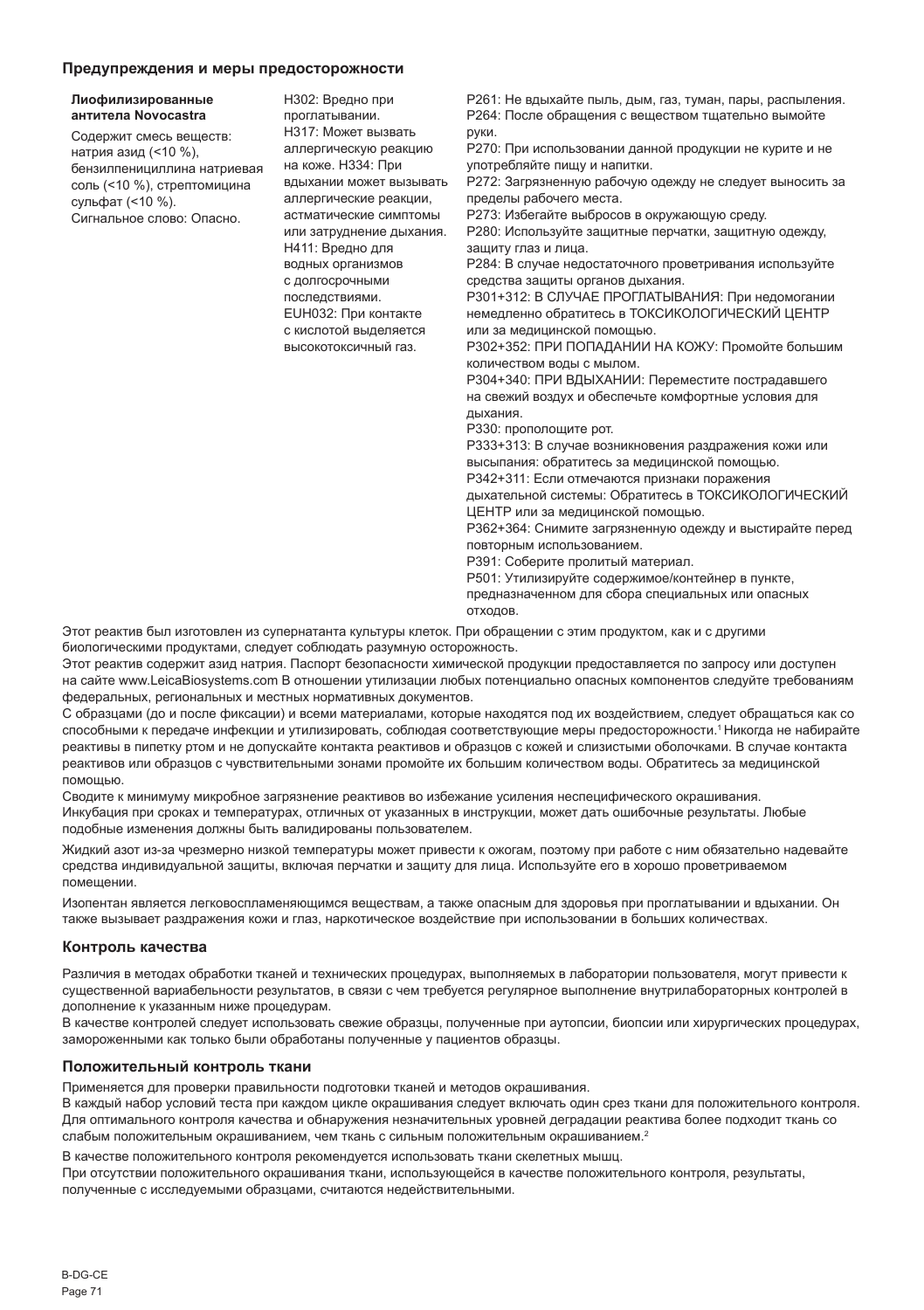## **Отрицательный контроль ткани**

Этот тест необходимо выполнять после положительного контроля ткани для проверки специфичности мечения целевого антигена первичным антителом.

Рекомендованная ткань для отрицательного контроля еще не исследована.

Кроме того, разнообразные типы клеток для отрицательного контроля можно часто найти в большинстве срезов тканей, однако такие препараты должны быть проверены пользователем.

Неспецифическое окрашивание, если оно присутствует, обычно выглядит диффузным. В срезах тканей, избыточно фиксированных формалином, можно также иногда увидеть окрашивание соединительной ткани. Для интерпретации результатов окрашивания используйте интактные клетки. Некротизированные или разрушенные клетки часто окрашиваются неспецифически.<sup>з</sup> Неиммунное связывание белков или продуктов реакции с субстратом может привести к ложноположительным результатам. Такие же результаты могут быть связаны с эндогенными ферментами, например псевдопероксидазой (в эритроцитах), эндогенной пероксидазой (цитохром C) или эндогенным биотином (например, в печени, молочной железе, головном мозге или почке) в зависимости от типа использованного иммунного окрашивания. Чтобы отличить активность эндогенных ферментов или неспецифическое связывание ферментов от специфической иммунореактивности, можно выполнить окрашивание дополнительных тканей пациента исключительно хромогенным субстратом или ферментными комплексами (авидин-биотин, стрептавидин, меченый полимер) и хромогенным субстратом соответственно. При наличии специфического окрашивания в отрицательном контроле ткани результаты исследования полученных у пациентов образцов считаются недействительными.

#### **Отрицательный контроль реактива**

Для оценки неспецифического окрашивания и лучшей интерпретации специфического окрашивания в области связывания антигена, исследуя срезы каждого образца, взятого у пациента, вместо первичных антител используйте реактив, служащий в качестве неспецифического отрицательного контроля.

#### **Ткань, полученная у пациента**

Исследуйте полученные у пациентов образцы, окрашенные NCL-b-DG, в последнюю очередь. Интенсивность положительного окрашивания следует оценивать с учетом любого неспецифического фонового окрашивания отрицательного контроля реактива. Как и при любом иммуногистохимическом исследовании, отрицательный результат означает необнаружение антигена, но не его отсутствие в исследованных клетках или ткани. При необходимости следует использовать панель антител для выявления ложноотрицательных реакций.

#### **Ожидаемые результаты**

#### Нормальные ткани

Клон 43DAG1/8D5 обнаружил белок бета-дистрогликана в сарколемме волокон скелетных мышц.

#### Патологически измененные ткани

Клон 43DAG1/8D5 использовали в ходе исследований с применением иммуногистохимического анализа и анализа методом иммуноблоттинга, в которых участвовали более 930 пациентов, с целью определения дефицита дистрофин-ассоциированного гликопротеина 43 кД — бета-дистрогликана.

#### **Препарат NCL-b-DG рекомендуется использовать для идентификации бета-дистрогликана человека при иммуногистохимическом анализе.**

#### **Общие ограничения**

Иммуногистохимическое исследование является многостадийным диагностическим процессом, требующим специальных навыков в выборе надлежащих реактивов; выборе, фиксации и обработке тканей; приготовлении среза с ИГХ препаратом; интерпретации результатов окрашивания.

Окрашивание тканей зависит от обращения с тканями и их обработкой перед окрашиванием. Неправильные процедуры фиксации, замораживания, оттаивания, промывки, сушки, нагрева, приготовления срезов, а также загрязнение другими тканями или жидкостями могут приводить к артефактам, захвату антител или ложноотрицательным результатам. Противоречивые результаты могут быть обусловлены различиями методов фиксации и заливки препарата или присущей тканям внутренней неравномерностью структуры.<sup>4</sup>

Чрезмерное или неполное контрастирование может негативно отразиться на точности интерпретации результатов. Клиническая интерпретация любого окрашивания или его отсутствия должна быть дополнена морфологическими исследованиями с надлежащими контролями и должна быть оценена квалифицированным патологом с учетом анамнеза пациента и других диагностических тестов.

Изготовленные компанией Leica Biosystems Newcastle Ltd антитела предназначены, как указано выше, для применения на замороженных или залитых в парафин срезах и требуют выполнения конкретных требований по фиксации. Возможна непредвиденная экспрессия антигена, особенно в опухолях. Клиническая интерпретация любого окрашенного среза ткани должна включать морфологический анализ и оценку соответствующих контролей.

#### **Литература — общая**

- 1. National Committee for Clinical Laboratory Standards (NCCLS). Protection of laboratory workers from infectious diseases transmitted by blood and tissue; proposed guideline. Villanova, P.A. 1991; 7(9). Order code M29-P.
- 2. Battifora H. Diagnostic uses of antibodies to keratins: a review and immunohistochemical comparison of seven monoclonal and three polyclonal antibodies. Progress in Surgical Pathology. 6:1–15. eds. Fenoglio-Preiser C, Wolff CM, Rilke F. Field & Wood, Inc., **Philadelphia**
- 3. Nadji M, Morales AR. Immunoperoxidase, part I: the techniques and pitfalls. Laboratory Medicine. 1983; 14:767.
- 4. Omata M, Liew CT, Ashcavai M, Peters RL. Nonimmunologic binding of horseradish peroxidase to hepatitis B surface antigen: a possible source of error in immunohistochemistry. American Journal of Clinical Pathology. 1980; 73:626.
- 5. Anderson LVB. Multiplex Western blot analysis of the muscular dystrophy proteins. Chapter 22, p369–386, in Muscular Dystrophy: Methods and Protocols (number 43 in the Methods in Molecular Medicine series), edited by Bushby KMD & Anderson LVB. 2001. Humana Press: Totowa, New Jersey.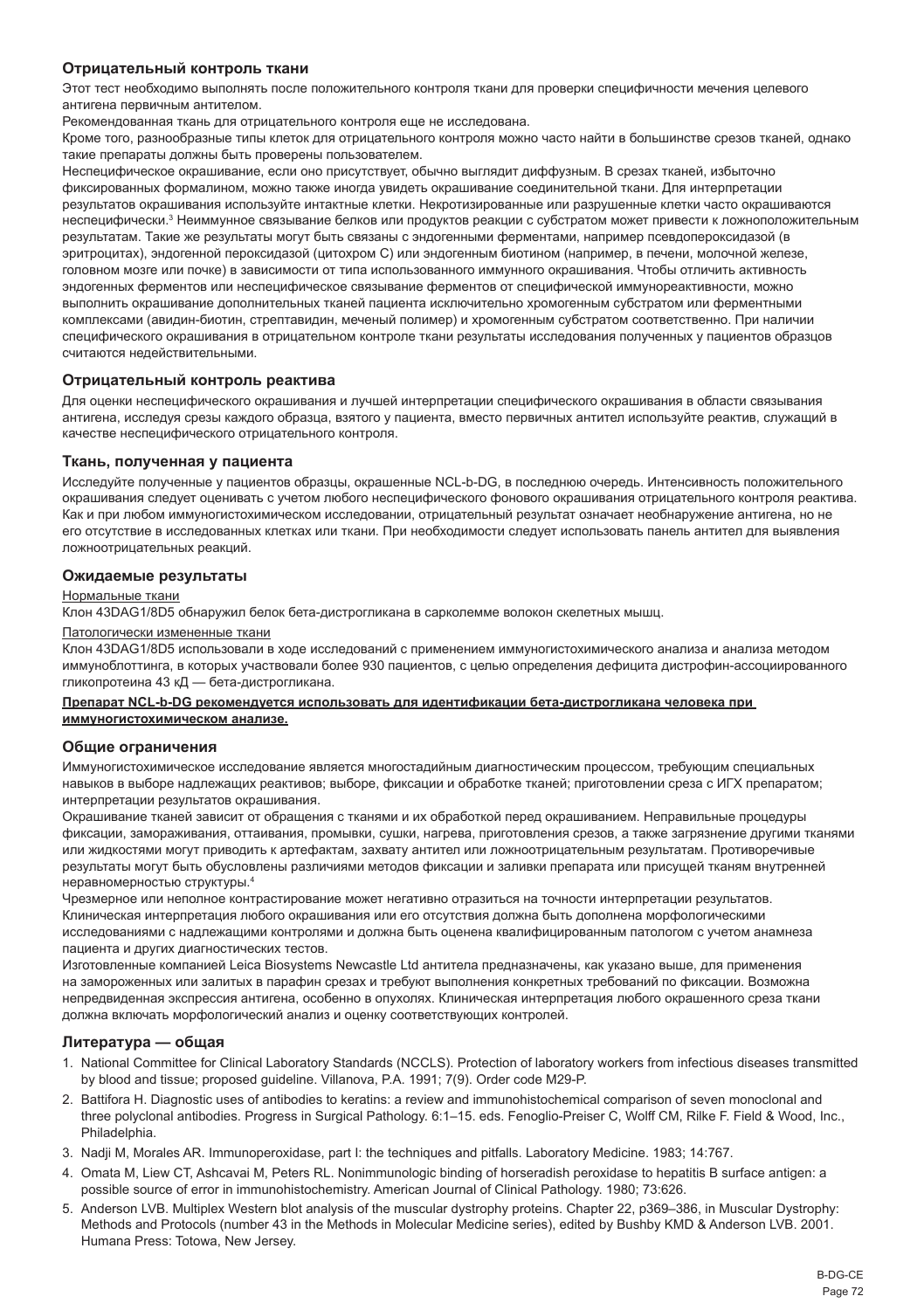- 6. Pogue R, Anderson LVB, Pyle A, et al. Strategy for mutation analysis in the autosomal recessive limb-girdle muscular dystrophies. Neuromuscular Disorders. 2001; 11(1):80–87.
- 7. Pollitt C, Anderson LVB, Pogue R, et al. The phenotype of calpainopathy: diagnosis based on a multidisciplinary approach. Neuromuscular Disorders. 2001; 11(3):287–296.
- 8. Anderson LVB, Harrison RM, Pogue R, et al. Secondary reduction in calpain 3 expression in patients with limb girdle muscular dystrophy type 2B and Miyoshi myopathy (primary dysferlinopathies). Neuromuscular Disorders. 2000; 10(8):553–559.
- 9. Bornemann A and Anderson LVB. Diagnostic protein expression in human muscle biopsies. Brain Pathology. 2000; 10:193–214.
- 10.Anderson LVB. Immunomarkers for molecular mass. Neuromuscular Disorders. 1999; 9(6-7):421–422.
- 11.Anderson LVB and Davison K. Multiplex Western blotting system for the analysis of muscular dystrophy proteins. American Journal of Pathology. 1999; 154(4):1017–1022.
- 12.Bushby K, Anderson LVB, Pollitt C, et al. Abnormal merosin in adults. A new form of late onset muscular dystrophy not linked to chromosome 6q2. Brain. 1998; 121:581–588.
- 13.Drenckhahn D, Holbach M, Ness W et al. Dystrophin and the dystrophin-associated glycoprotein, beta-dystroglycan, co-localize in photoreceptor synaptic complexes of the human retina. Neuroscience 1996; 73(2):605–612.
- 14.Sewry CA, Taylor J, Anderson LVB, et al. Abnormalities in alpha-, beta- and gamma-sarcoglycan in patients with limb-girdle muscular dystrophy. Neuromuscular Disorders. 1996; 6(6):467–474.
- 15.Vainzof M, Passos-Bueno MR, Canovas M, et al. The sarcoglycan complex in the six autosomal recessive limb-girdle muscular dystrophies. Human Molecular Genetics. 1996; 5(12):1963–1969.

#### **Дополнения к предыдущему выпуску**

Не применимо.

# **Дата выпуска**

30 Ноябрь 2018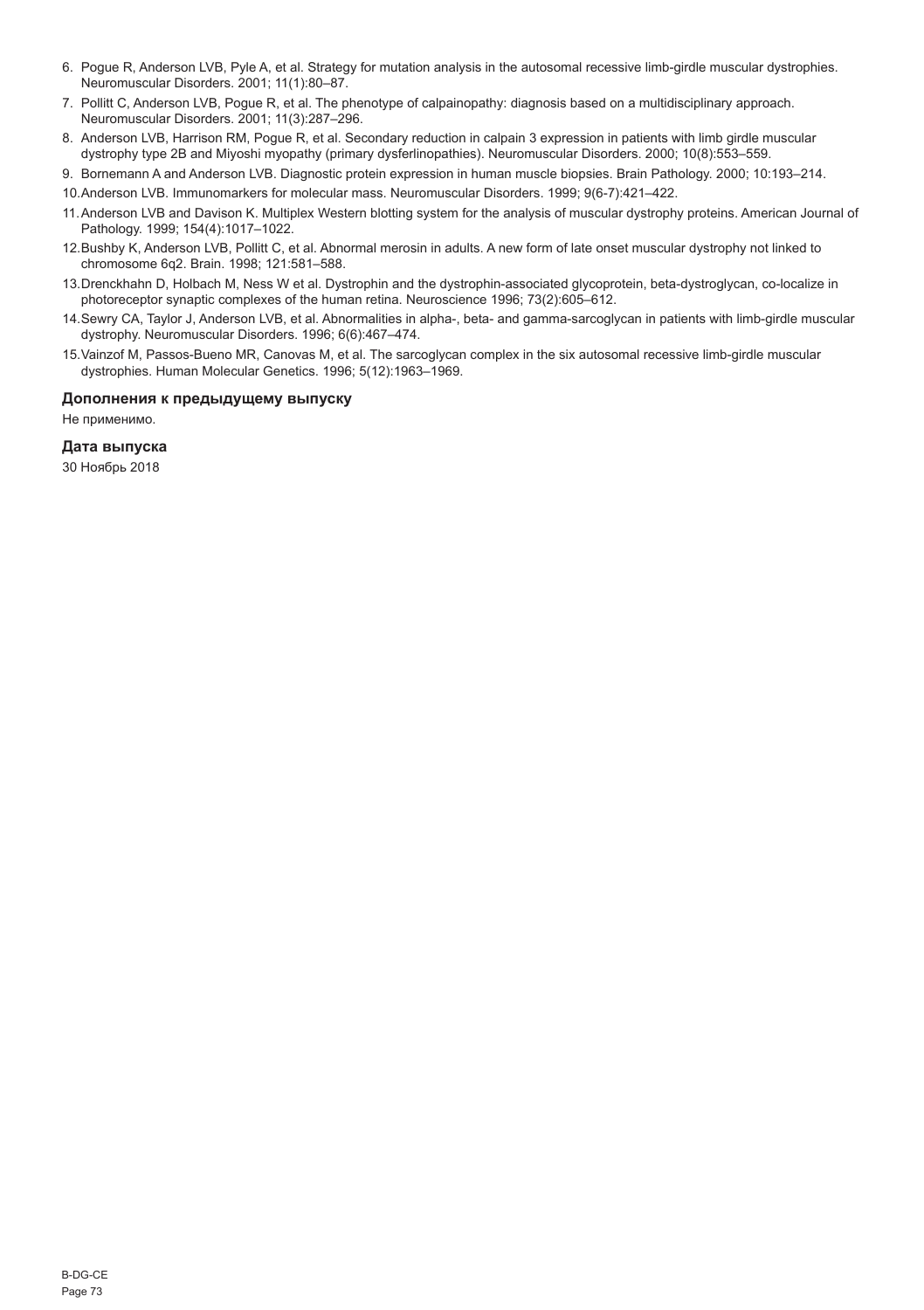# **Иммуногистохимические методы использования антител NovocastraTM на замороженных мышечных тканях.**

## **Необходимые реактивы, не входящие в комплект поставки**

- 1. Стандартные растворители, использующиеся в иммуногистохимических исследованиях.
- 2. 50 мМ трис-буферный солевой раствор (Tris-buffered saline (TBS)), pH 7,6.
- 3. Разбавитель антител нормальная сыворотка, оптимально разведенной в TBS.
- 4. Нормальная сыворотка, полученная от видов, использующихся для формирования вторичных антител.
- 5. Вторичные пероксидаз-конъюгированные антитела: использовать в соответствии с рекомендациями производителя.
- 6. 3,3'-Диаминобензидина тетрагидрохлорид (DAB): приготовить и использовать в соответствии с рекомендациями производителя.
- 7. Среда для заливки препаратов: используйте в соответствии с рекомендациями производителя.

## **Необходимое оборудование, не входящее в комплект поставки**

- 1. Инкубатор, установленный на 25° C.
- 2. Стандартное лабораторное оборудование для иммуногистохимических исследований.
- 3. Электрический вентилятор для воздушной просушки предметных стекол.

## **Растворы для демаскировки антигенов: см. рекомендации по использованию.**

Не применимо к замороженным срезам.

## **Методика**

Прежде чем применять эту методику, пользователи должны научиться проводить иммуногистохимические исследования. Пользователи должны определить оптимальные разведения препаратов антител. Если не указано иное, выполняйте все этапы при температуре 25 ° C.

- 1. Срежьте и поместите срезы размером 4–10 мкм на предметные стекла, покрытые подходящей тканью, и выполняйте воздушную просушку в течение как минимум одного часа.
- 2. Инкубируйте срезы с использованием оптимально разведенных первичных антител (смотрите Рекомендации по использованию).
- 3. 2 раза по 5 минут промывайте препараты в буферном растворе TBS, осторожно покачивая.
- 4. Инкубируйте срезы с использованием соответствующих вторичные пероксидаз-конъюгированных антител.
- 5. 2 раза по 5 минут промывайте препараты в буферном растворе TBS, осторожно покачивая.
- 6. Инкубируйте предметные стекла с использованием DAB.
- 7. Промойте предметное стекло чистой водой.
- 8. Дегидратируйте, очистите и закрепите срезы.

## **Дополнения к предыдущему выпуску**

Не применимо.

# **Дата выпуска**

4 февраля 2008 г. (CEprotocol/Замороженная мышца).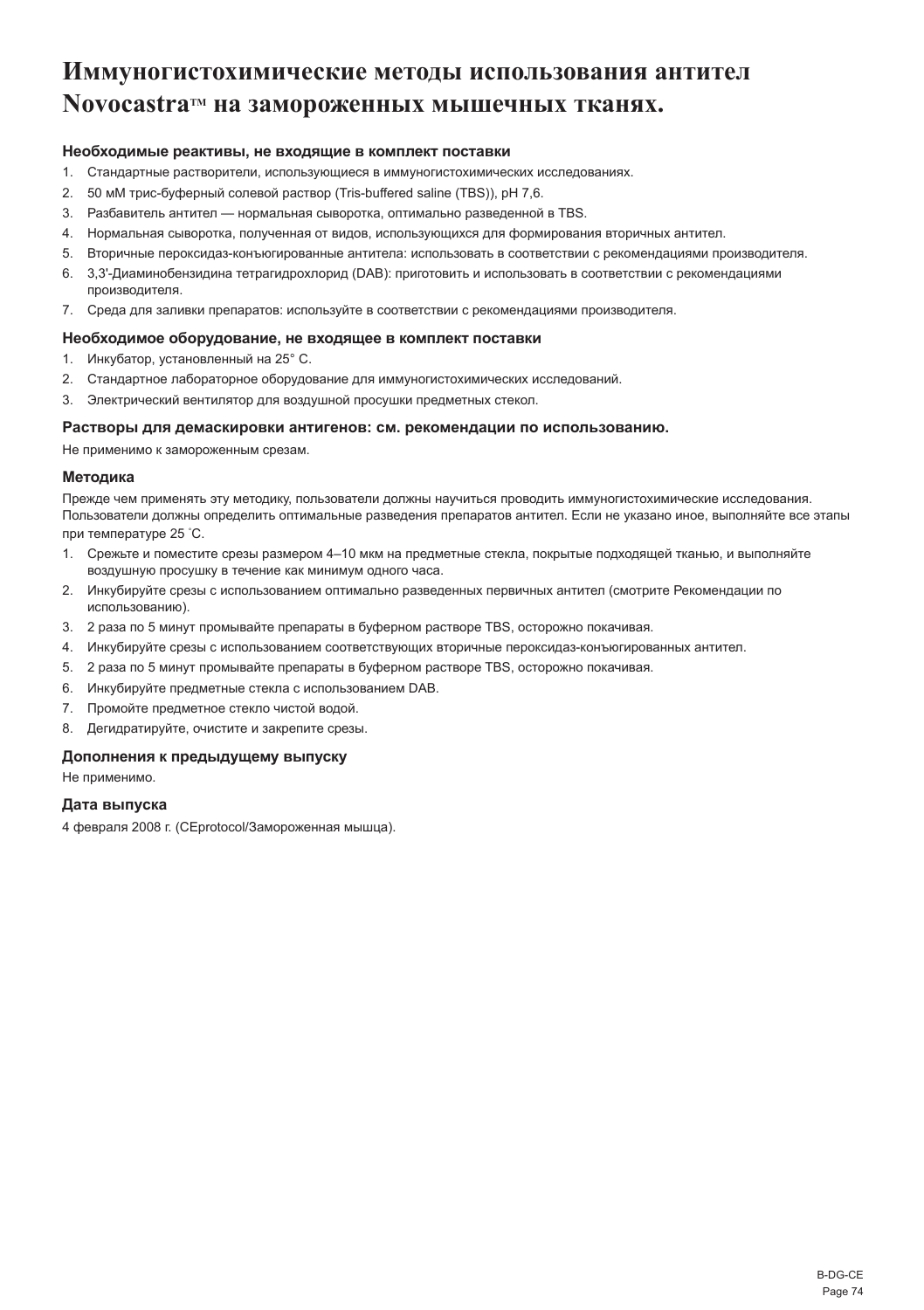# Liofilizowane mysie przeciwciało monoklonalne Novocastra<sup>M</sup> **Beta-Dystroglycan Kod produktu: NCL-b-DG**

# **Przeznaczenie**

#### *Do diagnostyki in vitro.*

Produkt NCL-b-DG jest przeznaczony do identyfikacji jakościowej z zastosowaniem mikroskopii świetlnej w ramach badania immunohistochemicznego. Kliniczną interpretację barwienia lub jego braku należy uzupełnić badaniami morfologicznymi oraz odpowiednimi kontrolami. Ocenę powinien przeprowadzić wykwalifikowany patolog w kontekście historii choroby pacjenta oraz innych badań diagnostycznych.

## **Zasady postepowania**

Metody barwienia immunohistochemicznego (IHC) umożliwiają wizualizację antygenów dzięki zastosowaniu – po kolei – swoistego przeciwciała przeciwko antygenowi (przeciwciała pierwszorzędowego), przeciwciała drugorzędowego przeciwko przeciwciału pierwszorzędowemu i kompleksu enzymu z substratem chromogennym z etapami przemywania. Aktywacja enzymatyczna chromogenu prowadzi do wytworzenia widocznego produktu reakcji w miejscu antygenu. Następnie można wykonać barwienie kontrastowe próbki i zakryć ją szkiełkiem nakrywkowym. Wyniki są interpretowane przy użyciu mikroskopu świetlnego i pomagają w diagnostyce różnicowej procesów patofizjologicznych, które mogą mieć związek z określonym antygenem.

# **Klon**

43DAG1/8D5

## **Immunogen**

Syntetyczny peptyd zawierający 15 z ostatnich 16 aminokwasów na skrajnym C-końcu ludzkiej sekwencji beta-dystroglikanu (PKNMTPYRSPPPYVP-PCOOH).

## **Swoistość**

Ludzki beta-dystroglikan (43 kD). Również silnie reaguje krzyżowo z beta-dystroglikanem w skrawkach mięśni myszy, szczurów, królików, psów i kurcząt, chomików i ropuch. Nie zbadano innych gatunków zwierząt.

## **Skład odczynnika**

NCL-b-DG jest liofilizowanym supernatantem hodowli tkankowej zakonserwowanym azydkiem sodu. Użytkownik musi uzupełnić zawartość fiolki odpowiednią objętością sterylnej wody destylowanej, jak wskazano na etykiecie fiolki.

## **Klasa Ig**

IgG2a

**Całkowite stężenia białka Total Protein**

Całkowite stężenie białka w danej serii podano na etykiecie fiolki.

## **Stężenie przeciwciał**

Większe lub równe 240 mg/l. Stężenie Ig w danej serii podano na etykiecie fiolki.

## **Zalecenia dotyczące stosowania**

Badanie immunochemiczne (zob. **Metodologia**) zamrożonych skrawków. Sugerowane rozcieńczenie: 1:50–1:200 przez 60 minut w temperaturze 25 °C. Są to jedynie wskazówki i użytkownicy powinni sami określić swoje optymalne rozcieńczenie robocze.

## **Przechowywanie i trwałość**

Przechowywać w temperaturze 2–8ºC. W tych warunkach nie dochodzi do znaczącej utraty skuteczności produktu przed upływem daty ważności podanej na etykiecie fiolki. Nie używać po upływie daty ważności podanej na etykiecie fiolki. Odtworzone przeciwciało jest stabilne przez co najmniej dwa miesiące w temperaturze 2–8°C. W przypadku długotrwałego przechowywania zaleca się, aby przechowywać równe porcje przeciwciała zamrożone w temperaturze -20ºC (zamrażalki bezszronowe nie są zalecane). Należy unikać kilkukrotnego zamrażania i rozmrażania. Rozcieńczenie robocze powinno być przygotowane w dniu użycia. Niezwłocznie po użyciu ponownie umieścić w temperaturze 2–8°C. Przechowywanie w warunkach innych od wskazanych powyżej wymaga weryfikacji użytkownika.

## **Przygotowanie próbek**

Zamrożone próbki bloczków tkanek należy przechowywać w izopentanie chłodzonym ciekłym azotem (patrz Ostrzeżenia i środki ostrożności). Próbki nie wymagają dalszego utrwalania, ale powinny zostać zatopione w związku OCT™ (Sakura, nr produktu Tissue-Tek 4583).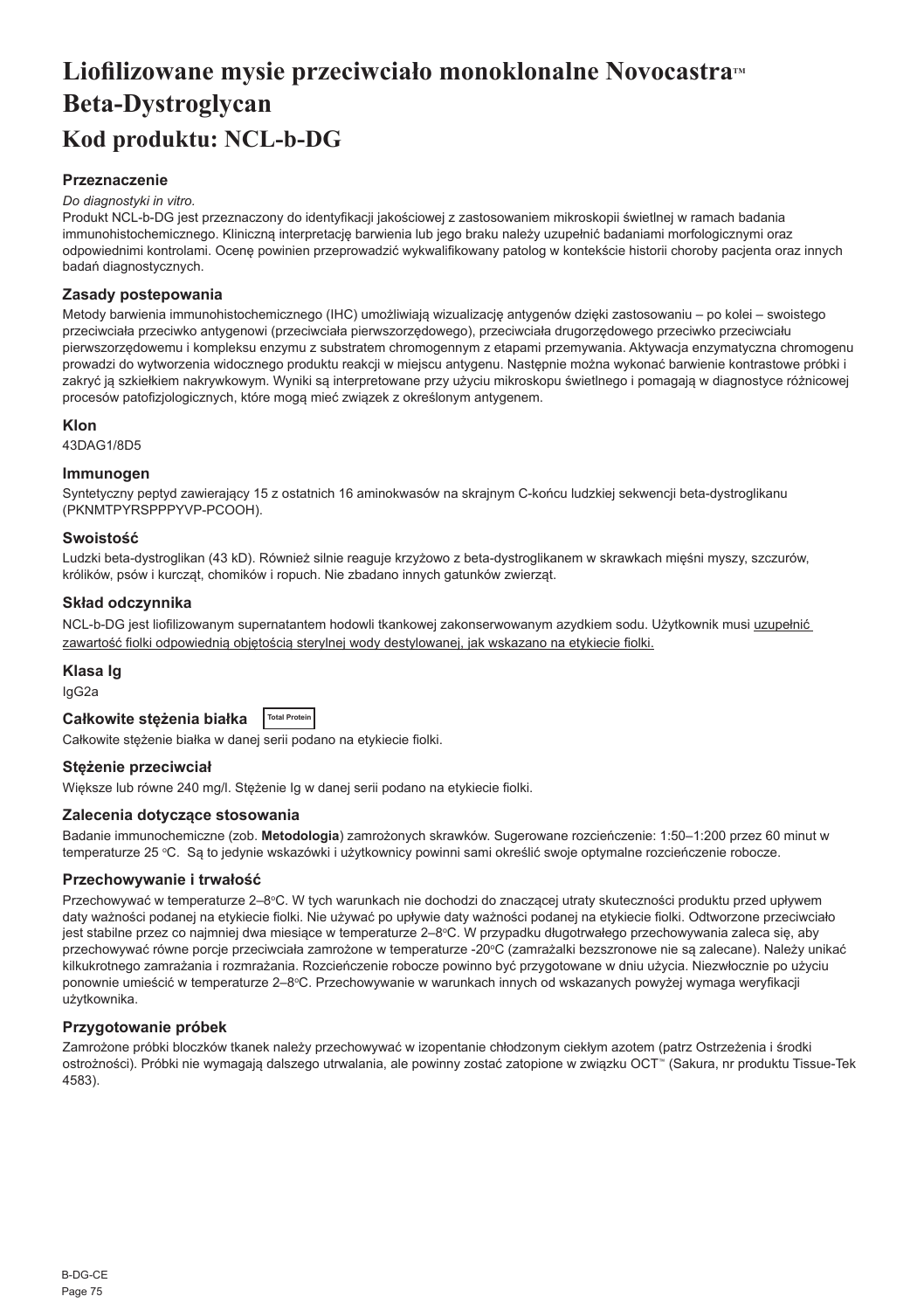## **Ostrzeżenia i środki ostrożności**

#### **Liofilizowane przeciwciała Novocastra**

Zawiera mieszaninę: Azydek sodu (<10%), sól benzylową (<10%), siarczan streptomycyny  $(510\%)$ Słowa sygnalizujące: Niebezpieczeństwo.

H302: Działa szkodliwie w przypadku połknięcia. H317: Może powodować reakcję alergiczną skóry. H334: Może powodować objawy alergii lub astmy lub trudności w oddychaniu w następstwie wdychania. H411: Działa toksycznie na organizmy wodne, powodując długotrwałe skutki.

EUH032: W kontakcie z kwasami uwalnia bardzo toksyczne gazy.

P261: Unikać wdychania pyłu/dymu/gazu/mgły/par/rozpylonej cieczy.

P264: Dokładnie umyć ręce po użyciu.

P270: Nie jeść, nie pić i nie palić podczas używania produktu. P272: Zanieczyszczonej odzieży ochronnej nie wynosić poza miejsce pracy.

P273: Unikać uwolnienia do środowiska.

P280: Stosować rękawice ochronne/odzież ochronną/ochronę oczu/ochronę twarzy.

P284: W przypadku niedostatecznej wentylacji stosować indywidualne środki ochrony dróg oddechowych.

P301+312: W PRZYPADKU POŁKNIĘCIA: W przypadku złego samopoczucia skontaktować się z OŚRODKIEM KONTROLI ZATRUĆ/lekarzem.

P302+352: W PRZYPADKU KONTAKTU ZE SKÓRĄ: Przemyć dużą ilością wody z mydłem.

P304+340: W PRZYPADKU DOSTANIA SIĘ DO DRÓG ODDECHOWYCH: Wyprowadzić lub wynieść poszkodowanego na świeże powietrze i zapewnić mu warunki do swobodnego oddychania.

P330: Wypłukać usta.

P333+313: W przypadku wystąpienia podrażnienia skóry lub wysypki: Zasięgnąć porady/zgłosić się pod opiekę lekarza. P342+311: W przypadku w przypadku wystąpienia objawów ze strony układu oddechowego: Skontaktować się z OŚRODKIEM KONTROLI ZATRUĆ/lekarzem.

P362+364: Zanieczyszczoną odzież zdjąć i wyprać przed ponownym użyciem.

P391: Zebrać wyciek.

P501: Zawartość/pojemnik zutylizować w punkcie zbiórki odpadów niebezpiecznych lub specjalnych.

Odczynnik został przygotowany z supernatantu hodowli tkankowej. Ponieważ jest to produkt biologiczny, podczas jego używania należy zachować odpowiednie środki ostrożności.

Ten odczynnik zawiera azydek sodu. Karta charakterystyki jest dostępna na żądanie lub dostępna na stronie www.LeicaBiosystems.com Wszelkie potencjalnie toksyczne składniki należy utylizować zgodnie z krajowymi lub lokalnymi przepisami.

Próbki, przed i po utrwaleniu oraz wszystkie materiały mające z nimi kontakt należy traktować jako potencjalnie zakaźne i usuwać przy zachowaniu odpowiednich środków ostrożności.' Nigdy nie zasysać odczynników ustami podczas pobierania pipetą oraz unikać kontaktu odczynników i próbek badanych ze skórą i błonami śluzowymi. W razie kontaktu odczynników lub próbek ze szczególnie narażonymi miejscami przemyć miejsce kontaktu dużą ilością wody. Należy zasięgnąć porady lekarza.

Chronić odczynniki przed skażeniem drobnoustrojami, ponieważ może ono doprowadzić do zwiększonego barwienia niespecyficznego. Zastosowanie okresów inkubacji i temperatur innych niż podano w instrukcji może spowodować błędne wyniki. Wszelkie zmiany tego typu muszą zostać zweryfikowane przez użytkownika.

Ze względu na bardzo niską temperaturę ciekły azot powoduje oparzenia i stosując go, należy zakładać ubranie ochronne, w tym rękawice i maskę. Stosować w warunkach dobrej wentylacji.

Izopentan jest bardzo łatwopalny i szkodliwy w przypadku spożycia i wdychania. W dużym stężeniu powoduje podrażnienia skóry i oczu oraz działa narkotycznie.

# **Kontrola jakości**

Różnice w przetwarzaniu tkanek i procedurach technicznych w laboratorium użytkownika mogą doprowadzić do znacznej zmienności wyników, co oznacza konieczność dodatkowego przeprowadzania regularnych kontroli wewnętrznych.

Kontrole należy przeprowadzać na zamrożonych próbkach ze świeżej autopsji/biopsji/operacji chirurgicznej najszybciej, jak to możliwe w taki sam sposób, jak badana próbka(i) pacjenta.

#### **Tkankowa kontrola pozytywna**

Stosowana w celu wskazania prawidłowo przygotowanych tkanek i prawidłowych technik barwienia.

W każdej serii barwienia każdy zestaw warunków testowych powinien uwzględniać jedną tkankową kontrolę pozytywną.

Do optymalnej kontroli jakości i do wykrywania niewielkich poziomów degradacji odczynników bardziej nadaje się tkanka o słabym barwieniu pozytywnym niż tkanka o silnym barwieniu pozytywnym.<sup>2</sup>

Zalecaną kontrolą tkankową pozytywną są mięśnie szkieletowe.

Jeśli tkankowa kontrola pozytywna nie wykaże odpowiedniego barwienia pozytywnego, wyniki testu przeprowadzonego na próbkach pobranych od pacjenta należy uznać za nieważne.

## **Tkankowa kontrola negatywna**

Należy ją wykonać po tkankowej kontroli pozytywnej, aby sprawdzić swoistość znakowania docelowego antygenu przez przeciwciało pierwszorzędowe.

Zalecana kontrola negatywna nie została oceniona.

Ewentualnie tkankowa kontrola negatywna może obejmować różne typy komórek obecne w większości skrawków tkankowych, jednak powinno to zostać zweryfikowane przez użytkownika.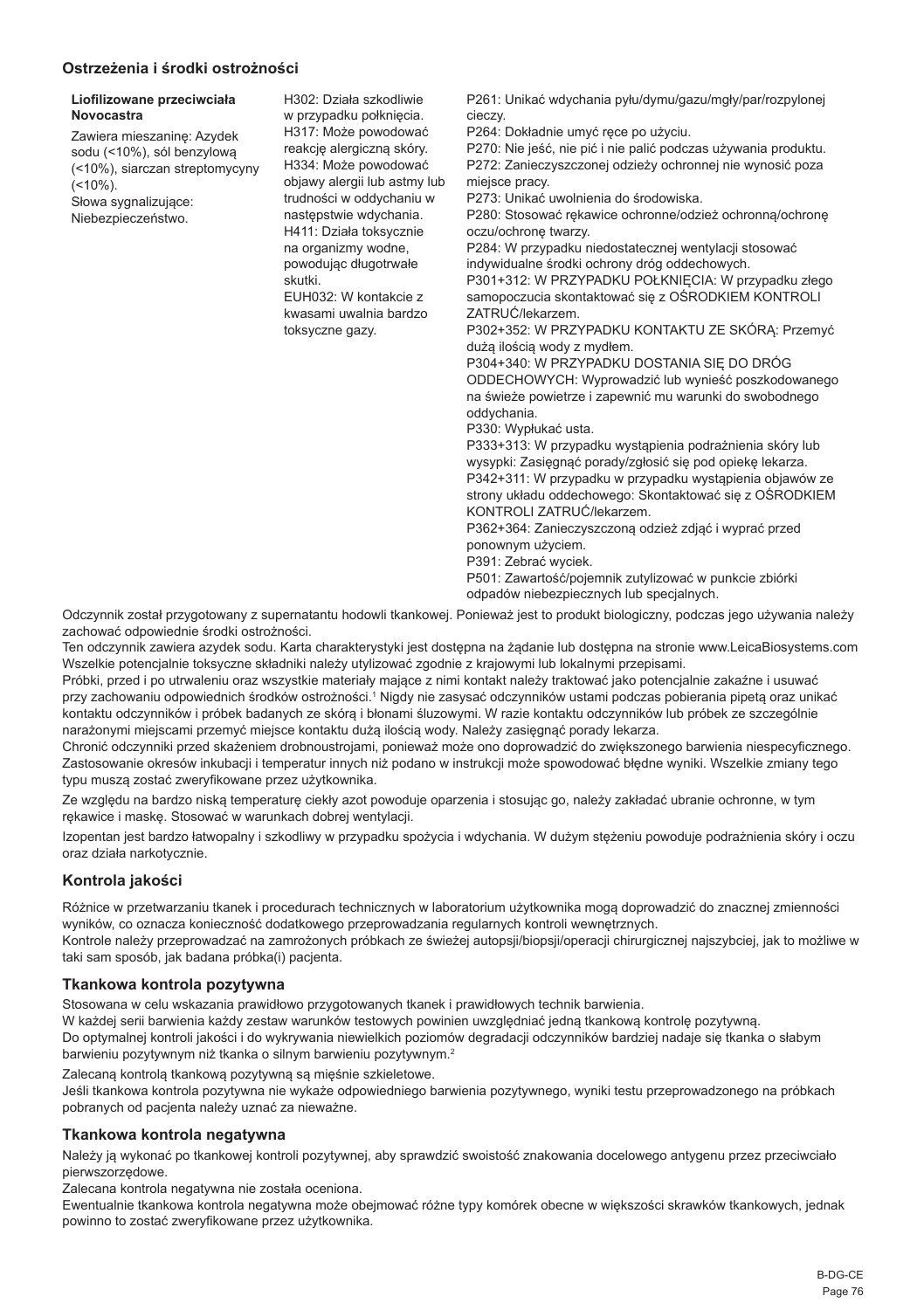Barwienie niespecyficzne, jeżeli jest obecne, zwykle ma charakter rozproszony. Na skrawkach wykonanych z materiału tkankowego nadmiernie utrwalonego w formalinie można również zaobserwować sporadyczne barwienie tkanki łącznej. Do interpretacji wyników barwienia należy używać nieuszkodzonych komórek. Komórki martwicze lub zdegenerowane często powodują barwienie niespecyficzne.<sup>3</sup>Wyniki fałszywie pozytywne mogą pojawić się w następstwie nieimmunologicznego wiązania białek lub występowania produktów reakcji substratów. Mogą być również spowodowane przez endogenne enzymy, takie jak pseudoperoksydaza (erytrocyty), endogenna peroksydaza (cytochrom C) lub endogenna biotyna (np. wątroba, piersi, mózg, nerki), w zależności od zastosowanego barwnika immunohistochemicznego. Aby odróżnić endogenną aktywność enzymatyczną lub niespecyficzne wiązanie enzymów od swoistej immunoreaktywności, dodatkowe tkanki pacjenta mogą być barwione wyłącznie substratem chromogenem lub kompleksem enzymatycznym (awidyna-biotyna, streptawidyna, znakowany polimer) i substratem-chromogenem. Jeśli w trakcie tkankowej kontroli negatywnej nastąpi barwienie specyficzne, wyniki testu przeprowadzonego na próbkach pobranych od pacjenta należy uznać za nieważne.

## **Negatywna kontrola odczynnika**

Aby przeprowadzić ocenę barwienia niespecyficznego oraz umożliwić lepszą interpretację barwienia specyficznego na każdym skrawku z próbki pobranej od pacjenta należy przeprowadzić niespecyficzną kontrolę negatywną odczynnika w miejscu wiązania przeciwciała pierwszorzędowego.

## **Tkanka pacjenta**

Próbki pacjenta wybarwione testem NCL-b-DG należy badać jako ostatnie. Intensywność barwienia pozytywnego należy oceniać w kontekście ewentualnego niespecyficznego barwienia tła podczas negatywnej kontroli odczynnika.

Tak jak we wszystkich innych badaniach immunohistochemicznych wynik ujemny oznacza, że antygen nie został wykryty, co jednak nie oznacza, że jest on nieobecny w badanych komórkach/tkankach. W razie konieczności do identyfikacji reakcji fałszywie negatywnych należy wykorzystać panel przeciwciał.

## **Oczekiwane wyniki**

Tkanki prawidłowe

Klon 43DAG1/8D5 wykrywa białko beta-sarkoglikan w sarkolemie włókien mięśni szkieletowych i mięśnia sercowego.

#### Tkanki nieprawidłowe

Klon 43DAG1/8D5 był stosowany w badaniach immunohistochemicznych i immunoblottingu ponad 930 pacjentów w celu zidentyfikowania niedoboru 43 kD glikoproteiny związanej z dystrofiną, beta-sarkoglikanu.

#### **Zaleca się stosowanie NCL-b-DG do identyfikacji jakościowej ludzkiego beta-sarkoglikanu.**

## **Ograniczenia ogólne**

Badanie immunohistochemiczne to wieloetapowy proces diagnostyczny, który wymaga specjalistycznego szkolenia w zakresie doboru odpowiednich odczynników i tkanek, utrwalania i przetwarzania tkanek, przygotowywania preparatów immunohistochemicznych oraz interpretacji wyników barwienia.

Barwienie tkanek zależy od postępowania z tkanką i jej przetwarzania przed barwieniem. Nieprawidłowe utrwalanie, zamrażanie, rozmrażanie, przemywanie, suszenie, podgrzewanie, ścinanie skrawków lub skażenie innymi tkankami lub płynami może powodować artefakty, zatrzymywanie przeciwciał lub wyniki fałszywie negatywne. Niespójne wyniki mogą wynikać z różnic w metodach utrwalania i zatapiania lub nieprawidłowości związanej z tkanką.<sup>4</sup>

Nadmierne lub niepełne barwienie kontrastowe może negatywnie wpływać na właściwa interpretacje wyników. Kliniczną interpretację barwienia lub jego braku należy uzupełnić badaniami morfologicznymi oraz odpowiednimi kontrolami. Ocenę powinien przeprowadzić wykwalifikowany patolog w kontekście historii choroby pacjenta oraz innych badań diagnostycznych. Przeciwciała firmy Leica Biosystems Newcastle Ltd są przeznaczone do badania skrawków zamrożonych lub zatopionych w parafinie, które utrwalono zgodnie z określonymi wymogami. Może wystąpić nieoczekiwana ekspresja antygenu, szczególnie w przypadku nowotworów. Interpretacja kliniczna wybarwionych skrawków musi obejmować analizę morfologiczną oraz ocenę przeprowadzoną w ramach odpowiednich kontroli.

#### **Piśmiennictwo - ogólne.**

- 1. National Committee for Clinical Laboratory Standards (NCCLS). Protection of laboratory workers from infectious diseases transmitted by blood and tissue; proposed guideline. Villanova, P.A. 1991; 7(9). Order code M29-P.
- 2. Battifora H. Diagnostic uses of antibodies to keratins: a review and immunohistochemical comparison of seven monoclonal and three polyclonal antibodies. Progress in Surgical Pathology. 6:1–15. eds. Fenoglio-Preiser C, Wolff CM, Rilke F. Field & Wood, Inc., Philadelphia.
- 3. Nadji M, Morales AR. Immunoperoxidase, part I: the techniques and pitfalls. Laboratory Medicine. 1983; 14:767.
- 4. Omata M, Liew CT, Ashcavai M, Peters RL. Nonimmunologic binding of horseradish peroxidase to hepatitis B surface antigen: a possible source of error in immunohistochemistry. American Journal of Clinical Pathology. 1980; 73:626.
- 5. Anderson LVB. Multiplex Western blot analysis of the muscular dystrophy proteins. Chapter 22, p369–386, in Muscular Dystrophy: Methods and Protocols (number 43 in the Methods in Molecular Medicine series), edited by Bushby KMD & Anderson LVB. 2001. Humana Press: Totowa, New Jersey.
- 6. Pogue R, Anderson LVB, Pyle A, et al. Strategy for mutation analysis in the autosomal recessive limb-girdle muscular dystrophies. Neuromuscular Disorders. 2001; 11(1):80–87.
- 7. Pollitt C, Anderson LVB, Pogue R, et al. The phenotype of calpainopathy: diagnosis based on a multidisciplinary approach. Neuromuscular Disorders. 2001; 11(3):287–296.
- 8. Anderson LVB, Harrison RM, Pogue R, et al. Secondary reduction in calpain 3 expression in patients with limb girdle muscular dystrophy type 2B and Miyoshi myopathy (primary dysferlinopathies). Neuromuscular Disorders. 2000; 10(8):553–559.
- 9. Bornemann A and Anderson LVB. Diagnostic protein expression in human muscle biopsies. Brain Pathology. 2000; 10:193–214.
- 10.Anderson LVB. Immunomarkers for molecular mass. Neuromuscular Disorders. 1999; 9(6-7):421–422.
- 11.Anderson LVB and Davison K. Multiplex Western blotting system for the analysis of muscular dystrophy proteins. American Journal of Pathology. 1999; 154(4):1017–1022.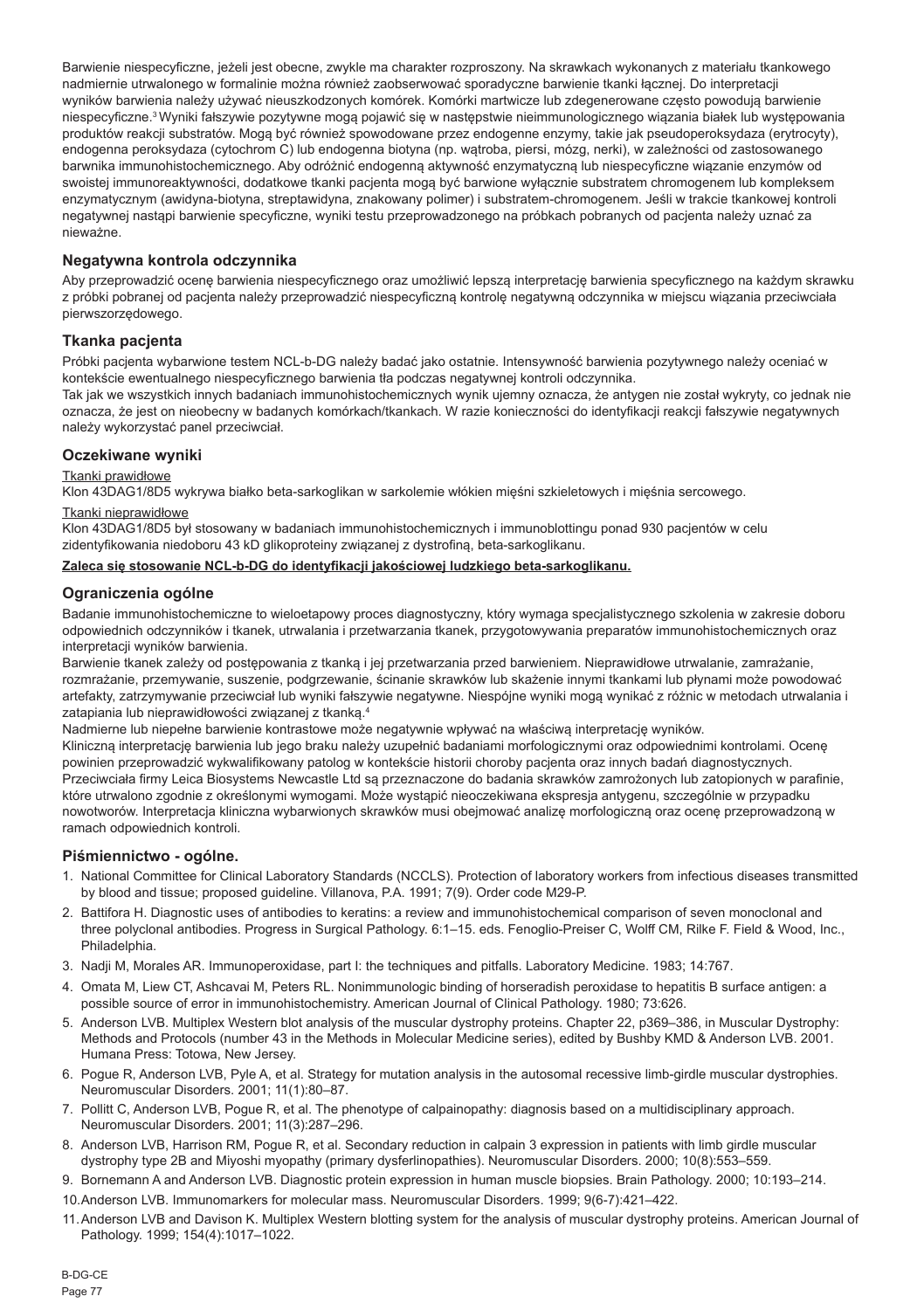- 12.Bushby K, Anderson LVB, Pollitt C, et al. Abnormal merosin in adults. A new form of late onset muscular dystrophy not linked to chromosome 6q2. Brain. 1998; 121:581–588.
- 13.Drenckhahn D, Holbach M, Ness W et al. Dystrophin and the dystrophin-associated glycoprotein, beta-dystroglycan, co-localize in photoreceptor synaptic complexes of the human retina. Neuroscience 1996; 73(2):605–612.
- 14.Sewry CA, Taylor J, Anderson LVB, et al. Abnormalities in alpha-, beta- and gamma-sarcoglycan in patients with limb-girdle muscular dystrophy. Neuromuscular Disorders. 1996; 6(6):467–474.
- 15.Vainzof M, Passos-Bueno MR, Canovas M, et al. The sarcoglycan complex in the six autosomal recessive limb-girdle muscular dystrophies. Human Molecular Genetics. 1996; 5(12):1963–1969.

## **Zmiany wprowadzone do poprzedniego wydania**

Nie dotyczy

## **Data publikacji**

30 listopada 2018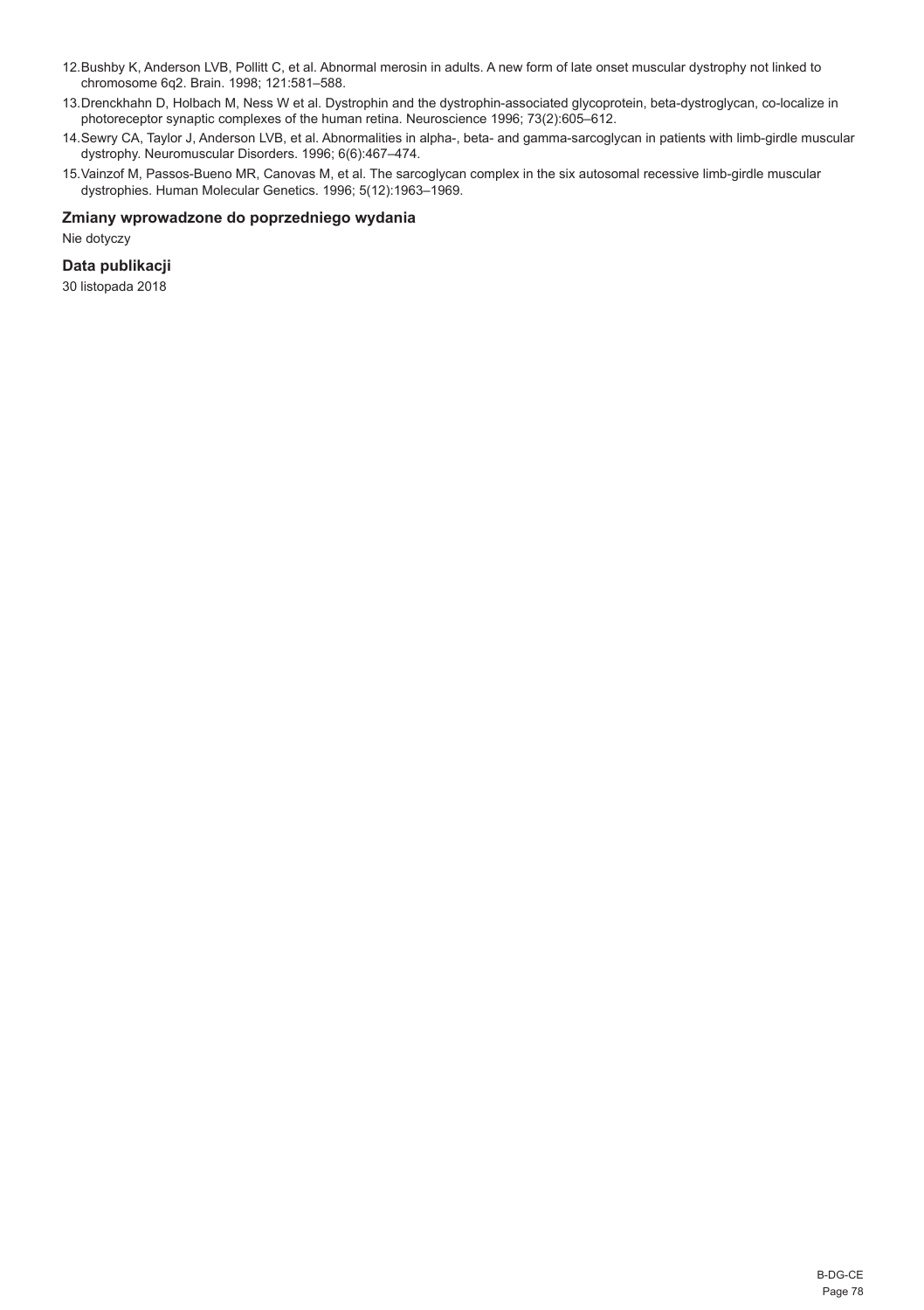# **Metody immunohistochemiczne do stosowania przeciwciał NovocastraTM na zamrożonej tkance mięśniowej.**

# **Wymagane odczynniki niedołączone do zestawu**

- 1. Standardowe rozpuszczalniki stosowane w immunohistochemii.
- 2. 50 mM roztworu soli fizjologicznej buforowanego odczynnikiem Tris (TBS) pH 7.6.
- 3. Rozcieńczalnik do przeciwciał normalna surowica optymalnie rozcieńczona w TBS (roztworze soli fizjologicznej buforowanej odczynnikiem Tris).
- 4. Zwykła surowica pochodząca od gatunku, z którego otrzymywane jest przeciwciało drugorzędowe.
- 5. Przeciwciało drugorzędowe skoniugowane z peroksydazą przygotować zgodnie z zaleceniami producenta.
- 6. Tetrachlorowodorek 3,3'-diaminobenzydyny (DAB) przygotować i używać zgodnie z zaleceniami producenta.
- 7. Środek do zamykania preparatów mikroskopowych użyć zgodnie z zaleceniami producenta.

# **Wymagany sprzęt niedołączony do zestawu**

- 1. Inkubator ustawiony na 25 $\degree$ C.
- 2. Ogólne wyposażenie laboratorium immunohistochemicznego.
- 3. Wentylator elektryczny do suszenia powietrzem.

# **Roztwory do odmaskowywania antygenu (zob. Zalecenia dotyczące stosowania)**

Nie stosować na zamrożonych skrawkach.

# **Metodologia**

Przed przystąpieniem do działań w ramach niniejszej metodologii użytkownik powinien zostać przeszkolony w zakresie technik immunohistochemicznych.

Użytkownicy powinni określić optymalne rozcieńczenia dla przeciwciał. O ile nie wskazano inaczej, wszystkie etapy należy przeprowadzać w 25°C.

- 1. Przeciąć i zamocować skrawki o rozmiarach 4-10 μm na preparatach pokrytych odpowiednim klejem tkankowym i suszyć powietrzem przez co najmniej godzinę.
- 2. Inkubować skrawki w optymalnie rozcieńczonym przeciwciele pierwszorzędowym (zob. Zalecenia dotyczące stosowania).
- 3. Przemywać w buforzeTBS przez 2 x 5 minut, delikatnie potrząsając.
- 4. Inkubować skrawki w odpowiednim przeciwciele drugorzędowym skoniugowanym z peroksydazą.
- 5. Przemywać w buforzeTBS przez 2 x 5 minut, delikatnie potrząsając.
- 6. Inkubować skrawki w DAB (3-3' diaminobenzydynie).
- 7. Wypłukać preparaty w czystej wodzie.
- 8. Skrawki odwodnić, oczyścić i zamknąć.

# **Zmiany wprowadzone do poprzedniego wydania**

Nie dotyczy.

# **Data publikacji**

4 lutego 2008 r. (CEprotocol/Frozen Muscle).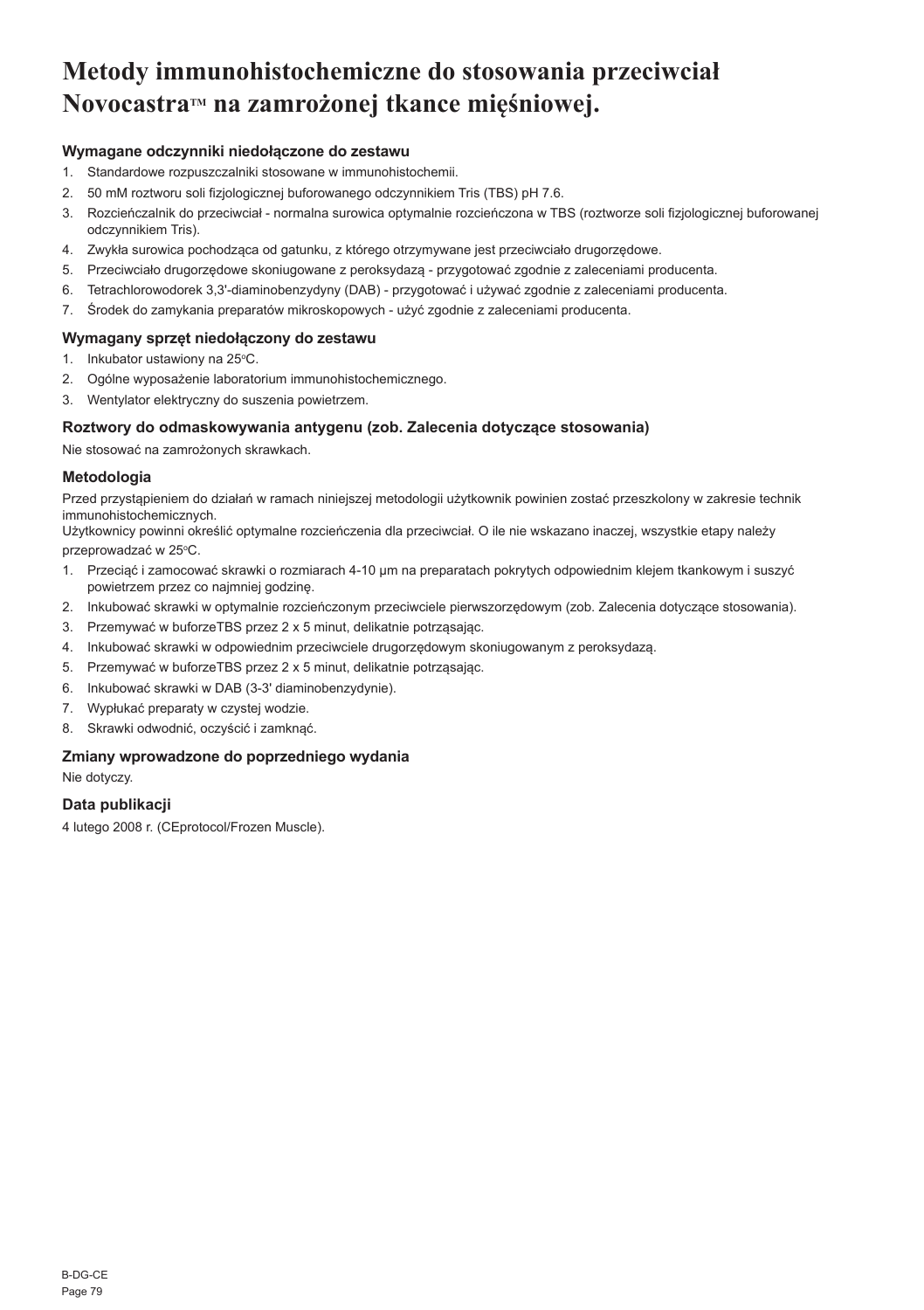# Liofilizirano mišje monoklonsko protitelo Novocastra<sup>m</sup> **Beta-Dystroglycan Koda izdelka: NCL-b-DG**

# **Predvidena uporaba**

#### *Za diagnostično uporabo in vitro.*

Izdelek NCL-b-DG je namenjen za kvalitativno identifikacijo beta-distroglikana z imunohistokemijskim barvanjem s pomočjo svetlobne mikroskopije. Klinično razlago obarvanja ali odsotnosti le-tega morajo dopolnjevati morfološke študije ustreznih kontrolnih vzorcev, ki jih v okviru klinične anamneze bolnika in drugih diagnostičnih testov oceni usposobljen patolog.

## **Načelo postopka**

Imunohistokemijske (IHC) tehnike barvanja omogočajo vizualizacijo antigenov z izvajanjem zaporednega nanosa - z vmesnimi koraki izpiranja - specifičnega protitelesa na antigen (primarno protitelo), sekundarnega protitelesa na primarno protitelo in encimskega kompleksa s kromogenim substratom. Encimska aktivacija kromogena povzroči vidno reakcijo izdelka na mestu antigena. Tak vzorec lahko nato nasprotno barvamo in pokrijemo s krovnim stekelcem. Rezultate nato obdelamo s pomočjo svetlobnega mikroskopa in jih uporabimo pri diferencialni diagnozi patološko-fizioloških procesov, ki so morda povezani z določenim antigenom ali pa tudi ne.

## **Klon**

43DAG1/8D5

## **Imunogen**

Sintetični peptid, ki vsebuje 15 izmed zadnjih 16 aminokislin skrajnega C-terminalnega konca humane sekvence beta-distroglikana (PKNMTPYRSPPPYVP-PCOOH).

## **Specifičnost**

Humani beta-distroglikan (43 kD). Močna navzkrižna reakcija z beta-distroglikanom tudi v rezinah mišic miši, podgane, kunca, psa, piščanca, hrčka in krastače. Drugih vrst živali niso testirali.

## **Sestava reagenta**

NCL-b-DG je liofiliziran supernatant kulture tkiva in vsebuje natrijev azid kot konzervans. Uporabnik mora vsebino viale rekonstituirati s pravilno količino sterilne destilirane vode, kot je navedeno na etiketi viale.

## **Razred Ig**

IgG2a

#### **Skupna koncentracija beljakovin Total Protein**

Skupna koncentracija beljakovin v določeni seriji je navedena na oznaki na viali.

## **Koncentracija protiteles**

Višja ali enaka 240 mg/l. Za specifično koncentracijo Ig v seriji glejte oznako na viali.

#### **Priporočila za uporabo**

Imunohistokemija (glejte poglavje **Metodologija**) zamrznjenih rezin. Predlagano redčenje: 1:50 do 1:200 za 60 minut pri 25 °C. To so samo smernice; uporabniki naj poiščejo svoje lastne najbolj učinkovite delovne razredčine.

#### **Shranjevanje in stabilnost**

Neodprta protitelesa hraniti pri temperaturi 2–8 °C. Pod navedenimi pogoji izdelek bistveno ne izgubi svoje učinkovitosti do datuma izteka roka uporabnosti, navedenega na etiketi viale. Ne uporabljajte po datumu izteka roka uporabnosti, ki je naveden na oznaki na viali. Rekonstituirana protitelesa so stabilna najmanj dva meseca, če jih shranjujete pri temperaturi 2–8 °C. Za dolgotrajno shranjevanje se priporoča shranjevanje alikvotov zamrznjenih rekonstituiranih protiteles pri –20 °C (zamrzovalniki brez zmrzali niso priporočeni). Izogniti se je treba ponovnemu zamrzovanju in odtajanju. Delovne razredčine pripravite na dan uporabe. Takoj po uporabi ohladite na temperaturo 2–8 °C. Uporabnik naj preveri pogoje shranjevanja, ki se razlikujejo od zgoraj navedenih.

#### **Priprava vzorcev**

Bloke z vzorci tkiva zamrznite v izopentanu, ohlajenem v tekočem dušiku (glejte poglavje Opozorila in previdnostni ukrepi). Vzorci ne potrebujejo dodatne fiksacije, temveč jih je treba vstaviti v spojino OCT™ (Sakura, kataloška št. Tissue-Tek 4583).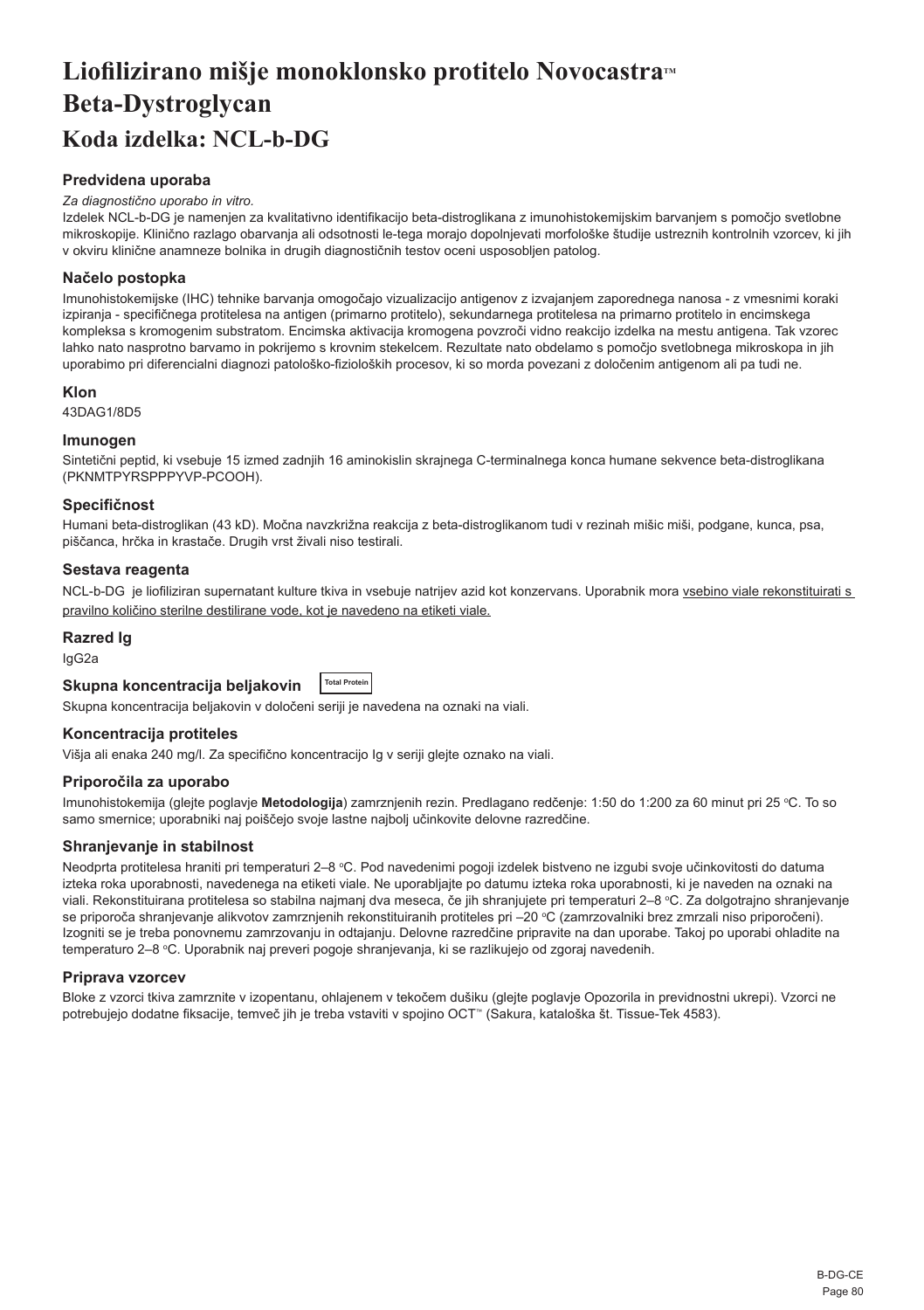# **Opozorila in previdnostni ukrepi**

| povzroči alergijski odziv<br>P270: Ne jesti, piti ali kaditi med uporabo tega izdelka.<br>Vsebuje mešanico: natrijev azid<br>kože. H334: Lahko povzroči<br>P272: Kontaminirana delovna oblačila niso dovoljena zunaj<br>(< 10 %), benzilpenicilin natrij<br>simptome alergije ali astme<br>(< 10 %), streptomicin sulfat (<<br>ali težave z dihanjem pri<br>$10\%$ ).<br>vdihavanju.<br>Signalne besede: Nevarno.<br>H411: Strupeno za vodne<br>organizme, z dolgotrajnimi<br>učinki.<br>dihal.<br>EUH032: V stiku s kislinami<br>se sprošča zelo strupen<br>plin.<br>uporabo. | delovnega mesta.<br>P273: Preprečiti sproščanje v okolje.<br>P280: Nositi zaščitne rokavice/zaščitno obleko/zaščito za oči/<br>zaščito za obraz.<br>P284: Ob nezadostnem prezračevanju nositi opremo za zaščito<br>P301+312: PRI ZAUŽITJU: Ob slabem počutju pokličite CENTER<br>ZA ZASTRUPITVE ali zdravnika.<br>P302+352: PRI STIKU S KOŽO: Umiti z veliko mila in vode.<br>P304+340: PRI VDIHAVANJU: Prenesti osebo na svež zrak in jo<br>pustiti v udobnem položaju, ki olajša dihanje.<br>P330: Izprati usta.<br>P333+313: Če nastopi draženje kože ali se pojavi izpuščaj:<br>Poiščite zdravniško pomoč/oskrbo.<br>P342+311: Pri respiratornih simptomih: Pokličite CENTER ZA<br>ZASTRUPITVE ali zdravnika.<br>P362+364: Sleči kontaminirana oblačila in jih oprati pred ponovno<br>P391: Prestreči razlito tekočino.<br>P501: Odstraniti vsebino/vsebnik na točko za zbiranje nevarnih ali<br>posebnih odpadkov. |
|--------------------------------------------------------------------------------------------------------------------------------------------------------------------------------------------------------------------------------------------------------------------------------------------------------------------------------------------------------------------------------------------------------------------------------------------------------------------------------------------------------------------------------------------------------------------------------|-------------------------------------------------------------------------------------------------------------------------------------------------------------------------------------------------------------------------------------------------------------------------------------------------------------------------------------------------------------------------------------------------------------------------------------------------------------------------------------------------------------------------------------------------------------------------------------------------------------------------------------------------------------------------------------------------------------------------------------------------------------------------------------------------------------------------------------------------------------------------------------------------------------------------|
|--------------------------------------------------------------------------------------------------------------------------------------------------------------------------------------------------------------------------------------------------------------------------------------------------------------------------------------------------------------------------------------------------------------------------------------------------------------------------------------------------------------------------------------------------------------------------------|-------------------------------------------------------------------------------------------------------------------------------------------------------------------------------------------------------------------------------------------------------------------------------------------------------------------------------------------------------------------------------------------------------------------------------------------------------------------------------------------------------------------------------------------------------------------------------------------------------------------------------------------------------------------------------------------------------------------------------------------------------------------------------------------------------------------------------------------------------------------------------------------------------------------------|

Vir priprave tega reagenta je supernatant celične kulture. Ker je to biološki izdelek, je treba z njim ravnati z ustrezno skrbnostjo. Ta reagent vsebuje natrijev azid. Varnostni list je na voljo na zahtevo ali na naslovu www.LeicaBiosystems.com. Upoštevajte zvezne, državne ali lokalne predpise za odstranjevanje morebitnih strupenih sestavin.

Z vzorci, pred fiksiranjem in po njem, in vsemi materiali, s katerimi so prišli v stik, morate rokovati, kot da bi lahko prenašali okužbe, in pri njihovem odstranjevanju slediti ustreznim previdnostnim ukrepom.<sup>1</sup> Nikoli ne pipetirajte reagentov skozi usta; pazite, da reagenti in vzorci ne pridejo v stik s kožo in sluznicami. Če reagenti ali vzorci pridejo v stik z občutljivimi deli, jih izperite z obilo vode. Poiščite zdravniško pomoč.

Pazite, da ne pride do mikrobne okužbe reagentov, saj lahko povzroči nespecifično barvanje.

Če uporabite čas ali temperature inkubacije, ki se razlikujejo od navedenih, lahko pridobite napačne rezultate. Uporabnik mora validirati morebitne spremembe.

Tekoči dušik zaradi svoje izredno nizke temperature povzroča opekline, zato je treba pri ravnanju z njimi uporabljati zaščitno obleko, vključno z rokavicami in vizirjem. Uporabljajte v dobro prezračenem prostoru.

Izopentan je zelo vnetljiv in škodljiv ob zaužitju ter vdihavanju. Draži tudi kožo in oči, v visoki koncentraciji pa deluje kot narkotik.

# **Kontrola kakovosti**

Razlike pri obdelavi tkiva in tehničnih postopkih v laboratoriju uporabnika lahko vodijo do precejšnje variabilnosti rezultatov, kar zahteva redne interne kontrole učinkovitosti poleg spodaj navedenih postopkov.

Kontrolni vzorci morajo biti sveži vzorci, pridobljeni z obdukcijo/biopsijo/kirurškim posegom, zamrznjeni kakor hitro je mogoče na isti način kot vzorci bolnikov.

## **Pozitivni kontrolni vzorci tkiva**

Uporabite jih za opredelitev pravilno pripravljenih tkiv in ustreznih tehnik barvanja.

Pri vsakem postopku barvanja morate vsakemu sklopu preizkusnih pogojev dodati en pozitiven kontrolni vzorec tkiva.

Za kar najboljšo kontrolo kakovosti in boljše zaznavanje manjših stopenj razkroja reagenta je bolj primerno uporabiti tkivo s šibkim pozitivnim obarvanjem kot tkivo z močnim pozitivnim obarvanjem.<sup>2</sup>

Za pozitivni kontrolni vzorec priporočamo tkivo skeletnih mišic.

Če pozitivni kontrolni vzorci tkiva ne pokažejo pozitivnega obarvanja, morate rezultate preizkusnih vzorcev zavreči kot neveljavne.

## **Negativni kontrolni vzorci tkiva**

Pregledati jih morate po pregledu pozitivnih kontrolnih vzorcev tkiva, da preverite specifičnost oznake ciljnega antigena glede na primarno protitelo.

Tkiva za priporočen negativni kontrolni vzorec niso ocenjevali.

Drugače pa se kot negativni kontrolni vzorci pogosto uporablja vrsta različnih celic, ki so prisotne v večini rezin tkiv, vendar pa mora tako uporabo preveriti uporabnik.

Nespecifično barvanje, če je prisotno, je običajno razpršeno. Opazite lahko tudi posamično obarvanje vezivnega tkiva v rezinah tkiv, kot posledica premočnega fiksiranja s formalinom. Za razlago rezultatov obarvanja uporabite nespremenjene celice. Obarvanje nekrotičnih ali degeneriranih celic je pogosto nespecifično.<sup>3</sup> Lažno pozitivni rezultati se lahko pojavijo zaradi ne-imunološke vezave proteinov ali produktov reakcije substrata. Povzročijo jih lahko tudi endogeni encimi, kot so psevdoperoksidaza (eritrociti), endogena peroksidaza (citokromni C) ali endogeni biotin (npr. jetra, dojke, možgani, ledvice), odvisno od vrste uporabljenega imunskega barvila. Za razlikovanje med endogensko aktivnostjo encimov ali nespecifično vezavo encimov zaradi specifične imunske reaktivnosti, lahko barvate dodatna tkiva bolnika izključno ali s kromogenskim substratom ali encimskimi kompleksi (avidin-biotin, streptavidin, označeni polimer) in kromogenskim substratom. Če pride do specifičnega obarvanja negativnih kontrolnih vzorcev tkiva, morate rezultate vzorcev bolnika zavreči kot neveljavne.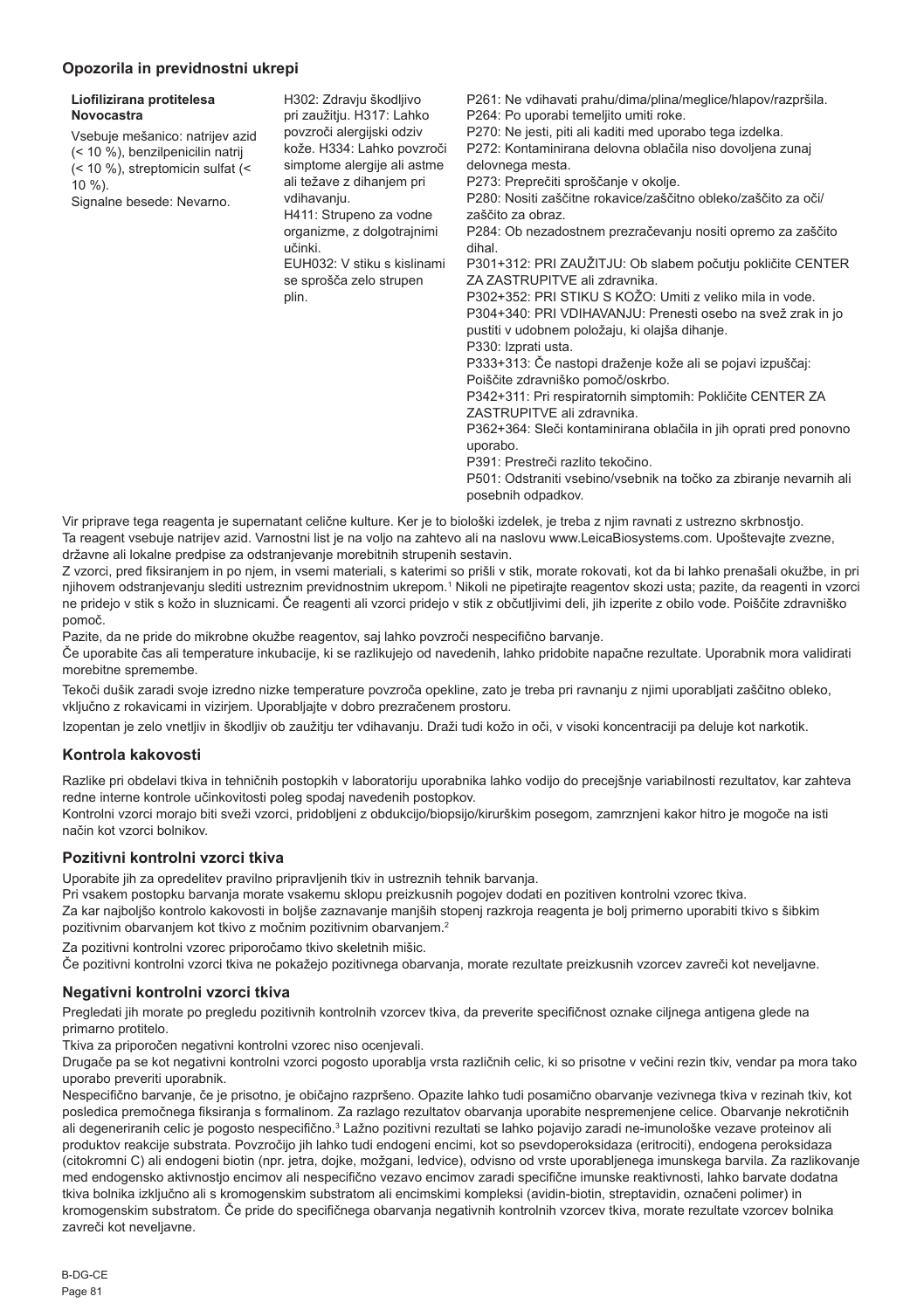# **Negativni kontrolni reagent**

Za oceno nespecifičnega barvanja in boljšo razlago specifičnega obarvanja na antigenskem mestu uporabite nespecifični negativni kontrolni reagent namesto primarnega protitelesa z eno rezino vsakega vzorca bolnika.

## **Bolnikovo tkivo**

Nazadnje preglejte bolnikove vzorce, obarvane z izdelkom NCL-b-DG. Intenzivnost pozitivnega obarvanja ocenite v okviru morebitnega nespecifičnega obarvanja ozadja z negativnim kontrolnim reagentom. Tako kot pri vseh imunohistokemijskih preizkusih negativen rezultat pomeni, da antigen ni bil zaznan, ne pa odsotnosti antigena v testiranih celicah/tkivih. Po potrebi uporabite nabor protiteles za opredelitev napačnih negativnih reakcij.

## **Pričakovani rezultati**

#### Normalna tkiva

Klon 43DAG1/8D5 je zaznal protein beta-distroglikan v sarkolemi skeletnih in mišičnih vlaken.

#### Nenormalna tkiva

Klon 43DAG1/8D5 so v imunohistokemijskih in imunoblot študijah uporabili pri več kot 930 bolnikih za opredelitev pomanjkanja z distrofinom povezanega glikoproteina 43 kD, beta-distroglikana.

#### **NCL-b-DG se priporoča za identifikacijo humanega beta-distroglikana z imunohistokemijskim barvanjem.**

## **Splošne omejitve**

Imunohistokemija je diagnostični postopek z več koraki, ki zahteva specializirano usposabljanje za izbiro ustreznih reagentov, izbiro, fiksiranje in obdelavo tkiv, pripravo IHC preparata in razlago rezultatov obarvanja.

Obarvanje tkiva je odvisno od rokovanja s tkivom in njegovo obdelavo pred barvanjem. Nepravilno fiksiranje, zamrzovanje, odtajanje, izpiranje, sušenje, segrevanje, rezanje ali okužba z drugimi tkivi ali tekočinami lahko povzroči nastanek artefaktov, lovljenje protitelesa ali lažne negativne rezultate. Nedosledni rezultati so lahko posledica razlik pri metodah fiksiranja in priprave ali pa so del nepravilnosti tkiva samega.<sup>4</sup>Prekomerno ali nepopolno nasprotno barvanje lahko neugodno vpliva na pravilno tolmačenje rezultatov.

Klinično razlago obarvanja ali odsotnosti le-tega morajo dopolnjevati morfološke študije ustreznih kontrolnih vzorcev, ki jih v okviru klinične anamneze bolnika in drugih diagnostičnih testov oceni usposobljen patolog.

Protitelesa družbe Leica Biosystems Newcastle Ltd so namenjena uporabi, kot je navedeno, na zamrznjenih ali v parafin vstavljenih rezinah z določenimi zahtevami za fiksiranje. Lahko pride do nepričakovanega izražanja antigena, zlasti pri neoplazmah. Pri klinični razlagi obarvane rezine tkiva morate upoštevati morfološko analizo in oceno ustreznih kontrol.

## **Splošna literatura**

- 1. National Committee for Clinical Laboratory Standards (NCCLS). Protection of laboratory workers from infectious diseases transmitted by blood and tissue; proposed guideline. Villanova, P.A. 1991; 7(9). Order code M29-P.
- 2. Battifora H. Diagnostic uses of antibodies to keratins: a review and immunohistochemical comparison of seven monoclonal and three polyclonal antibodies. Progress in Surgical Pathology. 6:1–15. eds. Fenoglio-Preiser C, Wolff CM, Rilke F. Field & Wood, Inc., Philadelphia.
- 3. Nadji M, Morales AR. Immunoperoxidase, part I: the techniques and pitfalls. Laboratory Medicine. 1983; 14:767.
- 4. Omata M, Liew CT, Ashcavai M, Peters RL. Nonimmunologic binding of horseradish peroxidase to hepatitis B surface antigen: a possible source of error in immunohistochemistry. American Journal of Clinical Pathology. 1980; 73:626.
- 5. Anderson LVB. Multiplex Western blot analysis of the muscular dystrophy proteins. Chapter 22, p369–386, in Muscular Dystrophy: Methods and Protocols (number 43 in the Methods in Molecular Medicine series), edited by Bushby KMD & Anderson LVB. 2001. Humana Press: Totowa, New Jersey.
- 6. Pogue R, Anderson LVB, Pyle A, et al. Strategy for mutation analysis in the autosomal recessive limb-girdle muscular dystrophies. Neuromuscular Disorders. 2001; 11(1):80–87.
- 7. Pollitt C, Anderson LVB, Pogue R, et al. The phenotype of calpainopathy: diagnosis based on a multidisciplinary approach. Neuromuscular Disorders. 2001; 11(3):287–296.
- 8. Anderson LVB, Harrison RM, Pogue R, et al. Secondary reduction in calpain 3 expression in patients with limb girdle muscular dystrophy type 2B and Miyoshi myopathy (primary dysferlinopathies). Neuromuscular Disorders. 2000; 10(8):553–559.
- 9. Bornemann A and Anderson LVB. Diagnostic protein expression in human muscle biopsies. Brain Pathology. 2000; 10:193–214.
- 10.Anderson LVB. Immunomarkers for molecular mass. Neuromuscular Disorders. 1999; 9(6-7):421–422.
- 11.Anderson LVB and Davison K. Multiplex Western blotting system for the analysis of muscular dystrophy proteins. American Journal of Pathology. 1999; 154(4):1017–1022.
- 12.Bushby K, Anderson LVB, Pollitt C, et al. Abnormal merosin in adults. A new form of late onset muscular dystrophy not linked to chromosome 6q2. Brain. 1998; 121:581–588.
- 13.Drenckhahn D, Holbach M, Ness W et al. Dystrophin and the dystrophin-associated glycoprotein, beta-dystroglycan, co-localize in photoreceptor synaptic complexes of the human retina. Neuroscience 1996; 73(2):605–612.
- 14.Sewry CA, Taylor J, Anderson LVB, et al. Abnormalities in alpha-, beta- and gamma-sarcoglycan in patients with limb-girdle muscular dystrophy. Neuromuscular Disorders. 1996; 6(6):467–474.
- 15.Vainzof M, Passos-Bueno MR, Canovas M, et al. The sarcoglycan complex in the six autosomal recessive limb-girdle muscular dystrophies. Human Molecular Genetics. 1996; 5(12):1963–1969.

## **Dodatki in spremembe k prejšnji izdaji**

Ni primerno

## **Datum izdaje**

30 november 2018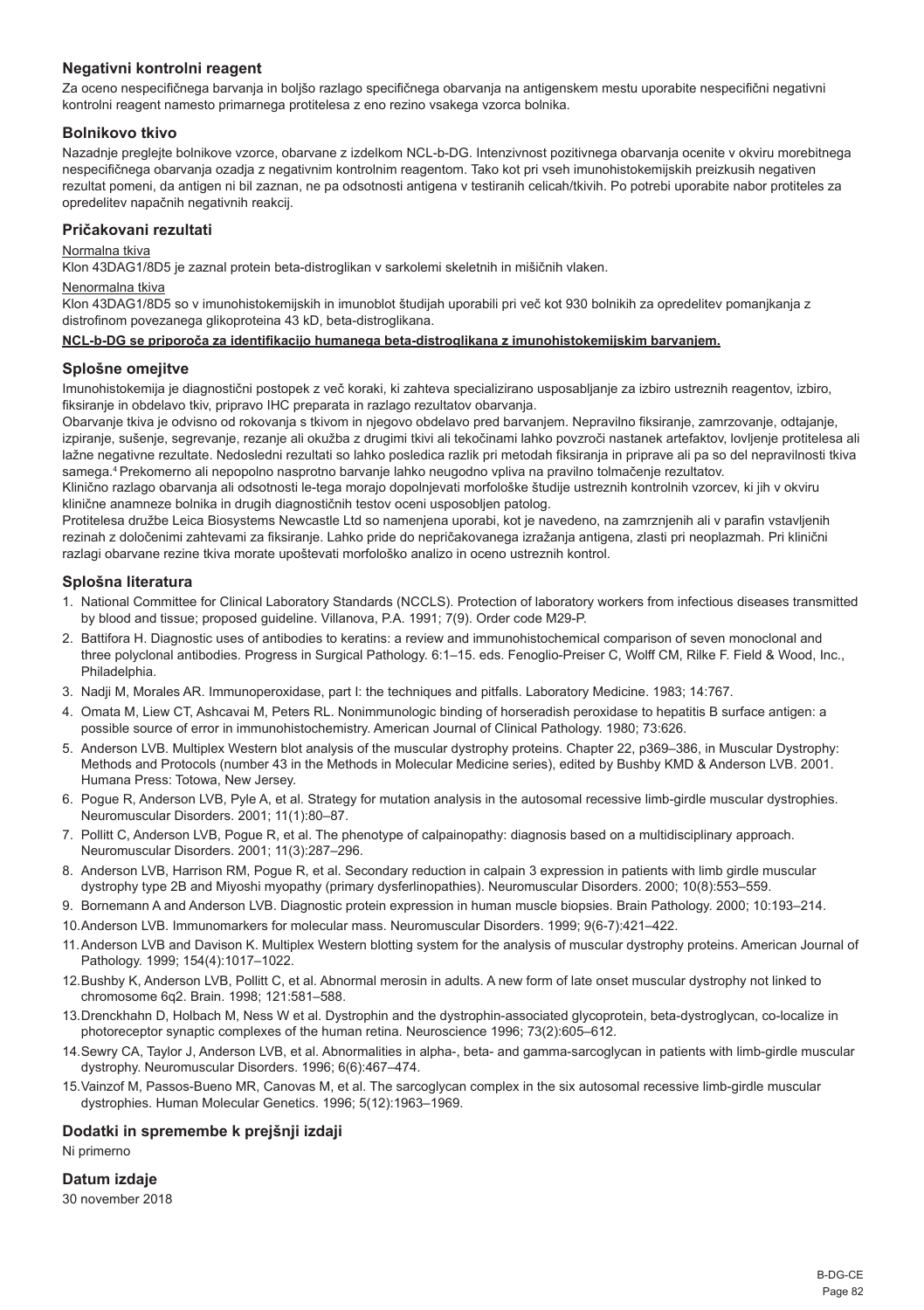# **Imunohistokemijska metodologija za uporabo protiteles NovocastraTM na zamrznjenem mišičnem tkivu.**

# **Potrebni reagenti, ki niso priloženi**

- 1. Standardna topila, ki se uporabljajo v imunohistokemiji.
- 2. Fiziološka raztopina s 50 mM pufra tris (TBS), pH 7,6.
- 3. Redčilo za protitelesa normalni serum, optimalno razredčen v TBS.
- 4. Normalni serum vrst, pri katerih je pridobljeno sekundarno protitelo.
- 5. Sekundarno s peroksidazo konjugirano protitelo uporabite skladno s priporočili izdelovalca.
- 6. 3,3' diaminobenzidin tetrahidroklorid (DAB) pripravite in uporabite skladno s priporočili izdelovalca.
- 7. Medij za pritrjevanje uporabljajte skladno s priporočili izdelovalca.

# **Potrebna oprema, ki ni priložena**

- 1. Inkubator, nastavljen na 25 °C.
- 2. Splošna oprema za imunohistokemijski laboratorij.
- 3. Električni ventilator za sušenje preparata z zrakom.

# **Raztopine za pridobivanje antigenov (glejte priporočila za uporabo)**

Ne velja za zamrznjene rezine.

# **Metodologija**

Preden uporabniki začnejo uporabljati to metodologijo, morajo biti usposobljeni za delo z imunohistokemijskimi tehnikami. Uporabniki morajo sami določiti optimalne razredčitve protiteles. Vse korake izvajajte pri temperaturi 25 °C, razen če je navedeno drugače.

- 1. Odrežite in namestite rezine debeline 4–10 µm na objektna stekelca, prevlečena z ustreznim lepilom za tkivo, in sušite na zraku najmanj eno uro.
- 2. Inkubirajte rezine z optimalno razredčenim primarnim protitelesom (glejte priporočila za uporabo).
- 3. Izpirajte v pufru TBS 2 x 5 minut in pri tem nežno stresajte.
- 4. Rezine inkubirajte v ustreznih s peroksidazo konjugiranih sekundarnih protitelesih.
- 5. Izpirajte v pufru TBS 2 x 5 minut in pri tem nežno stresajte.
- 6. Inkubirajte preparate v DAB.
- 7. Objektna stekelca sperite s čisto vodo.
- 8. Dehidrirajte, očistite in pritrdite rezine.

# **Dodatki in spremembe k prejšnji izdaji**

Navedba smiselno ni potrebna.

# **Datum izdaje**

4. februar 2008 (protokol CE/zamrznjena mišica).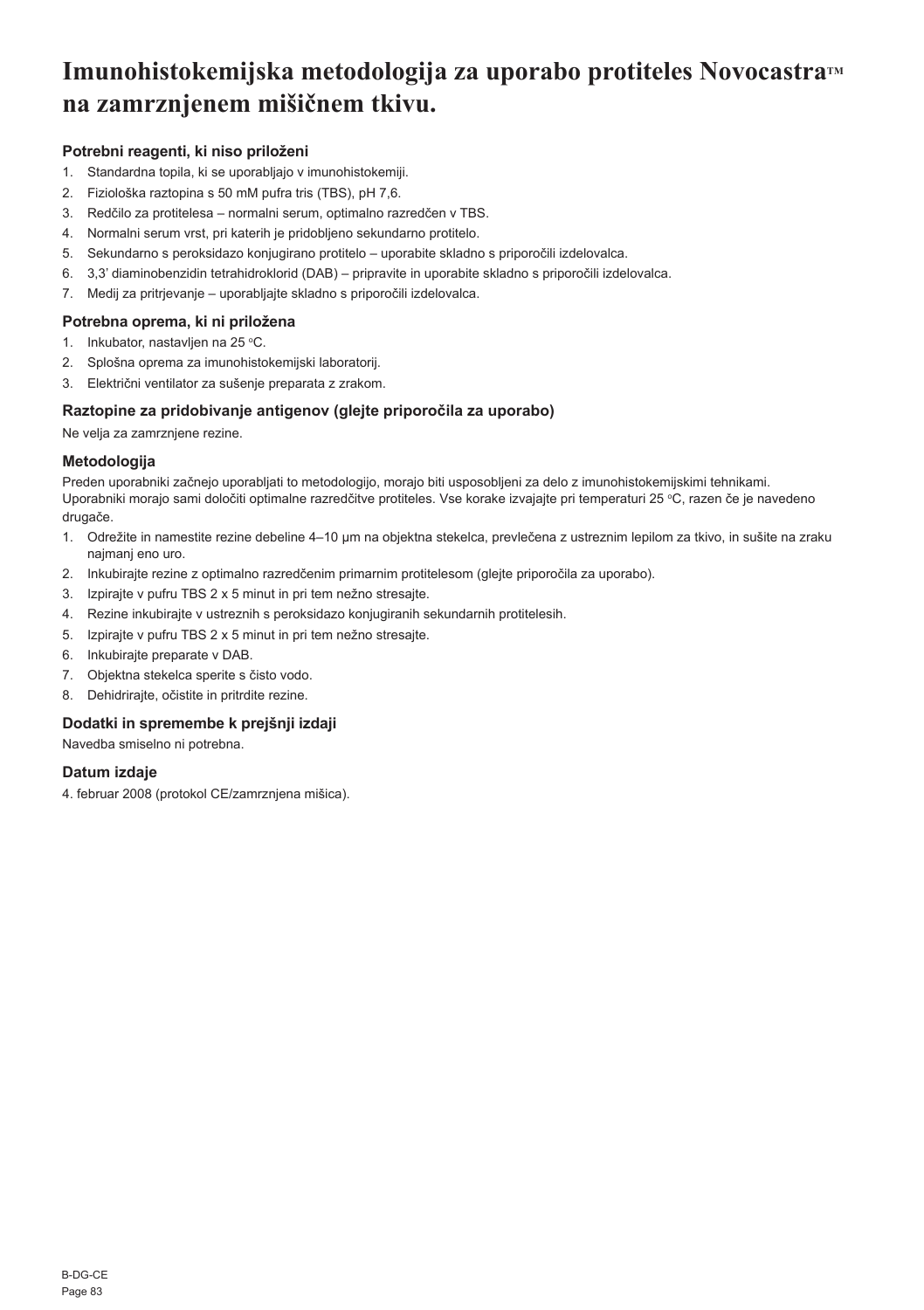# **Novocastra™ Lyofilizovaná myší monoklonální protilátka Beta-Dystroglycan Kód výrobku: NCL-b-DG**

# **Zamýšlené použití**

## *Pro diagnostické použití in vitro.*

NCL-b-DG je určen k imunohistochemickému kvalitativnímu stanovení beta-dystroglykanu světelnou mikroskopií. Klinickou interpretaci jakéhokoliv barvení nebo jeho nepřítomnosti je nutné doplnit morfologickým vyšetřením s použitím správných kontrol a zhodnotit je musí kvalifikovaný patolog v kontextu s klinickou anamnézou pacienta a jinými diagnostickými testy.

## **Princip metody**

Imunohistochemické (IHC) barvicí techniky umožňují vizualizaci antigenů pomocí sekvenční aplikace specifické protilátky proti antigenu (primární protilátka), sekundární protilátky proti primární protilátce a enzymového komplexu s chromogenním substrátem s interponovanými omývacími kroky. Enzymatická aktivace chromogenu má za následek viditelnou reakci produktu v místě antigenu. Vzorek pak může být kontrastně nabarven a překryt krycím sklíčkem. Výsledky se interpretují ve světelném mikroskopu; jsou pomůckou v diferenciální diagnostice patofyziologických procesů, které mohou, ale nemusí, souviset s příslušným antigenem.

## **Klon**

43DAG1/8D5

## **Imunogen**

Syntetický peptid obsahující 15 z posledních 16 aminokyselin na konci C-terminu sekvence lidského beta-dystroglykanu (PKNMTPYRSPPPYVP-PCOOH).

## **Specificita**

Lidský beta-dystroglykan (43 kD). Rovněž silně zkříženě reaguje s beta-dystroglykanem v řezech ze svalů myši, krysy, králíka, psa, kuřete, křečka a žáby. Ostatní zvířecí druhy nebyly testovány.

# **Složení reagencie**

NCL-b-DG je lyofilizovaný supernatant z tkáňové kultury obsahující jako konzervační prostředek azid sodný. Uživatel musí obsah lahvičky rekonstituovat správným objemem sterilní destilované vody, jak je uvedeno na štítku na lahvičce.

## **Třída Ig**

IgG2a

# **Koncentrace celkového proteinu Total Protein**

Koncentrace celkového proteinu specifická pro šarži je uvedena na štítku na lahvičce.

## **Koncentrace protilátek**

240 mg/l nebo vyšší. Koncentrace imunoglobulinu (Ig) specifická pro šarži je uvedena na štítku na lahvičce.

## **Doporučení k použití**

Imunohistochemické vyšetření (viz **Metodika**) na zmrazených řezech. Doporučené ředění: 1:50–1:200 po dobu 60 minut při 25 ° C. Toto doporučení je uvedeno jako vodítko; uživatelé musí stanovit vlastní optimální pracovní ředění.

## **Skladování a stabilita**

Neotevřené protilátky uchovávejte při teplotě 2–8 °C. Za těchto podmínek nedojde k významnému snížení funkčnosti produktu až do data exspirace uvedeného na štítku na lahvičce. Nepoužívejte po uplynutí data exspirace uvedeného na štítku na lahvičce. Pokud jsou rekonstituované protilátky uchovávány při teplotě 2–8 °C, jsou stabilní nejméně dva měsíce. Při dlouhodobém skladování se doporučuje, aby byly alikvoty rekonstituovaných protilátek uchovávány zmrazené při teplotě -20 °C (nedoporučují se beznámrazové mrazicí boxy). Je nutno zabránit opakovanému zmrazování a rozmrazování. Pracovní roztok připravte ve dnu použití. Okamžitě po použití vraťte do teploty 2–8 ° C. Podmínky skladování jiné než výše uvedené musí uživatel validovat.

## **Příprava vzorku**

Tkáňové bloky ze vzorku zmrazte v isopentanu chlazeném tekutým dusíkem (viz Varování a bezpečnostní opatření). Vzorky nevyžadují další fixaci, ale měly by být zality směsí OCT™ (Sakura, produkt č. Tissue-Tek 4583).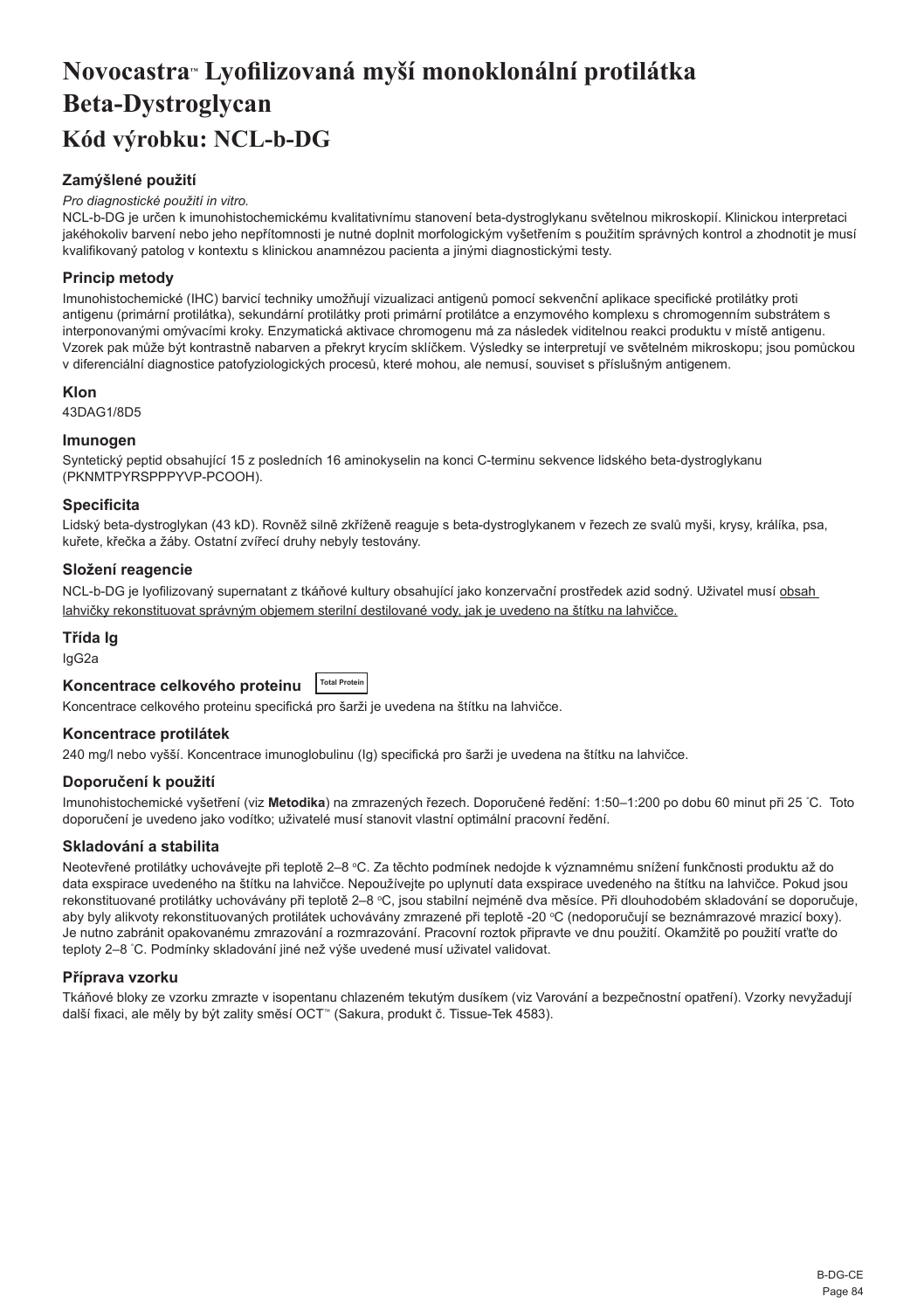## **Varování a bezpečnostní opatření**

| Lyofilizované protilátky<br>Novocastra<br>Obsahuje směs: azid sodný<br>(<10 %), benzylpenicilin sodný<br>(<10 %), streptomycin sulfát<br>$($ < 10 %).<br>Signální slova: Nebezpečí. | H302: Zdraví škodlivý při<br>požití. H317: Může vyvolat<br>alergickou kožní reakci.<br>H334: Při vdechování může<br>vyvolat příznaky alergie<br>nebo astmatu nebo dýchací<br>potíže.<br>H411: Toxický pro vodní<br>organismy, s dlouhodobými<br>účinky.<br>EUH032: Uvolňuje vysoce<br>toxický plyn při styku s<br>kyselinami. | P261: Zamezte vdechování prachu/dýmu/plynu/mlhy/par/<br>aerosolů.<br>P264: Po manipulaci si důkladně omyjte ruce.<br>P270: Při používání tohoto výrobku nejezte, nepijte ani nekuřte.<br>P272: Kontaminovaný pracovní oděv neodnášejte z pracoviště.<br>P273: Zabraňte uvolnění do životního prostředí.<br>P280: Používejte ochranné rukavice/ochranný oděv/ochranné<br>brýle/obličejový štít.<br>P284: V případě nedostatečného větrání používejte vybavení pro<br>ochranu dýchacích cest.<br>P301+312: PŘI POŽITÍ: Necítíte-li se dobře, volejte<br>TOXIKOLOGICKÉ INFORMAČNÍ STŘEDISKO/lékaře.<br>P302+352: PŘI STYKU S KŮŽÍ: Omyjte velkým množstvím vody<br>a mýdla.<br>P304+340: PŘI VDECHNUTÍ: Přeneste osobu na čerstvý vzduch<br>a ponechte ji v poloze usnadňující dýchání.<br>P330: Vypláchněte ústa.<br>P333+313: Při podráždění kůže nebo vyrážce: Vyhledejte<br>lékařskou pomoc/ošetření.<br>P342+311: Při dýchacích potížích: Volejte TOXIKOLOGICKÉ<br>INFORMAČNÍ STŘEDISKO/lékaře.<br>P362+364: Kontaminovaný oděv svlékněte a před opětovným<br>použitím vyperte.<br>P391: Uniklý produkt seberte. |
|-------------------------------------------------------------------------------------------------------------------------------------------------------------------------------------|-------------------------------------------------------------------------------------------------------------------------------------------------------------------------------------------------------------------------------------------------------------------------------------------------------------------------------|--------------------------------------------------------------------------------------------------------------------------------------------------------------------------------------------------------------------------------------------------------------------------------------------------------------------------------------------------------------------------------------------------------------------------------------------------------------------------------------------------------------------------------------------------------------------------------------------------------------------------------------------------------------------------------------------------------------------------------------------------------------------------------------------------------------------------------------------------------------------------------------------------------------------------------------------------------------------------------------------------------------------------------------------------------------------------------------------------------------------|
|                                                                                                                                                                                     |                                                                                                                                                                                                                                                                                                                               | P501: Obsah/nádobu zlikvidujte ve sběrném místě pro<br>nebezpečný nebo zvláštní odpad.                                                                                                                                                                                                                                                                                                                                                                                                                                                                                                                                                                                                                                                                                                                                                                                                                                                                                                                                                                                                                             |

Tato reagencie byla připravena ze supernatantu z buněčné kultury. Protože jde o biologický produkt, je nutno manipulaci s ní věnovat náležitou pozornost.

Tato reagencie obsahuje azid sodný. Bezpečnostní list materiálu je k dispozici na požádání nebo je dostupný na webu www. LeicaBiosystems.com Údaje o likvidaci jakýchkoli potenciálně toxických komponent prostudujte ve federálních, státních nebo místních nařízeních.

Se vzorky před fixací i po fixaci a se všemi materiály jim vystavenými je nutno zacházet, jako by mohly způsobit přenos infekce,

a likvidovat je s náležitými bezpečnostními opatřeními.<sup>1</sup> Reagencie nikdy nepipetujte ústy a zabraňte styku reagencií a vzorků s kůží a sliznicemi. Pokud se reagencie nebo vzorky dostanou do kontaktu s citlivými oblastmi, omyjte je velkým množstvím vody. Vyhledejte lékařskou pomoc.

Minimalizujte mikrobiální kontaminaci reagencií, mohlo by dojít ke zvýšení výskytu nespecifického barvení. Inkubační doby nebo teploty jiné než předepsané mohou vést k chybným výsledkům. Všechny takové změny musí být uživatelem validovány.

Tekutý dusík způsobuje kvůli své mimořádně nízké teplotě popáleniny, proto se při manipulaci s ním musí používat ochranný oděv včetně rukavic a obličejového štítu. Používejte v dobře větraných prostorech.

Isopentan je vysoce hořlavý a zdraví škodlivý při požití a vdechování. Je rovněž dráždivý pro kůži a oči a ve vysoké koncentraci má narkotické vlastnosti.

# **Kontrola jakosti**

Rozdíly ve zpracování tkání a v technických postupech v laboratoři uživatele mohou způsobit významnou variabilitu výsledků, což vyžaduje kromě níže uvedených postupů i pravidelné provádění kontrol v laboratoři.

Kontroly musí být čerstvé pitevní/bioptické/operační vzorky co nejdříve zmrazené stejným způsobem jako vzorek/vzorky pacienta.

## **Pozitivní tkáňová kontrola**

Používá se k průkazu správně připravených tkání a správných barvicích technik.

V každém barvicím cyklu musí být použita jedna pozitivní tkáňová kontrola pro každý soubor testovacích podmínek. Pro optimální kontrolu jakosti a k detekci menšího stupně degradace reagencie je vhodnější tkáň se slabým pozitivním barvením než tkáň se silným pozitivním barvením.<sup>2</sup>

Doporučená pozitivní tkáňová kontrola je kosterní sval.

Pokud pozitivní tkáňová kontrola nevykazuje pozitivní barvení, musí být výsledky testovaných vzorků považovány za neplatné.

## **Negativní tkáňová kontrola**

Musí být vyšetřena po pozitivní tkáňové kontrole k ověření specificity označení cílového antigenu primární protilátkou.

Doporučená negativní kontrolní tkáň nebyla vyhodnocena.

Alternativně často představuje místa negativní kontroly řada různých typů buněk přítomných ve většině tkáňových řezů, to ale musí uživatel validovat.

Nespecifické barvení, je-li přítomno, má obvykle difúzní vzhled. V řezech ze tkání nadměrně fixovaných formalínem může být také zjištěno sporadické barvení pojivové tkáně. K interpretaci výsledků barvení použijte neporušené buňky. Nekrotické nebo degenerované buňky se často barví nespecificky.<sup>3</sup>Falešně pozitivní výsledky mohou být důsledkem neimunologické vazby proteinů nebo produktů reakčního substrátu. Mohou být také způsobeny endogenními enzymy, jako je např. pseudoperoxidáza (erytrocyty), endogenní peroxidáza (cytochrom C) nebo endogenní biotin (např. játra, prs, mozek, ledviny), podle typu použitého imunobarviva. K odlišení aktivity endogenních enzymů či nespecifické vazby enzymů od specifické imunoreaktivity mohou být barveny další tkáně pacienta výlučně chromogenním substrátem, případně enzymovými komplexy (avidin-biotin, streptavidin, značený polymer) a chromogenním substrátem. Pokud dojde v negativní tkáňové kontrole ke specifickému barvení, musí být výsledky vzorků pacienta považovány za neplatné.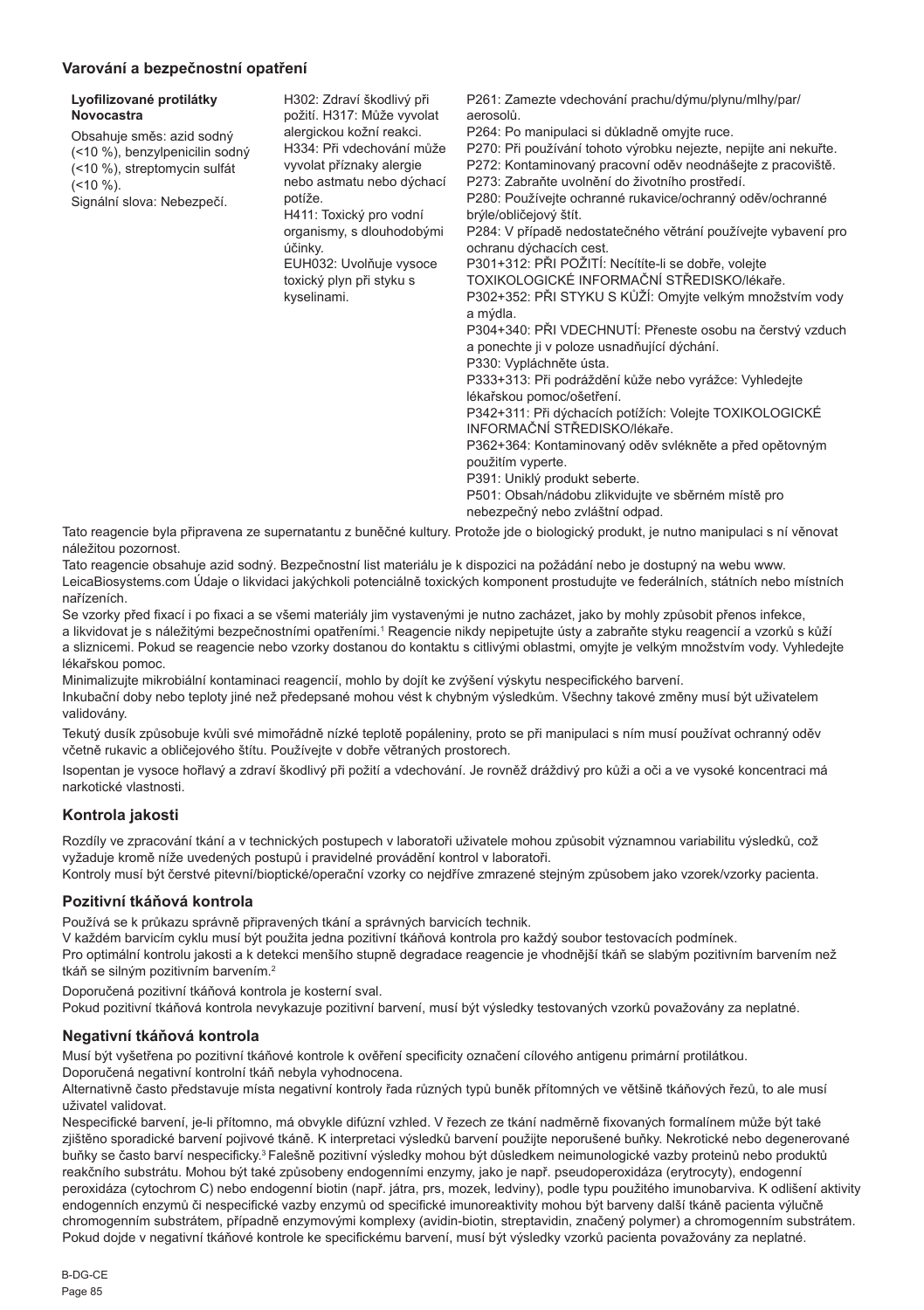# **Negativní reagenční kontrola**

K vyhodnocení nespecifického barvení a umožnění lepší interpretace specifického barvení v místě antigenu použijte na řezu z každého vzorku pacienta nespecifickou negativní reagenční kontrolu místo primární protilátky.

## **Tkáň pacienta**

Nakonec vyšetřete vzorky pacienta barvené pomocí NCL-b-DG. Intenzita pozitivního barvení musí být zhodnocena v kontextu se vším nespecifickým barvením pozadí u negativní reagenční kontroly. Jako u každého imunohistochemického vyšetření, negativní výsledek znamená, že antigen nebyl zjištěn, nikoli, že antigen není ve vyšetřovaných buňkách/tkáních přítomen. V případě potřeby použijte k identifikaci falešně negativních reakcí panel protilátek.

## **Očekávané výsledky**

# Normální tkáně

Klon 43DAG1/8D5 detekuje protein beta-dystroglykan v sarkolemě vláken kosterních svalů.

#### Abnormální tkáně

Klon 43DAG1/8D5 byl použit při imunohistochemických vyšetřeních a u metody immunoblotting u více než 930 pacientů ke stanovení deficience glykoproteinu spojeného s dystrofinem 43 kD, beta-dystroglykanu.

## **NCL-b-DG se doporučuje k imunohistochemickému stanovení lidského beta-dystroglykanu.**

## **Obecná omezení**

Imunohistochemické vyšetření je vícekrokový diagnostický proces, který spočívá ve specializovaném školení ve výběru vhodných reagencií; výběru, fixaci a zpracování tkání; přípravě imunohistochemickího sklíčka; a v interpretaci výsledků barvení. Barvení tkáně závisí na manipulaci s tkání a jejím zpracování před barvením. Nesprávným postupem při fixaci, zmrazení, rozmrazení, omývání, sušení, zahřívání, krájení řezů nebo kontaminací jinými tkáněmi či tekutinami mohou vzniknout artefakty, může dojít k vychytávání protilátek nebo k falešně negativním výsledkům. Nekonzistentní výsledky mohou být důsledkem odchylek ve fixačních

metodách a metodách zalití v konzervačním médiu nebo přirozených odchylek ve tkáni.<sup>4</sup>

Nadměrné nebo nedostatečné kontrastní barvení může narušit správnou interpretaci výsledků.

Klinickou interpretaci jakéhokoliv barvení nebo jeho nepřítomnosti je nutné doplnit morfologickým vyšetřením s použitím správných kontrol a zhodnotit je musí kvalifikovaný patolog v kontextu s klinickou anamnézou pacienta a jinými diagnostickými testy. Protilátky společnosti Leica Biosystems Newcastle Ltd se používají, jak bylo uvedeno, u zmrazených nebo u parafínových řezů se specifickými požadavky na fixaci. Může dojít k expresi neočekávaných antigenů, zejména u nádorů. Klinická interpretace jakéhokoli barveného tkáňového řezu musí zahrnovat morfologickou analýzu a zhodnocení příslušných kontrol.

## **Literatura - všeobecná**

- 1. National Committee for Clinical Laboratory Standards (NCCLS). Protection of laboratory workers from infectious diseases transmitted by blood and tissue; proposed guideline. Villanova, P.A. 1991; 7(9). Order code M29-P.
- 2. Battifora H. Diagnostic uses of antibodies to keratins: a review and immunohistochemical comparison of seven monoclonal and three polyclonal antibodies. Progress in Surgical Pathology. 6:1–15. eds. Fenoglio-Preiser C, Wolff CM, Rilke F. Field & Wood, Inc., Philadelphia.
- 3. Nadji M, Morales AR. Immunoperoxidase, part I: the techniques and pitfalls. Laboratory Medicine. 1983; 14:767.
- 4. Omata M, Liew CT, Ashcavai M, Peters RL. Nonimmunologic binding of horseradish peroxidase to hepatitis B surface antigen: a possible source of error in immunohistochemistry. American Journal of Clinical Pathology. 1980; 73:626.
- 5. Anderson LVB. Multiplex Western blot analysis of the muscular dystrophy proteins. Chapter 22, p369–386, in Muscular Dystrophy: Methods and Protocols (number 43 in the Methods in Molecular Medicine series), edited by Bushby KMD & Anderson LVB. 2001. Humana Press: Totowa, New Jersey.
- 6. Pogue R, Anderson LVB, Pyle A, et al. Strategy for mutation analysis in the autosomal recessive limb-girdle muscular dystrophies. Neuromuscular Disorders. 2001; 11(1):80–87.
- 7. Pollitt C, Anderson LVB, Pogue R, et al. The phenotype of calpainopathy: diagnosis based on a multidisciplinary approach. Neuromuscular Disorders. 2001; 11(3):287–296.
- 8. Anderson LVB, Harrison RM, Pogue R, et al. Secondary reduction in calpain 3 expression in patients with limb girdle muscular dystrophy type 2B and Miyoshi myopathy (primary dysferlinopathies). Neuromuscular Disorders. 2000; 10(8):553–559.
- 9. Bornemann A and Anderson LVB. Diagnostic protein expression in human muscle biopsies. Brain Pathology. 2000; 10:193–214.
- 10.Anderson LVB. Immunomarkers for molecular mass. Neuromuscular Disorders. 1999; 9(6-7):421–422.
- 11.Anderson LVB and Davison K. Multiplex Western blotting system for the analysis of muscular dystrophy proteins. American Journal of Pathology. 1999; 154(4):1017–1022.
- 12.Bushby K, Anderson LVB, Pollitt C, et al. Abnormal merosin in adults. A new form of late onset muscular dystrophy not linked to chromosome 6q2. Brain. 1998; 121:581–588.
- 13.Drenckhahn D, Holbach M, Ness W et al. Dystrophin and the dystrophin-associated glycoprotein, beta-dystroglycan, co-localize in photoreceptor synaptic complexes of the human retina. Neuroscience 1996; 73(2):605–612.
- 14.Sewry CA, Taylor J, Anderson LVB, et al. Abnormalities in alpha-, beta- and gamma-sarcoglycan in patients with limb-girdle muscular dystrophy. Neuromuscular Disorders. 1996; 6(6):467–474.
- 15.Vainzof M, Passos-Bueno MR, Canovas M, et al. The sarcoglycan complex in the six autosomal recessive limb-girdle muscular dystrophies. Human Molecular Genetics. 1996; 5(12):1963–1969.

# **Opravy předchozího vydání**

Nevztahuje se

## **Datum vydání**

30 listopad 2018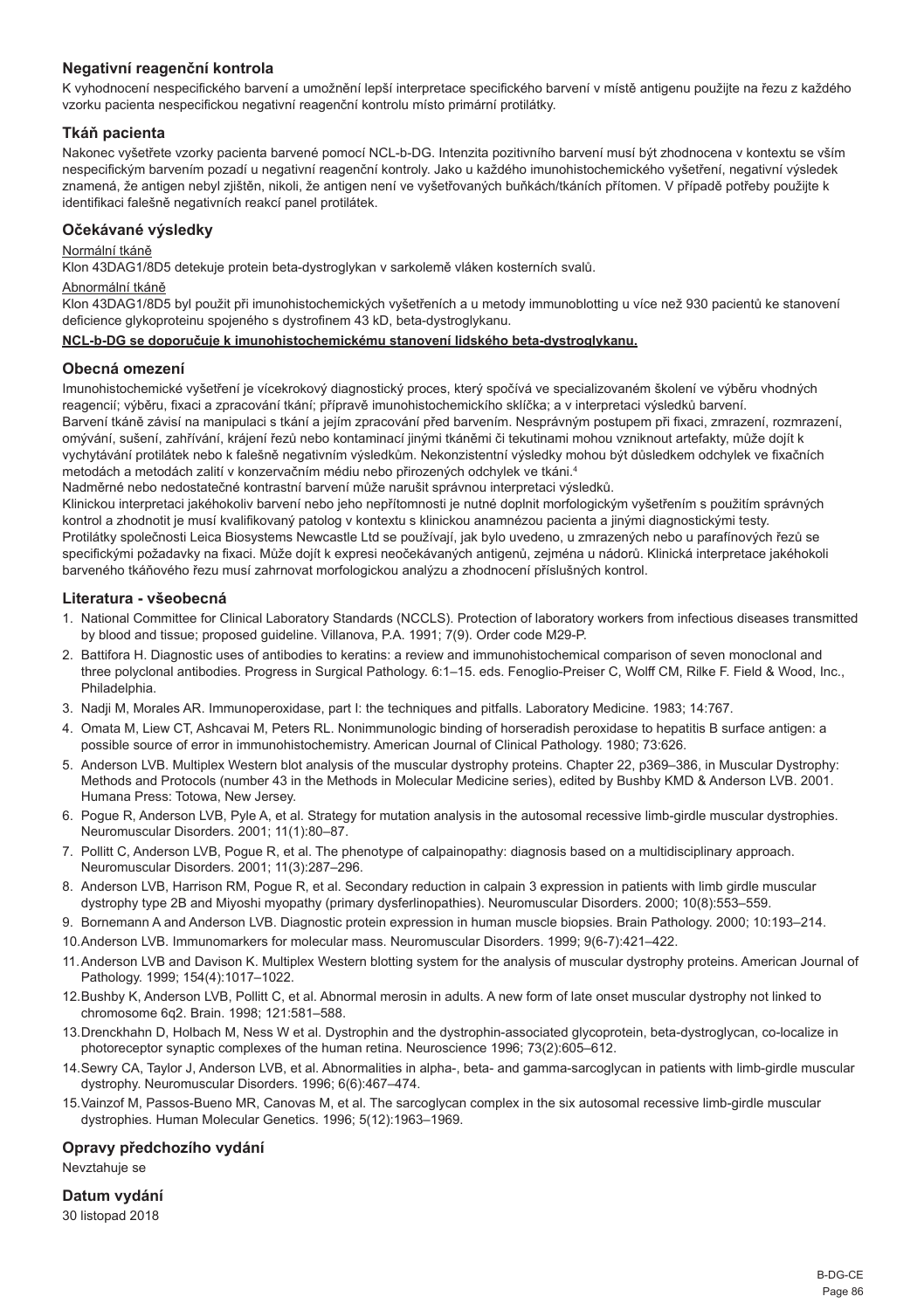# **Imunohistochemická metodika při použití protilátek** Novocastra™ na **zmrazené svalové tkáni.**

# **Potřebné reagencie, které nejsou součástí dodávky**

- 1. Standardní rozpouštědla používaná v imunohistochemii.
- 2. Fyziologický roztok pufrovaný 50mM roztokem tris-pufru (TBS), pH 7,6.
- 3. Ředicí roztok na protilátky normální sérum optimálně naředěné v pufru TBS.
- 4. Normální sérum druhu, ze kterého byla získána sekundární protilátka.
- 5. Sekundární protilátka konjugovaná s peroxidázou použijte podle doporučení výrobce.
- 6. 3,3' diaminobenzidin tetrahydrochlorid (DAB) připravte a použijte podle doporučení výrobce.
- 7. Fixační médium použijte podle doporučení výrobce.

# **Potřebné vybavení, které není dodáno**

- 1. Inkubátor nastavený na 25 °C.
- 2. Obecné vybavení imunohistochemické laboratoře.
- 3. Elektrický ventilátor k sušení sklíček vzduchem.

# **Odmaskovací roztoky pro antigen (viz Doporučení k použití)**

Nevztahuje se na zmrazené řezy.

# **Metodika**

Než uživatelé přistoupí k této metodice, musí být proškoleni v imunohistochemických technikách.

Uživatelé musí stanovit optimální ředění pro protilátky. Pokud není uvedeno jinak, provádějí se všechny kroky při teplotě 25 °C.

- 1. Nakrájejte řezy o tloušťce 4–10 µm, namontujte je na sklíčka potažená vhodným tkáňovým lepidlem a sušte na vzduchu po dobu nejméně jedné hodiny.
- 2. Řezy inkubujte v optimálně naředěné primární protilátce (viz Doporučení k použití).
- 3. Omývejte v pufru TBS po dobu 2 x 5 minut s lehkým kýváním.
- 4. Řezy inkubujte v příslušné sekundární protilátce konjugované s peroxidázou.
- 5. Omývejte v pufru TBS po dobu 2 x 5 minut s lehkým kýváním.
- 6. Sklíčka inkubujte v DAB.
- 7. Sklíčka opláchněte v čisté vodě.
- 8. Řezy odvodněte, projasněte a namontujte.

# **Opravy předchozího vydání**

Nevztahuje se.

# **Datum vydání**

4. února 2008 (CE protokol/zmrazený sval).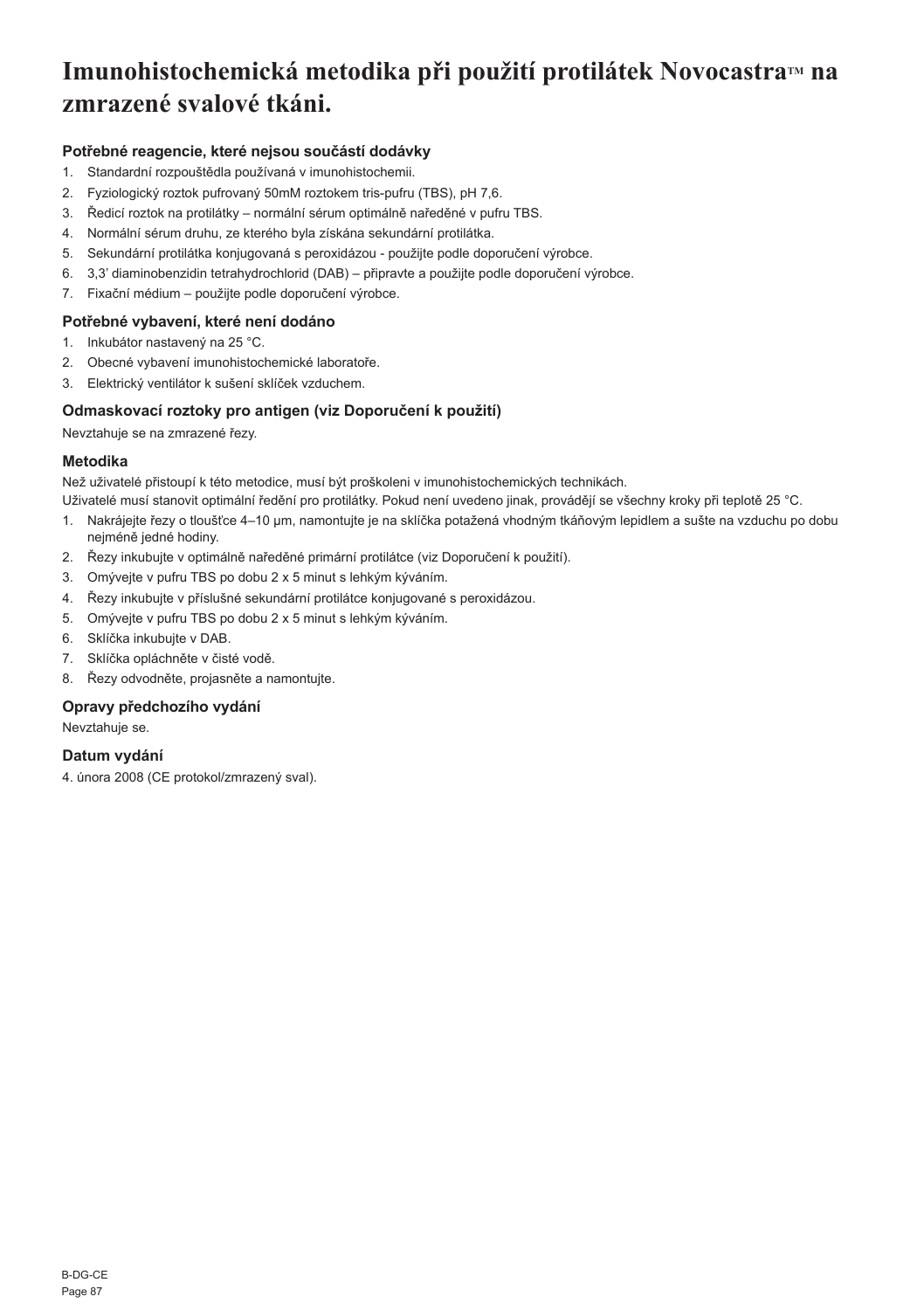# Lyofilizovaná myšia monoklonálna protilátka Novocastra<sup>*M*</sup> **Beta-Dystroglycan Kód produktu: NCL-b-DG**

# **Zamýšľané použitie**

## *Na diagnostické použitie in vitro.*

NCL-b-DG slúži na kvalitatívnu identifikáciu beta-dystroglykánu pomocou svetelnej mikroskopie pri imunohistochemickom postupe. Klinická interpretácia akéhokoľvek farbenia alebo jeho absencie musí byť kombinovaná s morfologickými vyšetreniami za použitia zodpovedajúcich kontrol. Výsledky je nutné vyhodnotiť v kontexte klinickej anamnézy pacienta a iných diagnostických testov vedených kvalifikovaným patológom.

## **Princíp postupu**

Techniky imunohistochemického (IHC) zafarbenia umožňujú vizualizáciu antigénov sekvenčnou aplikáciou špecifickej protilátky proti antigénu (primárna protilátka), sekundárnej protilátky proti primárnej protilátke a enzymatického komplexu s chromogénnym substrátom. Medzi jednotlivými krokmi prebieha premývanie. Enzymatická aktivácia chromogénu vytvára v mieste antigénu viditeľné produkty reakcie. Môžete doplniť kontrastné zafarbenie vzorky a zakryť ju krycím sklíčkom. Výsledky sa interpretujú pomocou svetelného mikroskopu a napomáhajú pri diferenciálnej diagnostike patofyziologických procesov, ktoré môžu, ale nemusia byť spojené s určitým antigénom.

# **Klon**

43DAG1/8D5

## **Imunogén**

Syntetický peptid obsahujúci 15 z posledných 16 aminokyselín na krajnom C-konci sekvencie ľudského beta-dystroglykánu (PKNMTPYRSPPPYVP-PCOOH).

# **Špecificita**

Ľudský beta-dystroglykán (43 kD). Silne krížovo reaguje aj s beta-dystroglykánom v rezoch svalov z myší, potkanov, králikov, psov a kurčiat, škrečkov a ropúch. Ďalšie živočíšne druhy neboli testované.

# **Zloženie činidla**

NCL-b-DG je lyofilizovaný supernatant na tkanivovú kultiváciu obsahujúci azid sodný ako konzervačnú látku. Používateľ musí rekonštituovať obsah fľaštičky so správnym objemom sterilnej destilovanej vody, ako sa uvádza na štítku fľaštičky.

## **Trieda Ig**

IgG2a

#### **Celková koncentrácia proteínov Total Protein**

Celkovú koncentráciu proteínov špecifickú pre šaržu nájdete na štítku fľaštičky.

## **Koncentrácia protilátok**

Väčšia alebo rovná 240 mg/l. Koncentráciu Ig špecifickú pre šaržu nájdete na štítku fľaštičky.

## **Odporúčania na použitie**

Imunohistochémia (pozri časť **Metóda)** zmrazených rezov. Odporúčané riedenie: 1 : 50 – 1 : 200 počas 60 minút pri teplote 25 °C. Táto hodnota je orientačná, používatelia si musia stanoviť svoje vlastné optimálne pracovné riedenia.

## **Uskladnenie a stabilita**

Neotvorenú protilátku skladujte pri teplote 2 – 8 °C. Za týchto podmienok nedôjde k významnej strate účinnosti produktu do dátumu exspirácie, ktorý sa uvádza na štítku fľaštičky. Nepoužívajte po uplynutí dátumu exspirácie uvedeného na štítku fľaštičky. Rekonštituovaná protilátka je stabilná minimálne dva mesiace, ak sa skladujte pri teplote 2 – 8 °C. Pri dlhodobom skladovaní sa odporúča uložiť alikvóty rekonštituovanej protilátky do mrazničky pri teplote -20 °C (mrazničky s technológiou frost-free sa neodporúčajú). Opakovanému zmrazovaniu je nutné zamedziť. Pracovné zriedené roztoky pripravte v deň ich použitia. Okamžite po použití vráťte do teploty 2 – 8 °C. Iné než vyššie uvedené podmienky skladovania si vyžadujú validáciu používateľom.

## **Príprava vzorky**

Bloky tkaniva zamrazte v izopentáne chladenom tekutým dusíkom (pozri časť Varovania a bezpečnostné opatrenia). Vzorky si nevyžadujú ďalšiu fixáciu, ale majú sa zaliať do zlúčeniny OCT™ (Sakura, č. produktu Tissue-Tek 4583).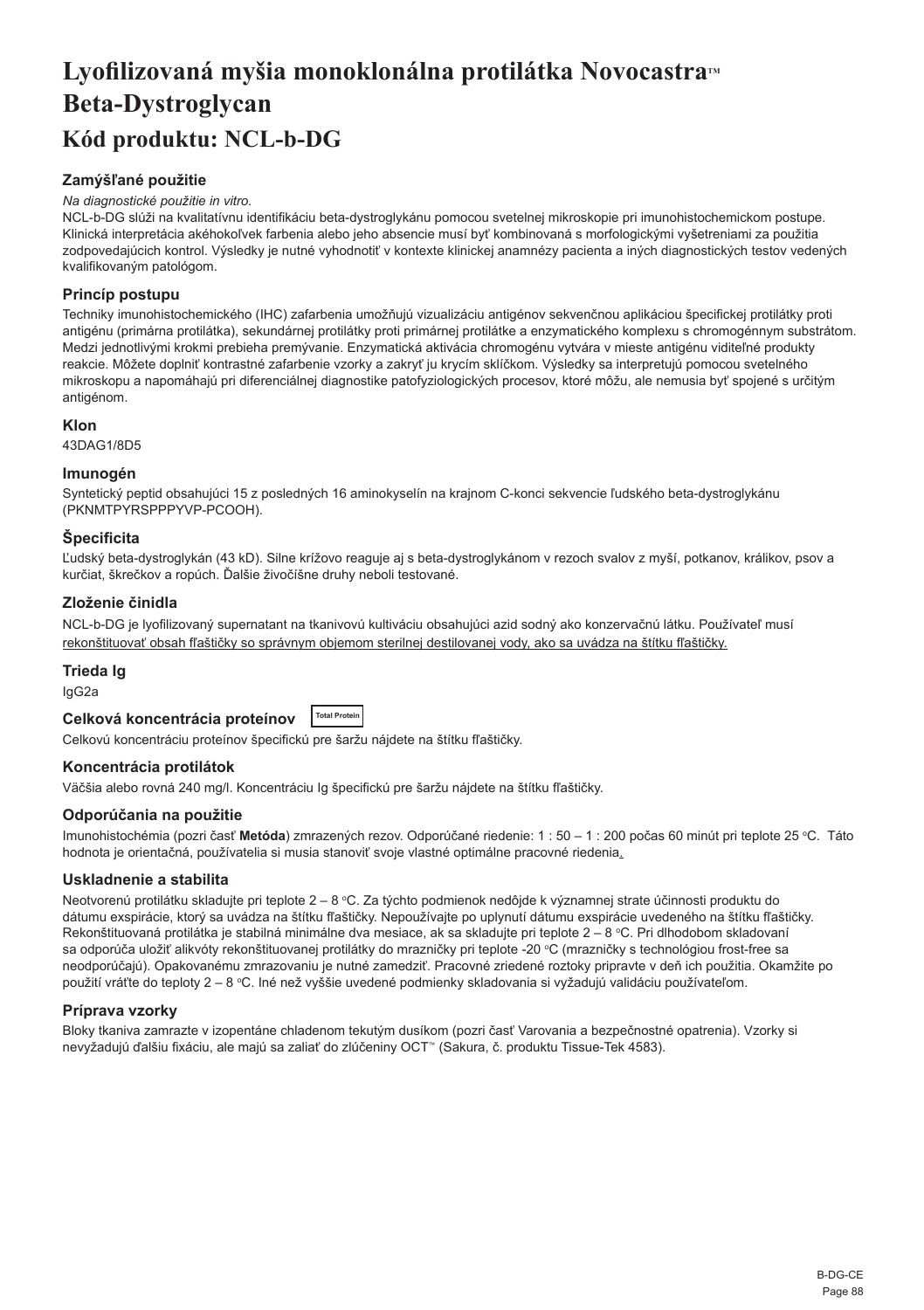## **Varovania a bezpečnostné opatrenia**

| Lyofilizované protilátky<br>Novocastra<br>Obsahuje zmes: azidu sodného<br>(<10 %), benzylpenicilínu<br>sodného (<10 %), streptomycín<br>sulfátu (<10 %).<br>Signálne slová: Nebezpečenstvo. | H302: Škodlivý po požití.<br>H317: Môže vyvolať<br>alergickú kožnú reakciu.<br>H334: Pri vdýchnutí môže<br>vyvolať alergiu alebo<br>príznaky astmy, alebo<br>dýchacie ťažkosti.<br>H411: Toxický pre vodné<br>organizmy, s dlhodobými<br>účinkami.<br>EUH032: Pri kontakte s<br>kyselinami uvoľňuje veľmi<br>toxický plyn. | P261: Zamedzte vdychovaniu prachu/dymu/plynu/hmly/pary/<br>aerosólov.<br>P264: Po manipulácii si dôkladne umyte ruky.<br>P270: Pri používaní výrobku nejedzte, nepite ani nefajčite.<br>P272: Je zakázané vyniesť kontaminovaný pracovný odev z<br>pracoviska.<br>P273: Zabráňte uvoľneniu do životného prostredia.<br>P280: Noste ochranné rukavice/ochranný odev/ochranné<br>okuliare/ochranu tváre.<br>P284: V prípade nedostatočného vetrania, používajte ochranu<br>dýchacích ciest.<br>P301+312: PO POŽITÍ: Ak sa necítite dobre, zavolajte do<br>TOXIKOLOGICKÉHO CENTRA alebo lekárovi.<br>P302+352: PRI KONTAKTE S POKOŽKOU: Umyte veľkým<br>množstvom mydla a vodou.<br>P304+340: PO VDÝCHNUTÍ: Presuňte osobu na čerstvý vzduch<br>a umožnite jej pohodlne dýchať.<br>P330: Vypláchnite ústa.<br>P333+313: Ak sa prejaví podráždenie pokožky alebo sa vytvoria<br>vyrážky: Vyhľadajte lekársku pomoc/starostlivosť.<br>P342+311: Pri sťaženom dýchaní: Zavolajte TOXIKOLOGICKÉ<br>CENTRUM alebo lekára.<br>P362+364: Kontaminovaný odev vyzlečte a pred ďalším použitím<br>vyperte.<br>P391: Zozbierajte uniknutý produkt.<br>P501: Obsah/zásobník zlikvidujte v zberni nebezpečného alebo |
|---------------------------------------------------------------------------------------------------------------------------------------------------------------------------------------------|----------------------------------------------------------------------------------------------------------------------------------------------------------------------------------------------------------------------------------------------------------------------------------------------------------------------------|------------------------------------------------------------------------------------------------------------------------------------------------------------------------------------------------------------------------------------------------------------------------------------------------------------------------------------------------------------------------------------------------------------------------------------------------------------------------------------------------------------------------------------------------------------------------------------------------------------------------------------------------------------------------------------------------------------------------------------------------------------------------------------------------------------------------------------------------------------------------------------------------------------------------------------------------------------------------------------------------------------------------------------------------------------------------------------------------------------------------------------------------------------------------------------------------------|

Toto činidlo bolo pripravené zo supernatantu bunkovej kultúry. Keďže ide o biologický produkt, pri manipulácii je nutné vynaložiť zodpovedajúcu starostlivosť.

Toto činidlo obsahuje azid sodný. Materiálový bezpečnostný list je k dispozícii na požiadanie alebo na stránkach www.LeicaBiosystems.com. Likvidáciu prípadných potenciálne toxických súčastí definujú federálne, štátne alebo miestne predpisy.

špeciálneho odpadu.

So vzorkami pred fixáciou a po nej a všetkými materiálmi, ktoré s nimi prišli do kontaktu, je nutné manipulovať ako s potenciálne infekčnými a zlikvidovať ich pri dodržaní zodpovedajúcich bezpečnostných opatrní.<sup>1</sup> Cinidlá nikdy nepipetujte ústami a zabráňte kontaktu činidiel a vzoriek s kožou a sliznicami. Ak sa činidlá alebo vzorky dostanú do kontaktu s citlivými oblasťami, umyte ich veľkým množstvom vody. Vyhľadajte lekársku pomoc.

Minimalizujte mikrobiálnu kontamináciu činidiel. V opačnom prípade môže dôjsť k zvýšeniu nešpecifického zafarbenia. Nedodržanie predpísaných inkubačných dôb alebo teplôt môže viesť k nesprávnym výsledkom. Všetky takéto zmeny si vyžadujú validáciu používateľom.

Tekutý dusík vďaka svojej extrémne nízkej teplote spôsobuje popáleniny. Pri manipulácii s ním používajte ochranný odev vrátane rukavíc a štítu. Používajte na dobre vetranom mieste.

Izopentán je veľmi horľavý a škodlivý pri požití a vdýchnutí. Zároveň dráždi kožu a oči a vo vysokých koncentráciách má narkotické účinky.

## **Kontrola kvality**

Rozdiely v spracovaní tkaniva a technických postupoch v laboratóriu používateľa môžu viesť k významnému kolísaniu výsledkov, čo si vyžaduje, okrem nasledujúcich postupov, aj pravidelné interné kontroly.

Kontroly by mali byť čerstvé pitevné/bioptické/chirurgické vzorky čo najskôr zmrazené rovnakým spôsobom ako vzorky pacienta.

#### **Pozitívna kontrola tkanivom**

Identifikuje správne pripravené tkanivá a správne techniky zafarbenia.

Každá súprava testových podmienok v každom cykle zafarbenia musí obsahovať jednu pozitívnu kontrolu tkanivom.

Tkanivo so slabým pozitívnym farbením je pre optimálnu kontrolu kvality a na detekciu slabšej degradácie činidla vhodnejšie než tkanivo so silným pozitívnym farbením.<sup>2</sup>

Odporúčané tkanivo na pozitívnu kontrolu je kostrový sval.

Ak pozitívna kontrola tkanivom nebude vykazovať pozitívne zafarbenie, výsledky testovaných vzoriek je nutné považovať za neplatné.

## **Negatívna kontrola tkanivom**

Nutné vyšetriť po pozitívnej kontrole tkanivom s cieľom overiť špecificitu značenia cieľového antigénu primárnou protilátkou. Odporúčané tkanivo na negatívnu kontrolu ešte nebolo určené.

Ako negatívnu kontrolu je možné použiť aj rôzne typy buniek prítomné vo väčšine tkanivových rezov, takýto postup si však vyžaduje validáciu používateľom.

Prípadné nešpecifické farbenie má obvykle difúzny vzhľad. V rezoch tkanív silne fixovaných formalínom môže byť pozorované sporadické farbenie spojiva. Na interpretáciu výsledkov farbenia používajte intaktné bunky. Nekrotické alebo degenerované bunky sa často farbia nešpecificky.<sup>3</sup> Falošne pozitívne výsledky môžu byť pozorované v dôsledku neimunologickej väzby proteínov alebo produktov reakcie substrátu. Môžu byť spôsobené aj endogénnymi enzýmami, ako napr. pseudoperoxidázou (erytrocyty), endogénnou peroxidázou (cytochróm C) alebo endogénnym biotínom (napr. pečeň, prsník, mozog, oblička) v závislosti od typu imunologického farbenia. S cieľom diferencovať endogénnu enzymatickú aktivitu alebo nešpecifickú väzbu enzýmov od špecifickej imunoreaktivity môžete nafarbiť ďalšie vzorky tkanív pacienta výhradne substrátovým chromogénom alebo enzymatickými komplexmi (avidín-biotín, streptavidín, značený polymér), resp. substrátovým chromogénom. V prípade špecifického farbenia v negatívnej kontrole tkanivom je nutné výsledky vzoriek pacienta považovať za neplatné.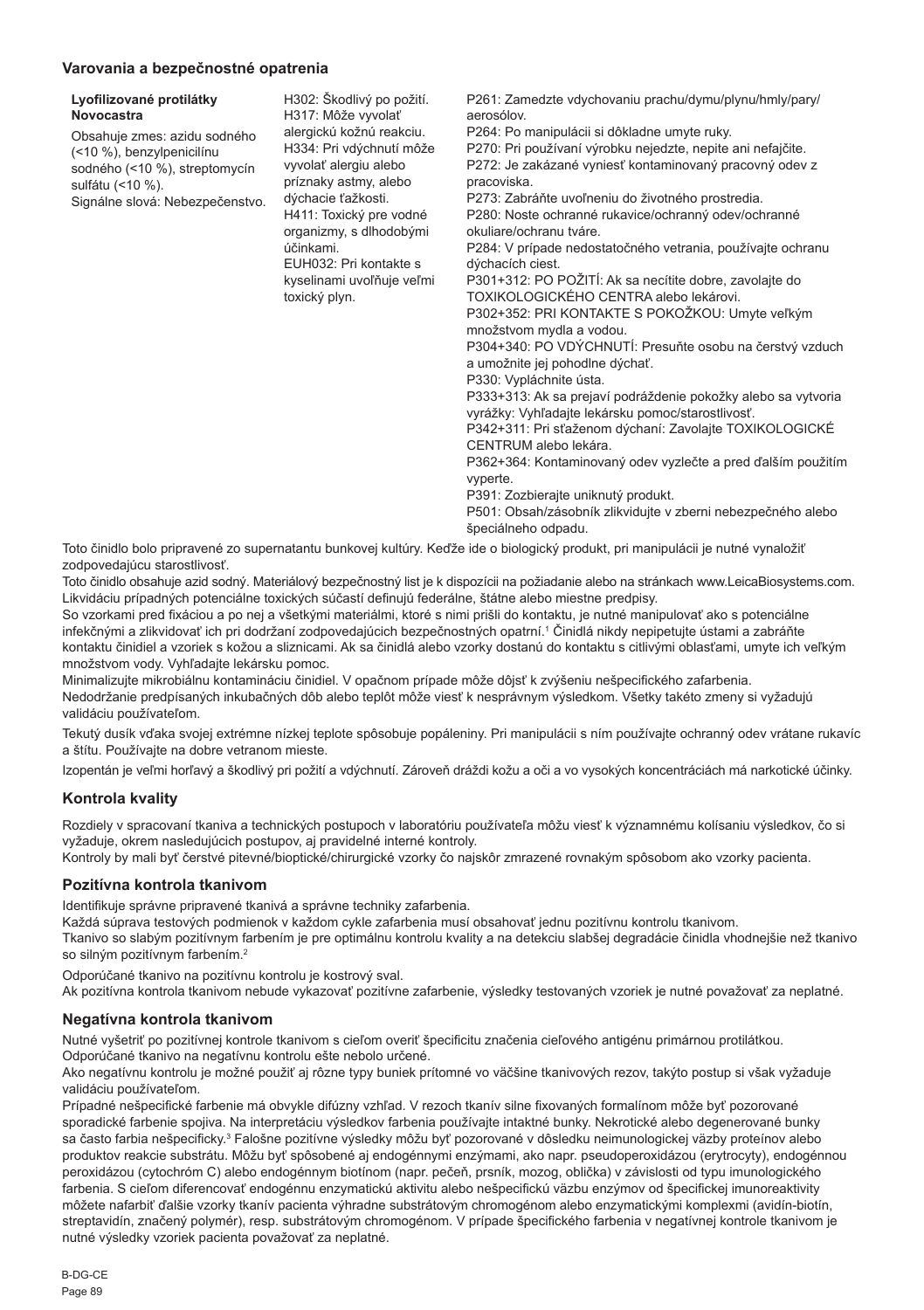# **Negatívna kontrola činidlom**

Na vyhodnotenie nešpecifického zafarbenia použite nešpecifickú negatívnu kontrolu činidlom miesto primárnej protilátky s rezom jednotlivých vzoriek pacienta, čo umožní lepšiu interpretáciu špecifického farbenia na mieste antigénu.

## **Tkanivo pacienta**

Pacientske vzorky zafarbené prípravkom NCL-b-DG preskúmajte ako posledné. Intenzitu pozitívneho farbenia je nutné vyhodnotiť v kontexte prípadného nešpecifického zafarbenia negatívnej kontroly činidlom na pozadí. Podobne ako pri všetkých imunohistochemických testov znamená negatívny výsledok, že antigén nebol detegovaný. Nepotvrdzuje jeho absenciu v testovaných bunkách/tkanivách. V prípade potreby identifikujte falošne negatívne reakcie pomocou panelu protilátok.

## **Očakávané výsledky**

#### Normálne tkanivá

Klon 43DAG1/8D5 deteguje proteín beta-dystroglykán v sarkoleme svalových vláken kostrového svalstva.

#### Abnormálne tkanivá

Klon 43DAG1/8D5 sa používa v imunohistochemických a imunoblotingových štúdiách s viac ako 930 pacientmi s cieľom zistiť deficienciu glykoproteínu 43 kD asociovaného s dystrofínom, beta-dystroglykánu.

#### **NCL-b-DG sa odporúča na identifikáciu ľudského beta-dystroglykánu pri imunohistochemickom postupe.**

## **Všeobecné limitácie**

Imunohistochémia je diagnostický postup pozostávajúci z viacerých krokov, ktorý si vyžaduje špecializované zaškolenie vo výbere zodpovedajúcich činidiel, výbere tkanív, fixácie a spracovania, príprave IHC sklíčka a interpretácii výsledkov farbenia.

Farbenie tkaniva závisí od manipulácie s tkanivom a od jeho spracovania pred farbením. Nesprávna fixácia,

zmrazovanie,rozmrazovanie, premývanie, sušenie, ohrievanie, rezanie alebo kontaminácia inými tkanivami či tekutinami môžu viesť k vzniku artefaktov, záchytu protilátok alebo falošne negatívnym výsledkom. Inkonzistentné výsledky môžu byť spôsobené zmenami metód fixácie a montáže preparátov alebo inherentnými nepravidelnosťami v tkanive.<sup>4</sup>

Nadmerné alebo neúplné kontrastné farbenie môže narušiť správnosť interpretácie výsledkov.

Klinická interpretácia akéhokoľvek farbenia alebo jeho absencie musí byť kombinovaná s morfologickými vyšetreniami za použitia zodpovedajúcich kontrol. Výsledky je nutné vyhodnotiť v kontexte klinickej anamnézy pacienta a iných diagnostických testov vedených kvalifikovaným patológom.

Protilátky spoločnosti Leica Biosystems Newcastle Ltd sú určené na použitie na zmrazených rezoch alebo rezoch zaliatych parafínom so špecifickými požiadavkami na fixáciu, ako uvádza tento dokument. Najmä pri neopláziách môže dôjsť k nečakanej expresii antigénov. Klinická interpretácia akýchkoľvek farbených tkanivových rezov musí zahŕňať morfologickú analýzu a vyhodnotenie zodpovedajúcich kontrol.

## **Bibliografia – všeobecne**

- 1. National Committee for Clinical Laboratory Standards (NCCLS). Protection of laboratory workers from infectious diseases transmitted by blood and tissue; proposed guideline. Villanova, P.A. 1991; 7(9). Order code M29-P.
- 2. Battifora H. Diagnostic uses of antibodies to keratins: a review and immunohistochemical comparison of seven monoclonal and three polyclonal antibodies. Progress in Surgical Pathology. 6:1–15. eds. Fenoglio-Preiser C, Wolff CM, Rilke F. Field & Wood, Inc., Philadelphia.
- 3. Nadji M, Morales AR. Immunoperoxidase, part I: the techniques and pitfalls. Laboratory Medicine. 1983; 14:767.
- 4. Omata M, Liew CT, Ashcavai M, Peters RL. Nonimmunologic binding of horseradish peroxidase to hepatitis B surface antigen: a possible source of error in immunohistochemistry. American Journal of Clinical Pathology. 1980; 73:626.
- 5. Anderson LVB. Multiplex Western blot analysis of the muscular dystrophy proteins. Chapter 22, p369–386, in Muscular Dystrophy: Methods and Protocols (number 43 in the Methods in Molecular Medicine series), edited by Bushby KMD & Anderson LVB. 2001. Humana Press: Totowa, New Jersey.
- 6. Pogue R, Anderson LVB, Pyle A, et al. Strategy for mutation analysis in the autosomal recessive limb-girdle muscular dystrophies. Neuromuscular Disorders. 2001; 11(1):80–87.
- 7. Pollitt C, Anderson LVB, Pogue R, et al. The phenotype of calpainopathy: diagnosis based on a multidisciplinary approach. Neuromuscular Disorders. 2001; 11(3):287–296.
- 8. Anderson LVB, Harrison RM, Pogue R, et al. Secondary reduction in calpain 3 expression in patients with limb girdle muscular dystrophy type 2B and Miyoshi myopathy (primary dysferlinopathies). Neuromuscular Disorders. 2000; 10(8):553–559.
- 9. Bornemann A and Anderson LVB. Diagnostic protein expression in human muscle biopsies. Brain Pathology. 2000; 10:193–214.
- 10.Anderson LVB. Immunomarkers for molecular mass. Neuromuscular Disorders. 1999; 9(6-7):421–422.
- 11.Anderson LVB and Davison K. Multiplex Western blotting system for the analysis of muscular dystrophy proteins. American Journal of Pathology. 1999; 154(4):1017–1022.
- 12.Bushby K, Anderson LVB, Pollitt C, et al. Abnormal merosin in adults. A new form of late onset muscular dystrophy not linked to chromosome 6q2. Brain. 1998; 121:581–588.
- 13.Drenckhahn D, Holbach M, Ness W et al. Dystrophin and the dystrophin-associated glycoprotein, beta-dystroglycan, co-localize in photoreceptor synaptic complexes of the human retina. Neuroscience 1996; 73(2):605–612.
- 14.Sewry CA, Taylor J, Anderson LVB, et al. Abnormalities in alpha-, beta- and gamma-sarcoglycan in patients with limb-girdle muscular dystrophy. Neuromuscular Disorders. 1996; 6(6):467–474.
- 15.Vainzof M, Passos-Bueno MR, Canovas M, et al. The sarcoglycan complex in the six autosomal recessive limb-girdle muscular dystrophies. Human Molecular Genetics. 1996; 5(12):1963–1969.

## **Úpravy predchádzajúceho vydania**

Neuplatňuje sa

**Dátum vydania**

30 november 2018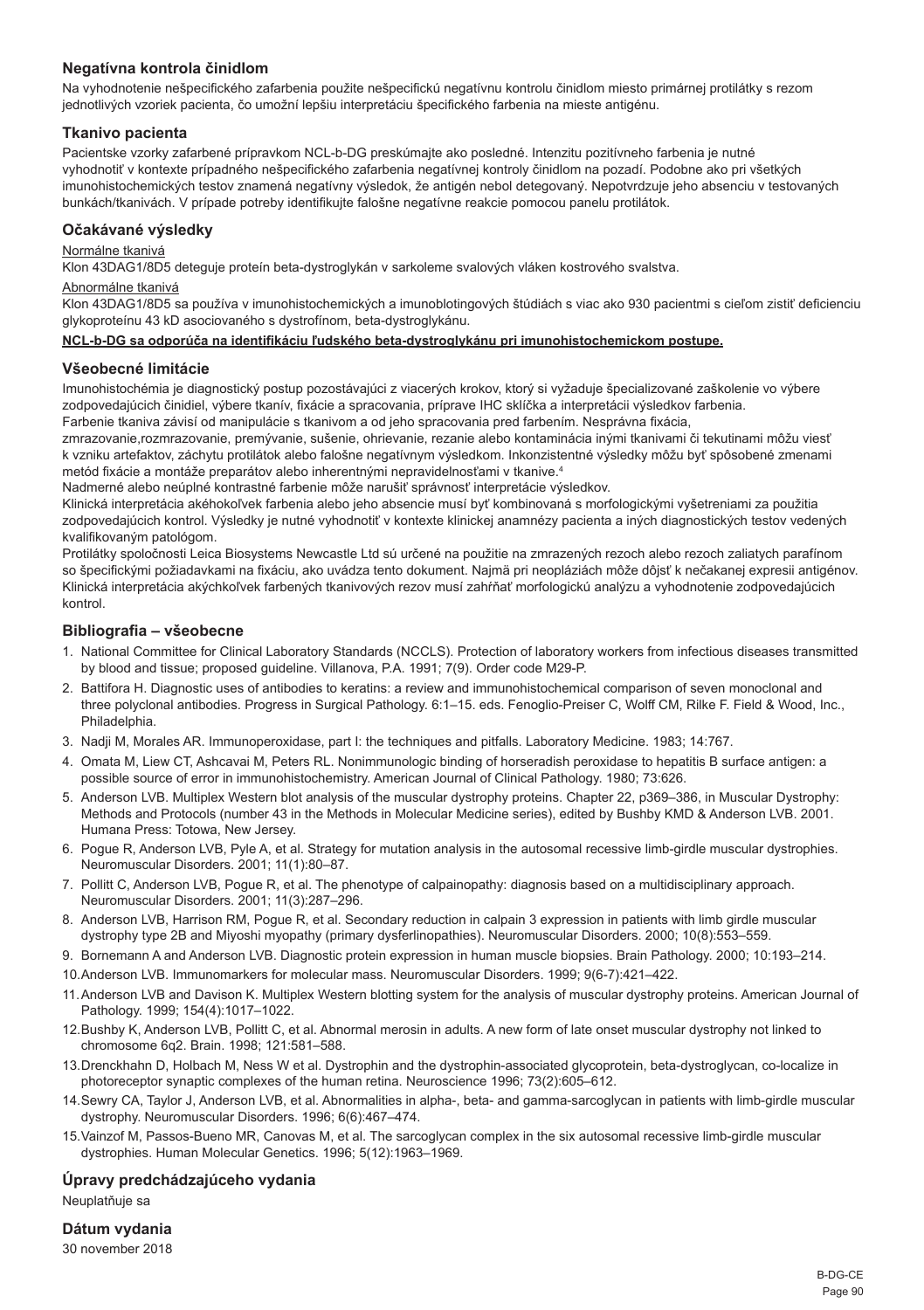# **Imunohistochemická metóda použitia protilátok Novocastra™ na zmrazenom svalovom tkanive.**

# **Požadované, ale nedodávané činidlá**

- 1. Štandardné rozpúšťadlá používané v imunohistochémii
- 2. 50mM tris-pufrovaný fyziologický roztok (TBS), pH 7,6
- 3. Zrieďovadlo protilátok normálne sérum optimáne zriedené v TBS.
- 4. Normálne sérum z druhu, z ktorého pochádza sekundárna protilátka.
- 5. Sekundárna protilátka konjugovaná s peroxidázou používajte podľa odporúčania výrobcu.
- 6. 3,3' diaminobenzidín tetrahydrochlorid (DAB) pripravte a používajte podľa odporúčania výrobcu.
- 7. Upevňovacie médium používajte podľa odporúčania výrobcu.

## **Požadované, ale nedodávané vybavenie**

- 1. Inkubátor nastavený na teplotu 25 °C.
- 2. Všeobecné vybavenie imunohistochemického laboratória
- 3. Elektrický ventilátor na sušenie sklíčok vzduchom.

# **Antigénový záchytný roztok (pozri časť Odporúčania na použitie)**

Netýka sa zmrazených rezov.

# **Metóda**

Používatelia musia byť vyškolení v oblasti imunohistochemických techník skôr, než pristúpia k tejto metóde.

Používateľ musí stanoviť optimálne riedenie protilátok. Ak nie je uvedené inak, všetky kroky sa vykonávajú pri teplote 25 °C.

- 1. Rezy narežte na 4 10 µm a upevnite na sklíčka pokryté vhodnou vrstvou tkanivového lepidla a nechajte ich minimálne jednu hodinu schnúť na vzduchu.
- 2. Rezy inkubujte s optimálne zriedenou primárnou protilátkou (pozri časť Odporúčania na použitie).
- 3. Premyte v TBS 2-krát po 5 minút s ľahkým kolísaním.
- 4. Rezy inkubujte vo vhodnej sekundárnej protilátke konjugovanej s peroxidázou.
- 5. Premyte v TBS 2-krát po 5 minút s ľahkým kolísaním.
- 6. Sklíčka inkubujte v DAB.
- 7. Sklíčka opláchnite v čistej vode.
- 8. Dehydratujte, očistite a upevnite rezy.

# **Úpravy predchádzajúceho vydania**

Neuplatňuje sa.

# **Dátum vydania**

4. februára 2008 (CE protokol/zmrazený sval).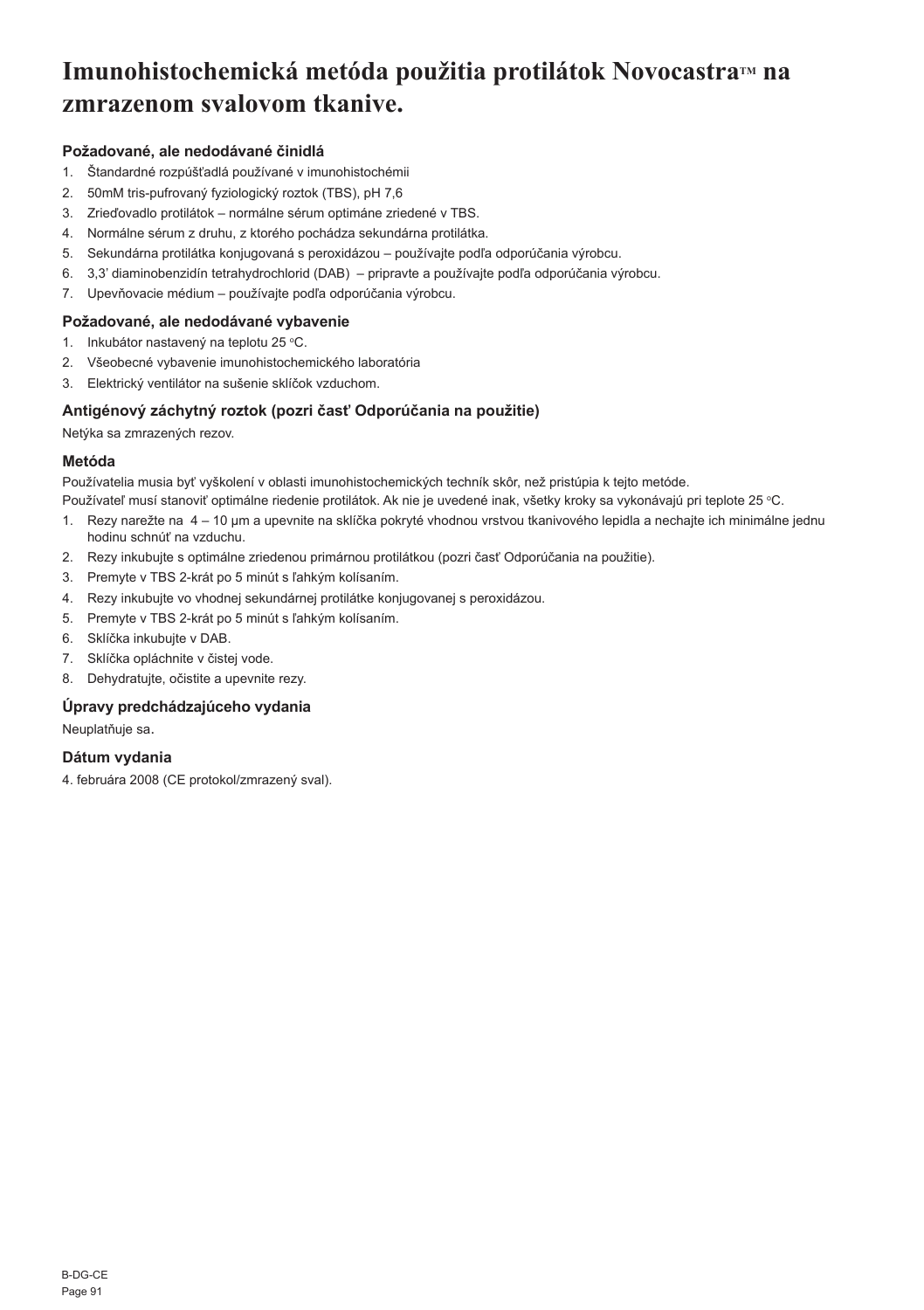B-DG-CE Page 92